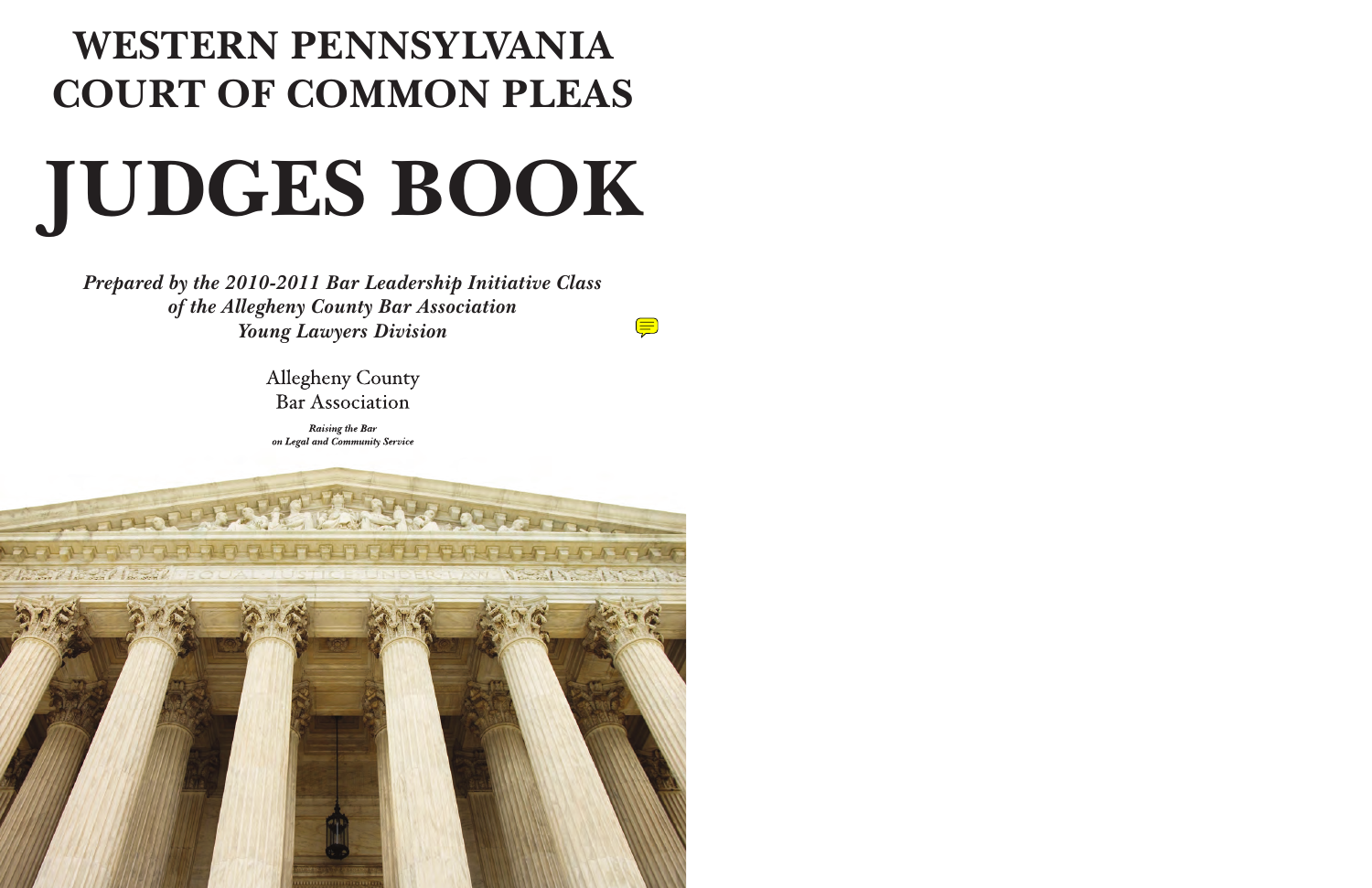### **TABLE OF CONTENTS**

| <b>Allegheny County</b> |  |
|-------------------------|--|
|                         |  |
|                         |  |
|                         |  |
|                         |  |
|                         |  |
|                         |  |
|                         |  |
|                         |  |
|                         |  |
|                         |  |
|                         |  |
|                         |  |
|                         |  |
|                         |  |
|                         |  |
|                         |  |

### **Armstrong County**

### **Butler County**

|--|

### **Fayette County**

| <b>Lawrence County</b>     |  |
|----------------------------|--|
|                            |  |
|                            |  |
| <b>Mercer County</b>       |  |
|                            |  |
| <b>Washington County</b>   |  |
|                            |  |
|                            |  |
|                            |  |
| <b>Westmoreland County</b> |  |
|                            |  |
|                            |  |
|                            |  |
|                            |  |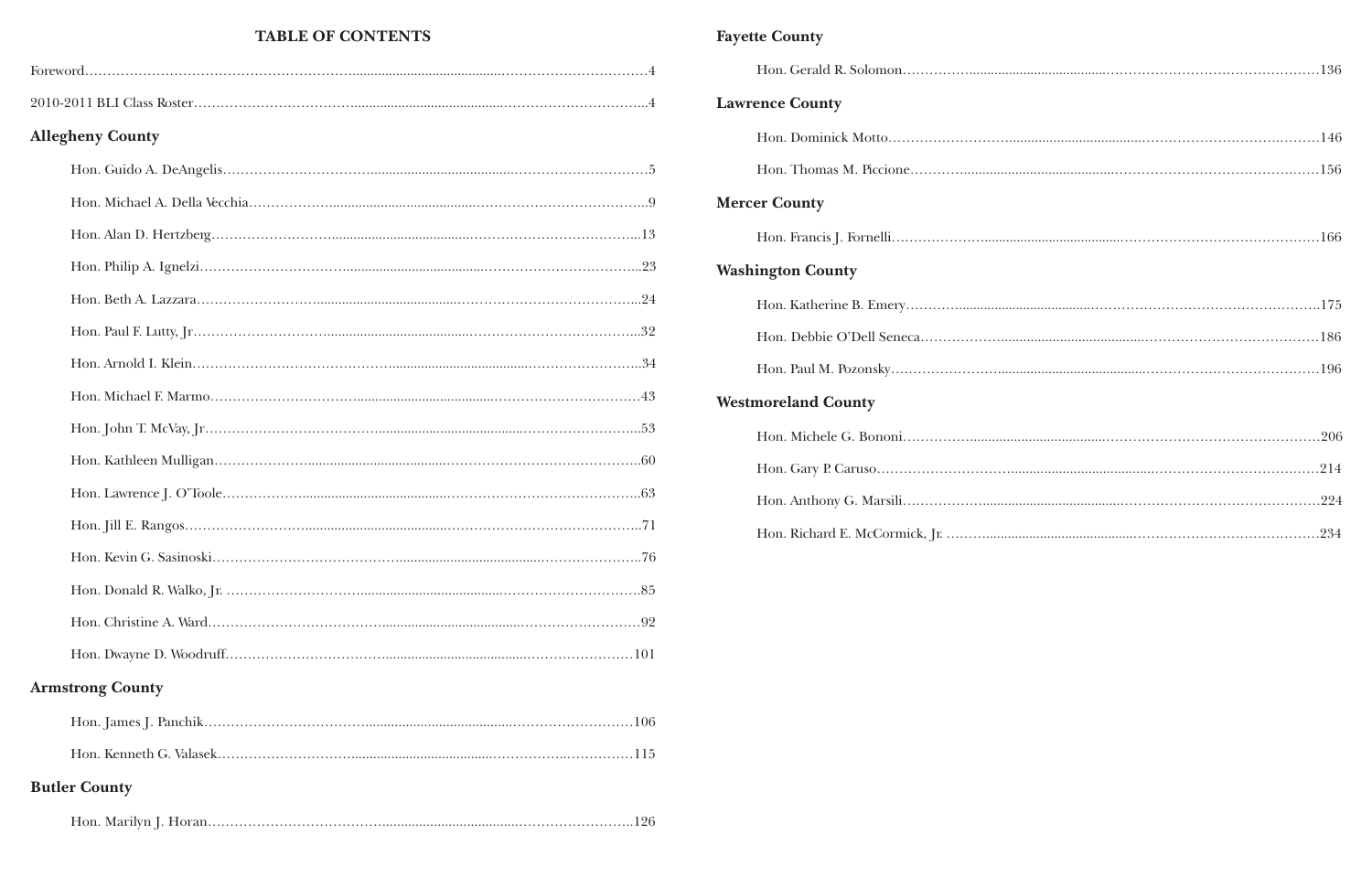#### **FOREWORD**

Bar Leadership Initiative (BLI) is a program established by the Allegheny County Bar Association (ACBA) Young Lawyers Division to integrate young lawyers into the numerous opportunities available through the ACBA. Each year, members are selected by the Young Lawyers Division Council to participate in a ten month class. For the 2010-2011 bar year, 15 young lawyers were selected to participate in BLI.

Every BLI class selects a project for its members to complete. Past projects have benefited not only the local legal community, but the community at large. The 2010-2011 BLI class desired a project that would help bridge the gap between the bench and bar in Allegheny County and its sur rounding counties. The BLI class learned about a project that was completed by the Young Lawyers Division in 1997: a Judges Book. A Committee of 47 lawyers work ed to survey judges in each division of the Allegheny County Court of Common Pleas. The initial Judges Book was published in May 1997 and was available for purchase at the June 1997 Bench-Bar Conference.

bench?

cending to the bench?

and law degrees? Do you hold any other degrees?

nization? If yes, please list the professional organizations.

The 2010-2011 BLI class believed that it was time for an updated Judges Book that would benefit local attorneys practicing in not only Allegheny County , but all western Pennsylvania counties. As such, this project was born.

The members of the 2010-2011 BLI class would like to extend their gratitude to all judges who responded to the Judges Book surveys. Additionally, the group would like to express thankfulness to the secretaries, tip staff, and law clerks of the participating judges for their help in facilitating this project.

For any judges in western Pennsylvania who did not initially respond to the Judges Book surveys, but would like to be included in this publication, please contact the Allegheny County Bar Association.

#### **2010 – 2011 ACBA YLD Bar Leadership Initiative Class**

Marla N. Presley, Esquire, BLI Professor Jennifer O. Arnette, Esquire Danielle G. Barozzini, Esquire Samantha Clancy, Esquire Matthew W. Dewey, Esquire Branden A. Fulciniti, Esquire Kathryn Harrison, Esquire Nikki Velisaris Lykos, Esquire Shawn P. McClure, Esquire Angel L. Revelant, Esquire Danielle Salsi, Esquire Justin Stitt, Esquire Brienne Terril, Esquire Joseph R. Williams, Esquire Peter S. Wolff, Esquire Samuel I. Yamron, Esquire

### **ALLEGHENY COUNTY**

## **THE HONORABLE GUIDO A. DeANGELIS**

**Family and Juvenile Court Facility 440 Ross Street, Suite 5051 Pittsburgh, Pennsylvania 15219 412-350-0390**

| I. | <b>BIOGRAPHICAL INFORMATION</b>                                               |
|----|-------------------------------------------------------------------------------|
| 1. | When were you elected or appointed to the                                     |
|    | 2001                                                                          |
| 2. | What was your legal experience prior to ase                                   |
|    | General civil trial practice                                                  |
| 3. | Where did you receive your undergraduate                                      |
|    | <b>B.A.</b> – Point Park University<br>J.D. – Temple University School of Law |
| 4. | Did you serve in the military?                                                |
|    | No                                                                            |
| 5. | Are you affiliated with any professional organ                                |
|    | <b>Allegheny County Bar Association</b>                                       |
| Π. | <b>MOTIONS PRACTICE</b>                                                       |

- **a. Chamber Copies of Motions**
- If so, how many copies?

1. Do you require or request courtesy copies of motions filed with the Court to be provided to chambers?

Yes; one copy.

2. If courtesy copies of a motion are delivered to the Court, is there a time frame by which those

copies should be delivered?

As soon as possible.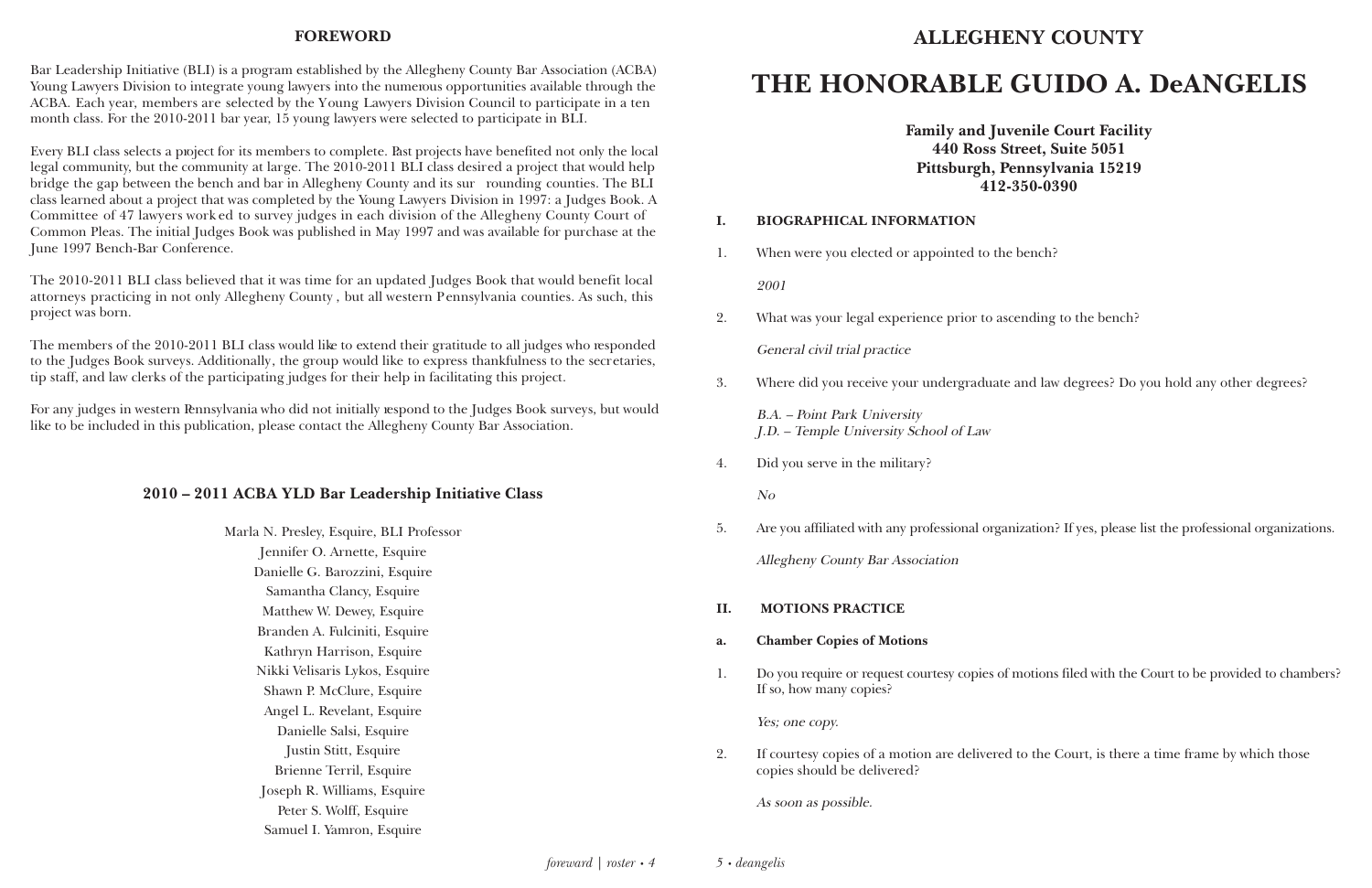| Does the judge require that parties opposing the motion provide courtesy copies of any responses |
|--------------------------------------------------------------------------------------------------|
| to chambers?                                                                                     |

Yes

4. If courtesy copies of a response to a motion are delivered to the Court, is there a time frame by which those copies should be delivered?

As soon as possible.

5. Do you have a preference as to how courtesy copies are provided to chambers?

Yes; by hand delivery or messenger.

6. If an advance copy of a motion or response is not provided to chambers, does the judge request that a copy be brought at the time of any oral argument?

Yes

#### **b. Presentation**

1. Do you have any specific requirements, outside of the applicable Rules of Procedure, regarding the scheduling of oral argument on a motion?

No

2. Are the parties permitted to reschedule oral argument on a motion and if so, what is the procedure for rescheduling the oral argument?

Yes

3. Do you permit oral argument on all motions? If not, for which specific types of motions do you permit oral argument (i.e., dispositive, pre-trial, etc.)? If you do permit oral argument on all motions, what is the procedure for requesting oral argument for motions (where the applicable Rules of Procedure do not apply)?

Yes

4. Do you have any specific rules or requests regarding an attorney's presentation of oral argument (i.e., courtroom demeanor, etc.)?

No

5. Do you impose time constraints on oral arguments on motions?

No

#### **c. Notice and Scheduling**

1. How many days notice must be given to the opposing attorney or party prior to presentation? The amount of time prescribed by state and local rules.

2. Do you require notice to be provided through any specific means (i.e., mail, fax, e-mail)?

No

3. Will you hear emergency motions if the notice requirement cannot be followed?

Yes

4. Will you hear emergency motions on another judge's case? If so, are there any procedures which

must be followed concerning the judge assigned to the case?

See state and local rules.

5. Should the motion be scheduled for presentation with chambers or can it be presented any day

that the Court is hearing motions?

See state and local rules.

6. If the motion is uncontested or consented to, should it be scheduled for presentation or should it

be submitted directly to chambers?

Either is acceptable.

#### **d. Transcribing Arguments**

1. Do you place motions arguments on the record?

Sometimes

2. Do you have a court reporter available during Motions Court? Yes

**e. Evidentiary Hearings**

- 1. When do you require an evidentiary hearing to be held? Various circumstances
- 2. Will you hold an evidentiary hearing upon request? Yes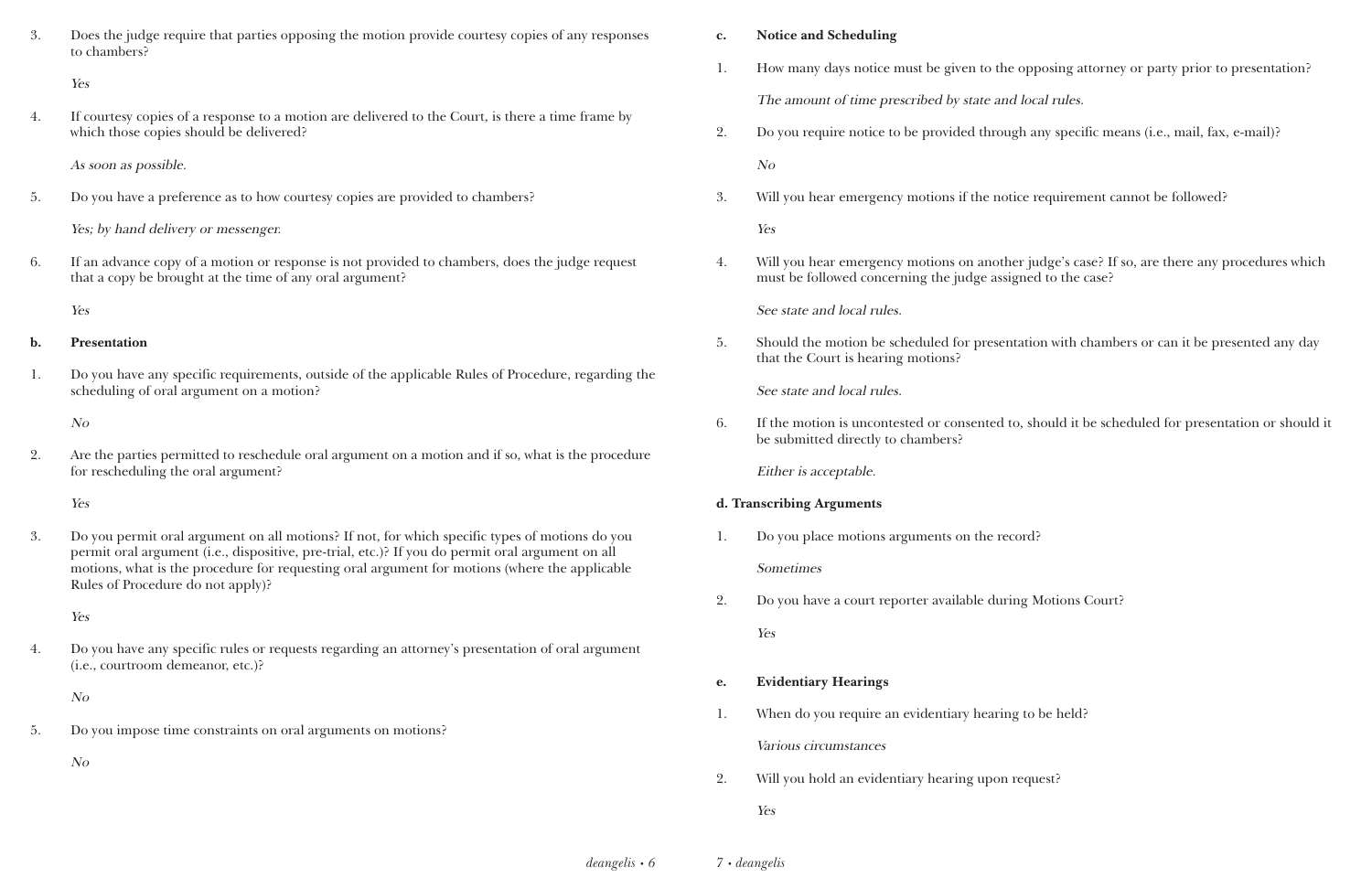#### **f. Briefs**

1. Do you require briefs to be submitted with motions?

The requirements for submitting briefs and contents of the briefs are determined on a case by case basis.

#### **III. CONFERENCE AND CONCILIATIONS**

- **a. Pre-Trial Conciliations**
- 1. Do you require lead trial counsel to appear for the pre-trial conciliation?

Yes

2. Do you require the parties to appear for the pre-trial conciliation?

#### Some cases

3. In what manner do you conduct the pre-trial conciliation? Do you meet with counsel collectively or individually to determine settlement positions?

Both

4. Do you directly communicate with the parties during conciliation? If you do not generally communicate with the parties during conciliation, are there any circumstances under which this may occur?

No

### **ALLEGHENY COUNTY**

## **THE HONORABLE MICHAEL A. DELLA VECCHIA**

**Civil Division 710 City-County Building 414 Grant Street Pittsburgh, PA 15219 Phone: 412-350-0281**

#### **I. BIOGRAPHICAL INFORMATION**

1. When were you elected or appointed to the bench? 2001

2. What was your legal experience prior to ascending to the bench?

Brennan Robins & Daley, P.C., 2000 - 06/28/2001 Rose Schmidt Hasley & DiSalle, P.C. - Shareholder, 1996 - 2000 Evashavik & Della Vecchia, 1971 – 1996

3. Where did you receive your undergraduate and law degrees? Do you hold any other degrees?

Dickinson College 1968 - AB Degree Temple University, James E. Beasley School of Law 1971 - J.D. Degree

4. Are you affiliated with any professional organization? If yes, please list the professional organizations.

Allegheny County Bar Association Former Member of Pennsylvania, American & Federal Bar Associations Italian Sons & Daughters of America Knights of Columbus Dickinson College Alumni Club Irish Center of Pittsburgh Columbus Day Parade Committee Temple University Alumni Association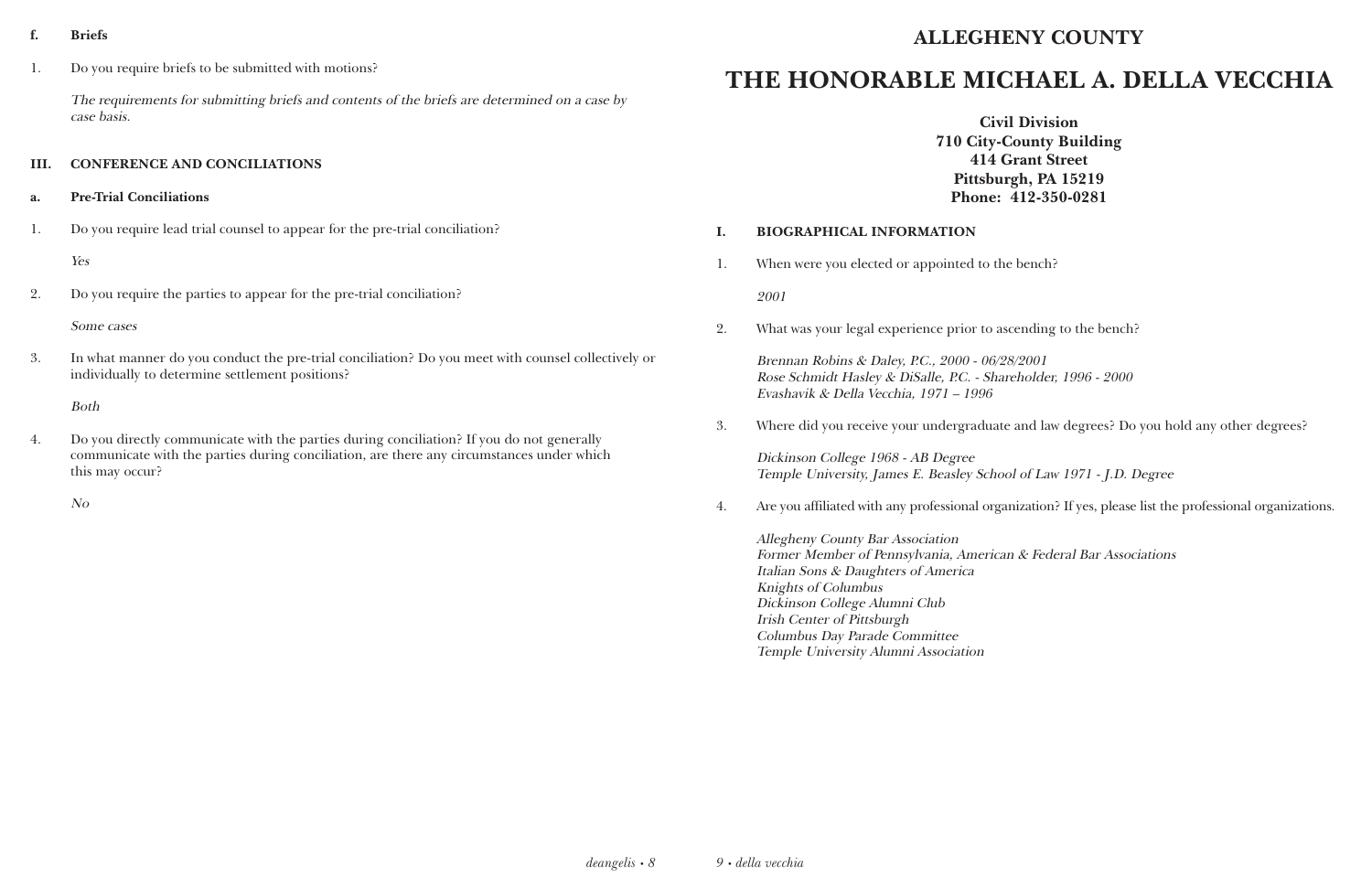#### **II. MOTIONS PRACTICE**

- **a. Chamber Copies of Motions**
- 1. Do you require or request courtesy copies of motions filed with the Court to be provided to chambers? If so, how many copies?

Preliminary Objections are handled by the Motions Judge. Motions for Summary Judgment, Judgment on the Pleadings or similar Motions are placed on the argument list; said arguments are heard by a designated judge. If the case has been listed for trial, all such matters are heard by the Calendar Control judge.

Discovery issues are dealt with by Judge Wettick on Fridays unless the case has been listed for trial, in which event such matters are heard by the Calendar Control judge.

#### **b. Presentation**

1. Do you have any specific requirements, outside of the applicable Rules of Procedure, regarding the scheduling of oral argument on a motion?

Preliminary Objections are handled by the Motions Judge. Motions for Summary Judgment, Judgment on the Pleadings or similar Motions are placed on the argument list; said arguments are heard by a designated judge. If the case has been listed for trial, all such matters are heard by the Calendar Control judge.

Discovery issues are dealt with by Judge Wettick on Fridays unless the case has been listed for trial, in which event such matters are heard by the Calendar Control judge.

#### **III. CONFERENCE AND CONCILIATIONS**

- **a. Pre-Trial Conciliations**
- 1. Do you require lead trial counsel to appear for the pre-trial conciliation?

If a party or counsel does not attend a scheduled conciliation, they shall be subject to the fines, penalties, and attorney fees set forth in Local Rule 212.3 (4), (5), as well as the Administrative Order entered at 2007-08481.

2. Do you require the parties to appear for the pre-trial conciliation?

Counsel for Plaintiff and Defendant must bring with them their respective clients and/or an individual from their respective clients if same are business entities that have the authority to settle the case. If a party is insured, a representative of the insurance carrier with "check writing and signing" authority shall be present. The Court requires the physical attendance of the aforementioned individuals. Only on the very rarest of occasions will the physical attendance of a said representative(s) be excused. Do not call or email chambers requesting that a party or representative be excused from attending a Pre-Trial Conference. The only acceptable excuse for non-attendance is a written settlement agreement.

3. In what manner do you conduct the pre-trial conciliation? Do you meet with counsel collectively or

individually to determine settlement positions?

The parties shall provide the trial judge with copies of the Pre-Trial Statements seven (7) days prior to the conciliation. We have found that the Plaintiff 's Pre-Trial Statements are usually in the files, but many times the Defendant's Pre-Trial Statements are not. This occurs when the Department of Records sends the files to the Court several weeks or so in advance and the Defendant's Statements are subsequently filed, but not sent up to the Court.

#### **b. Conciliations During Trial**

1. Once a case has been assigned to you, do you attempt an additional conciliation between the parties

prior to opening statements?

Settlement Conference - The trial judge will attempt to settle the case. All parties should have a principal and an insurance representative(s) with them that have settlement authority.

#### **IV. TRIAL PRACTICES**

#### **b. General Trial Procedures**

1. Do you prefer or require trial briefs? If you accept trial briefs, are there any restrictions on page

limits? At what date should the trial brief be filed?

Trial Motions - Motions for Non-Suit, etc. may be oral, but a writing is preferred.

- **c. Motions in Limine and Hearings Outside the Jury**
- 1. Do you accept written and/or oral motions in limine?

Motions in Limine - These Motions are handled by the trial judge immediately before trial. All counsel should resist the temptation to conduct the trial by Motions in Limine.

- **d. Opening Statements, Summations, and Examining Witnesses**
- single-party action?

1. Do you impose any time limits on the amount of time counsel may use for opening statements or summations? Does this practice change when the case is a multi-party action as opposed to a

Opening Statements - The trial judge will make every effort not to limit these statements unless there are multiple parties which may require limiting such statements. Same applied to Closing Statements.

Counsel shall not testify during opening statements, but they are to give an overview of their case.

Use of exhibits, e.g. photos, records, explanatory statements, etc. during openings are prohibited, as the jury may not see any documents, photo, etc. which has not been admitted into evidence unless all counsel agree to the contrary.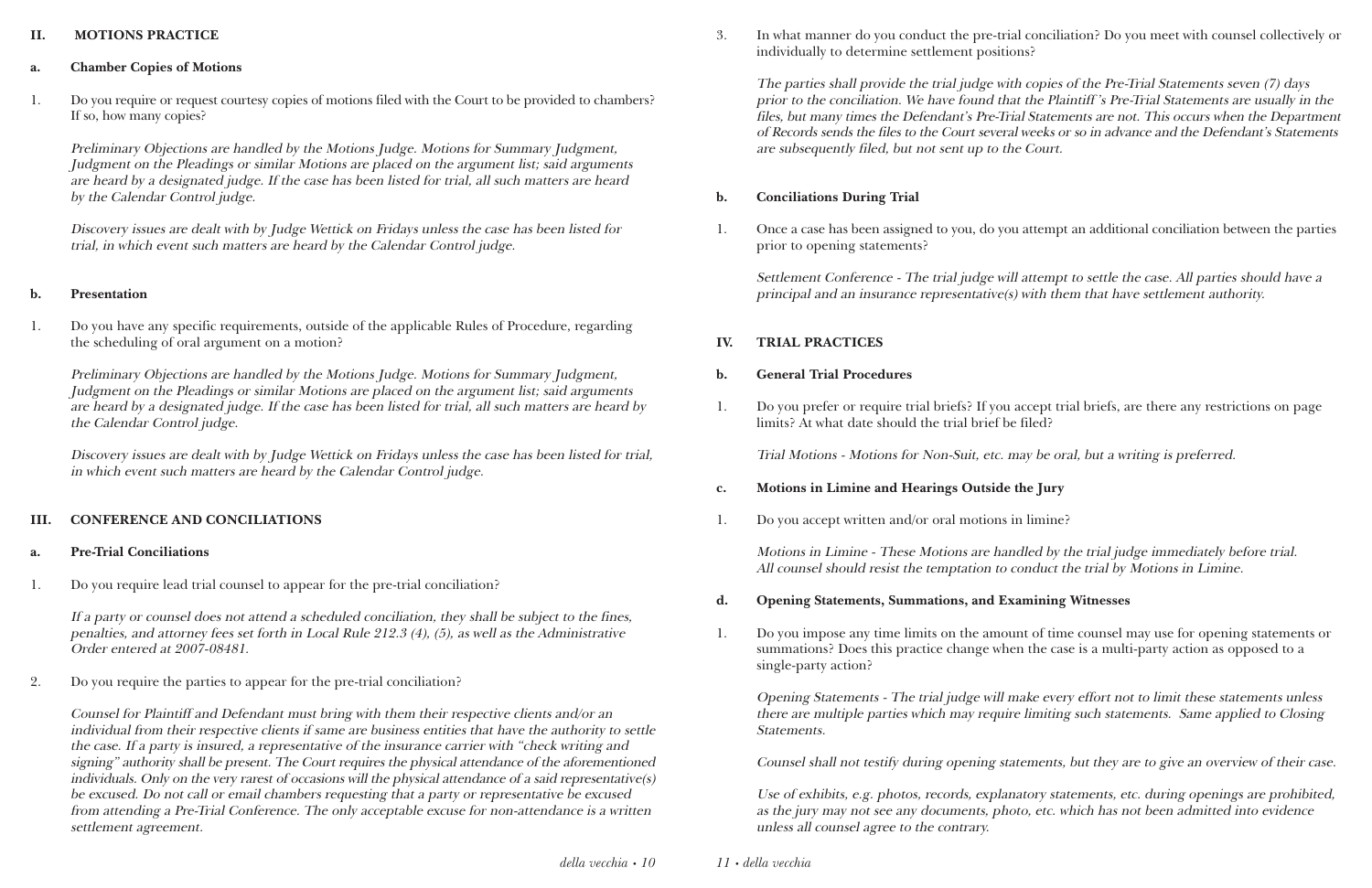2. Do you have any particular practice regarding either the examination of a witness or the areas of examination by more than one attorney?

Counsel may approach a witness without asking the Court's permission to do same.

#### **e. Deposition Testimony**

1. Do you have any particular practices regarding reading material into the record?

Counsel seeking the use of prior deposition transcripts to impeach a witness should first make all counsel aware of the deposition, page and line number he/she intends to use and then provide the witness with a copy of same before commencing to question the witness on same.

#### **f. Computers, Exhibits and Visual Aids**

1. Do you require exhibits to be pre-marked?

Exhibits - Plaintiff shall identify its exhibits with Arabic numerals and Defendants shall use letters. The party offering the exhibit shall bring copies of said exhibits to the Court and opposing counsel.

2. Do you have any special rules regarding how exhibits are presented?

Exhibits - Plaintiff shall identify its exhibits with Arabic numerals and Defendants shall use letters. The party offering the exhibit shall bring copies of said exhibits to the Court and opposing counsel.

#### **g. Jury Instructions, Verdict Forms, and Questioning**

1. Do you require counsel to submit proposed jury instructions and verdict forms? If yes, at what point in trial do you require these documents?

Jury Selection - All issues arising therefrom are handled by the Calendar Control judge.

Points for Charge - These should be submitted to the Court before the close of first day of trial. A charging conference will be held by the court. Make sure each party submits a proposed verdict slip or one that all counsel have agreed on. All counsel shall submit written points for charge; an oral request of the Court for "standard points" is unacceptable.

2. Are there any circumstances under which you will provide the jury with all of the exhibits that have been entered into evidence? Does this action require an agreement of counsel?

Counsel shall agree as to what exhibits, photos, etc. shall go out with the jury.

#### **V. WORDS OF WISDOM**

1. Do you have any other practice or procedure that lawyers practicing before you should know?

All counsel shall provide the tip-staff with his/her land and cell telephone numbers for quick contact once the verdict is returned.

## **ALLEGHENY COUNTY**

## **THE HONORABLE ALAN D. HERTZBERG**

**816 City-County Building 414 Grant Street Pittsburgh, PA 15219 Phone: 412-350-6333**

#### **I. BIOGRAPHICAL INFORMATION**

1. When were you elected or appointed to the bench?

March 14, 2005

2. What was your legal experience prior to ascending to the bench? I began practicing law in October of 1983 and continued to do so until taking the bench. 3. Where did you receive your undergraduate and law degrees? Do you hold any other degrees? Undergraduate Degree from Union College, Law Degree from the University of Pittsburgh

School of Law

4. Did you serve in the military?

No

5. Are you affiliated with any professional organization? If yes, please list the professional organizations.

Member of the ACBA and the PBA

#### **II. MOTIONS PRACTICE**

#### **a. Chamber Copies of Motions**

1. Do you require or request courtesy copies of motions filed with the Court to be provided to chambers?

If so, how many copies?

Yes; one copy.

2. If you do not require courtesy copies of motions to be provided to chambers in all instances, are there any circumstances under which you would appreciate courtesy copies? If so, how many?

If a party wants action taken on the motion, including the scheduling of argument on a hearing, one copy should be furnished to my chambers.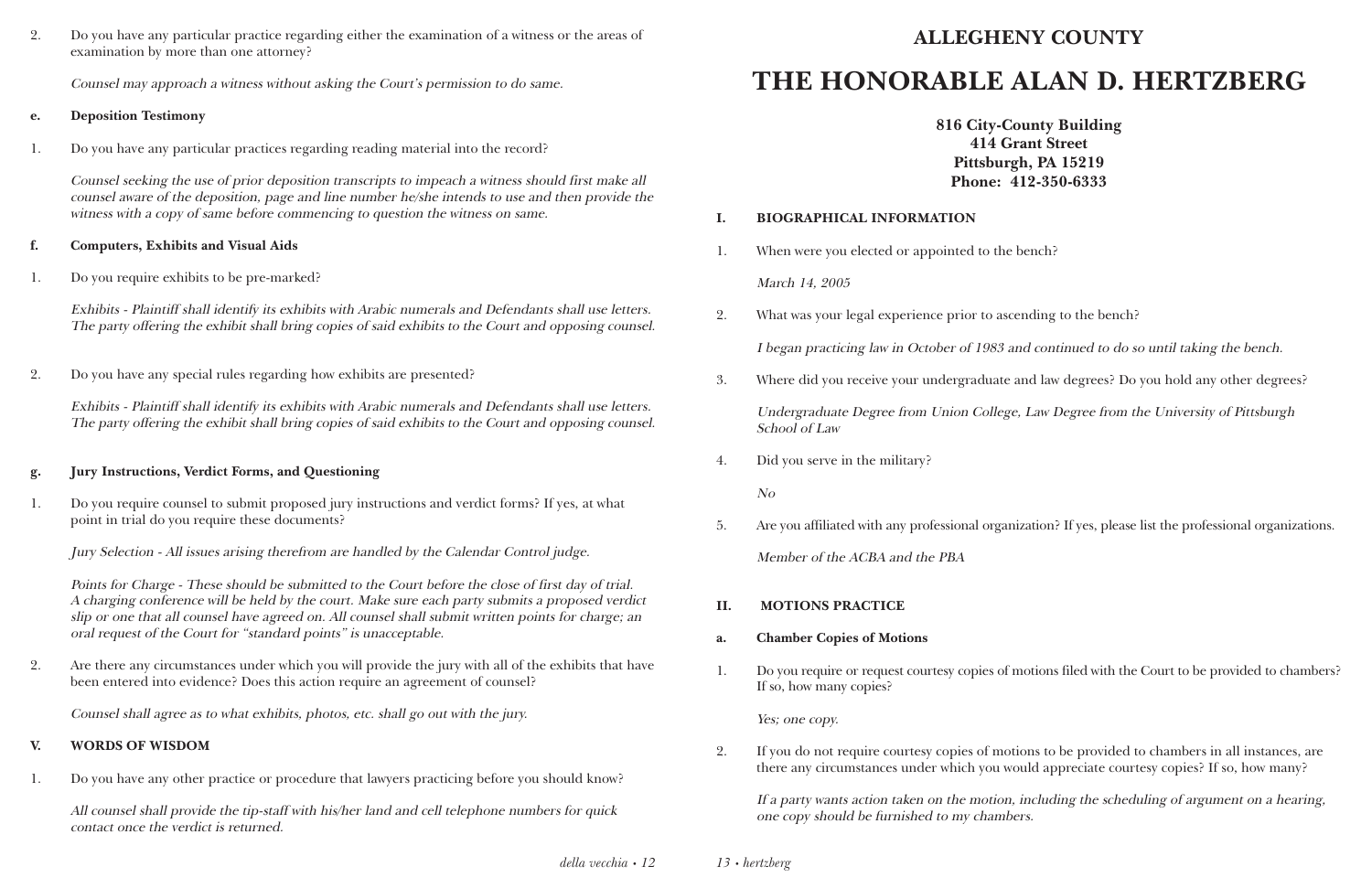3. If courtesy copies of a motion are delivered to the Court, is there a time frame by which those copies should be delivered?

As soon as possible.

4. Does the Judge require that parties opposing the motion provide courtesy copies of any responses to chambers?

Yes

5. If courtesy copies of a response to a motion are delivered to the Court, is there a time frame by which those copies should be delivered?

As soon as possible.

6. If an advance copy of a motion or response is not provided to chambers, does the Judge request that a copy be brought at the time of any oral argument?

Yes

#### **b. Presentation**

1. Are the parties permitted to reschedule oral argument on a motion and, if so, what is the procedure for rescheduling the oral argument?

Yes - contact my chambers.

2. Do you permit oral argument on all motions? If not, for which specific types of motions do you permit oral argument (i.e., dispositive, pre-trial, etc.)? If you do permit oral argument on all motions, what is the procedure for requesting oral argument for motions (where the applicable Rules of Procedure do not apply)?

No; argument on motions for post-trial relief is scheduled at my discretion.

3. Do you impose time constraints on oral arguments on motions?

Ordinarily, no, but when argument becomes too lengthy, I will ask counsel to conclude.

- **c. Notice and Scheduling**
- 1. How many days notice must be given to the opposing attorney or party prior to presentation? Whatever is required by local or PA rules.
- 2. Do you require notice to be provided through any specific means (i.e., mail, fax, e-mail)? Whatever local or PA rules require.
- 3. Will you hear emergency motions if the notice requirement cannot be followed? Yes, if a true emergency.

4. Will you hear emergency motions on another Judge's case? If so, are there any procedures which

must be followed concerning the Judge assigned to the case?

The other Judge must have received a copy of the motion and given one permission to handle it, if it is possible to get permission.

5. Should the motion be scheduled for presentation with chambers or can it be presented any day

that the Court is hearing motions?

It should be scheduled with chambers unless I am sitting as Motions Judge.

6. If the motion is uncontested or consented to, should it be scheduled for presentation or should it

be submitted directly to chambers?

Consent orders signed by all counsel of record can be submitted directly to chambers; all other motions must be presented with appropriate notice to all other parties.

#### **d. Transcribing Arguments**

1. Do you place motions arguments on the record?

Not unless a stenographer happens to be present in the courtroom because it is a motion made during a trial or a hearing.

2. Do you have a court reporter available during Motions Court?

It depends on how strictly "available" is defined. If one is needed, we contact the Court Reporter's Office and a reporter usually arrives in 15-30 minutes.

3. Are there any situations which require counsel to schedule a court reporter for Motions Court?

No.

#### **e. Evidentiary Hearings**

- 1. When do you require an evidentiary hearing to be held? When required by the rules of procedure or other authority.
- 2. Will you hold an evidentiary hearing upon request? If required by the rules or other authority.
- **f. Briefs**
- 1. Do you require briefs to be submitted with motions? If the motion is contested as to the law, yes.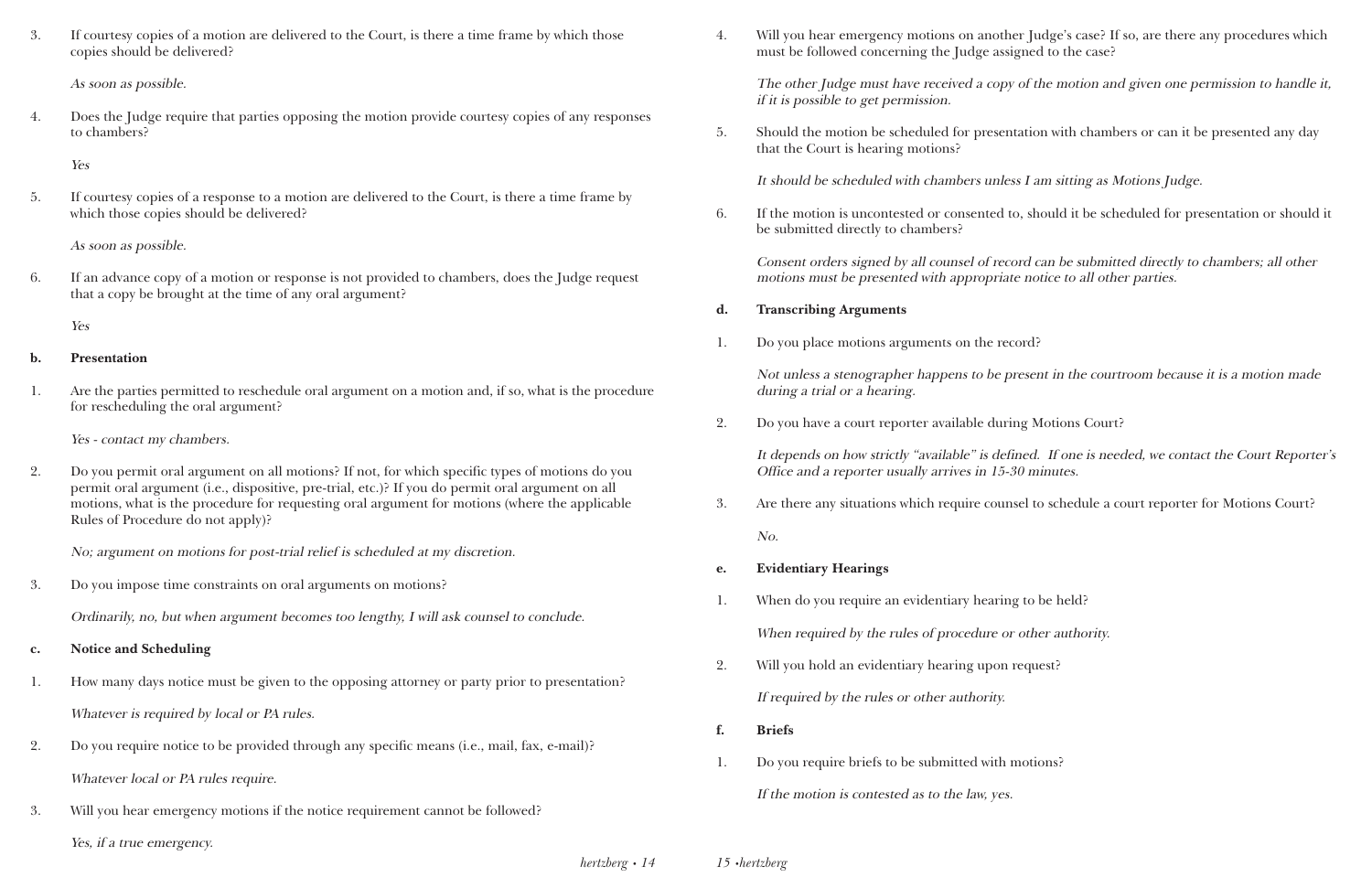- 2. When do you require briefs to be filed? See 1.
- 3. Do you permit briefs to be filed when not specifically requested? Yes
- 4. Does you allow for reply and sur-reply briefs?

#### Yes

- 5. Do you allow parties to incorporate by reference motions or briefs that have been previously filed? Yes
- 6. Do you have a page length requirement on briefs for dispositive and non-dispositive motions? No
- 7. Do you have a preference for the time frame for filing briefs? The shorter the time frame, the better.
- 8. Do you have any special formatting requirements for briefs? No

#### **g. Common Mistakes**

1. What are the most common mistakes made in motions practice? Interrupting opposing counsel; arguing with opposing counsel.

4. Do you directly communicate with the parties during conciliation? If you do not generally communicate with the parties during conciliation, are there any circumstances under which this may occur?

#### **III. CONFERENCE AND CONCILIATIONS**

#### **a. Pre-Trial Conciliations**

1. Do you require lead trial counsel to appear for the pre-trial conciliation?

No, as long as whoever appears is familiar enough with the case to make decisions in relation to settlement.

2. Do you require the parties to appear for the pre-trial conciliation?

Yes, unless permission is received for them to be excused.

3. In what manner do you conduct the pre-trial conciliation? Do you meet with counsel collectively or

individually to determine settlement positions?

I usually meet collectively first, then move to individual meetings.

I rarely communicate with the parties. If a party is pro se, I communicate with the party, otherwise, it would be unusual.

#### **b. Conciliations During Trial**

1. Once a case has been assigned to you, do you attempt an additional conciliation between the parties

prior to opening statements?

Yes.

2. Are there any circumstances under which you would recess a trial to facilitate negotiations or actively participate in conciliating a settlement? Does this practice change depending on whether

the case is jury or non-jury?

If a party requested that I conciliate a case during trial, I would do so. If it were a non-jury trial, I would not have ex parte meetings unless all parties and counsel agreed to it.

#### **IV. TRIAL PRACTICES**

#### **a. Special and Preliminary Injunctions**

1. How much time do you allow for an evidentiary hearing on a motion for preliminary injunction?

Are there any situations where additional time may be granted?

Preliminary injunctions usually are given around two hours, but more time will be scheduled if the circumstances warrant.

2. In an evidentiary hearing on a motion for preliminary injunction, do you accept depositions or affidavits in lieu of live testimony? Do you have a preference on whether the testimony is live or

through depositions or affidavits?

I will accept depositions; the decision on live or by deposition is up to counsel.

3. Under what circumstances will you grant motions for expedited discovery? When a motion for expedited discovery is granted, do you have any standard time frames that you will impose?

If warranted, I will grant expedited discovery; time frame will depend on hearing date, amount of discovery, and type of discovery.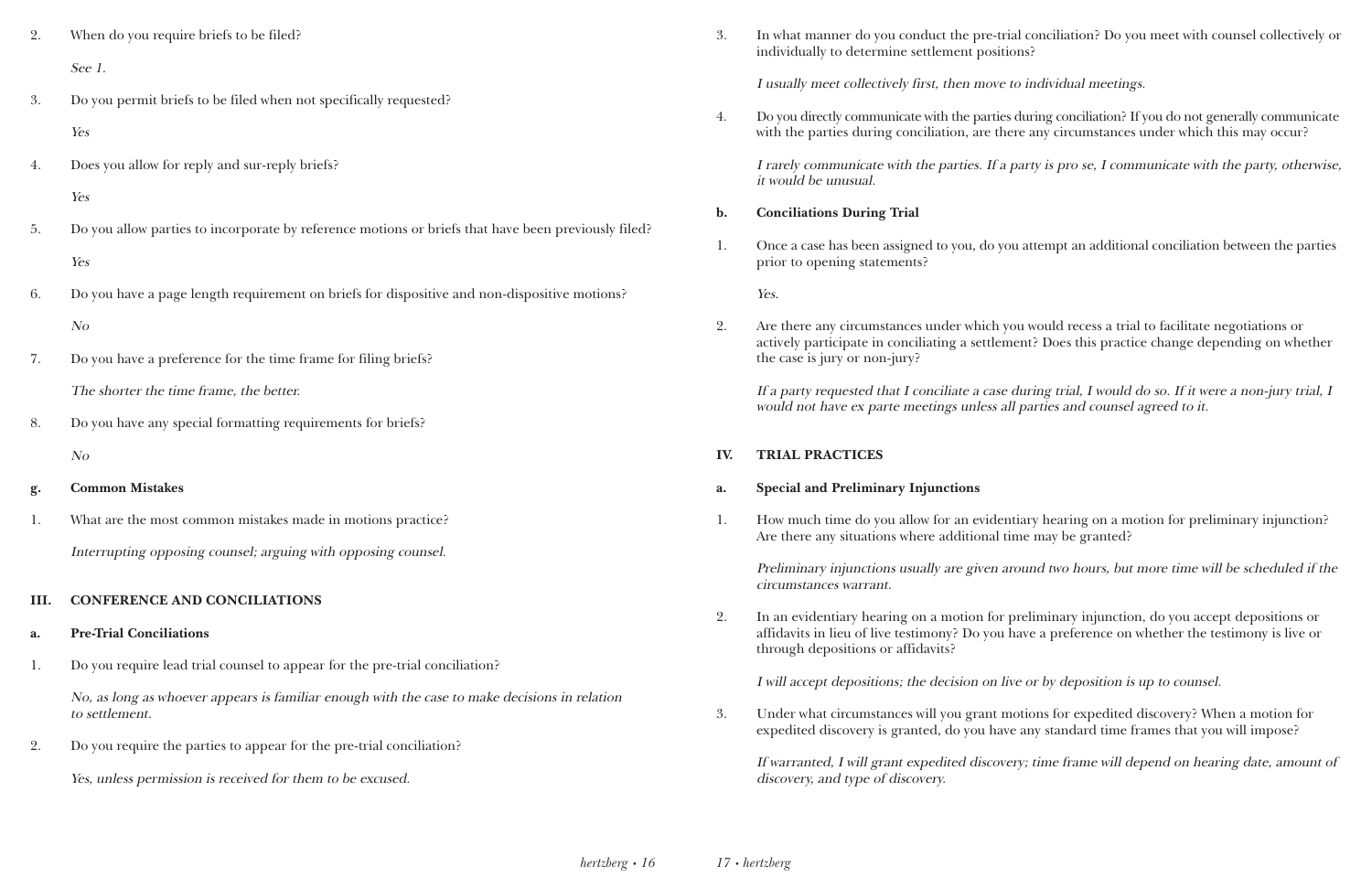| Do you schedule hearings in advance of the next month's motions schedule? Under what |
|--------------------------------------------------------------------------------------|
| circumstances does this occur? Is a written motion necessary?                        |

Hearings are scheduled via the Motions Court Clerk.

5. Do you require a brief in advance of a hearing for a motion for preliminary injunction?

No

6. Do you accept proposed findings of fact following a hearing? Do you have a preference on whether or not proposed findings of fact are submitted?

The more complex the issues, the more inclined I would be to accept proposed findings.

- **b. General Trial Procedures**
- 1. How do you address scheduling conflicts?

I try to find a resolution that will work for all parties and the jury.

2. What are the standard hours during which you hold trial? Are there any circumstances under which you will work late?

9:00 a.m. to 4:00 p.m. In a non-jury trial if all parties wish to work late, I will work late.

3. Do you prefer or require trial briefs? If you accept trial briefs, are there any restrictions on page limits? At what date should the trial brief be filed?

In complex cases or where there are disputes on what is the applicable law, I prefer trial briefs. I would prefer having any briefs as soon as the case is assigned to me for trial.

#### **c. Motions in Limine and Hearings Outside the Jury**

1. Do you accept written and/or oral motions in limine?

Yes

2. Do you have a preference as to whether the motion is written or oral?

No

3. Are there any restrictions on presenting in limine motions prior to or during trial?

As much notice as possible should be given to the opposing party.

4. Do you typically reserve rulings until the appropriate time or do you rule on each motion as it is presented?

If I can rule when the motion is presented; often I must defer until I hear some testimony.

5. Do you permit sidebar conferences? Are there any special rules about how counsel are to conduct

themselves during or request sidebar conferences?

I permit sidebar conferences but want them minimized, which can be done with motions in limine.

- **d. Opening Statements, Summations, and Examining Witnesses**
- single-party action?

1. Do you impose any time limits on the amount of time counsel may use for opening statements or summations? Does this practice change when the case is a multi-party action as opposed to a

I do not impose limitations on time for openings and summations.

2. Do you permit Defendants to defer the opening statement until the start of their cases?

Yes

3. Do you permit redirect and re-cross examination? Do you permit examinations beyond redirect

and re-cross?

Yes; Yes

4. Are there any circumstances under which you will personally question a witness?

I often question witnesses when the party calling the witness is pro se; otherwise, I infrequently ask questions of witnesses; if I do, it is because I do not understand or hear an answer.

5. Do you permit counsel to examine witnesses out of sequence?

Yes

6. Do you have any particular practice regarding either the examination of a witness or the areas of

examination by more than one attorney?

No

7. Do you have any special practices or procedures with respect to expert witnesses?

No

- **e. Deposition Testimony**
- 

1. Do you have any special procedures or requirements regarding the use or admission of videotaped testimony? Do you prefer that the videotape contain only the live testimony of the witness or do you prefer and/or accept video where the written transcript is shown beside the videotaped testimony?

No special procedures for videotape.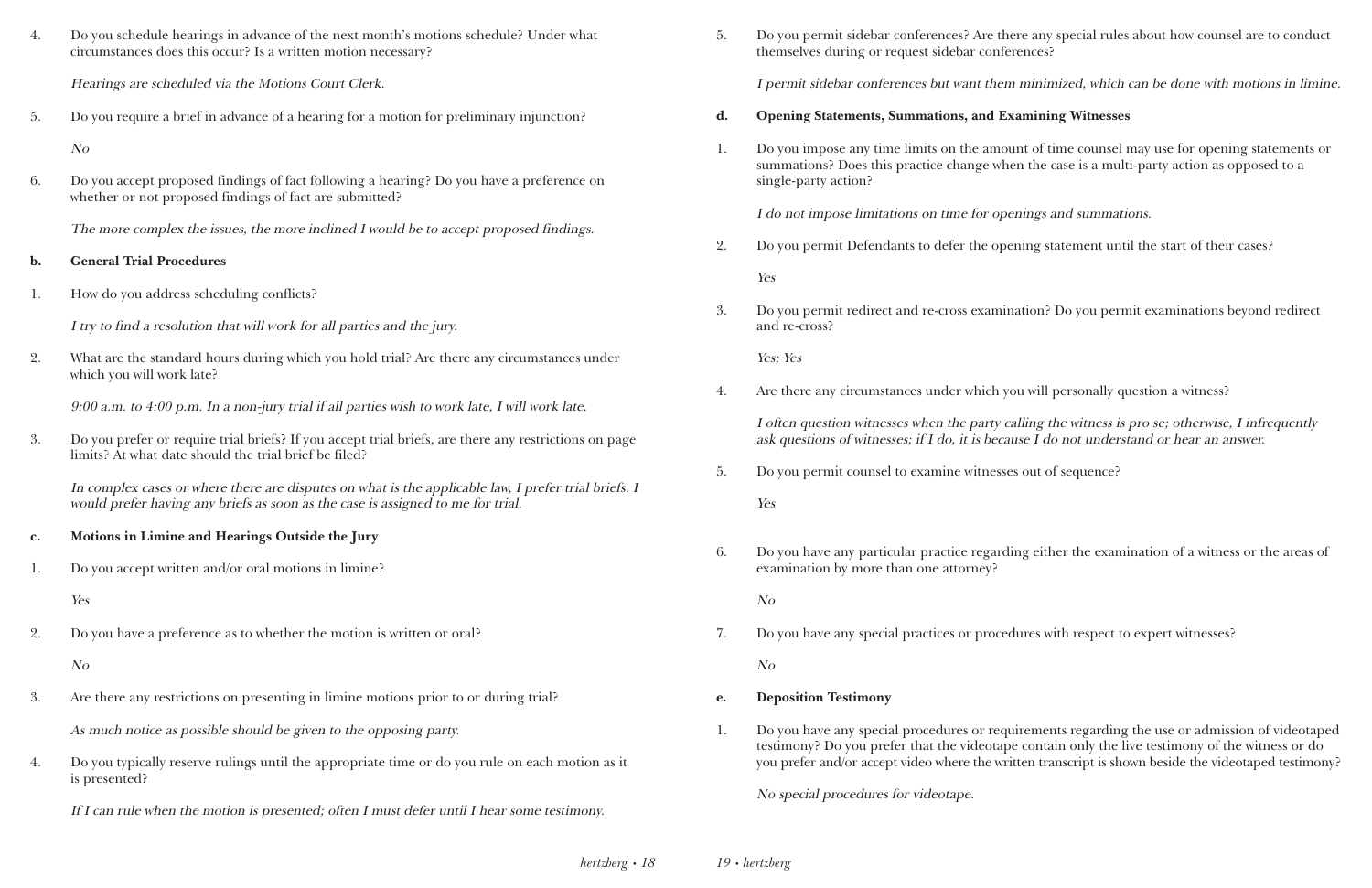a joint tortfeasor release to appear at trial?

Preleased joint tortfeasor to appear at trial?

#### **ha.** Jury instructioning

ed jury instructions and verdict forms? If yes, at what

I be charging the jury.

sence of the jury about jury instructions and verdict mbers, at sidebar, or through some other manner?

chambers; if more convenient, I may hold the conference

uests for offers of proof during trial?

ed findings of fact and conclusions of law? If yes, do you and conclusions of law from each party, or will you only

you will give the jury a copy of your instructions?

you will provide the jury with all of the exhibits that have tion require an agreement of counsel?

 $y_i$  jury, I will allow it unless I find any exhibits inappropriate

1. back testimony or replay tapes during deliberations?

| 2. | Do you have any particular practices regarding reading material into the record?                                                                                                                  | g.                                             | <b>Joint Tortfeasor Release</b>                                                                                                   |
|----|---------------------------------------------------------------------------------------------------------------------------------------------------------------------------------------------------|------------------------------------------------|-----------------------------------------------------------------------------------------------------------------------------------|
|    | N o                                                                                                                                                                                               | 1.                                             | Do you require a party who has executed a join                                                                                    |
| f. | <b>Computers, Exhibits and Visual Aids</b>                                                                                                                                                        |                                                | N o                                                                                                                               |
| 1. | Do you permit counsel and/or their experts to use computers in the courtroom during trial? Do<br>you have any particular procedures regarding this practice?                                      | 2.                                             | Do you require an attorney representing a rele                                                                                    |
|    | Yes, I permit it.                                                                                                                                                                                 |                                                | N o                                                                                                                               |
| 2. | Do you place a restriction on the number of exhibits that may be entered at trial?                                                                                                                | h.<br>1.                                       | <b>Jury Instructions, Verdict Forms, and Questi</b><br>Do you require counsel to submit proposed jui                              |
|    | N o                                                                                                                                                                                               |                                                | point in trial do you require these documents?                                                                                    |
| 3. | Do you require exhibits to be pre-marked?                                                                                                                                                         |                                                | Yes. 24 hours before it is anticipated I will be o                                                                                |
|    | I prefer it, but do not require it.                                                                                                                                                               | 2.                                             | Do you hold conferences outside the presence<br>forms? Are these conferences held in chamber                                      |
| 4. | Do you have any particular practice or procedure regarding exchanging exhibits between parties<br>prior to trial?                                                                                 |                                                | I usually have a conference on points in chami<br>in the courtroom                                                                |
|    | N <sub>O</sub>                                                                                                                                                                                    |                                                |                                                                                                                                   |
| 5. | Do you have any particular practices or procedures regarding noting objections to exhibits prior to trial?                                                                                        | 3.                                             | Do you impose any restrictions upon requests<br>No.                                                                               |
|    | N o                                                                                                                                                                                               |                                                |                                                                                                                                   |
| 6. | Do these practices or procedures change depending on whether the case is a jury or non-jury matter?                                                                                               | 4.                                             | Do you require counsel to submit proposed fin<br>accept separate proposed findings of fact and<br>accept an agreed upon document? |
|    | N <sub>O</sub>                                                                                                                                                                                    |                                                | I do not require proposed findings.                                                                                               |
| 7. | Do you have any special rules regarding how exhibits are presented?                                                                                                                               |                                                |                                                                                                                                   |
|    | Plaintiff's Exhibits are labeled with numbers; Defendant's with letters.                                                                                                                          | 5.                                             | Are there any circumstances under which you                                                                                       |
| 8. | Are attorneys permitted to use visual aids during trial? Do you have any special rules or procedures<br>regarding how attorneys are to use visual aids or at which time they may use visual aids? | 6.                                             | N <sub>O</sub><br>Are there any circumstances under which you                                                                     |
|    | Yes, they are permitted to use visual aids.                                                                                                                                                       | been entered into evidence? Does this action r |                                                                                                                                   |
| 9. | What is your practice regarding post-trial handling of exhibits? Once a trial is over, will you return                                                                                            |                                                | Yes, if counsel agrees all exhibits go to the jury,<br>for the jury.                                                              |
|    | exhibits to counsel of record? If you do not return exhibits to counsel of record, will you accept<br>into evidence copies of exhibits so that counsel may retain the original?                   | 7.                                             | Upon request from the jury, will you read back                                                                                    |
|    | I will accept copies if counsel wants the originals.                                                                                                                                              |                                                | N o                                                                                                                               |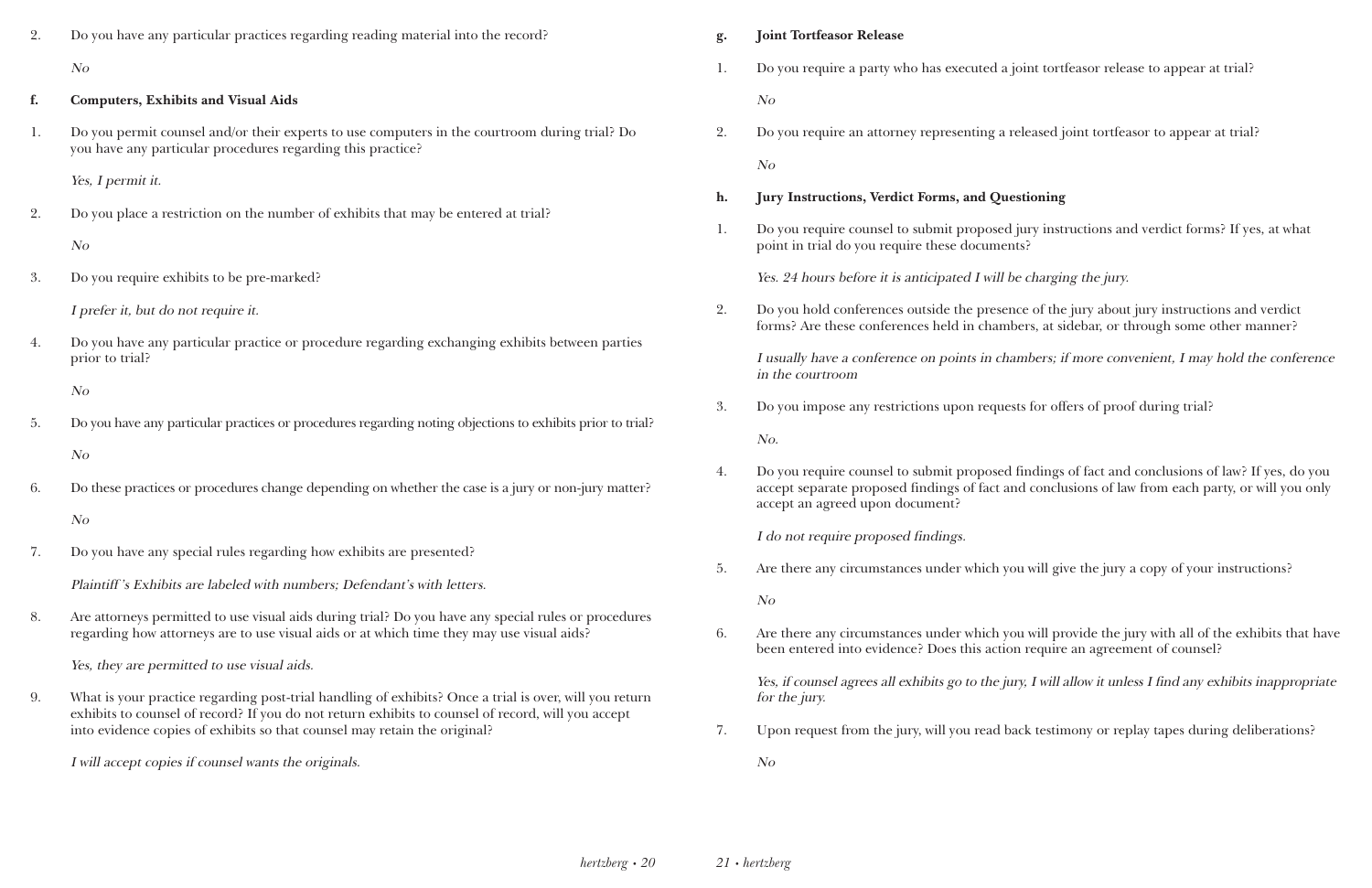8. Will you accept requests or questions from the jury? Do you have any standard practice regarding this matter?

Yes, the jury is instructed to write down questions. I then go over the questions with counsel and my proposed response.

9. Do you require lead counsel to remain in the courtroom during jury deliberations? If you do not require lead counsel, do you require counsel for a party to remain in the courtroom during jury deliberations?

There are no dumb questions. If you have questions, ask my staff or myself. I can usually tell when an attorney is inexperienced and I avoid embarrassing them and am patient.

No. Counsel needs to be within ten minutes away and able to be reached by telephone.

10. Do you permit counsel to conduct post-verdict interviews with jurors?

Yes

#### **V. WORDS OF WISDOM**

1. Do you have any other practice or procedure that lawyers practicing before you should know?

I try to give great consideration to the sacrifice made by jurors who serve for de minimus pay. I try to be efficient with their time between 9:00 a.m. and 4:00 p.m. and avoid forcing them to work overtime.

2. What words of wisdom do you have for young lawyers?

### **ALLEGHENY COUNTY**

## **THE HONORABLE PHILIP A. IGNELZI**

**440 Ross Street, Room 5069 Pittsburgh, PA 15219 412-350-3800**

#### **I. BIOGRAPHICAL INFORMATION**

1. When were you elected or appointed to the bench?

November 2009; commencing January 2010

2. What was your legal experience prior to ascending to the bench?

1988-2009 Partner, Ogg Cordes Murphy & Ignelzi, LLP 1984-1988 Assistant U.S. Attorney, Western District of Pennsylvania 1982-1984 Law Clerk, Honorable Donald E. Ziegler, Western District of Pennsylvania 1981-1982 Accountant Tax Department, Touche Ross & Company

3. Where did you receive your undergraduate and law degrees? Do you hold any other degrees?

JD 1981, University of Pittsburgh School of Law; B.S., B.A. Accounting 1978, University of Dayton; CPA Certificate, 1982

4. Did you serve in the military?

No

5. Are you affiliated with any professional organization? If yes, please list the professional organizations.

*23 • ignelzi* Judge Ignelzi is attorney-friendly and will attempt to accommodate parties and counsel to facilitate settlement.

Allegheny County Academy of Trial Lawyers; Board of Governors; Federal Practice Program Committee; Membership Committee; Allegheny County Bar Foundation Fellow; Allegheny County Bar Association; Judiciary Committee; Board of Governors; Federal Court Section; Criminal Practice Subcommittee; Committee on Criminal Justice Act Malpractice Insurance; Pennsylvania Bar Association; St. Thomas Moore Society; National Association of Criminal Defense Lawyers; Pennsylvania Trial Lawyers Association; Medical Malpractice Section; Western Pennsylvania Trial Lawyers Association; Allegheny County Court of Common Pleas Special Master; The Best Lawyers in America; Pennsylvania Super Lawyers; Coroner's Office of Allegheny County Hearing Master; Million Dollar Advocates Forum; Acquinas Academy Board Member

6. Is there any other information that you would like to share?

Adjunct Professor at University of Pittsburgh School of Law

7. Do you have any other practice or procedure that lawyers practicing before you should know?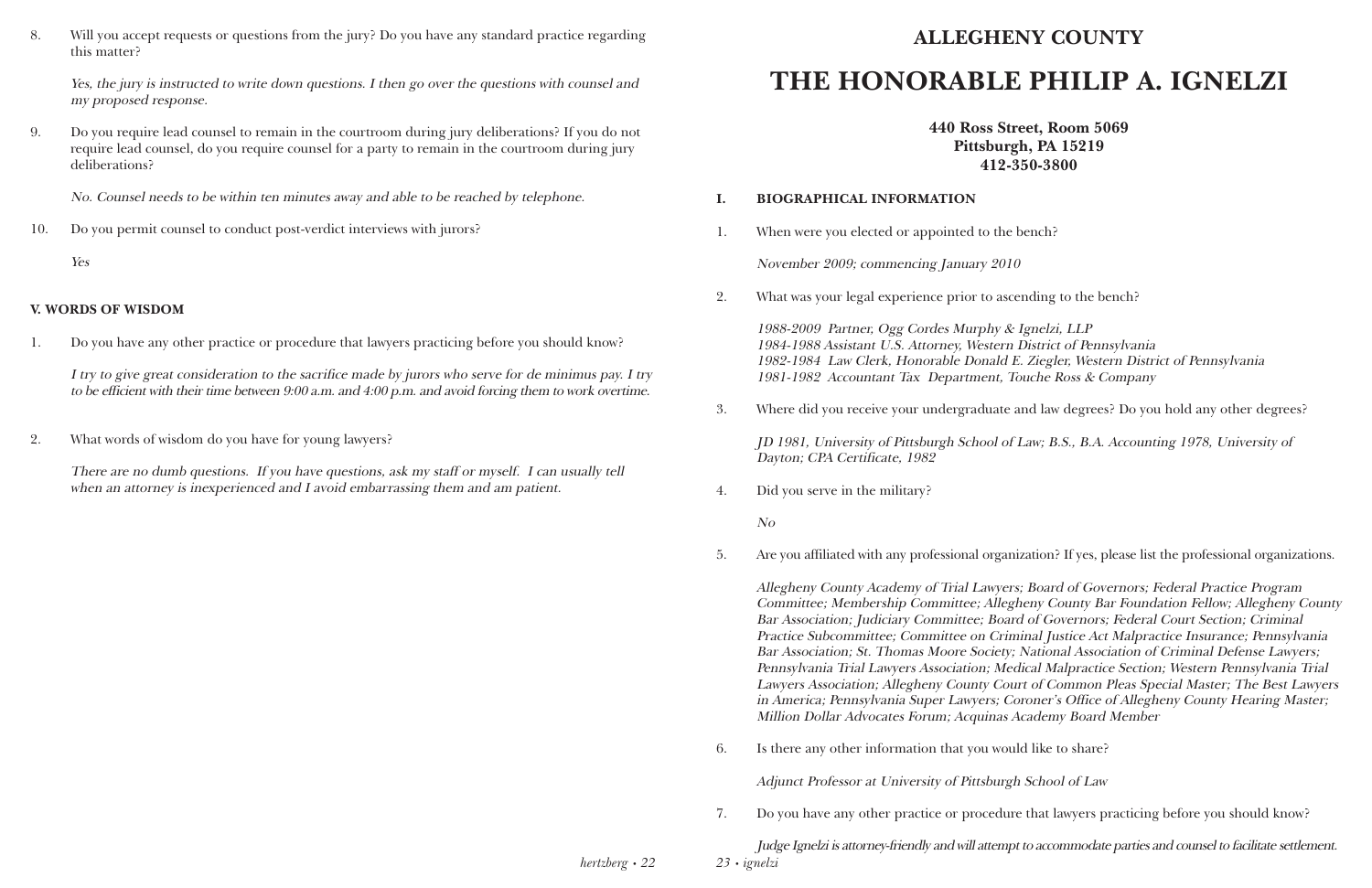#### **ALLEGHENY COUNTY**

## **THE HONORABLE BETH LAZZARA**

**509 Criminal Courthouse 436 Grant Street Pittsburgh, PA 15219 412-350-5981** 

#### **I. BIOGRAPHICAL INFORMATION**

1. When were you elected or appointed to the bench?

November 2005

2. What was your legal experience prior to ascending to the bench?

1991-2005 Plaintiff personal injury lawyer

- 3. Where did you receive your undergraduate and law degrees? Do you hold any other degrees? University of Pittsburgh, B.A. 1988; University of Pittsburgh, J.D. 1991
- 4. Did you serve in the military?

No

5. Are you affiliated with any professional organization? If yes, please list the professional organizations.

Academy of Trial Lawyers of Allegheny County; Pennsylvania Conference of State Trial Judges; University of Pittsburgh adjunct professor

6. What type of recreational activities do you enjoy?

Running, biking

#### **II. MOTIONS PRACTICE**

#### **a. Chamber Copies of Motions**

1. Do you require or request courtesy copies of motions filed with the Court to be provided to chambers? If so, how many copies?

 $Yes - 1$ 

2. If courtesy copies of a motion are delivered to the Court, is there a time frame by which those

copies should be delivered?

At the time they are filed

3. Does the Judge require that parties opposing the motion provide courtesy copies of any responses

to chambers?

Yes

4. If courtesy copies of a response to a motion are delivered to the Court, is there a time frame by

which those copies should be delivered?

At least 7-10 days before the scheduled event.

5. Do you have a preference as to how courtesy copies are provided to chambers?

No

#### **b. Presentation**

1. Do you have any specific requirements, outside of the applicable Rules of Procedure, regarding the

scheduling of oral argument on a motion?

If it is something unusual, see my law clerk or minute clerk.

2. Are the parties permitted to reschedule oral argument on a motion and, if so, what is the procedure

for rescheduling the oral argument?

File a continuance and bring it to my minute clerk.

3. Do you permit oral argument on all motions? If not, for which specific types of motions do you permit oral argument (i.e., dispositive, pre-trial, etc.)? If you do permit oral argument on all motions, what is the procedure for requesting oral argument for motions (where the applicable Rules of Procedure do not apply)?

Yes

4. Do you have any specific rules or requests regarding an attorneys' presentation of oral argument

(i.e., courtroom demeanor, etc.)?

Don't be repetitive. Be respectful to the court and your opponent.

5. Do you impose time constraints on oral arguments on motions?

No, just don't be repetitive.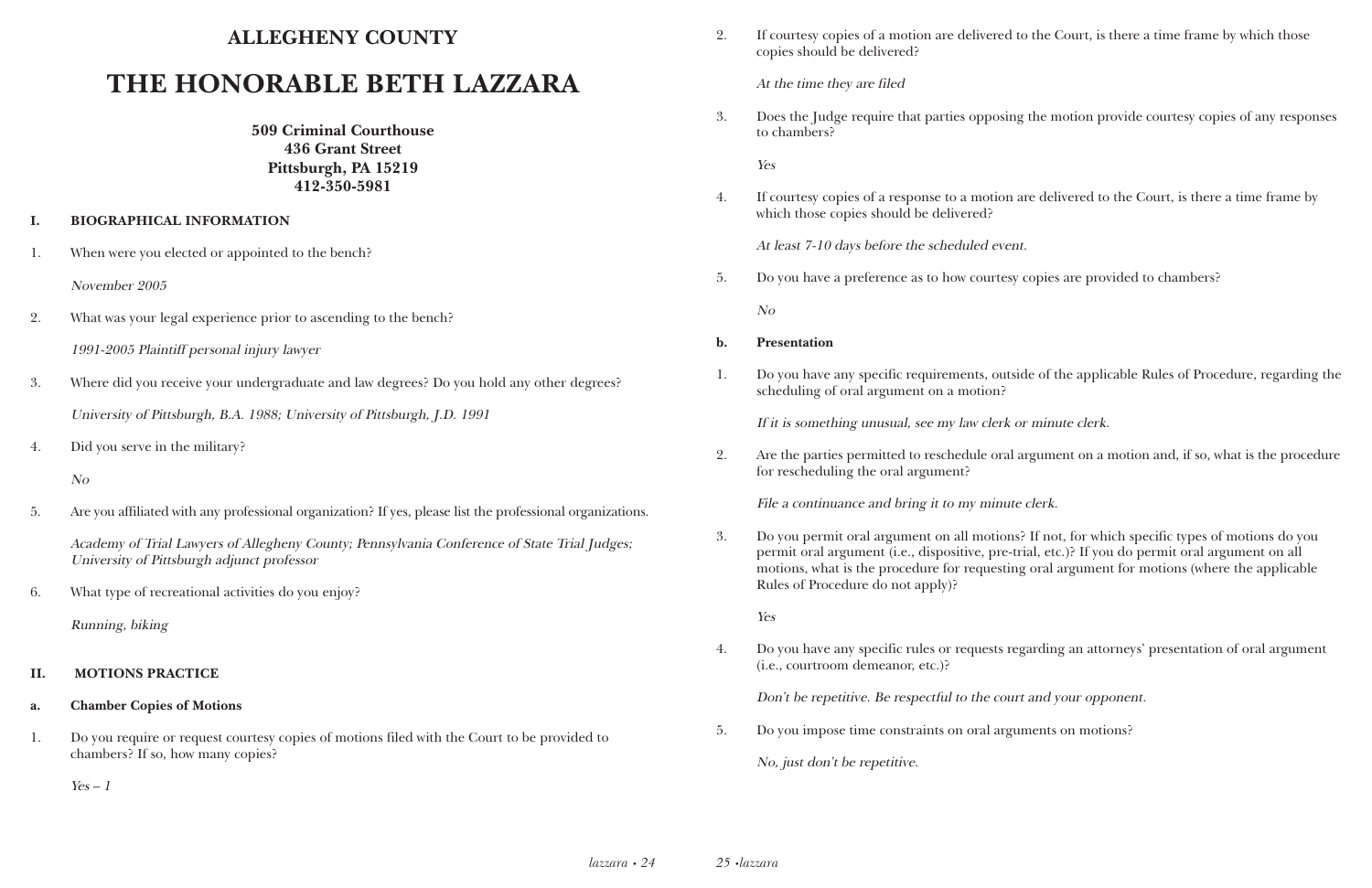#### **d. Transcribing Arguments**

- 1. Do you place motions arguments on the record? Yes
- 2. Do you have a court reporter available during Motions Court?
	- Yes
- 3. Are there any situations which require counsel to schedule a court reporter for Motions Court? No

#### **e. Evidentiary Hearings**

- 1. When do you require an evidentiary hearing to be held? When there is a contested evidentiary issue germane to the case.
- 2. Will you hold an evidentiary hearing upon request? Sometimes

#### **f. Briefs**

*lazzara • 26 27 • lazzara*

- 1. Do you require briefs to be submitted with motions? No
- 2. When do you require briefs to be filed?

On post-trial motions

- 3. Do you permit briefs to be filed when not specifically requested? Yes
- 4. Does you allow for reply and sur-reply briefs? Yes
- 5. Do you allow parties to incorporate by reference motions or briefs that have been previously filed? Yes
- 6. Do you have a page length requirement on briefs for dispositive and non-dispositive motions? No - just don't be repetitive.
- 7. Do you have a preference for the time frame for filing briefs? In sufficient time so that we can review it prior to argument (7-10 days at least).
- 8. Do you have any special formatting requirements for briefs?

No

#### **III. CONFERENCE AND CONCILIATIONS**

**a. Conciliations During Trial**

1. Once a case has been assigned to you, do you attempt an additional conciliation between the

parties prior to opening statements?

I will inquire as to whether an agreement can be reached. I will conciliate if requested to do so. In civil cases, I will absolutely attempt to conciliate before trial and during (if it appears that it would be helpful).

#### **IV. TRIAL PRACTICES**

- **a. General Trial Procedures**
- 1. How do you address scheduling conflicts?

File a motion for postponement/continuance.

2. What are the standard hours during which you hold trial? Are there any circumstances under which you will work late?

9-4:30. Yes, I will work late if required.

3. Do you prefer or require trial briefs? If you accept trial briefs, are there any restrictions on page

limits? At what date should the trial brief be filed?

I do not require them. I will accept and read them if counsel wants to submit one. No page limits. File in advance of trial (7-10 days).

- **b. Motions in Limine and Hearings Outside the Jury**
- 1. Do you accept written and/or oral motions in limine?

Yes

2. Do you have a preference as to whether the motion is written or oral?

Prefer written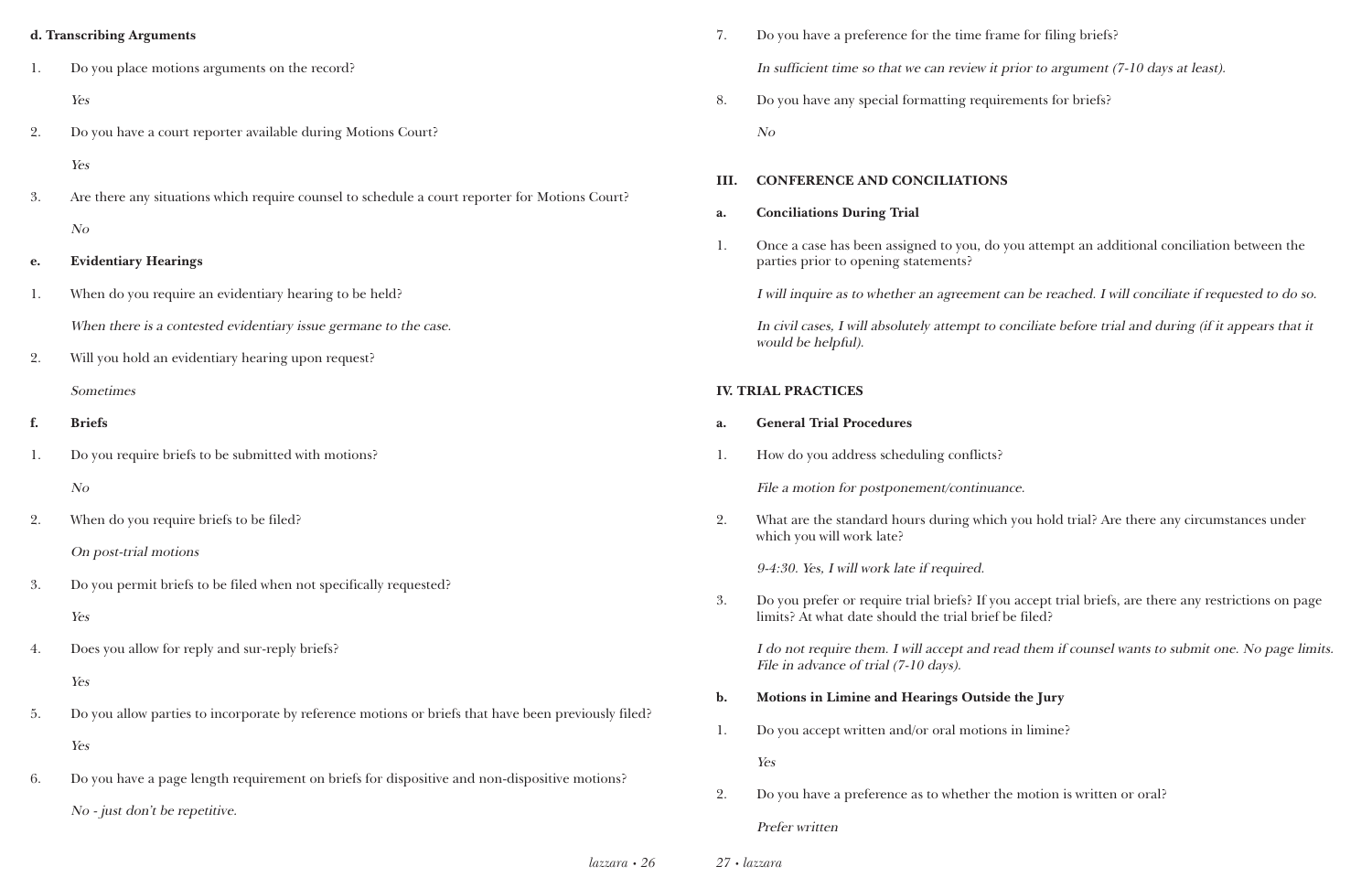| 3.             | Are there any restrictions on presenting in limine motions prior to or during trial?                                                                                                                                                                                                    | d. | <b>Deposition Testimony</b>                                                                                                                  |
|----------------|-----------------------------------------------------------------------------------------------------------------------------------------------------------------------------------------------------------------------------------------------------------------------------------------|----|----------------------------------------------------------------------------------------------------------------------------------------------|
|                | N o                                                                                                                                                                                                                                                                                     | 1. | Do you have any special procedures or req                                                                                                    |
| 4.             | Do you typically reserve rulings until the appropriate time or do you rule on each motion as it is presented?                                                                                                                                                                           |    | testimony? Do you prefer that the videotap<br>you prefer and/or accept video where the wr                                                    |
|                | Depends on the circumstances.                                                                                                                                                                                                                                                           |    | No                                                                                                                                           |
| 5.             | Do you permit sidebar conferences? Are there any special rules about how counsel are to conduct<br>themselves during or request sidebar conferences?                                                                                                                                    | 2. | Do you have any particular practices regar                                                                                                   |
|                |                                                                                                                                                                                                                                                                                         |    | N o                                                                                                                                          |
|                | Yes no special rules.<br><b>Opening Statements, Summations, and Examining Witnesses</b><br>Do you impose any time limits on the amount of time counsel may use for opening statements or<br>summations? Does this practice change when the case is a multi-party action as opposed to a | e. | <b>Computers, Exhibits and Visual Aids</b>                                                                                                   |
| $\mathbf{c}$ . |                                                                                                                                                                                                                                                                                         | 1. | Do you place a restriction on the number of                                                                                                  |
| 1.             |                                                                                                                                                                                                                                                                                         |    | N o                                                                                                                                          |
|                | single-party action?                                                                                                                                                                                                                                                                    | 2. | Do you require exhibits to be pre-marked?                                                                                                    |
|                | No time limits.                                                                                                                                                                                                                                                                         |    | Yes                                                                                                                                          |
| 2.             | Do you permit Defendants to defer the opening statement until the start of their cases?                                                                                                                                                                                                 | 3. | Do you have any particular practice or pro                                                                                                   |
|                | Yes                                                                                                                                                                                                                                                                                     |    | prior to trial?                                                                                                                              |
| 3.             | Do you permit redirect and re-cross examination? Do you permit examinations beyond redirect<br>and re-cross?                                                                                                                                                                            |    | N o                                                                                                                                          |
|                | Yes yes                                                                                                                                                                                                                                                                                 | 4. | Do you have any particular practices or proce                                                                                                |
|                | Are there any circumstances under which you will personally question a witness?<br>Yes                                                                                                                                                                                                  |    | N <sub>O</sub>                                                                                                                               |
|                |                                                                                                                                                                                                                                                                                         | 5. | Do these practices or procedures change de                                                                                                   |
| 5.             | Do you permit counsel to examine witnesses out of sequence?<br>Yes                                                                                                                                                                                                                      |    | No                                                                                                                                           |
|                |                                                                                                                                                                                                                                                                                         | 6. | Do you have any special rules regarding ho                                                                                                   |
| 6.             | Do you have any particular practice regarding either the examination of a witness or the areas of<br>examination by more than one attorney?                                                                                                                                             |    | No                                                                                                                                           |
|                |                                                                                                                                                                                                                                                                                         | 7. | Are attorneys permitted to use visual aids d<br>regarding how attorneys are to use visual ai                                                 |
|                | N <sub>O</sub><br>Do you have any special practices or procedures with respect to expert witnesses?<br>N <sub>O</sub>                                                                                                                                                                   |    | Yes - I would encourage visual aids!                                                                                                         |
| 7.             |                                                                                                                                                                                                                                                                                         | 9. | What is your practice regarding post-trial l<br>exhibits to counsel of record? If you do not<br>into evidence copies of exhibits so that cou |
|                |                                                                                                                                                                                                                                                                                         |    |                                                                                                                                              |

ecial procedures or requirements regarding the use or admission of videotaped refer that the videotape contain only the live testimony of the witness or do ept video where the written transcript is shown beside the videotaped testimony?

ticular practices regarding reading material into the record?

iction on the number of exhibits that may be entered at trial?

ticular practice or procedure regarding exchanging exhibits between parties

icular practices or procedures regarding noting objections to exhibits prior to trial?

procedures change depending on whether the case is a jury or non-jury matter?

ecial rules regarding how exhibits are presented?

ted to use visual aids during trial? Do you have any special rules or procedures neys are to use visual aids or at which time they may use visual aids?

eregarding post-trial handling of exhibits? Once a trial is over, will you return frecord? If you do not return exhibits to counsel of record, will you accept of exhibits so that counsel may retain the original?

I will keep exhibits until after the appeal period expires. Then counsel may come get them.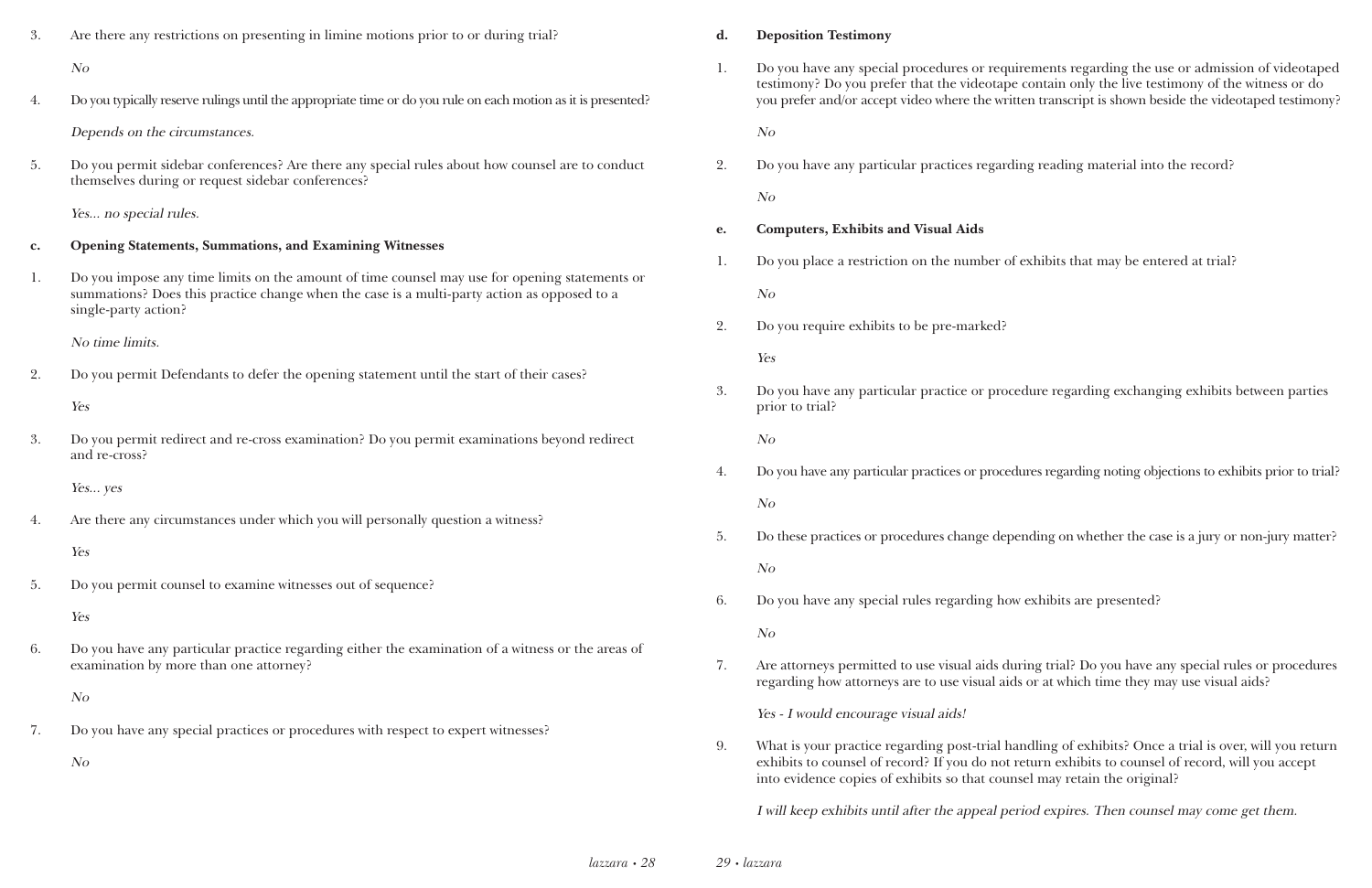#### **f. Jury Instructions, Verdict Forms, and Questioning**

1. Do you require counsel to submit proposed jury instructions and verdict forms? If yes, at what point in trial do you require these documents?

Yes - jury instructions 1 week prior, verdict forms on the first day of trial.

2. Do you hold conferences outside the presence of the jury about jury instructions and verdict forms? Are these conferences held in chambers, at sidebar, or through some other manner?

Yes... in chambers

3. Do you impose any restrictions upon requests for offers of proof during trial?

No.

4. Do you require counsel to submit proposed findings of fact and conclusions of law? If yes, do you accept separate proposed findings of fact and conclusions of law from each party, or will you only accept an agreed upon document?

No, they are a waste.

5. Are there any circumstances under which you will give the jury a copy of your instructions?

Yes, in accordance with the Rules of Criminal Procedure.

6. Are there any circumstances under which you will provide the jury with all of the exhibits that have been entered into evidence? Does this action require an agreement of counsel?

Exhibits will go to the jury after counsel and I confer regarding them.

7. Upon request from the jury, will you read back testimony or replay tapes during deliberations?

Yes, if necessary

8. Will you accept requests or questions from the jury? Do you have any standard practice regarding this matter?

Yes, the court will deal with written questions from the jury in the presence of counsel.

9. Do you require lead counsel to remain in the courtroom during jury deliberations? If you do not require lead counsel, do you require counsel for a party to remain in the courtroom during jury deliberations?

No - we just need contact numbers.

10. Do you permit counsel to conduct post-verdict interviews with jurors?

Yes, if the jurors wish to speak to counsel.

#### **V. WORDS OF WISDOM**

- 1. Who are/were your role models and mentors? Tom Murphy, John Gismondi, Bill Goodrich, Livingstone Johnston
- 2. What are your pet peeves about lawyers you see in your courtroom? Lack of preparation; arguing with the judge; arguing with opposing counsel
- 3. What are the most common mistakes you see made by young lawyers?

Lack of preparation; no use of demonstrative evidence; giving up on objections

- 4. Do you have any other practice or procedure that lawyers practicing before you should know? Just please be prepared, on time, and ready to go.
- 5. What words of wisdom do you have for young lawyers?

Your name and reputation are the most important assets that you have as a lawyer. Make sure that yours remain untarnished. Judges talk, as do other lawyers. You do not want to have your misdeeds spread.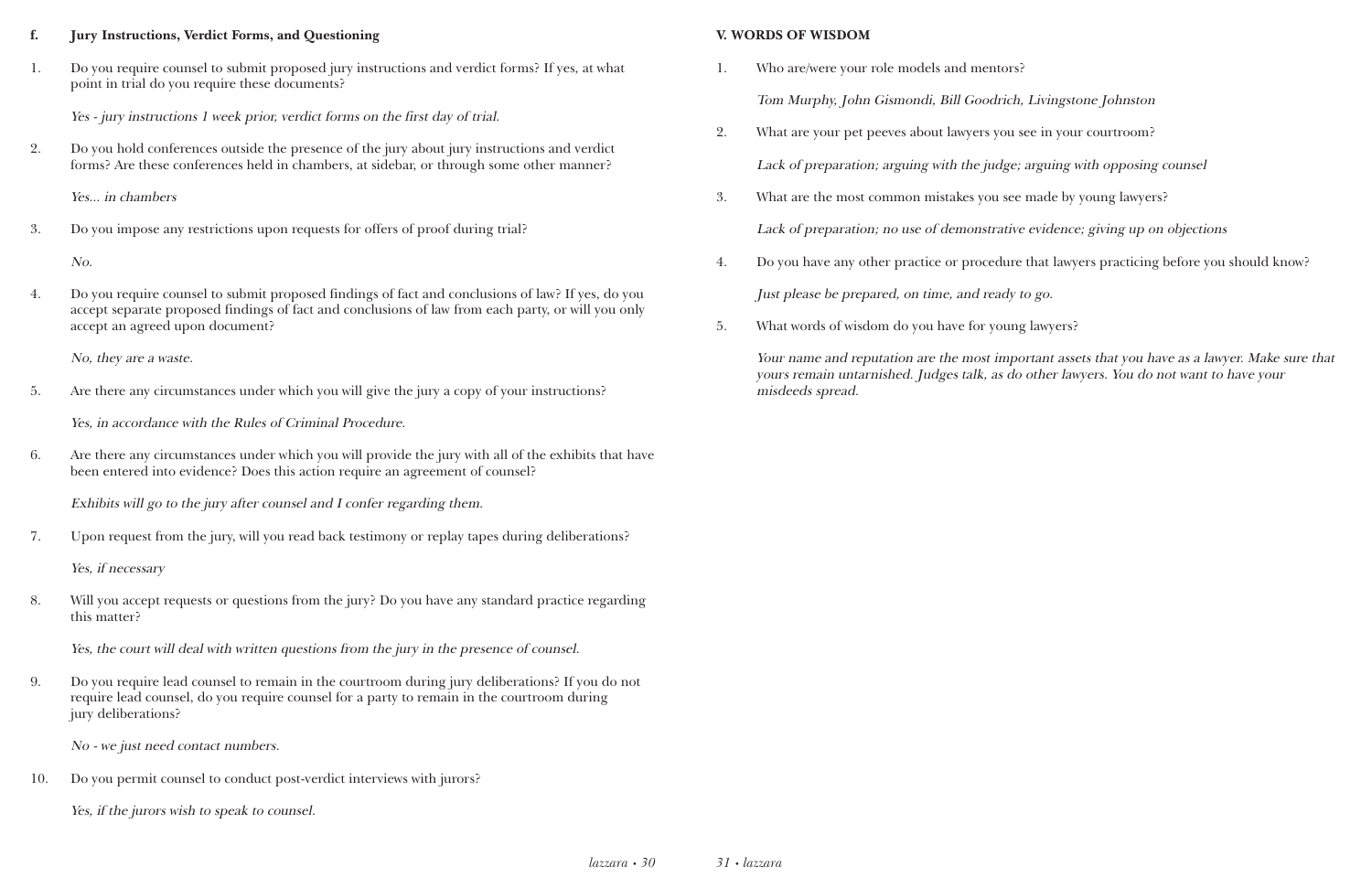#### **ALLEGHENY COUNTY**

## **THE HONORABLE PAUL F. LUTTY, JR.**

**City-County Building 414 Grant Street, Suite 814 Pittsburgh, Pennsylvania 15219 412-350-5468**

#### **I. MOTIONS PRACTICE**

#### **a. Chamber Copies of Motions**

1. Do you require or request courtesy copies of motions filed with the Court to be provided to chambers? If so, how many copies?

Yes; motions filed with the Court should also include a cover page and proposed order.

#### **b. Presentation**

1. Do you have any specific requirements, outside of the applicable Rules of Procedure, regarding the scheduling of oral argument on a motion?

The Motions Judge handles Preliminary Objections. Motions for Summary Judgment, Judgment on the Pleadings or similar motions are placed on an argument list. A designated judge hears these arguments.

#### **II. CONFERENCE AND CONCILIATIONS**

- **a. Pre-Trial Conciliations**
- 1. Do you require lead trial counsel to appear for the pre-trial conciliation?

Yes

2. Do you require the parties to appear for the pre-trial conciliation?

Yes; if the clients are business entities, individuals from the business entities who have the authority to settle the case must attend in person. If a party is insurance, a representative of the insurance carrier with "check and writing and signing" authority must be physically present. The Court requires the physical attendance of all persons mentioned in this paragraph and will excuse such attendance only under emergency circumstances.

3. In what manner do you conduct the pre-trial conciliation? Do you meet with counsel collectively or individually to determine settlement positions?

The trial judge will meet with all involved and attempt to settle the case.

#### **IV. TRIAL PRACTICES**

- **a. Opening Statements, Summations, and Examining Witnesses**
- single-party action?

1. Do you impose any time limits on the amount of time counsel may use for opening statements or summations? Does this practice change when the case is a multi-party action as opposed to a

The trial judge will make every effort not to limit the time for opening statements but may have to do so where there are multiple parties.

#### **b. Deposition Testimony**

1. Do you have any special procedures or requirements regarding the use or admission of videotaped testimony? Do you prefer that the videotape contain only the live testimony of the witness or do you prefer and/or accept video where the written transcript is shown beside the videotaped testimony?

Yes

2. Do you have any particular practices regarding reading material into the record?

Counsel shall advise all counsel which page and line number he/she intends to use and then provide the witness with a copy of same prior to commencing questioning.

- **c. Computers, Exhibits and Visual Aids**
- 1. Do you require exhibits to be pre-marked?

Yes; plaintiffs shall identify exhibits with Arabic numerals and defendants shall use letters.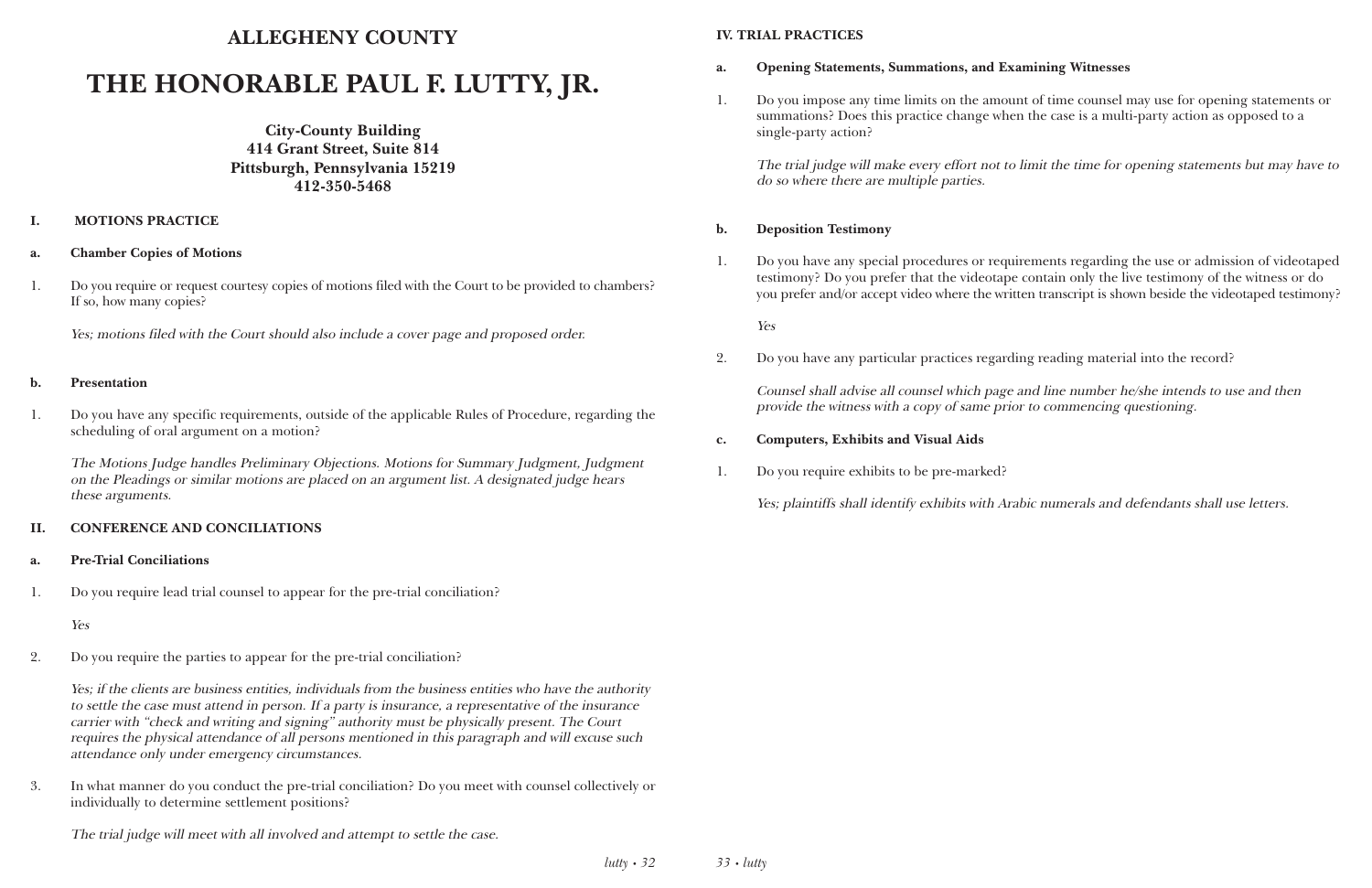#### **ALLEGHENY COUNTY**

### **THE HONORABLE ARNOLD I. KLEIN**

**Family Division Room 5020 400 Ross Street Pittsburgh, PA 15219 Phone: 412-350-4373**

#### **I. BIOGRAPHICAL INFORMATION**

- 1. When were you elected or appointed to the bench?
	- Elected in November 2009
- 2. What was your legal experience prior to ascending to the bench? Twenty two years as a trial attorney for Bacharach and Klein
- 3. Where did you receive your undergraduate and law degrees? Do you hold any other degrees? B.A. – University of Pittsburgh – Economics; J.D. – University of Pittsburgh School of Law
- 4. Did you serve in the military?

- 5. Are you affiliated with any professional organization? If yes, please list the professional organizations. SIDS/Cribs for Kids – board member; Champion Enterprise – board member; Greentree Rotary
- 6. Do you have any hobbies? Basketball, golf, weightlifting
- 7. What type of recreational activities do you enjoy? Playing with my children; riding bicycles; going to my children's sporting events
- 8. Is there any other information that you would like to share?
	- No

#### **II. MOTIONS PRACTICE**

1. Do you require or request courtesy copies of motions filed with the Court to be provided to

- **a. Chamber Copies of Motions**
- chambers? If so, how many copies?

Original Motions are delivered to Chambers for Motions Day.

2. If you do not require courtesy copies of motions to be provided to chambers in all instances, are there any circumstances under which you would appreciate courtesy copies? If so, how many?

No

3. If courtesy copies of a motion are delivered to the Court, is there a time frame by which those

copies should be delivered?

No

4. Does the Judge require that parties opposing the motion provide courtesy copies of any responses

to chambers?

Yes

5. If you do not require courtesy copies of responses to motions in all instances, are there any circumstances under which you would appreciate courtesy copies?

N/A

6. If courtesy copies of a response to a motion are delivered to the Court, is there a time frame by

which those copies should be delivered?

There is no fixed time frame but counsel should provide copies at least a day before the date of Motions Court.

7. Do you have a preference as to how courtesy copies are provided to chambers?

Mail or hand delivery

8. If an advance copy of a motion or response is not provided to chambers, does the Judge request

that a copy be brought at the time of any oral argument?

Yes

1. Do you have any specific requirements, outside of the applicable Rules of Procedure, regarding the

- **b. Presentation**
- scheduling of oral argument on a motion?

No

No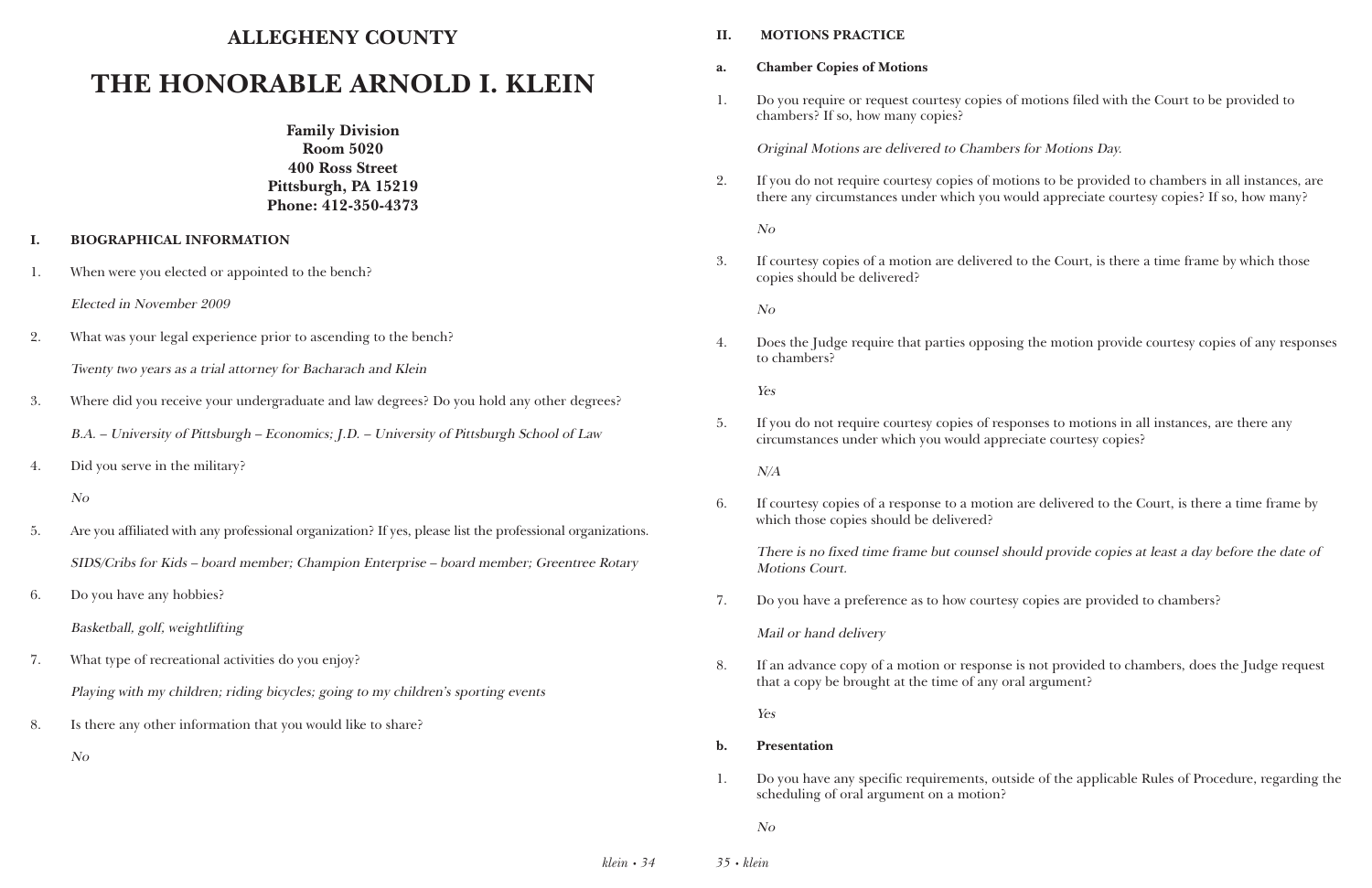| Are the parties permitted to reschedule oral argument on a motion and, if so, what is the procedure |
|-----------------------------------------------------------------------------------------------------|
| for rescheduling the oral argument?                                                                 |

Yes, if the motion is to be presented on a Motions Court day and if there is not an order specially scheduling argument.

3. Do you permit oral argument on all motions? If not, for which specific types of motions do you permit oral argument (i.e., dispositive, pre-trial, etc.)? If you do permit oral argument on all motions, what is the procedure for requesting oral argument for motions (where the applicable Rules of Procedure do not apply)?

Yes

4. Do you have any specific rules or requests regarding an attorneys' presentation of oral argument (i.e., courtroom demeanor, etc.)?

None beyond normal professional courtesy.

5. Do you impose time constraints on oral arguments on motions?

No

#### **c. Notice and Scheduling**

- 1. How many days notice must be given to the opposing attorney or party prior to presentation? Seven days notice for regular motions and three days notice for emergency motions.
- 2. Do you require notice to be provided through any specific means (i.e., mail, fax, e-mail)?

Mail or hand delivery.

3. Will you hear emergency motions if the notice requirement cannot be followed?

No, except for special circumstances.

4. Will you hear emergency motions on another Judge's case? If so, are there any procedures which must be followed concerning the Judge assigned to the case?

Yes; a courtesy copy should be provided to the judge of record.

5. Should the motion be scheduled for presentation with chambers or can it be presented any day that the Court is hearing motions?

On motions day normally, unless a conciliation or hearing is behind held on that day.

6. If the motion is uncontested or consented to, should it be scheduled for presentation or should it be submitted directly to chambers?

#### **d. Transcribing Arguments**

1. Do you place motions arguments on the record?

No

- 2. Do you have a court reporter available during Motions Court? No
- No

3. Are there any situations which require counsel to schedule a court reporter for Motions Court?

**e. Evidentiary Hearings**

- 1. When do you require an evidentiary hearing to be held? Decided on a case by case basis
- 2. Will you hold an evidentiary hearing upon request? Each request for a hearing is considered on the merits.
- **f. Briefs**
- 1. Do you require briefs to be submitted with motions? No
- 2. When do you require briefs to be filed? Only when they are required by the local rules or when requested by Judge Klein.
- 3. Do you permit briefs to be filed when not specifically requested? I do not prohibit it.
- 4. Does you allow for reply and sur-reply briefs? Only with permission.
- Yes
- No but shorter is normally preferable.

5. Do you allow parties to incorporate by reference motions or briefs that have been previously filed?

6. Do you have a page length requirement on briefs for dispositive and non-dispositive motions?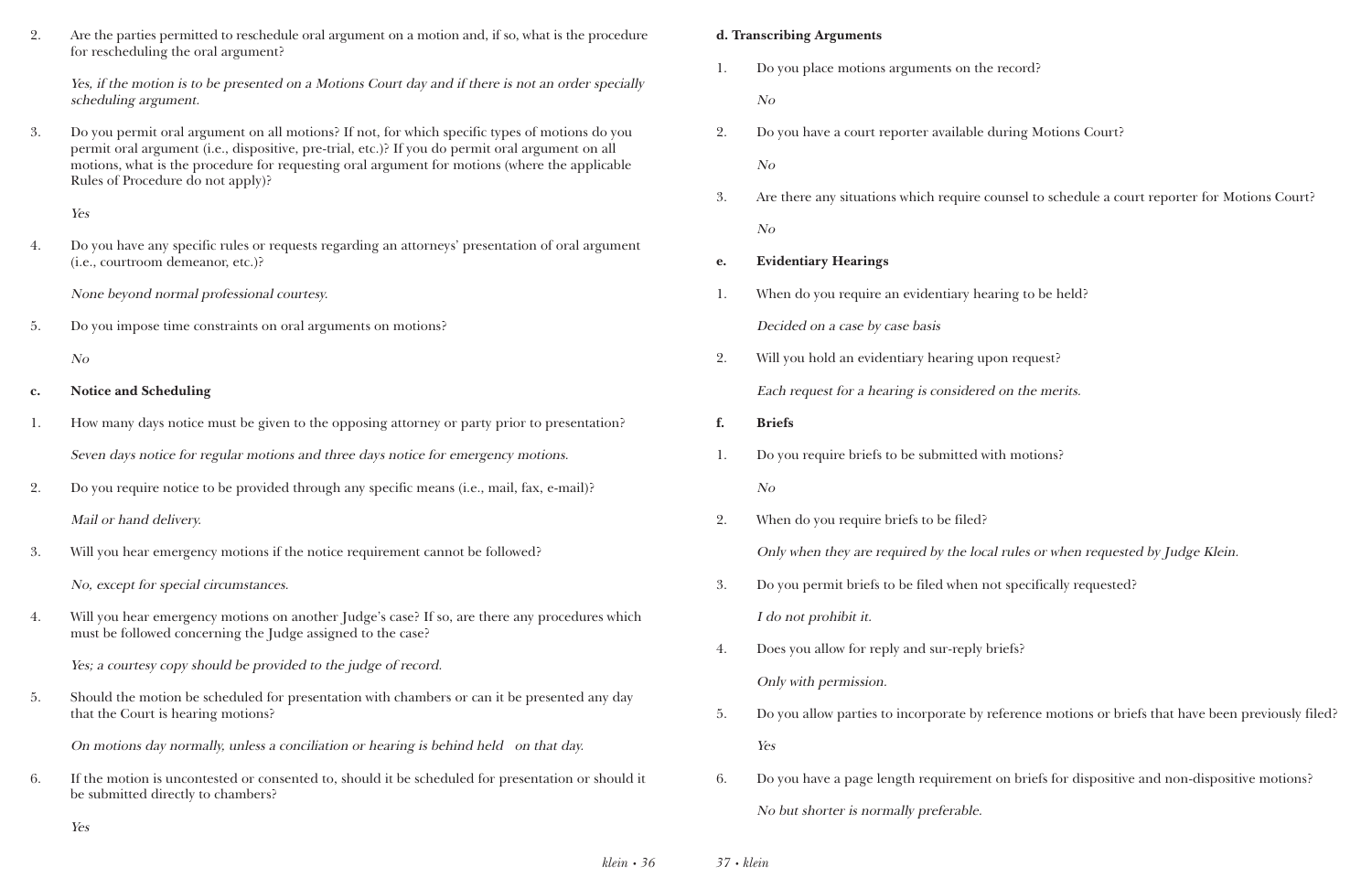| Do you have a preference for the time frame for filing briefs? |
|----------------------------------------------------------------|
| I have no standard practices.                                  |

8. Do you have any special formatting requirements for briefs? No

#### **g. Common Mistakes**

- 1. What are the most common mistakes made in motions practice? Failure to attach prior pertinent orders of court to the Motion.
- 2. Is there anything you would like to see more often from attorneys concerning motions practice?

I prefer to have the Motions as soon as possible because I read all Motions prior to the date of presentation.

4. Do you directly communicate with the parties during conciliation? If you do not generally communicate with the parties during conciliation, are there any circumstances under which this may occur?

#### **III. CONFERENCE AND CONCILIATIONS**

#### **a. Pre-Trial Conciliations**

1. Do you require lead trial counsel to appear for the pre-trial conciliation?

No, but I prefer it.

2. Do you require the parties to appear for the pre-trial conciliation?

Yes, but in certain situations telephone participation is acceptable.

3. In what manner do you conduct the pre-trial conciliation? Do you meet with counsel collectively or individually to determine settlement positions?

Normally I meet with counsel collectively but I have no fixed practice.

Normally I do not communicate directly with the parties during conciliations, but I will do so with the approval of counsel if I deem it useful to do so.

- **b. Conciliations During Trial**
- 1. Once a case has been assigned to you, do you attempt an additional conciliation between the parties prior to opening statements?

2. Are there any circumstances under which you would recess a trial to facilitate negotiations or actively participate in conciliating a settlement? Does this practice change depending on whether

the case is jury or non-jury?

I would always do it if I thought it were useful to do so.

#### **IV. TRIAL PRACTICES**

#### **a. General Trial Procedures**

1. How do you address scheduling conflicts?

Counsel are encouraged to address scheduling with the Docket Clerk.

2. What are the standard hours during which you hold trial? Are there any circumstances under

which you will work late?

The traditional trial hours are 9:00 a.m. to 4:00 p.m. but they are extended in appropriate circumstances.

3. Do you prefer or require trial briefs? If you accept trial briefs, are there any restrictions on page

limits? At what date should the trial brief be filed?

I normally do not require trial briefs but I will accept them.

- **b. Motions in Limine and Hearings Outside the Jury**
- 1. Do you accept written and/or oral motions in limine?

Yes

- 2. Do you have a preference as to whether the motion is written or oral? Written motions are preferred.
- 3. Are there any restrictions on presenting in limine motions prior to or during trial?

No

4. Do you typically reserve rulings until the appropriate time or do you rule on each motion as it

is presented?

I have no fixed practice on this.

5. Do you permit sidebar conferences? Are there any special rules about how counsel are to conduct

themselves during or request sidebar conferences?

Yes, I permit sidebar conferences but have no special rules regarding them.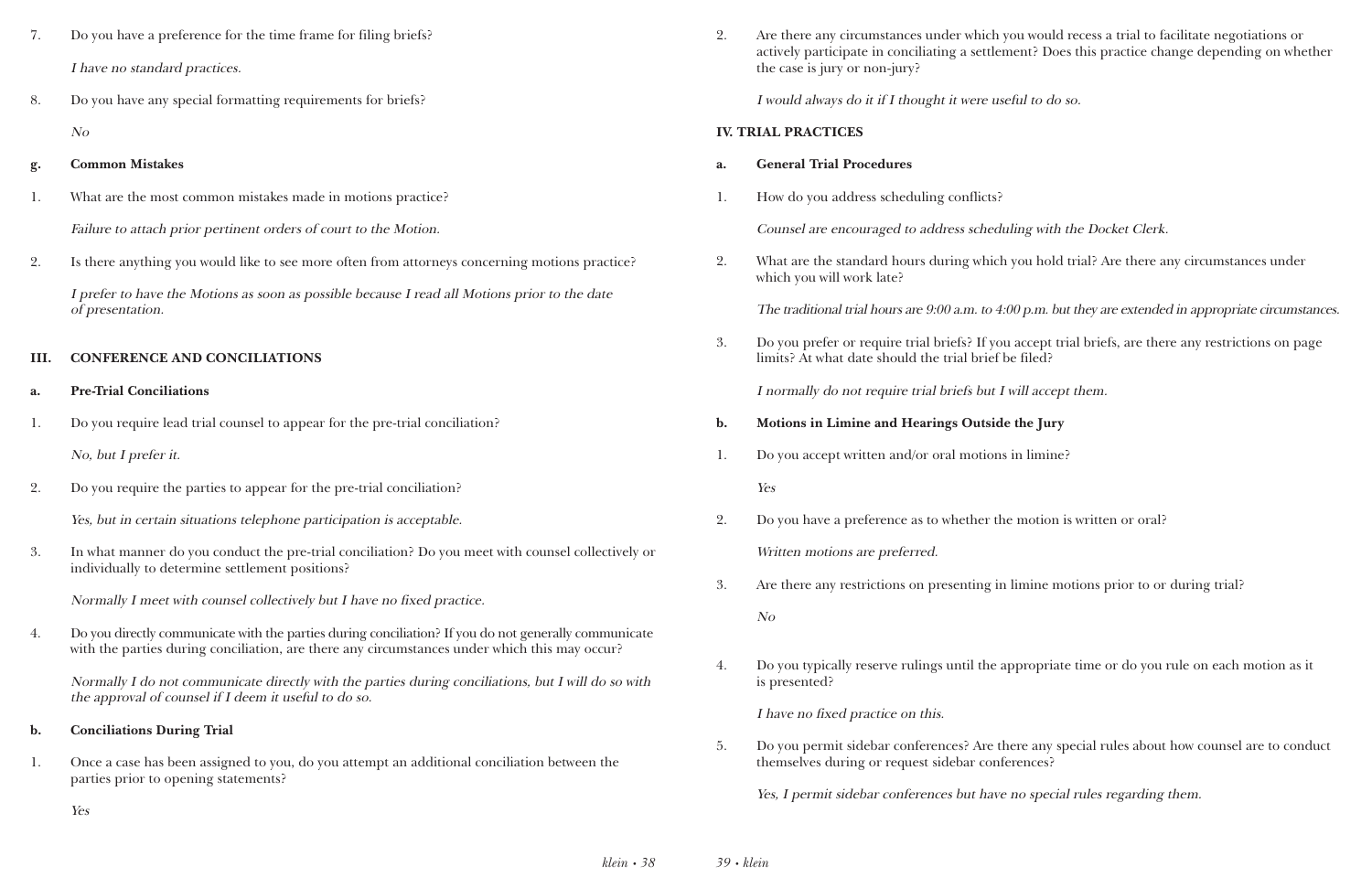#### **c. Opening Statements, Summations, and Examining Witnesses**

1. Do you impose any time limits on the amount of time counsel may use for opening statements or summations? Does this practice change when the case is a multi-party action as opposed to a single-party action?

Not as a general rule

2. Do you permit Defendants to defer the opening statement until the start of their cases?

Yes

3. Do you permit redirect and re-cross examination? Do you permit examinations beyond redirect and re-cross?

I permit re-direct and re-cross examination. Examination beyond that stage may be allowed, but it is not automatic.

4. Are there any circumstances under which you will personally question a witness?

Yes

5. Do you permit counsel to examine witnesses out of sequence?

Yes, if requested for a proper reason.

6. Do you have any particular practice regarding either the examination of a witness or the areas of examination by more than one attorney?

No

7. Do you have any special practices or procedures with respect to expert witnesses?

No

- **d. Deposition Testimony**
- 1. Do you have any special procedures or requirements regarding the use or admission of videotaped testimony? Do you prefer that the videotape contain only the live testimony of the witness or do you prefer and/or accept video where the written transcript is shown beside the videotaped testimony?

I have no regular practice on this issue.

2. Do you have any particular practices regarding reading material into the record?

No

#### **e. Computers, Exhibits and Visual Aids**

1. Do you permit counsel and/or their experts to use computers in the courtroom during trial?

Do you have any particular procedures regarding this practice?

I permit computer use but have no standard practice regarding their use in my courtroom.

2. Do you place a restriction on the number of exhibits that may be entered at trial?

No

3. Do you require exhibits to be pre-marked?

Yes

4. Do you have any particular practice or procedure regarding exchanging exhibits between parties

prior to trial?

Yes, counsel are required to exchange exhibits prior to trial.

5. Do you have any particular practices or procedures regarding noting objections to exhibits prior

to trial?

No

6. Do these practices or procedures change depending on whether the case is a jury or non-jury matter?

No

7. Do you have any special rules regarding how exhibits are presented?

No

8. Are attorneys permitted to use visual aids during trial? Do you have any special rules or procedures regarding how attorneys are to use visual aids or at which time they may use visual aids?

Yes, visual aids are allowed but I do not have any special rules regarding them.

9. What is your practice regarding post-trial handling of exhibits? Once a trial is over, will you return exhibits to counsel of record? If you do not return exhibits to counsel of record, will you accept

into evidence copies of exhibits so that counsel may retain the original?

Generally exhibits are returned to counsel after trial once the court has made a copy.

#### **V. WORDS OF WISDOM**

1. Who are/were your role models and mentors?

My grandmother, who escaped from the Holocaust, and my parents.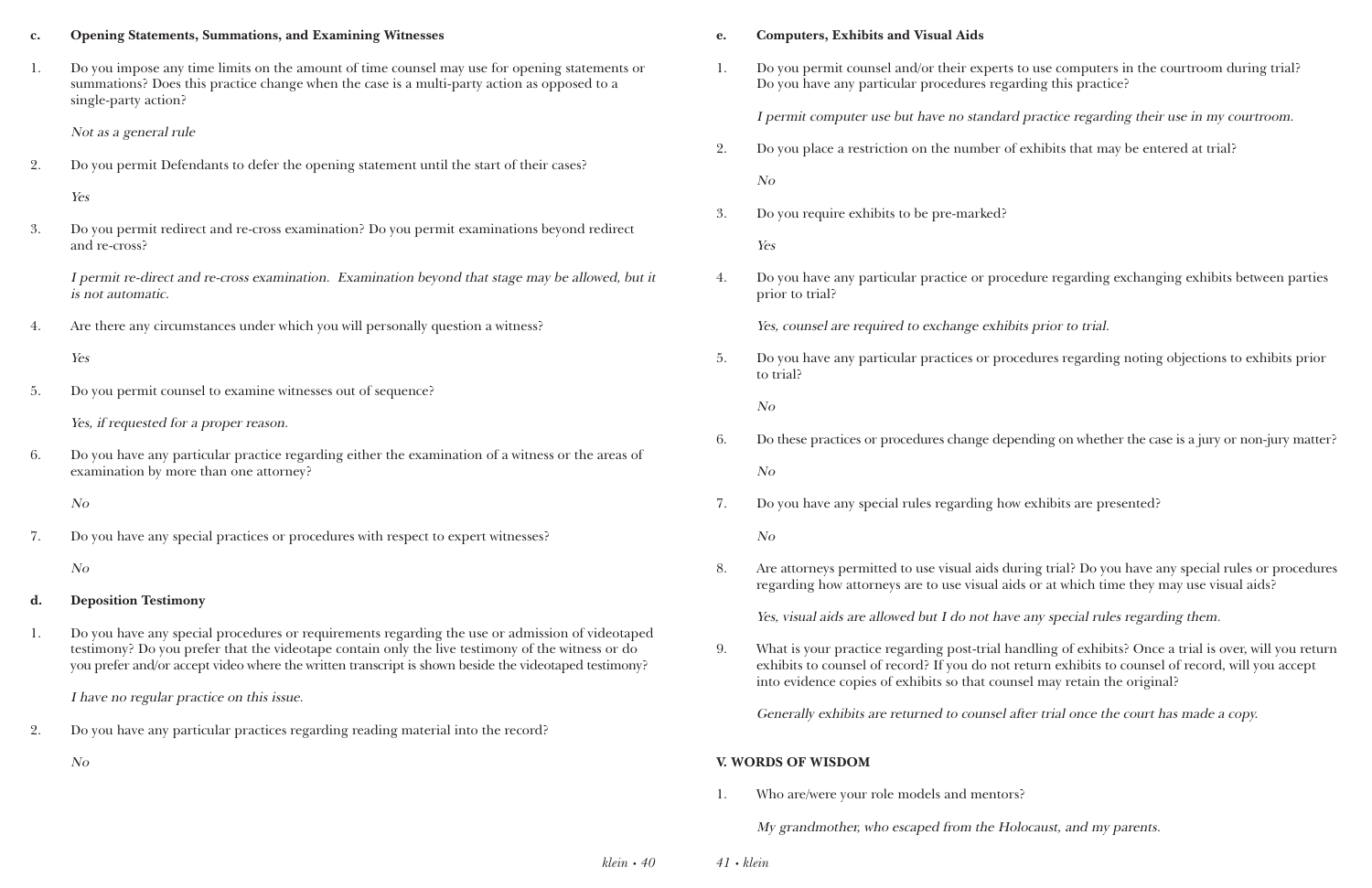- 2. What are your pet peeves about lawyers you see in your courtroom? Chewing gum, talking loudly to their clients, making facial expressions and verbal sounds.
- 3. What are the most common mistakes you see made by young lawyers?

Continuing to say "thank you;" not responding to opposing counsel's objections; and asking too many questions.

4. Do you have any other practice or procedure that lawyers practicing before you should know?

No

5. What words of wisdom do you have for young lawyers?

Get right to the point; speak up; prepare your witnesses; watch veteran lawyers; and be courteous to your fellow counsel.

### **ALLEGHENY COUNTY**

## **THE HONORABLE MICHAEL MARMO**

**Family and Juvenile Court Facility 440 Ross Street, Suite 5028 Pittsburgh, Pennsylvania 15219 412-350-5699**

#### **I. BIOGRAPHICAL INFORMATION**

1. When were you elected or appointed to the bench?

Appointed to the Bench in July 2009.

2. What was your legal experience prior to ascending to the bench?

Private practice including but not limited to real estate, probate, estate planning, business law and municipal law. Served as a Special Master on the Board of Viewers of Allegheny County handling assessment appeals and eminent domain cases. Deputy Recorder of Deeds of Allegheny County, various solicitorships, Real Estate Associate, Emsworth Borough Tax Collector, Municipal Services Representative, Grantsman/Planner, Program Manager.

3. Where did you receive your undergraduate and law degrees? Do you hold any other degrees?

Juris Doctor, Duquesne University School of Law, Pittsburgh, PA

Master of Public Administration, Graduate School of Public and International Affairs, University of Pittsburgh, Pittsburgh, PA

Bachelor of Arts, College of Arts and Sciences, University of Pittsburgh, Pittsburgh, PA

4. Did you serve in the military?

No

5. Are you affiliated with any professional organization? If yes, please list the professional organizations.

Allegheny County Bar Association, Rotary Club of Pittsburgh, Amen Corner, Matrimonial Inns of Court, Faculty Sponsor-Family Law Society of Duquesne Law School, Duquesne Law School Alumni Association, University of Pittsburgh Alumni Association, Italian Sons & Daughters of America Lodge #70, National Council of Jewish Women, Pittsburgh

6. Do you have any hobbies?

Playing the accordion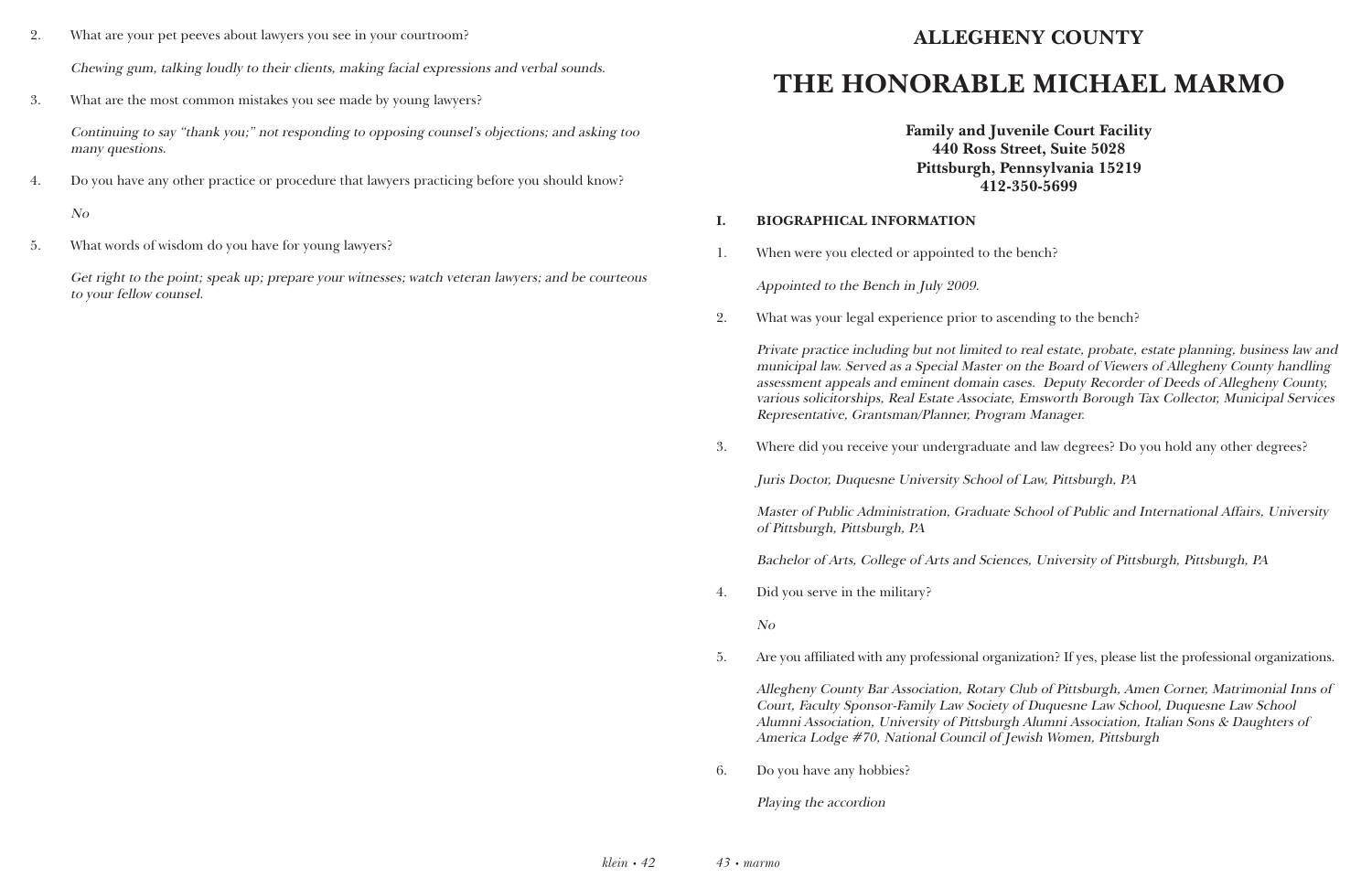#### 7. What type of recreational activities do you enjoy?

Golf and boating

#### **II. MOTIONS PRACTICE**

#### **a. Chamber Copies of Motions**

1. Do you require or request courtesy copies of motions filed with the Court to be provided to chambers? If so, how many copies?

No, the original motion is usually provided to my staff, so I do not require a courtesy copy. If a motion is presented to another judge on one of my cases (e.g., in an emergency situation), then I request a courtesy copy be delivered to my chambers.

2. If you do not require courtesy copies of motions to be provided to chambers in all instances, are there any circumstances under which you would appreciate courtesy copies? If so, how many?

Only if it is a motion on one of my cases that is being presented to another judge, which typically only happens in an emergency situation.

3. If courtesy copies of a motion are delivered to the Court, is there a time frame by which those copies should be delivered?

When the motion is initially provided to the Court.

4. Does the Judge require that parties opposing the motion provide courtesy copies of any responses to chambers?

Yes, copies of all responses should be provided to my chambers as soon as possible, and no later than by noon at least 2 business days prior to the scheduled Motions Court date. Responses delivered after this deadline may not be reviewed prior to argument (except in the case of an emergency).

5. If you do not require courtesy copies of responses to motions in all instances, are there any circumstances under which you would appreciate courtesy copies?

See response to question 4 above.

6. If courtesy copies of a response to a motion are delivered to the Court, is there a time frame by which those copies should be delivered?

By noon at least 2 business days prior to the scheduled Motions Court date. Responses delivered after this deadline may not be reviewed prior to argument (except in the case of an emergency).

7. Do you have a preference as to how courtesy copies are provided to chambers?

By mail or hand delivery.

8. If an advance copy of a motion or response is not provided to chambers, does the Judge request

that a copy be brought at the time of any oral argument?

No

#### **b. Presentation**

1. Do you have any specific requirements, outside of the applicable Rules of Procedure, regarding the

scheduling of oral argument on a motion?

I have a specific set of rules and procedures that govern the manner in which motions are presented. These procedures are subject to change at any time, however, the most current procedures are always available on the sign-up table outside my chambers. All motions and responses must be mailed or delivered to my chambers by noon at least 2 business days prior to the scheduled Motions Court date. I do not accept motions by facsimile. My staff places a sign-up sheet outside my chambers one week prior to the scheduled Motions Court date. I do not accept motions prior to this time. Motions must be accompanied by a cover letter which clearly indicated the time and date of presentation.

2. Are the parties permitted to reschedule oral argument on a motion and, if so, what is the procedure

for rescheduling the oral argument?

Parties are always permitted to reschedule oral argument on a motion as long as all parties are in agreement. The parties would simply notify my staff that the motion will be presented at another time and comply with the procedures for rescheduling the motion for the appropriate date and time.

3. Do you permit oral argument on all motions? If not, for which specific types of motions do you permit oral argument (i.e., dispositive, pre-trial, etc.)? If you do permit oral argument on all motions, what is the procedure for requesting oral argument for motions (where the applicable

Rules of Procedure do not apply)?

Yes, oral argument is permitted on all motions.

4. Do you have any specific rules or requests regarding an attorneys' presentation of oral argument

(i.e., courtroom demeanor, etc.)?

All attorneys shall remain in the hallway until their case is called. I have a preference that attorneys remain seated while making oral argument. Of course, I also require that all parties be cordial to one another.

5. Do you impose time constraints on oral arguments on motions?

No, all parties are provided with sufficient time to make their arguments to the Court. There is no specific time limitation.

- **c. Notice and Scheduling**
- 

1. How many days notice must be given to the opposing attorney or party prior to presentation?

Seven days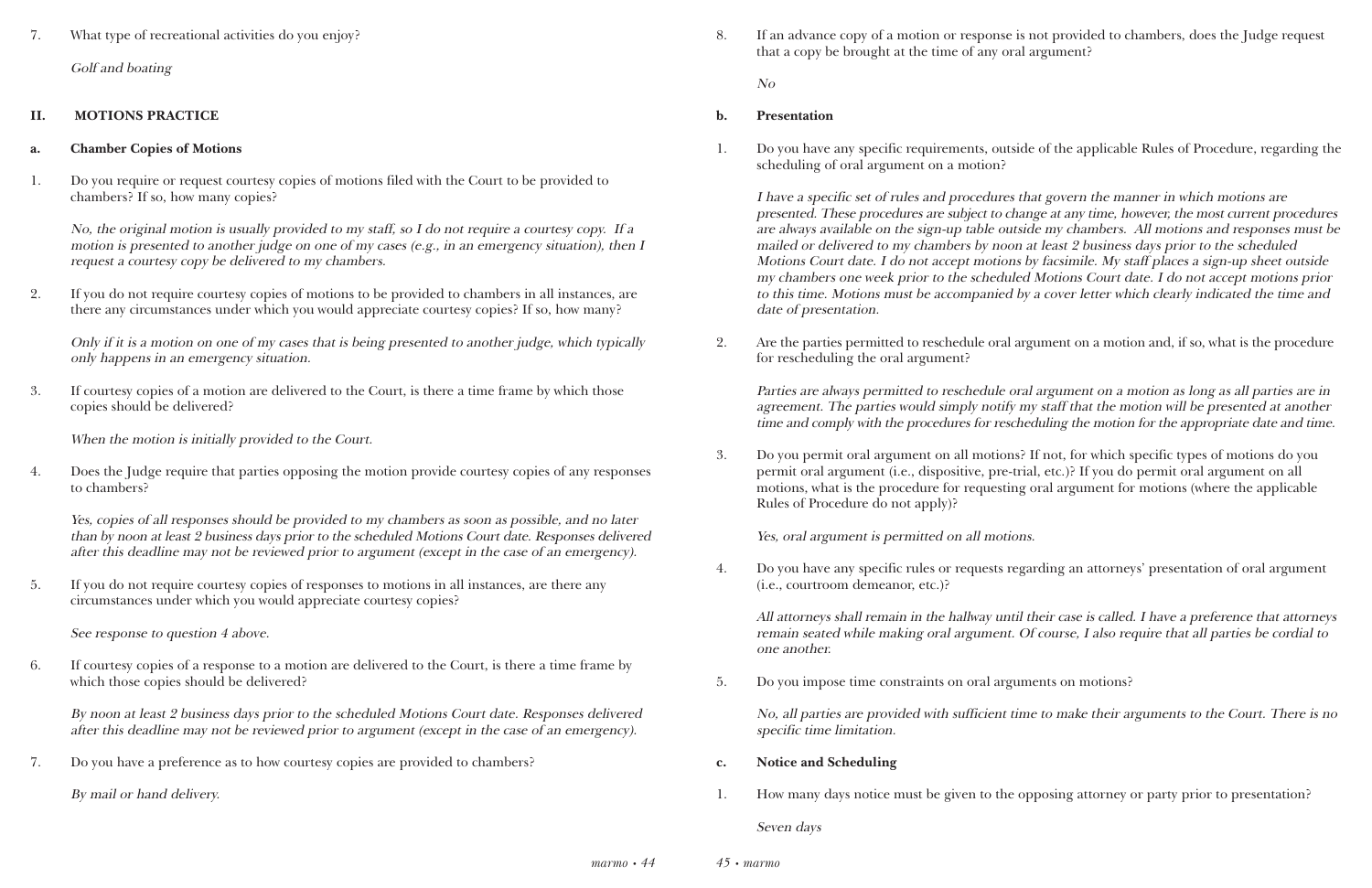#### you require briefs to be submitted with motions?

nly require briefs to be filed when required by law and when a legal issue arises where the court uld benefit from receiving input in the form of a brief from each party.

you permit briefs to be filed when not specifically requested?

As long as they are submitted in a timely manner and copied to the opposing party.

es you allow for reply and sur-reply briefs?

you allow parties to incorporate by reference motions or briefs that have been previously filed?

you have a page length requirement on briefs for dispositive and non-dispositive motions?

t as a general rule, but I do impose page limitations from time to time when I deem necessary.

you have a preference for the time frame for filing briefs?

t as a general rule. This is more on a case-by-case basis.

you have any special formatting requirements for briefs?

at are the most common mistakes made in motions practice?

e most common mistake in motions practice is not signing up motions in a timely manner. It ms there are attorneys coming into chambers every month trying to sign up motions after the dline. Other common mistakes include (i) arguing with opposing counsel instead of arguing to (ii) including too much paperwork, and (iii) seeking relief that is not appropriate in motions rt (such as asking me to change primary custody in motions).

here anything you would like to see more often from attorneys concerning motions practice?

| 2. | Do you require notice to be provided through any specific means (i.e., mail, fax, e-mail)?                                                                                                                | f. | <b>Briefs</b>                                                                                                          |
|----|-----------------------------------------------------------------------------------------------------------------------------------------------------------------------------------------------------------|----|------------------------------------------------------------------------------------------------------------------------|
|    | I only require compliance with the applicable Rules of Civil Procedure.                                                                                                                                   | 1. | Do you require briefs to be submitted w                                                                                |
| 3. | Will you hear emergency motions if the notice requirement cannot be followed?                                                                                                                             |    | N <sub>O</sub>                                                                                                         |
|    | Only in the case of a true emergency.                                                                                                                                                                     | 2. | When do you require briefs to be filed?                                                                                |
| 4. | Will you hear emergency motions on another Judge's case? If so, are there any procedures which<br>must be followed concerning the Judge assigned to the case?                                             |    | I only require briefs to be filed when re<br>would benefit from receiving input in t.                                  |
|    | Only in the case of a true emergency. Each judge has his/her own procedures in the Family Division,<br>so the parties must comply with the specific procedures of the judge assigned to the case as well. | 3. | Do you permit briefs to be filed when n                                                                                |
| 5. | Should the motion be scheduled for presentation with chambers or can it be presented any day                                                                                                              |    | Yes. As long as they are submitted in a                                                                                |
|    | that the Court is hearing motions?                                                                                                                                                                        | 4. | Does you allow for reply and sur-reply I                                                                               |
|    | It must be scheduled with my chambers and in accordance with my<br><b>Standard Operating Procedures.</b>                                                                                                  |    | Yes, as long as they are timely submitted                                                                              |
| 6. | If the motion is uncontested or consented to, should it be scheduled for presentation or should it                                                                                                        | 5. | Do you allow parties to incorporate by                                                                                 |
|    | be submitted directly to chambers?                                                                                                                                                                        |    | Yes                                                                                                                    |
|    | Even if it is uncontested, it still must be scheduled through my chambers. I will consider consented<br>to motions (with original signatures from both parties) at any time.                              | 6. | Do you have a page length requiremen                                                                                   |
|    | d. Transcribing Arguments                                                                                                                                                                                 |    | Not as a general rule, but I do impose                                                                                 |
| 1. | Do you place motions arguments on the record?                                                                                                                                                             | 7. | Do you have a preference for the time f                                                                                |
|    | Not typically. Only in extraordinary circumstances or when required by applicable Rules of Procedure.                                                                                                     |    | Not as a general rule. This is more on                                                                                 |
| 2. | Do you have a court reporter available during Motions Court?                                                                                                                                              | 8. | Do you have any special formatting req                                                                                 |
|    | No, but we have a recording system available at all times.                                                                                                                                                |    | N o                                                                                                                    |
| 3. | Are there any situations which require counsel to schedule a court reporter for Motions Court?                                                                                                            | g. | <b>Common Mistakes</b>                                                                                                 |
|    | No.                                                                                                                                                                                                       | 1. | What are the most common mistakes m                                                                                    |
| e. | <b>Evidentiary Hearings</b>                                                                                                                                                                               |    | The most common mistake in motions                                                                                     |
| 1. | When do you require an evidentiary hearing to be held?                                                                                                                                                    |    | seems there are attorneys coming into<br>deadline. Other common mistakes incl<br>me, (ii) including too much paperwork |
|    | As a general rule, I do not require evidentiary hearings unless required by law. However, there are<br>some exceptions that occur on a case-by-case basis.                                                |    | court (such as asking me to change prin                                                                                |
|    |                                                                                                                                                                                                           | 2. | Is there anything you would like to see                                                                                |
| 2. | Will you hold an evidentiary hearing upon request?                                                                                                                                                        |    | Better communication with each other.                                                                                  |
|    | It depends on the case and the relief requested. I try to comply if the request is reasonable and<br>would assist the court in making a decision.                                                         |    |                                                                                                                        |

Better communication with each other. The attorneys should try to work things out if possible.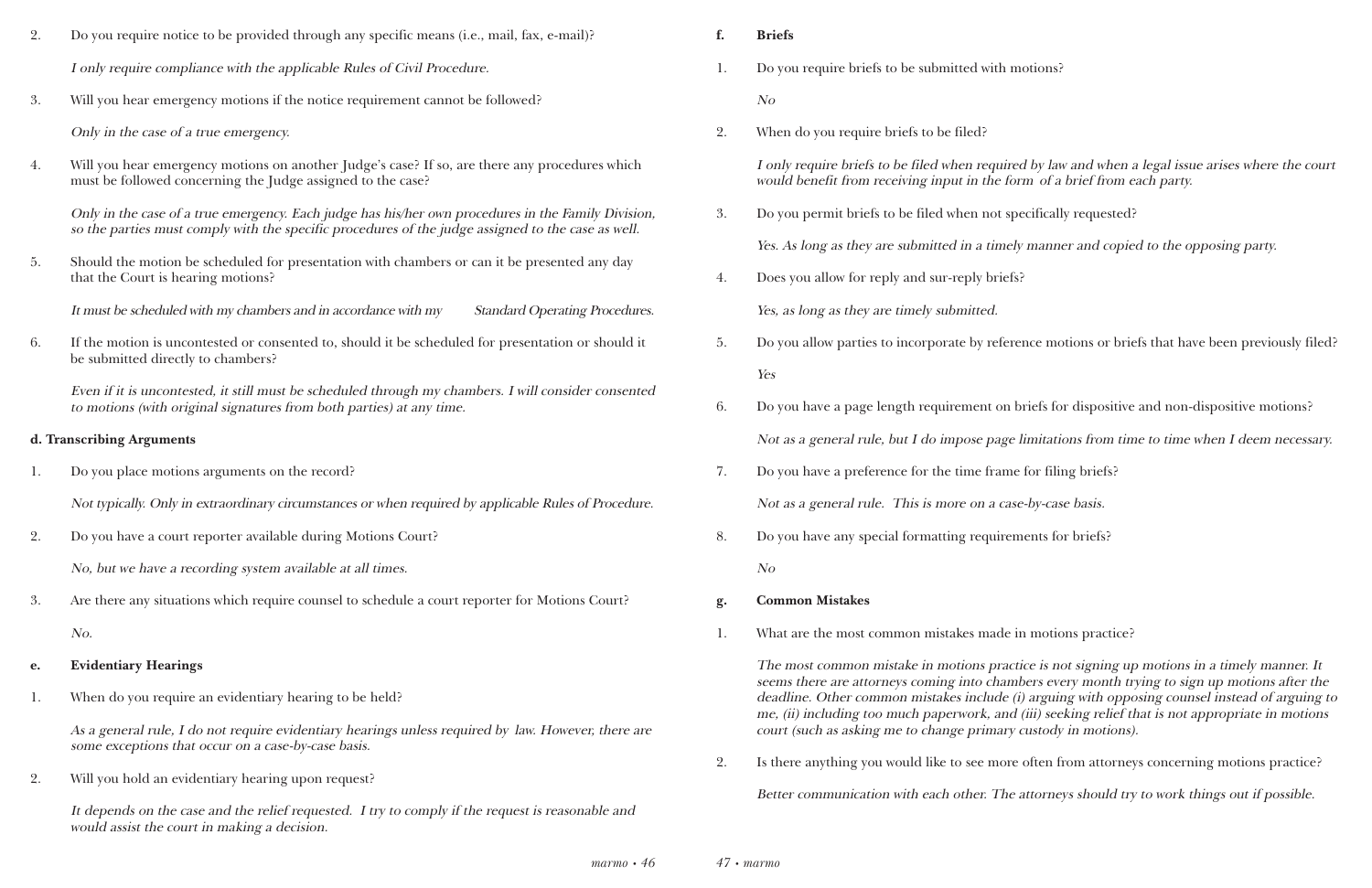#### **III. CONFERENCE AND CONCILIATIONS**

- **a. Pre-Trial Conciliations**
- 1. Do you require lead trial counsel to appear for the pre-trial conciliation?

No

2. Do you require the parties to appear for the pre-trial conciliation?

Yes

3. In what manner do you conduct the pre-trial conciliation? Do you meet with counsel collectively or individually to determine settlement positions?

Initially, I meet with counsel to discuss the case.

4. Do you directly communicate with the parties during conciliation? If you do not generally communicate with the parties during conciliation, are there any circumstances under which this may occur?

Yes, I will communicate directly with the parties.

#### **b. Conciliations During Trial**

1. Once a case has been assigned to you, do you attempt an additional conciliation between the parties prior to opening statements?

I always try to conciliate a matter at least one time, even if it is the day of the trial. I firmly believe it is always better for parties in the Family Division to attempt to amicably resolve matters, especially matters involving custody.

2. Are there any circumstances under which you would recess a trial to facilitate negotiations or actively participate in conciliating a settlement? Does this practice change depending on whether the case is jury or non-jury?

Yes. If I believe a settlement is possible, I will recess a trial and/or actively participate in conciliating a settlement. It is never too late for a settlement in my courtroom.

#### **IV. TRIAL PRACTICES**

#### **a. Special and Preliminary Injunctions**

1. How much time do you allow for an evidentiary hearing on a motion for preliminary injunction? Are there any situations where additional time may be granted?

I typically ask both parties how much time they will need for the hearing and attempt to comply with their requests. I will allow additional time on a case-by-case basis.

2. In an evidentiary hearing on a motion for preliminary injunction, do you accept depositions or affidavits in lieu of live testimony? Do you have a preference on whether the testimony is live or

through depositions or affidavits?

N/A

3. Under what circumstances will you grant motions for expedited discovery? When a motion for expedited discovery is granted, do you have any standard time frames that you will impose?

Very limited, yes. There are no standard time frames.

4. Do you schedule hearings in advance of the next month's motions schedule? Under what circumstances does this occur? Is a written motion necessary?

Yes, Yes (a written motion is necessary).

5. Do you require a brief in advance of a hearing for a motion for preliminary injunction?

Yes

6. Do you accept proposed findings of fact following a hearing? Do you have a preference on whether or not proposed findings of fact are submitted?

Yes, No.

#### **b. General Trial Procedures**

1. How do you address scheduling conflicts?

Resolve it individually.

2. What are the standard hours during which you hold trial? Are there any circumstances under which you will work late?

9:00 a.m. to 5:00 p.m.

3. Do you prefer or require trial briefs? If you accept trial briefs, are there any restrictions on page

limits? At what date should the trial brief be filed?

No

- **c. Motions in Limine and Hearings Outside the Jury**
- 1. Do you accept written and/or oral motions in limine?

Written motions

2. Do you have a preference as to whether the motion is written or oral?

Written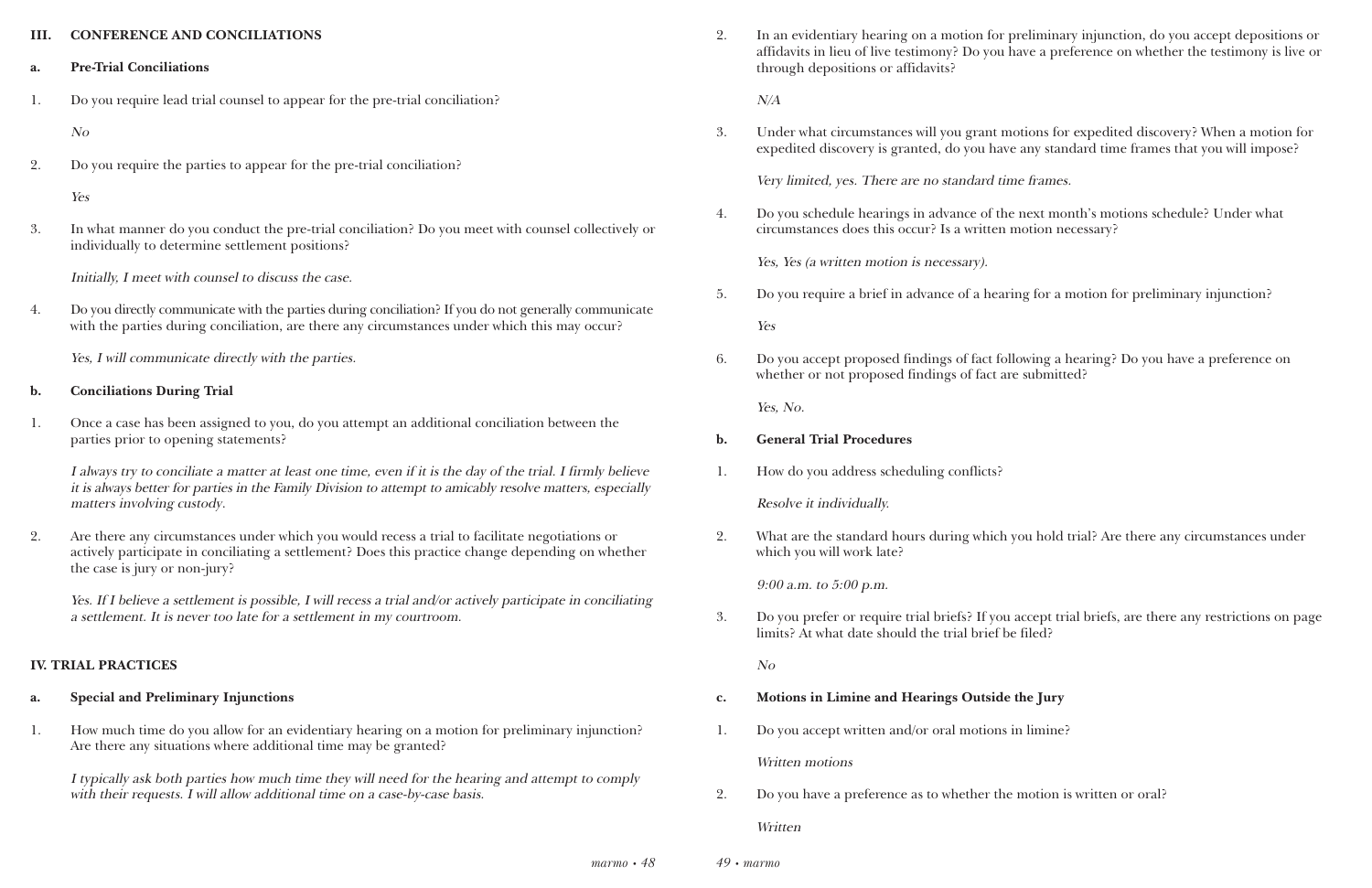irements regarding the use or admission of videotaped the contain only the live testimony of the witness or do itten transcript is shown beside the videotaped testimony?

ling reading material into the record?

to use computers in the courtroom during trial? arding this practice?

exhibits that may be entered at trial?

edure regarding exchanging exhibits between parties

dures regarding noting objections to exhibits prior to trial?

bending on whether the case is a jury or non-jury matter?

w exhibits are presented?

uring trial? Do you have any special rules or procedures ds or at which time they may use visual aids?

| 3.             | Are there any restrictions on presenting in limine motions prior to or during trial?                                                                                                                                 | e. | <b>Deposition Testimony</b>                                                                |
|----------------|----------------------------------------------------------------------------------------------------------------------------------------------------------------------------------------------------------------------|----|--------------------------------------------------------------------------------------------|
|                | At the onset                                                                                                                                                                                                         | 1. | Do you have any special procedures or requi<br>testimony? Do you prefer that the videotape |
| 4.             | Do you typically reserve rulings until the appropriate time or do you rule on each motion as it<br>is presented?                                                                                                     |    | you prefer and/or accept video where the writ                                              |
|                | I typically try to rule on each motion as it is presented.                                                                                                                                                           |    | No, live testimony                                                                         |
|                |                                                                                                                                                                                                                      | 2. | Do you have any particular practices regardi                                               |
| 5.             | Do you permit sidebar conferences? Are there any special rules about how counsel are to conduct<br>themselves during or request sidebar conferences?                                                                 |    | N <sub>O</sub>                                                                             |
|                | Yes, No.                                                                                                                                                                                                             | f. | <b>Computers, Exhibits and Visual Aids</b>                                                 |
| d.             | <b>Opening Statements, Summations, and Examining Witnesses</b>                                                                                                                                                       | 1. | Do you permit counsel and/or their experts<br>Do you have any particular procedures regas  |
| $\mathbf{1}$ . | Do you impose any time limits on the amount of time counsel may use for opening statements or<br>summations? Does this practice change when the case is a multi-party action as opposed to a<br>single-party action? |    | Yes, no                                                                                    |
|                |                                                                                                                                                                                                                      | 2. | Do you place a restriction on the number of                                                |
|                | Reasonable time.                                                                                                                                                                                                     |    | N <sub>O</sub>                                                                             |
| 2.             | Do you permit Defendants to defer the opening statement until the start of their cases?                                                                                                                              |    |                                                                                            |
|                | Yes                                                                                                                                                                                                                  | 3. | Do you require exhibits to be pre-marked?                                                  |
|                |                                                                                                                                                                                                                      |    | Yes                                                                                        |
| 3.             | Do you permit redirect and re-cross examination? Do you permit examinations beyond redirect<br>and re-cross?                                                                                                         | 4. | Do you have any particular practice or proce<br>prior to trial?                            |
|                | Yes, yes                                                                                                                                                                                                             |    | N o                                                                                        |
| 4.             | Are there any circumstances under which you will personally question a witness?                                                                                                                                      |    |                                                                                            |
|                | Yes, I do this frequently.                                                                                                                                                                                           | 5. | Do you have any particular practices or proced                                             |
|                |                                                                                                                                                                                                                      |    | N <sub>O</sub>                                                                             |
| 5.             | Do you permit counsel to examine witnesses out of sequence?                                                                                                                                                          | 6. | Do these practices or procedures change depe                                               |
|                | Yes                                                                                                                                                                                                                  |    |                                                                                            |
| 6.             | Do you have any particular practice regarding either the examination of a witness or the areas of                                                                                                                    |    | N o                                                                                        |
|                | examination by more than one attorney?                                                                                                                                                                               | 7. | Do you have any special rules regarding how                                                |
|                | N o                                                                                                                                                                                                                  |    | N <sub>O</sub>                                                                             |
| 7.             | Do you have any special practices or procedures with respect to expert witnesses?                                                                                                                                    | 8. | Are attorneys permitted to use visual aids du                                              |
|                | N o                                                                                                                                                                                                                  |    | regarding how attorneys are to use visual aid                                              |
|                |                                                                                                                                                                                                                      |    | Yes, No                                                                                    |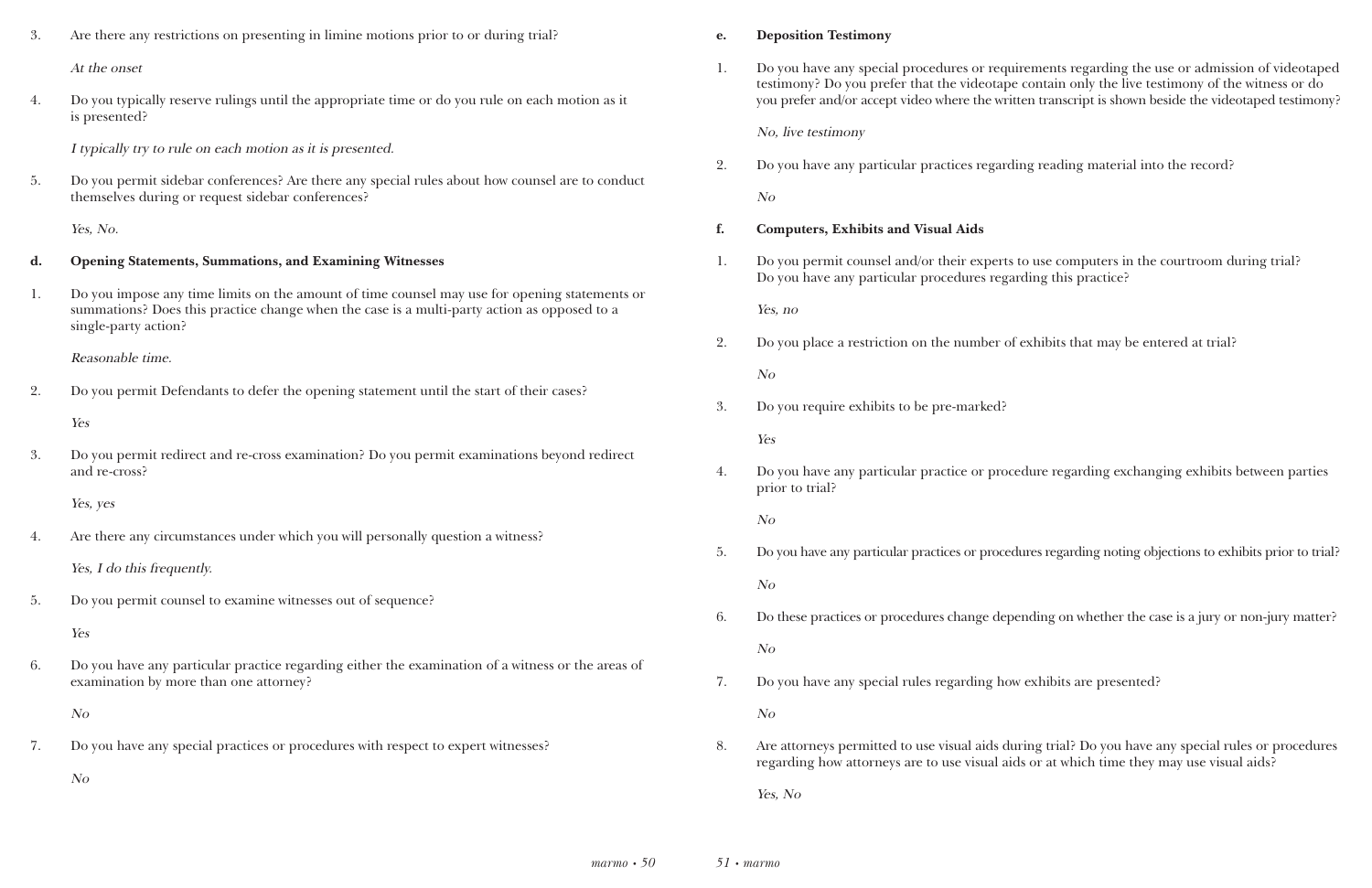9. What is your practice regarding post-trial handling of exhibits? Once a trial is over, will you return exhibits to counsel of record? If you do not return exhibits to counsel of record, will you accept into evidence copies of exhibits so that counsel may retain the original?

None

#### **V. WORDS OF WISDOM**

notions filed with the Court to be provided to

the Court, is there a time frame by which those

the motion provide courtesy copies of any responses

 $4.6$  to motions in all instances, are there any circumstances

re delivered to the Court, is there a time frame by

copies are provided to chambers?

1. Who are/were your role models and mentors?

Judge Michael Musmanno

- 2. What are your pet peeves about lawyers you see in your courtroom? They are impatient.
- 3. What are the most common mistakes you see made by young lawyers? Too long-winded, repeating information
- 4. What words of wisdom do you have for young lawyers?

Relax

## **ALLEGHENY COUNTY THE HONORABLE JOHN T. McVAY, JR.**

**440 Ross Street, Room 5049 Pittsburgh, PA 15219 412-350-3779** 

| I. | <b>MOTIONS PRACTICE</b>                                                                                       |
|----|---------------------------------------------------------------------------------------------------------------|
| a. | <b>Chamber Copies of Motions</b>                                                                              |
| 1. | Do you require or request courtesy copies of motion<br>chambers? If so, how many copies?                      |
|    | N <sub>O</sub>                                                                                                |
| 2. | If courtesy copies of a motion are delivered to the O<br>copies should be delivered?                          |
|    | The day prior                                                                                                 |
| 3. | Does the Judge require that parties opposing the m<br>to chambers?                                            |
|    | If there are unique questions of law or fact                                                                  |
| 4. | If you do not require courtesy copies of responses to me<br>under which you would appreciate courtesy copies? |
|    | The day prior                                                                                                 |
| 5. | If courtesy copies of a response to a motion are deli<br>which those copies should be delivered?              |
|    | The day prior                                                                                                 |
| 6. | Do you have a preference as to how courtesy copies                                                            |
|    | <b>Hand delivered</b>                                                                                         |

7. If an advance copy of a motion or response is not provided to chambers, does the Judge request

that a copy be brought at the time of any oral argument?

Yes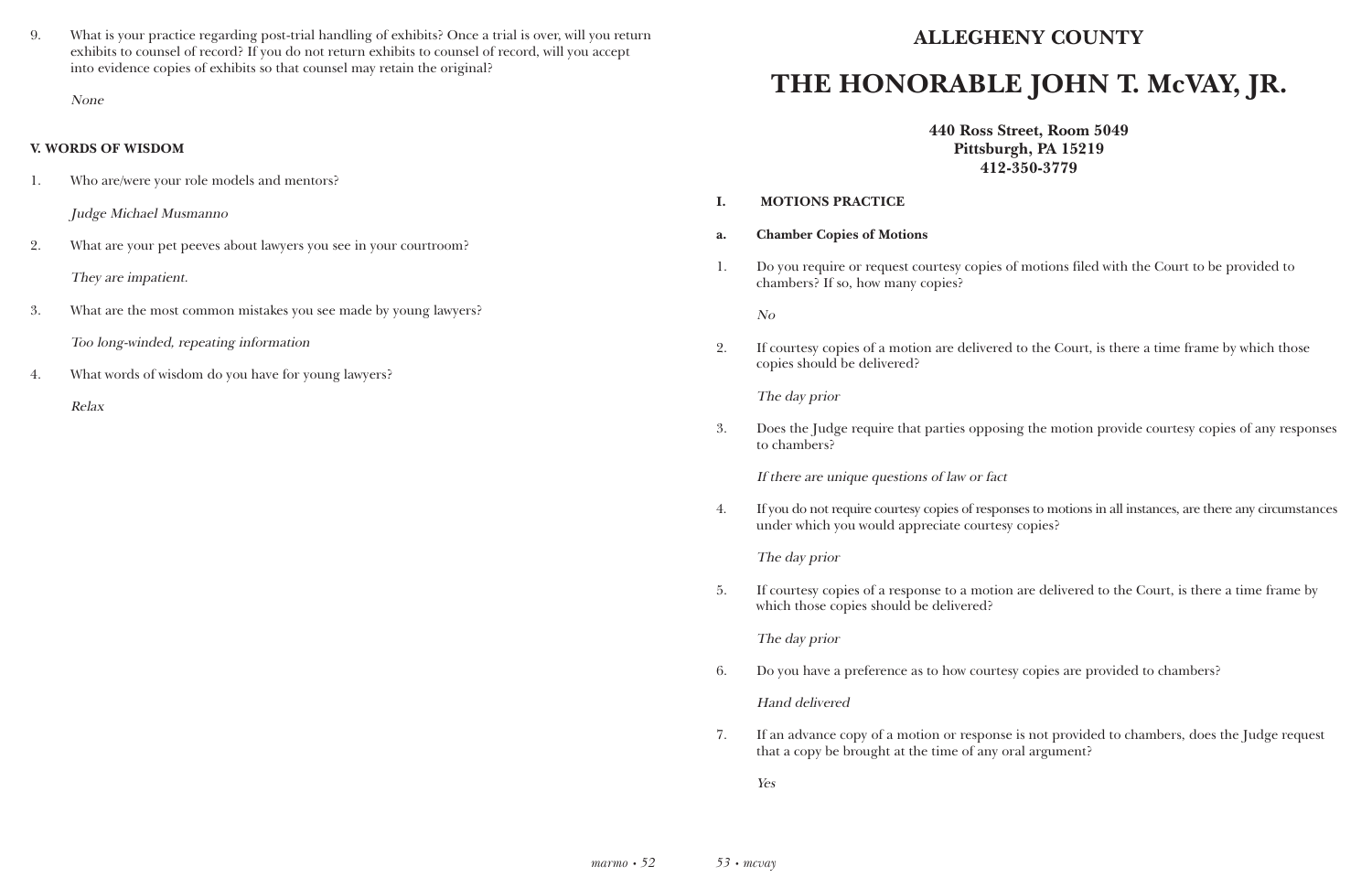#### **b. Presentation**

1. Do you have any specific requirements, outside of the applicable Rules of Procedure, regarding the scheduling of oral argument on a motion?

Give other party or counsel 7days notice

2. Are the parties permitted to reschedule oral argument on a motion and, if so, what is the procedure for rescheduling the oral argument?

Notify other party and Court 24 hours in advance if possible

3. Do you permit oral argument on all motions? If not, for which specific types of motions do you permit oral argument (i.e., dispositive, pre-trial, etc.)? If you do permit oral argument on all motions, what is the procedure for requesting oral argument for motions (where the applicable Rules of Procedure do not apply)?

Yes

4. Do you have any specific rules or requests regarding an attorneys' presentation of oral argument (i.e., courtroom demeanor, etc.)?

Conducted in a dignified, formal and respectful manner. All argument and objections be addressed by the Court.

5. Do you impose time constraints on oral arguments on motions?

No

- **c. Notice and Scheduling**
- 1. How many days notice must be given to the opposing attorney or party prior to presentation?

7 days

2. Do you require notice to be provided through any specific means (i.e., mail, fax, e-mail)?

No

3. Will you hear emergency motions if the notice requirement cannot be followed?

Yes, if a true emergency and notice provided to other party and counsel

4. Will you hear emergency motions on another Judge's case? If so, are there any procedures which must be followed concerning the Judge assigned to the case?

The Court will sign uncontested motions and consent orders of another Judge provided that they are not routine matters and do not affect the Court schedule of another Judge. The Court will consider a motion on a case assigned to another Judge if it is determined to be a true emergency.

*55 • mcvay*

5. Should the motion be scheduled for presentation with chambers or can it be presented any day

that the Court is hearing motions?

Can be presented the day the Court is hearing motions so long as opposing party is given 7 days notice or consents

6. If the motion is uncontested or consented to, should it be scheduled for presentation or should it

be submitted directly to chambers?

Scheduled for presentation

#### **d. Transcribing Arguments**

1. Do you place motions arguments on the record?

Yes, tape recorded

3. Are there any situations which require counsel to schedule a court reporter for Motions Court?

- 2. Do you have a court reporter available during Motions Court? No
- The court will schedule court report if it determines one is needed
- **e. Briefs**
- 1. Do you require briefs to be submitted with motions?

No

2. When do you require briefs to be filed?

After oral argument when taken under advisement.

- 3. Do you permit briefs to be filed when not specifically requested? Yes
- 4. Does you allow for reply and sur-reply briefs? Yes
- The shorter the better
- 6. Do you have a preference for the time frame for filing briefs?

5. Do you have a page length requirement on briefs for dispositive and non-dispositive motions?

Only if court requires party to file briefs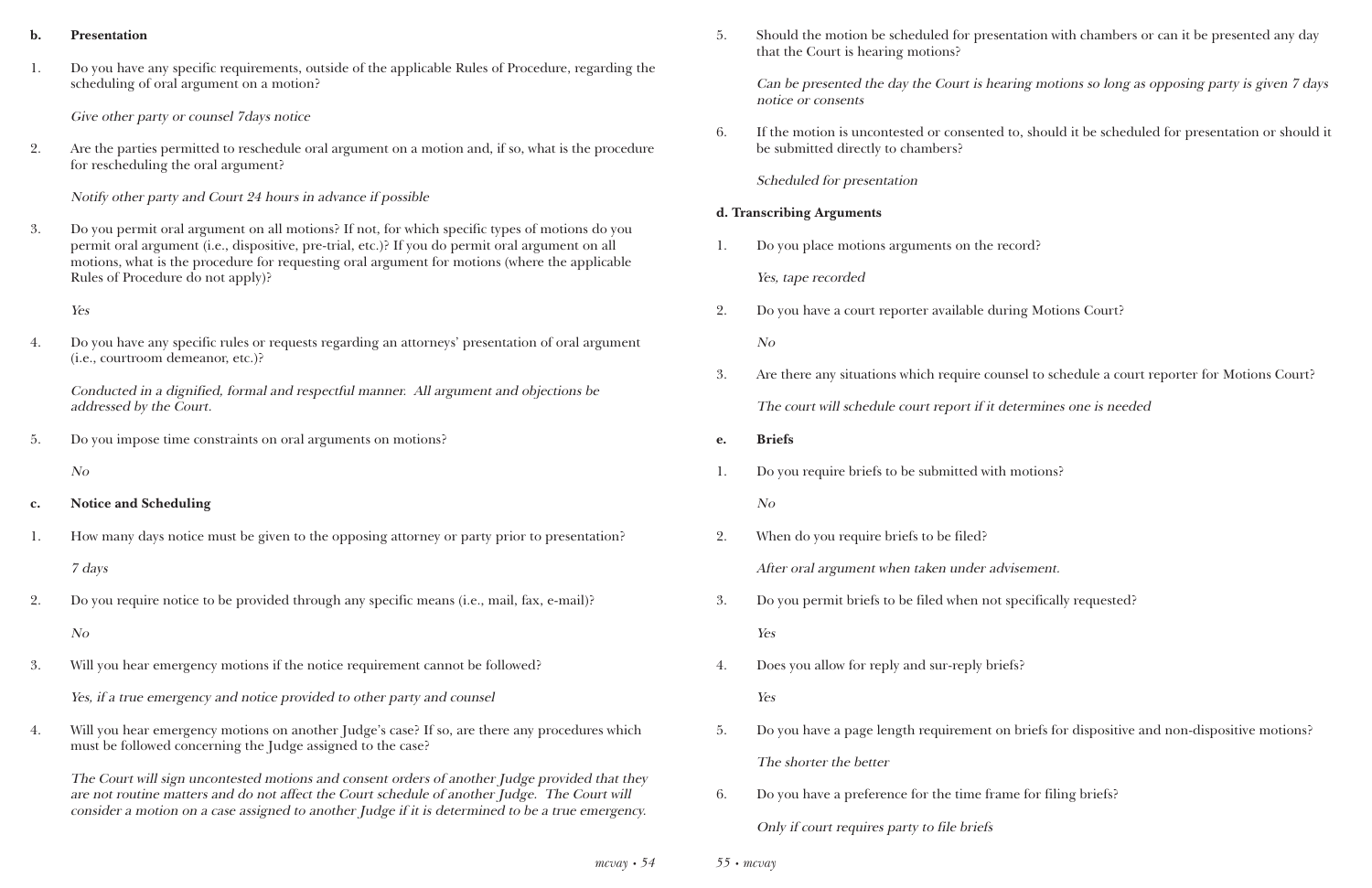| 7. | Do you have any special formatting requirements for briefs?                                    |
|----|------------------------------------------------------------------------------------------------|
|    | N <sub>O</sub>                                                                                 |
| f. | <b>Common Mistakes</b>                                                                         |
| 1. | What are the most common mistakes made in motions practice?                                    |
|    | Attorneys want to present evidence                                                             |
| 2. | Is there anything you would like to see more often from attorneys concerning motions practice? |
|    | Have attorneys talk prior to presenting motions                                                |
|    |                                                                                                |
|    |                                                                                                |

#### **III. CONFERENCE AND CONCILIATIONS**

4. Do you directly communicate with the parties during conciliation? If you do not generally communicate with the parties during conciliation, are there any circumstances under which this may occur?

- **a. Pre-Trial Conciliations**
- 1. Do you require lead trial counsel to appear for the pre-trial conciliation?

Yes

2. Do you require the parties to appear for the pre-trial conciliation?

Yes

3. In what manner do you conduct the pre-trial conciliation? Do you meet with counsel collectively or individually to determine settlement positions?

Will move case if need be; schedule cases on chamber days or otherwise try to accommodate counsel schedules

Meet counsel collectively

Yes, with both counsel / all parties present

- **b. Conciliations During Trial**
- 1. Once a case has been assigned to you, do you attempt an additional conciliation between the parties prior to opening statements?

Yes, will conciliate prior to hearing on the day of scheduled hearing

#### **IV. TRIAL PRACTICES**

- **a. General Trial Procedures**
- 1. How do you address scheduling conflicts?

2. What are the standard hours during which you hold trial? Are there any circumstances under

which you will work late?

9 a.m. to 5 p.m.; will proceed until hearing is complete

3. Do you prefer or require trial briefs? If you accept trial briefs, are there any restrictions on page

limits? At what date should the trial brief be filed?

Do not require; parties can file prior to hearing

- **b. Motions in Limine and Hearings Outside the Jury**
- 1. Do you accept written and/or oral motions in limine?

Yes

- 2. Do you have a preference as to whether the motion is written or oral? Written
- 3. Are there any restrictions on presenting in limine motions prior to or during trial?

Depends if a separate hearing date is requested

4. Do you typically reserve rulings until the appropriate time or do you rule on each motion as it is presented?

Yes, but depends

5. Do you permit sidebar conferences? Are there any special rules about how counsel are to conduct

themselves during or request sidebar conferences?

Yes

- **c. Opening Statements, Summations, and Examining Witnesses**
- single-party action?

1. Do you impose any time limits on the amount of time counsel may use for opening statements or summations? Does this practice change when the case is a multi-party action as opposed to a

No, but prefer brief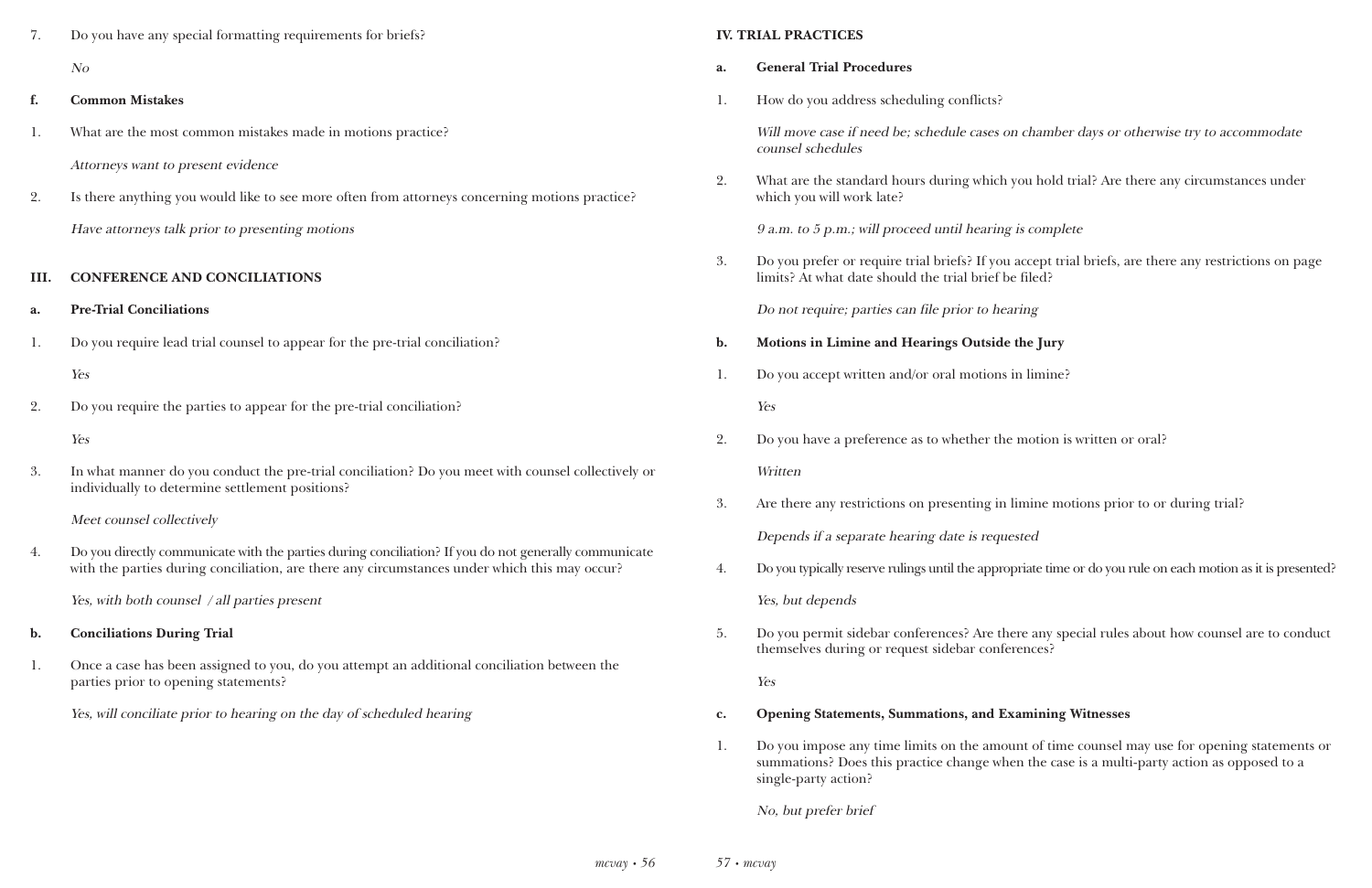| Do you permit Defendants to defer the opening statement until the start of their cases?     |  |  |  |  |
|---------------------------------------------------------------------------------------------|--|--|--|--|
| $N_{O}$                                                                                     |  |  |  |  |
| Do you permit redirect and re-cross examination? Do you permit examinations beyond redirect |  |  |  |  |

and re-cross?

Yes; Yes, sometimes

4. Are there any circumstances under which you will personally question a witness?

Yes

5. Do you permit counsel to examine witnesses out of sequence?

Yes, to accommodate schedules

6. Do you have any particular practice regarding either the examination of a witness or the areas of examination by more than one attorney?

No

7. Do you have any special practices or procedures with respect to expert witnesses?

Will normally permit phone testimony especially if court is familiar with the expert

**d. Deposition Testimony**

1. Do you have any particular practices regarding reading material into the record?

No

#### **e. Computers, Exhibits and Visual Aids**

1. Do you permit counsel and/or their experts to use computers in the courtroom during trial? Do you have any particular procedures regarding this practice?

Yes

2. Do you place a restriction on the number of exhibits that may be entered at trial?

No

3. Do you require exhibits to be pre-marked?

No.

4. Do you have any particular practice or procedure regarding exchanging exhibits between parties

prior to trial?

Exhibits should be exchanged prior to trial, with pre-trial statements 5. Do you have any particular practices or procedures regarding noting objections to exhibits prior to trial?

No

6. Do these practices or procedures change depending on whether the case is a jury or non-jury matter?

All cases are non-jury

7. Do you have any special rules regarding how exhibits are presented?

No

8. Are attorneys permitted to use visual aids during trial? Do you have any special rules or procedures regarding how attorneys are to use visual aids or at which time they may use visual aids?

No

9. What is your practice regarding post-trial handling of exhibits? Once a trial is over, will you return exhibits to counsel of record? If you do not return exhibits to counsel of record, will you accept

into evidence copies of exhibits so that counsel may retain the original?

We accept copies of exhibits into evidence.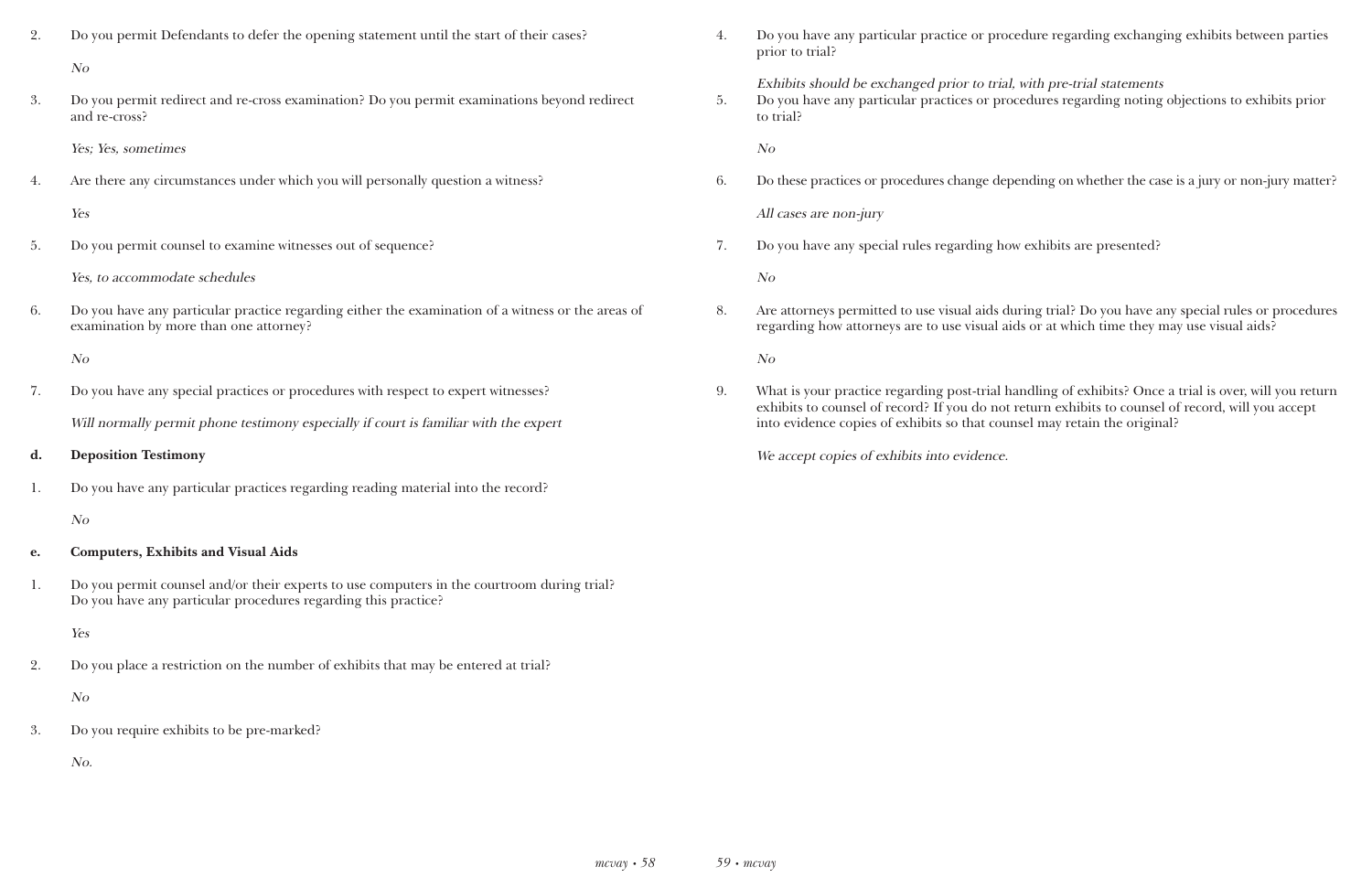### **ALLEGHENY COUNTY**

### **THE HONORABLE KATHLEEN MULLIGAN**

**Family and Juvenile Court Facility 440 Ross Street, Suite 5045 Pittsburgh, Pennsylvania 15219 412-350-4146**

#### **I. BIOGRAPHICAL INFORMATION**

1. When were you elected or appointed to the bench?

December 1993

2. Are you affiliated with any professional organization? If yes, please list the professional organizations.

National Organization for Women Judges; Pennsylvania Bar Association; Women's Bar Association of Western Pennsylvania; Charter Fellow, Allegheny County Bar Foundation; National Council of Juvenile and Family Court Judges; Allegheny County Bar Association

#### **II. MOTIONS PRACTICE**

#### **a. Chamber Copies of Motions**

1. Do you require or request courtesy copies of motions filed with the Court to be provided to chambers? If so, how many copies?

Original motions should be signed up with the Court at 12:00 noon the day before motions are scheduled. Do not provide additional courtesy copies.

2. If courtesy copies of a motion are delivered to the Court, is there a time frame by which those copies should be delivered?

12:00 noon the day before motions are scheduled

#### **b. Presentation**

Judge Mulligan will sign uncontested motions and consent orders of other judges' cases provided they are purely routine matters and do not affect the court schedule of the other judge. The court will consider a motion on a case assigned to another judge if it is determined to be a true emergency.

1. Do you have any specific requirements, outside of the applicable Rules of procedure, regarding the scheduling of oral argument on a motion?

The Motions Court schedule is published in the Pittsburgh Legal Journal and is available at www.alleghenycourts.us.

2. Are the parties permitted to reschedule oral argument on a motion and, if so, what is the procedure

for rescheduling the oral argument?

Motions may be presented on the date that Judge Mulligan is next hearing motions.

3. Do you permit oral argument on all motions? If not, for which specific types of motions do you permit oral argument (i.e., dispositive, pre-trial, etc.)? If you do permit oral argument on all motions, what is the procedure for requesting oral argument for motions (where the applicable

Rules of Procedure do not apply)?

Yes

#### **c. Notice and Scheduling**

1. How many days notice must be given to the opposing attorney or party prior to presentation?

Seven days notice must be provided in accordance with the Local Rules.

2. Will you hear emergency motions if the notice requirement cannot be followed?

Only if the motion is a true emergency

3. Will you hear emergency motions on another Judge's case? If so, are there any procedures which

must be followed concerning the Judge assigned to the case?

4. Should the motion be scheduled for presentation with chambers or can it be presented any day

that the Court is hearing motions?

The motion should be signed up at 12:00 noon on the day before motions are scheduled.

5. If the motion is uncontested or consented to, should it be scheduled for presentation or should it

be submitted directly to chambers?

Judge Mulligan will consider signing a consent order if brought to Chambers and she is available to sign it. Consent orders and uncontested motions will be considered at any time during motions court while the judge is on the bench.

#### **d. Transcribing Arguments**

1. Do you place motions arguments on the record?

No

2. Do you have a court reporter available during Motions Court?

No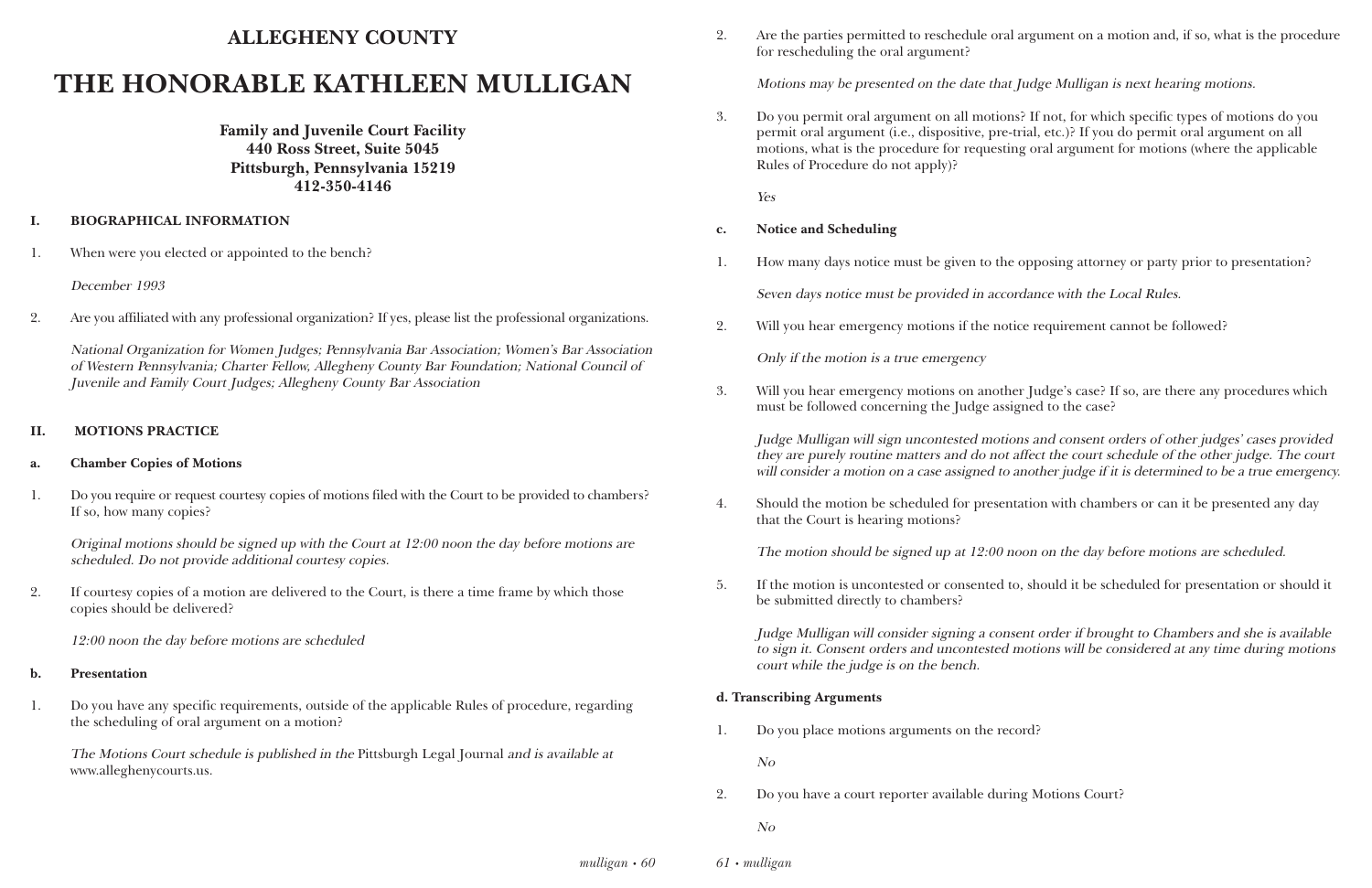3. Are there any situations which require counsel to schedule a court reporter for Motions Court?

#### No

#### **III. CONFERENCE AND CONCILIATIONS**

- **a. Pre-Trial Conciliations**
- 1. Do you require lead trial counsel to appear for the pre-trial conciliation?

No

2. In what manner do you conduct the pre-trial conciliation? Do you meet with counsel collectively or individually to determine settlement positions?

> *mulligan • 62 63 • o'toole*

Judge Mulligan meets with both attorneys without the parties.

#### **IV. TRIAL PRACTICES**

#### **a. General Trial Procedures**

1. How do you address scheduling conflicts?

Continuances, even if consented to, will not be granted within thirty (30) days prior to the scheduled proceeding absent compelling reasons. Except in very rare circumstances, counsel's attendance at another proceeding is not a valid excuse for lateness.

### **ALLEGHENY COUNTY**

## **THE HONORABLE LAWRENCE O'TOOLE**

**Orphans' Court 1700 Frick Building 437 Grant Street Pittsburgh, PA 15219 412.350.7124 | 412.350.1925 fax**

#### **I. BIOGRAPHICAL INFORMATION**

1. When were you elected or appointed to the bench?

I was appointed in March 1993 and elected to a full term in the fall of 1993.

2. What was your legal experience prior to ascending to the bench?

My legal career began as a trial attorney with the Office of the Public Defender of Allegheny County. In 1977, I took a position as an associate with Kyle & Ehrman. After three years there, I opened my own firm where I specialized in complex criminal litigation, municipal law and litigation and appellate matters.

3. Where did you receive your undergraduate and law degrees? Do you hold any other degrees?

Undergraduate from LaSalle University in 1972 and Juris Doctor from Duquesne in 1975.

4. Did you serve in the military?

No

5. Are you affiliated with any professional organization? If yes, please list the professional organizations.

Allegheny County Bar Association

6. Do you have any hobbies?

Golf

#### **II. MOTIONS PRACTICE**

- **a. Chamber Copies of Motions**
- If so, how many copies?

1. Do you require or request courtesy copies of motions filed with the Court to be provided to chambers?

Yes, one copy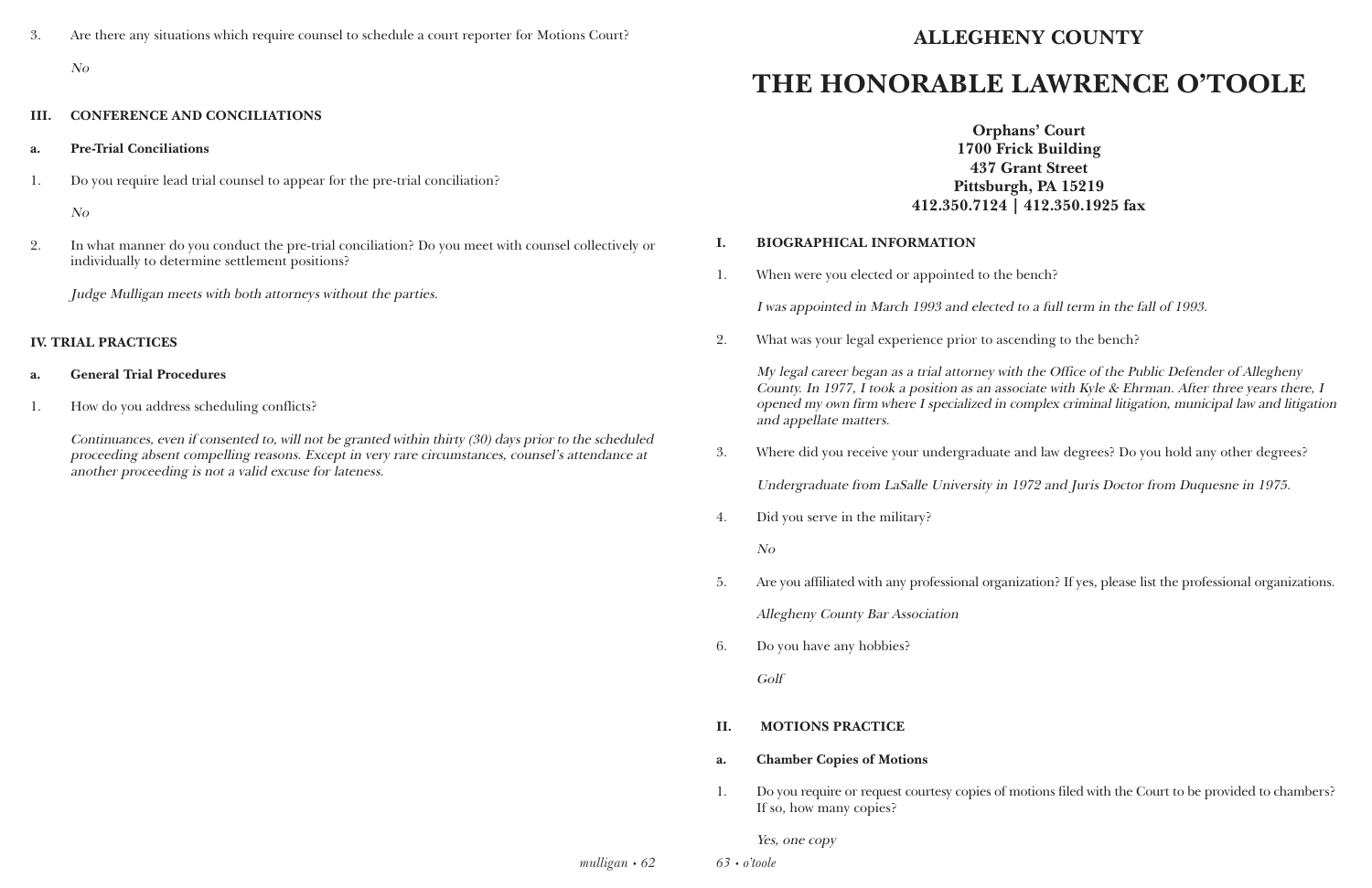2. If courtesy copies of a motion are delivered to the Court, is there a time frame by which those copies should be delivered?

2-3 days prior to presentation

3. Does the Judge require that parties opposing the motion provide courtesy copies of any responses to chambers?

Yes, one copy

4. If courtesy copies of a response to a motion are delivered to the Court, is there a time frame by which those copies should be delivered?

At least one day prior to presentation

5. Do you have a preference as to how courtesy copies are provided to chambers?

One copy

6. If an advance copy of a motion or response is not provided to chambers, does the Judge request that a copy be brought at the time of any oral argument?

No.

#### **b. Presentation**

1. Do you have any specific requirements, outside of the applicable Rules of Procedure, regarding the scheduling of oral argument on a motion?

Scheduling of oral argument on a motion is done pursuant to local Orphan's Court rules and practices.

2. Are the parties permitted to reschedule oral argument on a motion and, if so, what is the procedure for rescheduling the oral argument?

Yes, contact my staff and arrange another date.

3. Do you permit oral argument on all motions? If not, for which specific types of motions do you permit oral argument (i.e., dispositive, pre-trial, etc.)? If you do permit oral argument on all motions, what is the procedure for requesting oral argument for motions (where the applicable Rules of Procedure do not apply)?

Yes, if requested.

4. Do you have any specific rules or requests regarding an attorneys' presentation of oral argument (i.e., courtroom demeanor, etc.)?

No

5. Do you impose time constraints on oral arguments on motions?

#### No.

#### **c. Notice and Scheduling**

1. How many days notice must be given to the opposing attorney or party prior to presentation?

- Per local rule, 10 days notice is required.
- 2. Do you require notice to be provided through any specific means (i.e., mail, fax, e-mail)? Per local rule.
- 3. Will you hear emergency motions if the notice requirement cannot be followed?

Yes

4. Will you hear emergency motions on another Judge's case? If so, are there any procedures which

must be followed concerning the Judge assigned to the case?

Yes, if necessary.

5. Should the motion be scheduled for presentation with chambers or can it be presented any day It can be scheduled on Tuesday, Wednesday, and Thursday when the Court is the Motions Judge.

that the Court is hearing motions?

6. If the motion is uncontested or consented to, should it be scheduled for presentation or should it be submitted directly to chambers?

Can be submitted directly to chambers.

#### **d. Transcribing Arguments**

1. Do you place motions arguments on the record?

Depends on the complexity of the motion.

2. Do you have a court reporter available during Motions Court?

Usually, or if requested by counsel.

3. Are there any situations which require counsel to schedule a court reporter for Motions Court? If counsel wants the argument recorded, counsel should contact my chambers to ensure that a reporter is present.

- **e. Evidentiary Hearings**
- 1. When do you require an evidentiary hearing to be held?

If there are disputed facts or if requested by counsel.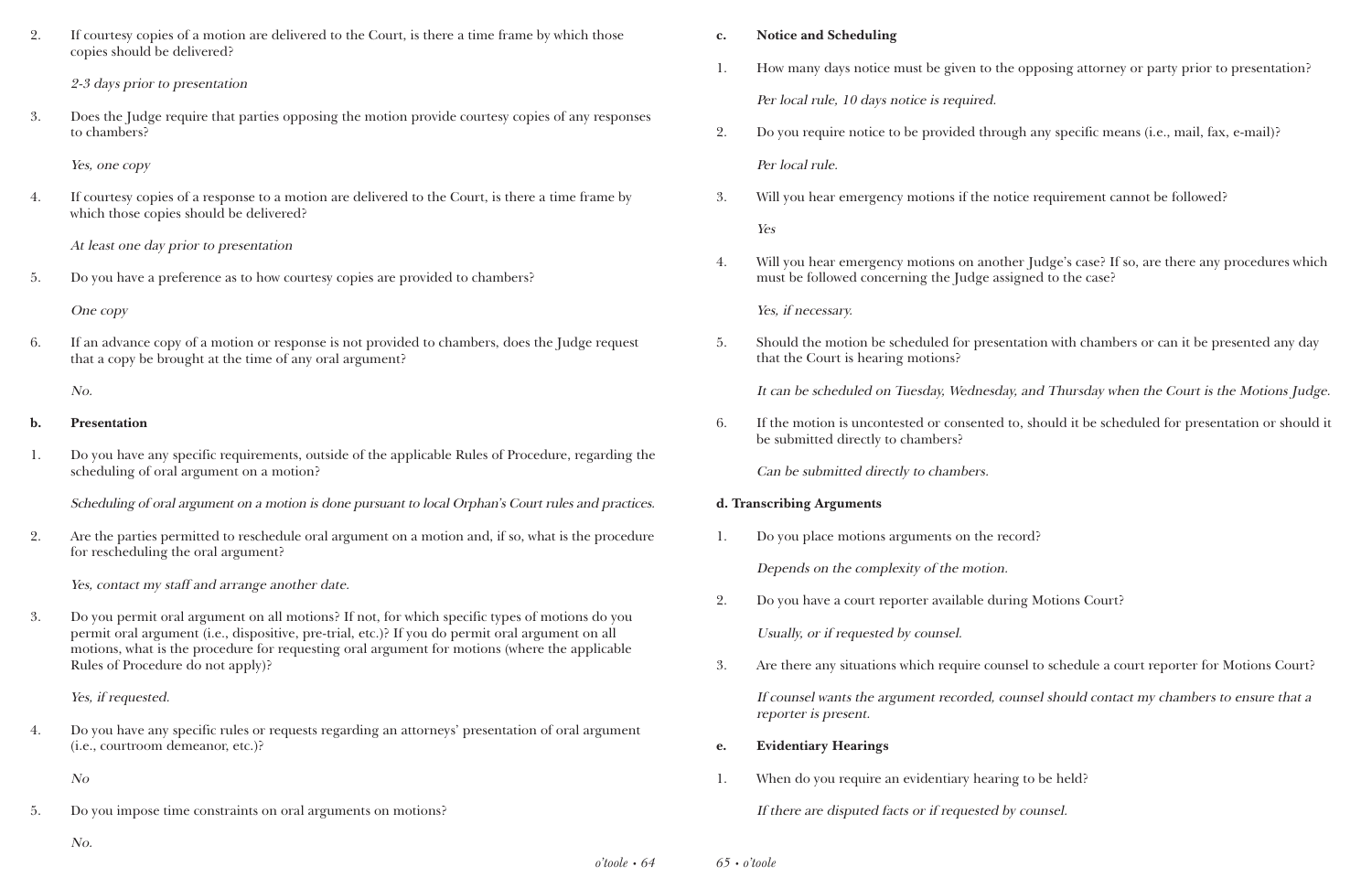| 2. | Will you hold an evidentiary hearing upon request?                                                  |
|----|-----------------------------------------------------------------------------------------------------|
|    | Yes                                                                                                 |
| f. | <b>Briefs</b>                                                                                       |
| 1. | Do you require briefs to be submitted with motions?                                                 |
|    | Not all motions.                                                                                    |
| 2. | When do you require briefs to be filed?                                                             |
|    | If there are complex legal issues.                                                                  |
| 3. | Do you permit briefs to be filed when not specifically requested?                                   |
|    | Yes.                                                                                                |
| 4. | Does you allow for reply and sur-reply briefs?                                                      |
|    | Yes.                                                                                                |
| 5. | Do you allow parties to incorporate by reference motions or briefs that have been previously filed? |
|    | Yes.                                                                                                |
| 6. | Do you have a page length requirement on briefs for dispositive and non-dispositive motions?        |
|    | No.                                                                                                 |
| 7. | Do you have a preference for the time frame for filing briefs?                                      |
|    | No.                                                                                                 |
| 8. | Do you have any special formatting requirements for briefs?                                         |
|    | No.                                                                                                 |
| g. | <b>Common Mistakes</b>                                                                              |
| 1. | What are the most common mistakes made in motions practice?                                         |
|    | Improper notice or no notice to opposing parties.                                                   |

*o'toole • 66* No *67 • o'toole*

4. Do you directly communicate with the parties during conciliation? If you do not generally communicate with the parties during conciliation, are there any circumstances under which this may occur?

#### **III. CONFERENCE AND CONCILIATIONS**

#### **a. Pre-Trial Conciliations**

1. Do you require lead trial counsel to appear for the pre-trial conciliation?

2. Do you require the parties to appear for the pre-trial conciliation? In some situations (i.e. if settlement is more likely if parties are present.)

3. In what manner do you conduct the pre-trial conciliation? Do you meet with counsel collectively or

individually to determine settlement positions?

#### Collectively.

Not usually. If requested by counsel, I will hold the conciliation in open court with the parties present.

1. Once a case has been assigned to you, do you attempt an additional conciliation between the

- **b. Conciliations During Trial**
- parties prior to opening statements?

No.

2. Are there any circumstances under which you would recess a trial to facilitate negotiations or the case is jury or non-jury?

actively participate in conciliating a settlement? Does this practice change depending on whether

I do not have jury trials in Orphans' Court.

#### **IV. TRIAL PRACTICES**

#### **a. Special and Preliminary Injunctions**

1. How much time do you allow for an evidentiary hearing on a motion for preliminary injunction?

Are there any situations where additional time may be granted?

I do not impose time restrictions.

2. In an evidentiary hearing on a motion for preliminary injunction, do you accept depositions or affidavits in lieu of live testimony? Do you have a preference on whether the testimony is live or

through depositions or affidavits?

Yes. No, I do not have preference.

3. Do you require a brief in advance of a hearing for a motion for preliminary injunction?

No.

4. Do you accept proposed findings of fact following a hearing? Do you have a preference on whether or not proposed findings of fact are submitted?

Yes, No preference.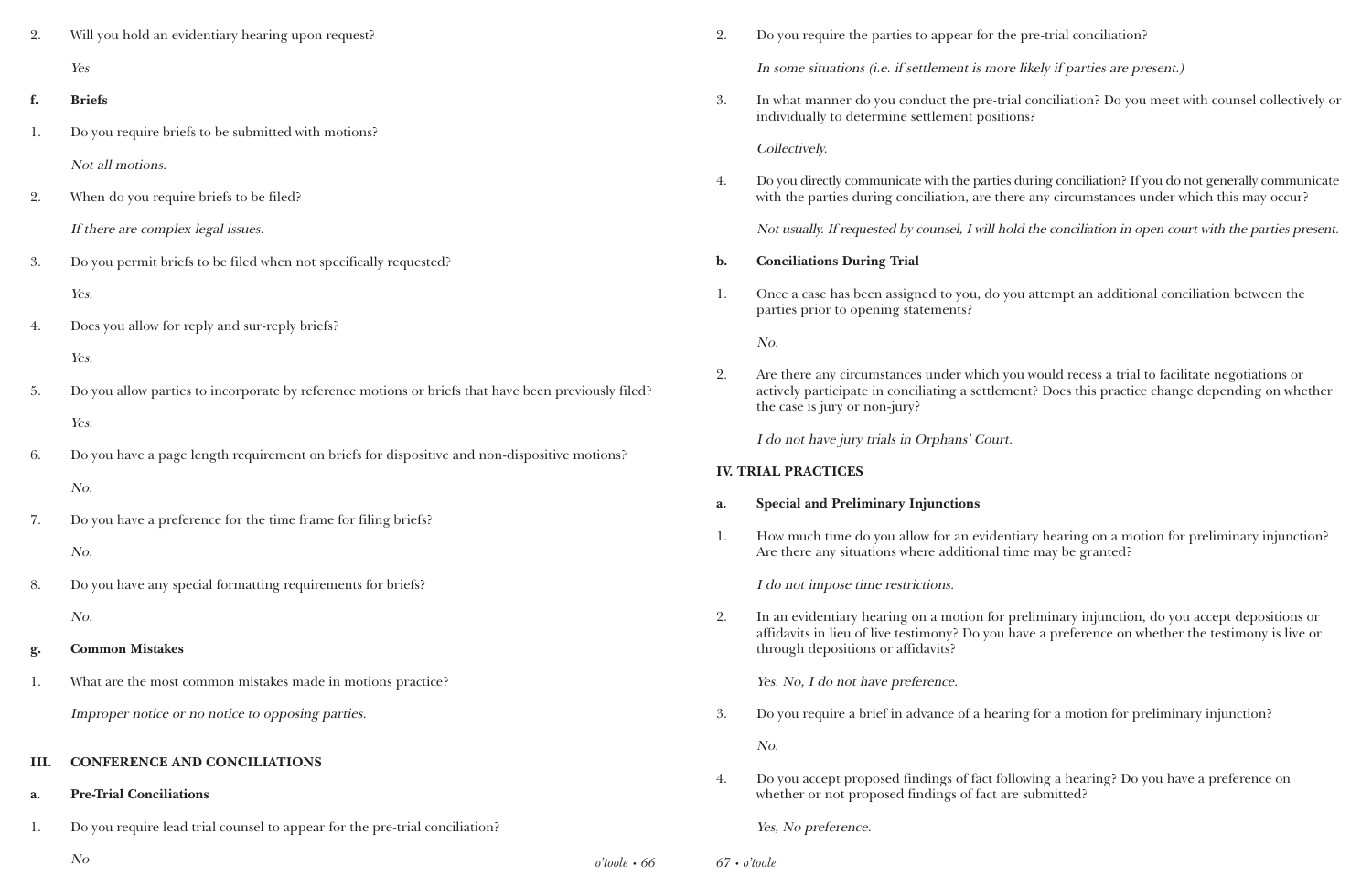| $\mathbf{b}$ . | <b>General Trial Procedures</b>                                                                                                                                                                  | 3. | Do you permit redirect and re-cross exam<br>and re-cross?                             |
|----------------|--------------------------------------------------------------------------------------------------------------------------------------------------------------------------------------------------|----|---------------------------------------------------------------------------------------|
| 1.             | How do you address scheduling conflicts?                                                                                                                                                         |    | Yes; Yes                                                                              |
|                | I ask the lawyers to attempt to work out the conflict; If the matter is not an emergency, I will<br>usually continue the case if the lawyer has a conflict.                                      | 4. | Are there any circumstances under which                                               |
| 2.             | What are the standard hours during which you hold trial? Are there any circumstances under<br>which you will work late?                                                                          |    | Yes, if counsel has left an issue unclear to                                          |
|                | 9:30 and 4:30 with a lunch break; Yes, if there are out of town witnesses or if it is an emergency.                                                                                              | 5. | Do you permit counsel to examine witnes<br>Yes                                        |
| 3.             | Do you prefer or require trial briefs? If you accept trial briefs, are there any restrictions on page<br>limits? At what date should the trial brief be filed?                                   | 6. | Do you have any particular practice regar<br>examination by more than one attorney?   |
|                | I do not require trial briefs; I review them if they are submitted. There is no page limit. It should<br>be filed at least a few days prior to trial so that I have an opportunity to review it. |    | N o                                                                                   |
| $\mathbf{c}$ . | Motions in Limine and Hearings Outside the Jury                                                                                                                                                  | 7. | Do you have any special practices or proo                                             |
| 1.             | Do you accept written and/or oral motions in limine?                                                                                                                                             |    | N <sub>O</sub>                                                                        |
|                | Yes                                                                                                                                                                                              | e. | <b>Deposition Testimony</b>                                                           |
| 2.             | Do you have a preference as to whether the motion is written or oral?                                                                                                                            | 1. | Do you have any special procedures or re<br>testimony? Do you prefer that the videota |
|                | N <sub>O</sub>                                                                                                                                                                                   |    | you prefer and/or accept video where the v                                            |
| 3.             | Are there any restrictions on presenting in limine motions prior to or during trial?                                                                                                             |    | N <sub>O</sub>                                                                        |
|                | N <sub>O</sub>                                                                                                                                                                                   | 2. | Do you have any particular practices rega                                             |
| 4.             | Do you typically reserve rulings until the appropriate time or do you rule on each motion as it is presented?                                                                                    |    | N o                                                                                   |
|                | I usually rule on the motion when it is presented.                                                                                                                                               | f. | <b>Computers, Exhibits and Visual Aids</b>                                            |
| 5.             | Do you permit sidebar conferences? Are there any special rules about how counsel are to conduct<br>themselves during or request sidebar conferences?                                             | 1. | Do you permit counsel and/or their expe<br>Do you have any particular procedures re   |
|                | Yes; No.                                                                                                                                                                                         |    | Yes; No                                                                               |
| d.             | <b>Opening Statements, Summations, and Examining Witnesses</b>                                                                                                                                   | 2. | Do you place a restriction on the number                                              |
|                |                                                                                                                                                                                                  |    |                                                                                       |

1. Do you impose any time limits on the amount of time counsel may use for opening statements or summations? Does this practice change when the case is a multi-party action as opposed to a single-party action?

No

- 2. Do you permit Defendants to defer the opening statement until the start of their cases?
	- *o'toole • 68* Yes *69 • o'toole*

No

3. Do you require exhibits to be pre-marked?

ermit redirect and re-cross examination? Do you permit examinations beyond redirect

any circumstances under which you will personally question a witness?

nsel has left an issue unclear to me.

rmit counsel to examine witnesses out of sequence?

ve any particular practice regarding either the examination of a witness or the areas of

ve any special practices or procedures with respect to expert witnesses?

ve any special procedures or requirements regarding the use or admission of videotaped Do you prefer that the videotape contain only the live testimony of the witness or do and/or accept video where the written transcript is shown beside the videotaped testimony?

ve any particular practices regarding reading material into the record?

rmit counsel and/or their experts to use computers in the courtroom during trial? ve any particular procedures regarding this practice?

ace a restriction on the number of exhibits that may be entered at trial?

No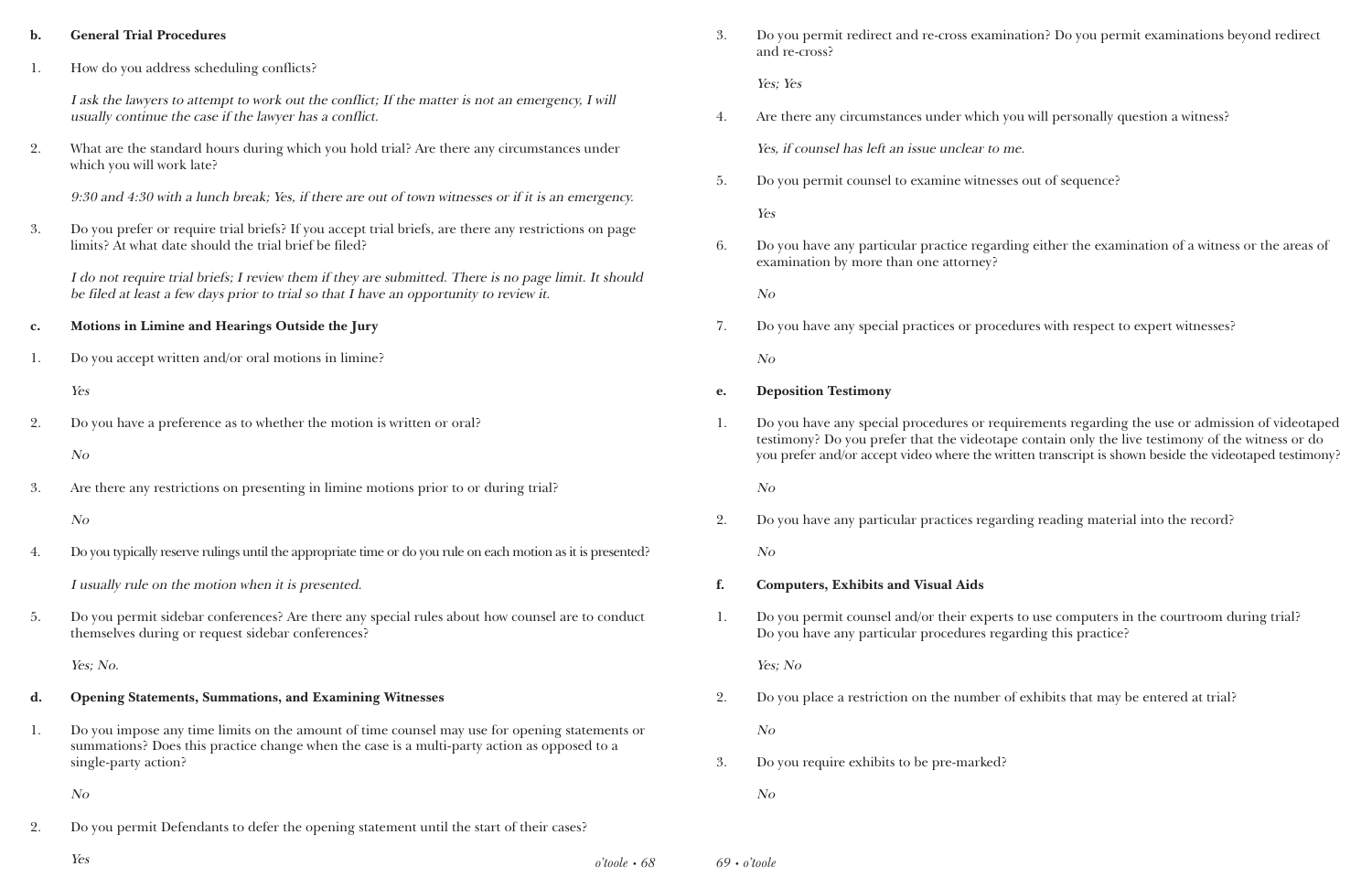4. Do you have any particular practice or procedure regarding exchanging exhibits between parties prior to trial?

No; however, all exhibits should be exchanged between counsel prior to trial.

5. Do you have any particular practices or procedures regarding noting objections to exhibits prior to trial?

No

6. Do these practices or procedures change depending on whether the case is a jury or non-jury matter?

No.

7. Do you have any special rules regarding how exhibits are presented?

No.

8. Are attorneys permitted to use visual aids during trial? Do you have any special rules or procedures regarding how attorneys are to use visual aids or at which time they may use visual aids?

Yes; No

9. What is your practice regarding post-trial handling of exhibits? Once a trial is over, will you return exhibits to counsel of record? If you do not return exhibits to counsel of record, will you accept into evidence copies of exhibits so that counsel may retain the original?

I usually retain my exhibits until I have written my opinion. A copy is acceptable.

#### **g. Jury Instructions, Verdict Forms, and Questioning**

1. Do you require counsel to submit proposed findings of fact and conclusions of law? If yes, do you accept separate proposed findings of fact and conclusions of law from each party, or will you only accept an agreed upon document?

I do not always require it, however if counsel requests an opportunity to submit Findings and Conclusions, I grant it. I accept separate Findings.

#### **V. WORDS OF WISDOM**

1. What are your pet peeves about lawyers you see in your courtroom?

Lack of preparation; not supplying all counsel and the Court with copies of Exhibits

### **ALLEGHENY COUNTY**

## **THE HONORABLE JILL E. RANGOS**

**County Courthouse 436 Grant Street, Suite 5073 Pittsburgh, Pennsylvania 15219 412-350-4346**

#### **I. BIOGRAPHICAL INFORMATION**

1. When were you elected or appointed to the bench?

Appointed to the bench

2. What was your legal experience prior to ascending to the bench?

Federal law clerk for Honorable Maurice B. Cohill, Jr.; Attorney with Thorp, Reed and Armstrong; Attorney with Babst Calland Clements and Zomnir

3. Where did you receive your undergraduate and law degrees? Do you hold any other degrees?

B.A. – Dickinson College, 1981 – English and Political Science; J.D. – Catholic University, Columbus School of Law, 1984

4. Did you serve in the military?

No

#### **II. MOTIONS PRACTICE**

1. Do you require or request courtesy copies of motions filed with the Court to be provided to

- **a. Chamber Copies of Motions**
- chambers? If so, how many copies?

Original motions and one copy should be supplied to the Court contemporaneous with filing at the Clerk of Courts office.

2. If courtesy copies of a motion are delivered to the Court, is there a time frame by which those

copies should be delivered?

Contemporaneous with filing at the Clerk of Courts office.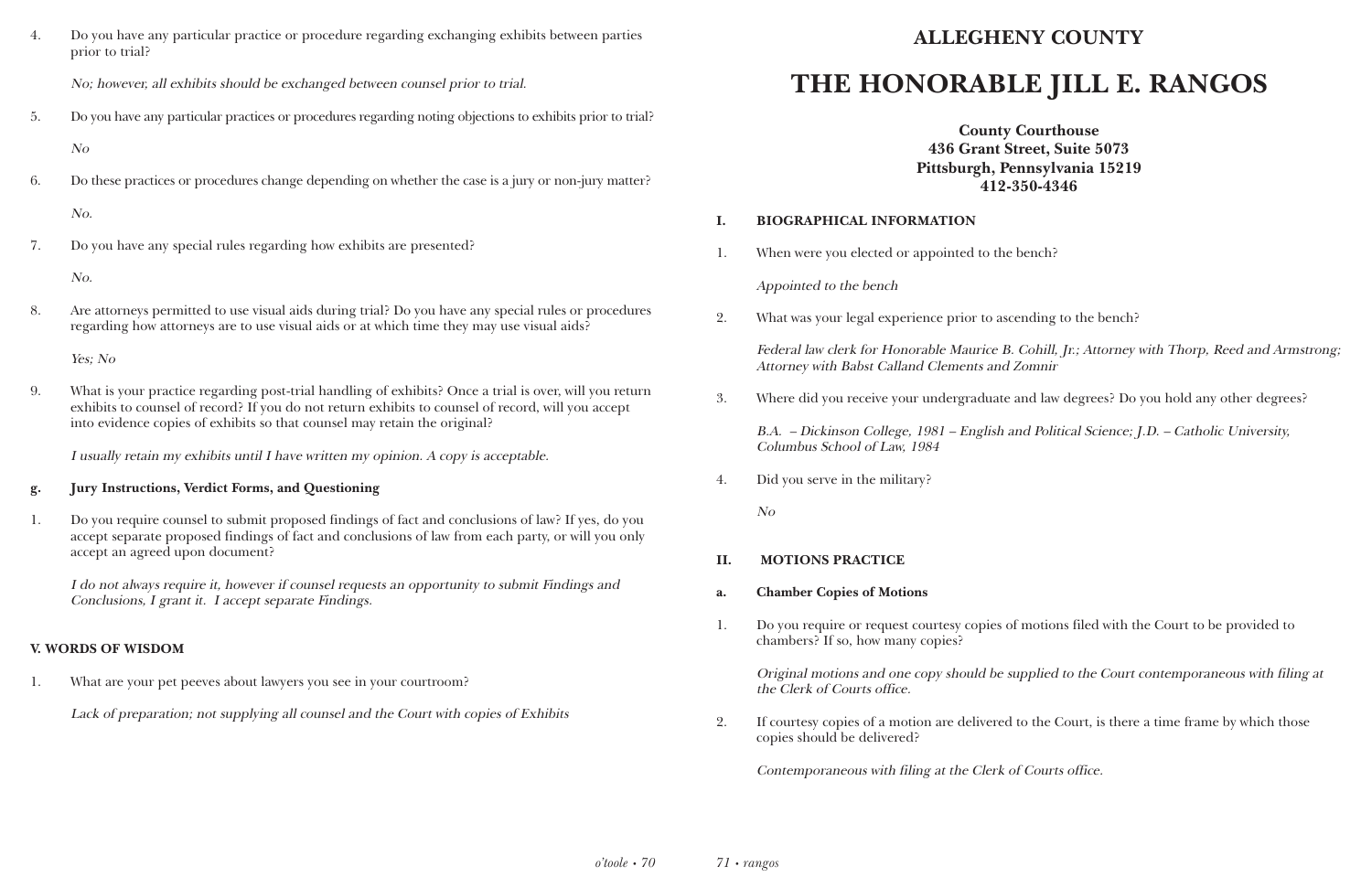3. If an advance copy of a motion or response is not provided to chambers, does the Judge request that a copy be brought at the time of any oral argument?

Yes, it should be provided at the time of argument.

#### **b. Presentation**

1. Do you have any specific requirements, outside of the applicable Rules of Procedure, regarding the scheduling of oral argument on a motion?

No

#### **c. Transcribing Arguments**

1. Do you place motions arguments on the record?

Yes

2. Do you have a court reporter available during Motions Court?

Yes

3. Are there any situations which require counsel to schedule a court reporter for Motions Court? No

### **d. Evidentiary Hearings**

1. When do you require an evidentiary hearing to be held?

As necessary to dispose of all issues

### **e. Briefs**

1. Do you require briefs to be submitted with motions?

No, but they may be submitted with any motion.

- 2. When do you require briefs to be filed? Contemporaneously with any motion
- 3. Do you permit briefs to be filed when not specifically requested? Yes
- 4. Does you allow for reply and sur-reply briefs?

Yes

#### **III. TRIAL PRACTICES**

- **a. General Trial Procedures**
- 1. How do you address scheduling conflicts?

They should be resolved prior to the date of trial.

2. What are the standard hours during which you hold trial? Are there any circumstances under

which you will work late?

#### Standard hours are 8:30 a.m. to 4:00 p.m. and the Court will hear cases later in the day upon

request as permissible.

3. Do you prefer or require trial briefs? If you accept trial briefs, are there any restrictions on page

limits? At what date should the trial brief be filed?

Trial briefs are not required but will be accepted.

## **b. Opening Statements, Summations, and Examining Witnesses**

1. Do you impose any time limits on the amount of time counsel may use for opening statements or summations? Does this practice change when the case is a multi-party action as opposed to a

single-party action?

# Opening Statements and summations are not subject to specific time constraints, however, this

Court may intervene upon an unduly long oration.

2. Do you permit Defendants to defer the opening statement until the start of their cases?

Yes

3. Do you permit redirect and re-cross examination? Do you permit examinations beyond redirect

and re-cross?

Examination of witnesses is governed by the Rules of Criminal Procedure

- **e. Deposition Testimony**
- 

1. Do you have any special procedures or requirements regarding the use or admission of videotaped testimony? Do you prefer that the videotape contain only the live testimony of the witness or do you prefer and/or accept video where the written transcript is shown beside the videotaped testimony?

Deposition testimony is governed by the Rules of Criminal Procedure

- **f. Computers, Exhibits and Visual Aids**
- 1. Do you permit counsel and/or their experts to use computers in the courtroom during trial? Do you have any particular procedures regarding this practice?

Yes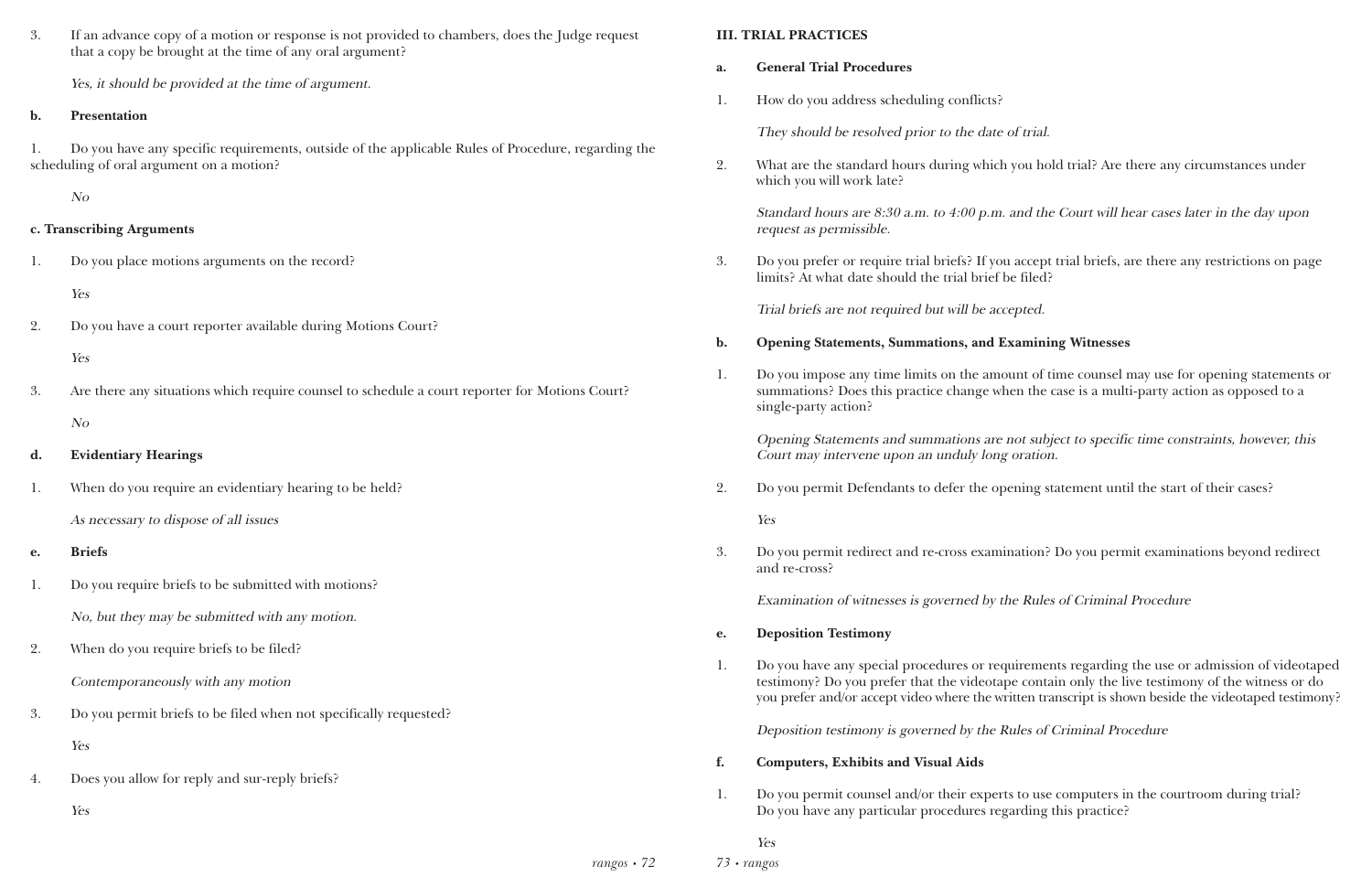- 2. Do you place a restriction on the number of exhibits that may be entered at trial? No
- 3. Do you require exhibits to be pre-marked?

Yes, when possible

4. Do you have any particular practice or procedure regarding exchanging exhibits between parties prior to trial?

Exhibits should be exchanged prior to trial

5. Do you have any particular practices or procedures regarding noting objections to exhibits prior to trial?

No

6. Do these practices or procedures change depending on whether the case is a jury or non-jury matter?

No

7. Do you have any special rules regarding how exhibits are presented?

No

8. Are attorneys permitted to use visual aids during trial? Do you have any special rules or procedures regarding how attorneys are to use visual aids or at which time they may use visual aids?

Yes

9. What is your practice regarding post-trial handling of exhibits? Once a trial is over, will you return exhibits to counsel of record? If you do not return exhibits to counsel of record, will you accept into evidence copies of exhibits so that counsel may retain the original?

Post-trial handling of exhibits are the responsibility of the parties

### **g. Jury Instructions, Verdict Forms, and Questioning**

1. Do you require counsel to submit proposed jury instructions and verdict forms? If yes, at what point in trial do you require these documents?

Proposed jury instructions are encouraged but not required

2. Do you hold conferences outside the presence of the jury about jury instructions and verdict forms? Are these conferences held in chambers, at sidebar, or through some other manner?

Yes

- 3. Do you impose any restrictions upon requests for offers of proof during trial? Governed by the Rules of Criminal Procedure
- 4. Are there any circumstances under which you will give the jury a copy of your instructions?

Governed by the Rules of Criminal Procedure

#### **V. WORDS OF WISDOM**

1. What words of wisdom do you have for young lawyers?

Attorneys should be prepared to proceed to trial at 8:30 a.m. on the day the case is listed. Civility and candor with the Court is expected at all times.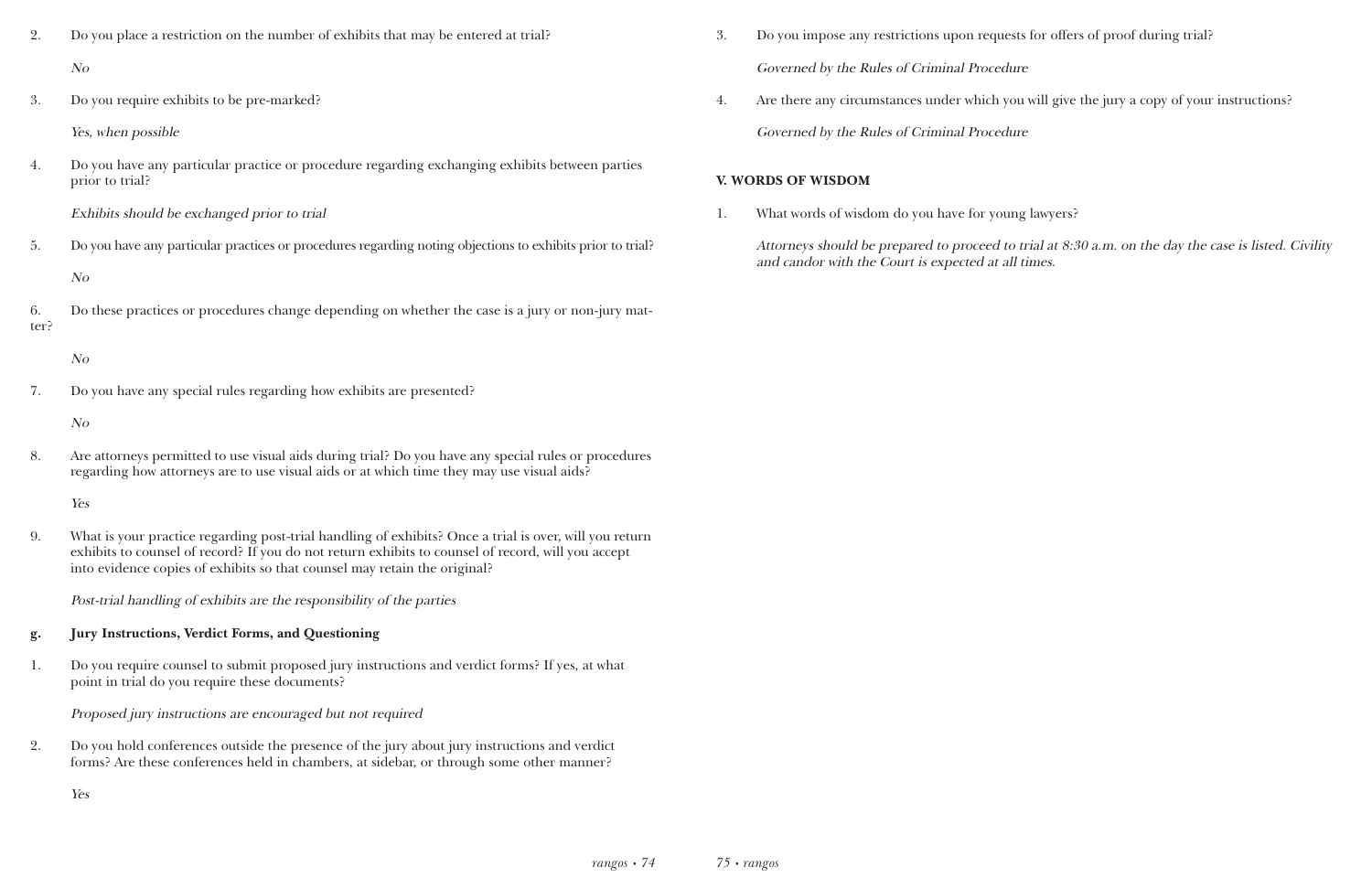## **ALLEGHENY COUNTY**

# **THE HONORABLE KEVIN G. SASINOSKI**

**Criminal Division 436 Grant Street 507 Courthouse Pittsburgh, PA 15219 412-350-2910**

#### **I. BIOGRAPHICAL INFORMATION**

- 1. When were you elected or appointed to the bench?
	- 2000 Magisterial District Court
- 2. What was your legal experience prior to ascending to the bench? 2007 Common Pleas; Won the May Primary 2007; Appointed early July 2007.
- 3. Where did you receive your undergraduate and law degrees? Do you hold any other degrees? Penn State B.A. 1981; Duquesne J.D. 1985
- 4. Did you serve in the military?

#### No

- 5. Are you affiliated with any professional organization? If yes, please list the professional organizations. Women's Bar Assocation; Allegheny County Bar Association
- 6. Do you have any hobbies?

CISV, an international peace organization for children

7. What type of recreational activities do you enjoy? Biking, white water rafting

#### **II. MOTIONS PRACTICE**

#### **a. Chamber Copies of Motions**

1. Do you require or request courtesy copies of motions filed with the Court to be provided to chambers? If so, how many copies?

2. If you do not require courtesy copies of motions to be provided to chambers in all instances, are there any circumstances under which you would appreciate courtesy copies? If so, how many?

Emergency Motions to Other Judges; One copy

3. If courtesy copies of a motion are delivered to the Court, is there a time frame by which those

copies should be delivered?

By 9:30 a.m. day of, if motions are scheduled in the afternoon; by noon day prior when motions are scheduled in the morning.

4. Does the Judge require that parties opposing the motion provide courtesy copies of any responses

to chambers?

No

5. If you do not require courtesy copies of responses to motions in all instances, are there any circumstances

under which you would appreciate courtesy copies?

See No. 2 above

6. If courtesy copies of a response to a motion are delivered to the Court, is there a time frame by

which those copies should be delivered?

See No. 2 above

7. Do you have a preference as to how courtesy copies are provided to chambers?

No

8. If an advance copy of a motion or response is not provided to chambers, does the Judge request

that a copy be brought at the time of any oral argument?

Original must be presented

1. Do you have any specific requirements, outside of the applicable Rules of Procedure, regarding the

- **b. Presentation**
- scheduling of oral argument on a motion?

See  $(a)(3)$  above.

2. Are the parties permitted to reschedule oral argument on a motion and, if so, what is the procedure

for rescheduling the oral argument?

Motions are scheduled by Court Administration; only by special circumstance would a motion be heard at any other time.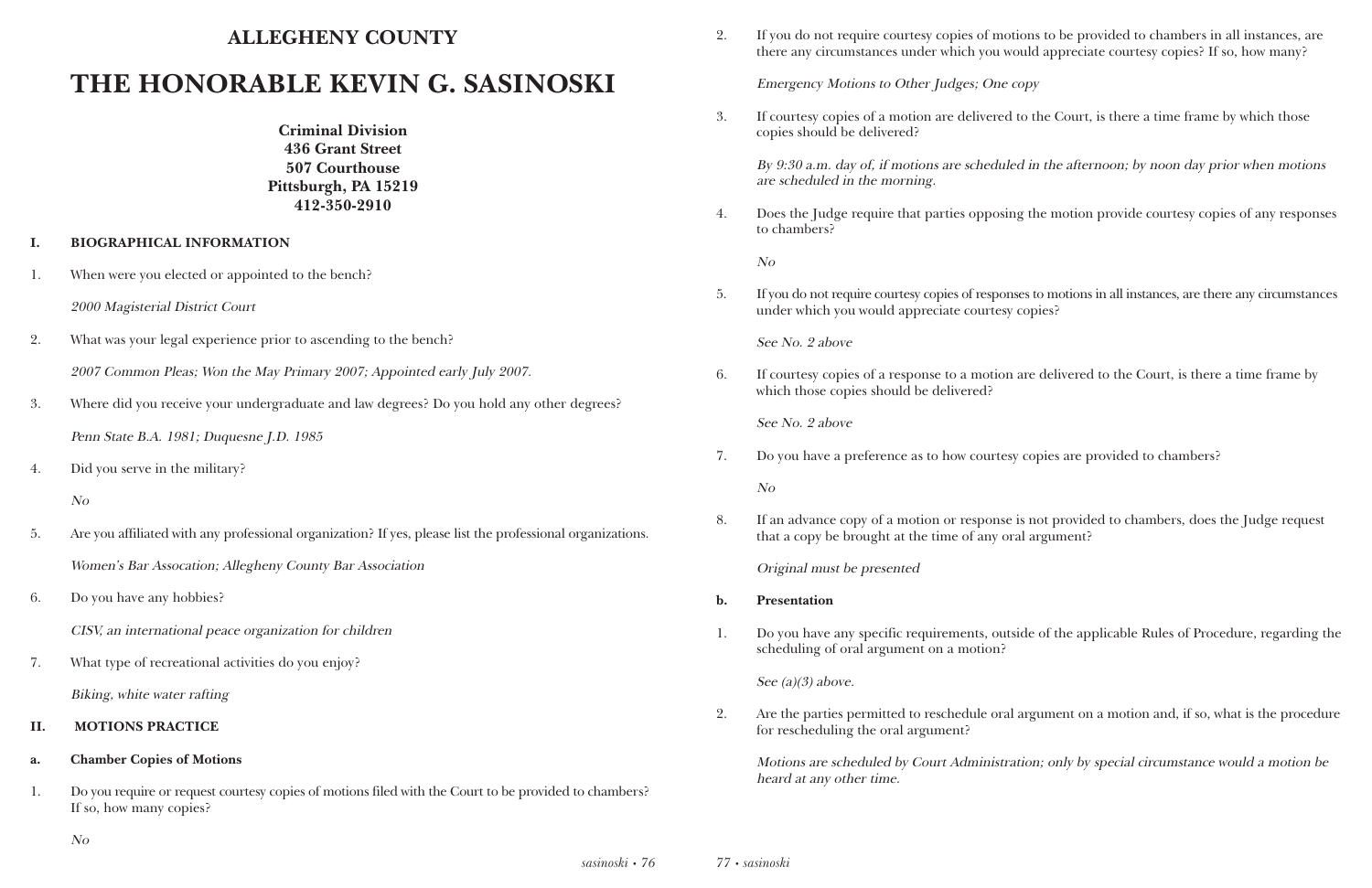| 3.                                     | Do you permit oral argument on all motions? If not, for which specific types of motions do you<br>permit oral argument (i.e., dispositive, pre-trial, etc.)? If you do permit oral argument on all | 2. | Do you have a court reporter available during   |
|----------------------------------------|----------------------------------------------------------------------------------------------------------------------------------------------------------------------------------------------------|----|-------------------------------------------------|
|                                        | motions, what is the procedure for requesting oral argument for motions (where the applicable<br>Rules of Procedure do not apply)?                                                                 |    | Usually                                         |
|                                        | Yes                                                                                                                                                                                                | 3. | Are there any situations which require counse   |
| 4.                                     | Do you have any specific rules or requests regarding an attorneys' presentation of oral argument                                                                                                   |    | Up to parties                                   |
|                                        | (i.e., courtroom demeanor, etc.)?                                                                                                                                                                  |    | <b>Evidentiary Hearings</b>                     |
|                                        | <b>Civility</b>                                                                                                                                                                                    | 1. | When do you require an evidentiary hearing      |
| 5.                                     | Do you impose time constraints on oral arguments on motions?                                                                                                                                       |    | Factual issues in dispute                       |
|                                        | Only as to practicality                                                                                                                                                                            | 2. | Will you hold an evidentiary hearing upon re    |
| $\mathbf{c}$ .                         | <b>Notice and Scheduling</b>                                                                                                                                                                       |    | Usually                                         |
| 1.                                     | How many days notice must be given to the opposing attorney or party prior to presentation?                                                                                                        | f. | <b>Briefs</b>                                   |
|                                        | $\overline{7}$                                                                                                                                                                                     | 1. | Do you require briefs to be submitted with mo   |
| 2.                                     | Do you require notice to be provided through any specific means (i.e., mail, fax, e-mail)?                                                                                                         |    | N <sub>O</sub>                                  |
|                                        | Pursuant to PaRCP or agreement of parties                                                                                                                                                          | 2. | When do you require briefs to be filed?         |
| 3.                                     | Will you hear emergency motions if the notice requirement cannot be followed?                                                                                                                      |    | If needed                                       |
|                                        | Yes                                                                                                                                                                                                | 3. | Do you permit briefs to be filed when not spe   |
| 4.                                     | Will you hear emergency motions on another Judge's case? If so, are there any procedures which<br>must be followed concerning the Judge assigned to the case?                                      |    | Prefer not                                      |
|                                        | Yes, Courtesy copy to Judge                                                                                                                                                                        | 4. | Does you allow for reply and sur-reply briefs?  |
| 5.                                     | Should the motion be scheduled for presentation with chambers or can it be presented any day                                                                                                       |    | Yes                                             |
|                                        | that the Court is hearing motions?                                                                                                                                                                 | 5. | Do you allow parties to incorporate by referent |
|                                        | Presented on Motions Day or conciliation, unless there is a special reason and upon prior approval                                                                                                 |    | No, must be attached                            |
| 6.                                     | If the motion is uncontested or consented to, should it be scheduled for presentation or should it<br>be submitted directly to chambers?                                                           | 6. | Do you have a page length requirement on bi     |
|                                        | Uncontested - motions day                                                                                                                                                                          |    | N <sub>O</sub>                                  |
| Consented to – motions day or chambers |                                                                                                                                                                                                    | 7. | Do you have a preference for the time frame     |
|                                        | d. Transcribing Arguments                                                                                                                                                                          |    | Case by Case                                    |
| 1.                                     | Do you place motions arguments on the record?                                                                                                                                                      | 8. | Do you have any special formatting requirem     |
|                                        | No, unless requested by party                                                                                                                                                                      |    | N <sub>O</sub>                                  |
|                                        | sasinoski • 78                                                                                                                                                                                     |    | 79 · sasinoski                                  |

2. De Motions Court?

sel to schedule a court reporter for Motions Court?

to be held?

request?

motions?

pecifically requested?

frence motions or briefs that have been previously filed?

briefs for dispositive and non-dispositive motions?

<sup>2</sup> for filing briefs?

ments for briefs?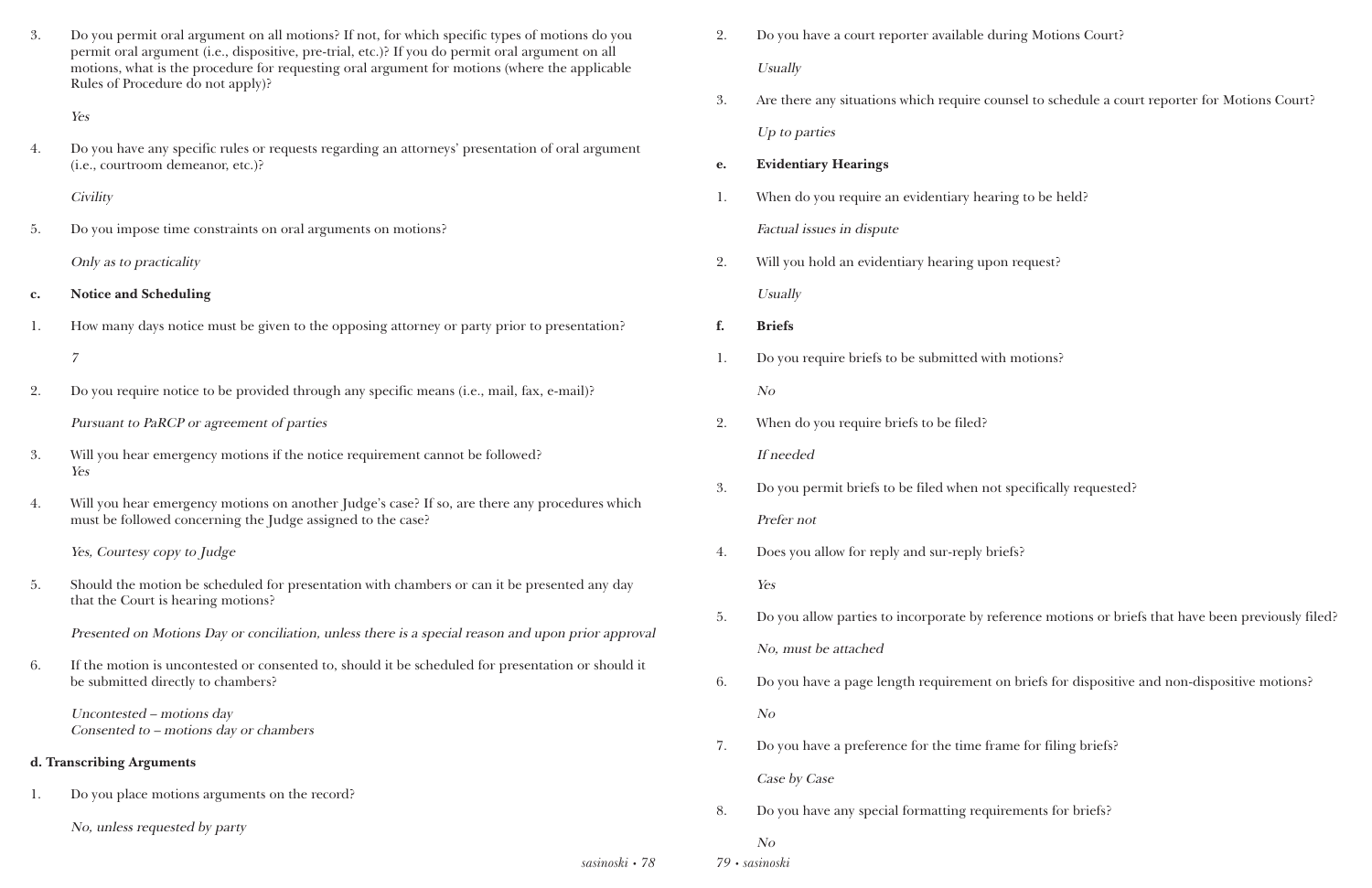#### **g. Common Mistakes**

- 1. What are the most common mistakes made in motions practice? Arguing facts; too emotional
- 2. Is there anything you would like to see more often from attorneys concerning motions practice? Averments that the attorney attempted to resolve themselves

#### **III. CONFERENCE AND CONCILIATIONS**

#### **a. Pre-Trial Conciliations**

4. Do you directly communicate with the parties during conciliation? If you do not generally communicate with the parties during conciliation, are there any circumstances under which this may occur?

1. Do you require lead trial counsel to appear for the pre-trial conciliation?

#### Yes

2. Do you require the parties to appear for the pre-trial conciliation?

#### Yes

3. In what manner do you conduct the pre-trial conciliation? Do you meet with counsel collectively or individually to determine settlement positions?

#### Together

Case by Case

#### **b. Conciliations During Trial**

1. Once a case has been assigned to you, do you attempt an additional conciliation between the parties prior to opening statements?

Case by Case

2. Are there any circumstances under which you would recess a trial to facilitate negotiations or actively participate in conciliating a settlement? Does this practice change depending on whether the case is jury or non-jury?

All are non-jury; If parties requested and agreed

#### **IV. TRIAL PRACTICES**

- **a. Special and Preliminary Injunctions**
- 

1. Under what circumstances will you grant motions for expedited discovery? When a motion for expedited discovery is granted, do you have any standard time frames that you will impose?

Case by Case; need emergency as in "fast track" child custody cases

2. Do you schedule hearings in advance of the next month's motions schedule? Under what circumstances

does this occur? Is a written motion necessary?

No

3. Do you accept proposed findings of fact following a hearing? Do you have a preference on whether or not proposed findings of fact are submitted?

Yes, usually request them

#### **b. General Trial Procedures**

1. How do you address scheduling conflicts?

Up to court scheduler

2. What are the standard hours during which you hold trial? Are there any circumstances under

which you will work late?

8:30 to 4:00; very rare

3. Do you prefer or require trial briefs? If you accept trial briefs, are there any restrictions on page

limits? At what date should the trial brief be filed?

Only pre-trial statements

- **c. Motions in Limine and Hearings Outside the Jury**
- 1. Do you accept written and/or oral motions in limine?

Yes

- 2. Do you have a preference as to whether the motion is written or oral? **Written**
- 3. Are there any restrictions on presenting in limine motions prior to or during trial?

No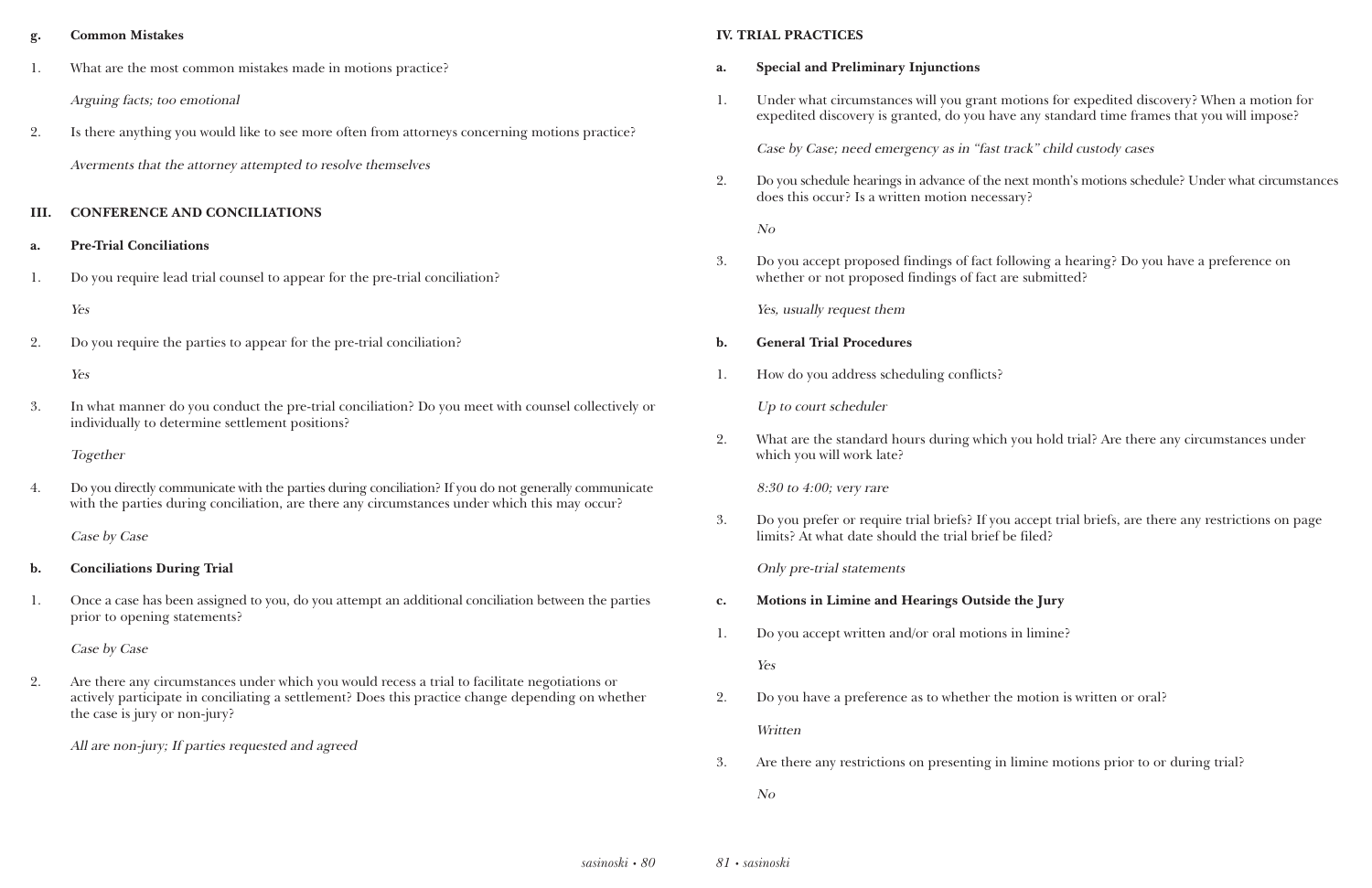| 4. | Do you typically reserve rulings until the appropriate time or do you rule on each motion as it is presented?                                                                                                                                                                                                |
|----|--------------------------------------------------------------------------------------------------------------------------------------------------------------------------------------------------------------------------------------------------------------------------------------------------------------|
|    | As presented                                                                                                                                                                                                                                                                                                 |
| 5. | Do you permit sidebar conferences? Are there any special rules about how counsel are to conduct<br>themselves during or request sidebar conferences?                                                                                                                                                         |
|    | Occurs very rarely; no jury                                                                                                                                                                                                                                                                                  |
| d. | <b>Opening Statements, Summations, and Examining Witnesses</b>                                                                                                                                                                                                                                               |
| 1. | Do you impose any time limits on the amount of time counsel may use for opening statements or<br>summations? Does this practice change when the case is a multi-party action as opposed to a<br>single-party action?                                                                                         |
|    | Keep it brief; never multi-party action                                                                                                                                                                                                                                                                      |
| 2. | Do you permit Defendants to defer the opening statement until the start of their cases?                                                                                                                                                                                                                      |
|    | Yes                                                                                                                                                                                                                                                                                                          |
| 3. | Do you permit redirect and re-cross examination? Do you permit examinations beyond redirect<br>and re-cross?                                                                                                                                                                                                 |
|    | Yes, rarely and for good cause                                                                                                                                                                                                                                                                               |
| 4. | Are there any circumstances under which you will personally question a witness?                                                                                                                                                                                                                              |
|    | Yes                                                                                                                                                                                                                                                                                                          |
| 5. | Do you permit counsel to examine witnesses out of sequence?                                                                                                                                                                                                                                                  |
|    | Yes, if needed                                                                                                                                                                                                                                                                                               |
| 6. | Do you have any particular practice regarding either the examination of a witness or the areas of<br>examination by more than one attorney?                                                                                                                                                                  |
|    | N <sub>O</sub>                                                                                                                                                                                                                                                                                               |
| 7. | Do you have any special practices or procedures with respect to expert witnesses?                                                                                                                                                                                                                            |
|    | Only those of PaRCP; allow them to be taken out of order to save litigants money                                                                                                                                                                                                                             |
| e. | <b>Deposition Testimony</b>                                                                                                                                                                                                                                                                                  |
| 1. | Do you have any special procedures or requirements regarding the use or admission of videotaped<br>testimony? Do you prefer that the videotape contain only the live testimony of the witness or do<br>you prefer and/or accept video where the written transcript is shown beside the videotaped testimony? |

No procedure; case by case

2. Do you have any particular practices regarding reading material into the record?

No

**f. Computers, Exhibits and Visual Aids**

1. Do you permit counsel and/or their experts to use computers in the courtroom during trial? Do you have any particular procedures regarding this practice?

N/A

2. Do you place a restriction on the number of exhibits that may be entered at trial?

No

3. Do you require exhibits to be pre-marked?

Yes

4. Do you have any particular practice or procedure regarding exchanging exhibits between parties

prior to trial?

Must do before introduced

5. Do you have any particular practices or procedures regarding noting objections to exhibits prior to trial?

No

6. Do these practices or procedures change depending on whether the case is a jury or non-jury matter?

All non-jury

7. Do you have any special rules regarding how exhibits are presented?

Hand to tipstaff; pre-label

8. Are attorneys permitted to use visual aids during trial? Do you have any special rules or procedures regarding how attorneys are to use visual aids or at which time they may use visual aids?

No

9. What is your practice regarding post-trial handling of exhibits? Once a trial is over, will you return exhibits to counsel of record? If you do not return exhibits to counsel of record, will you accept into evidence copies of exhibits so that counsel may retain the original?

Yes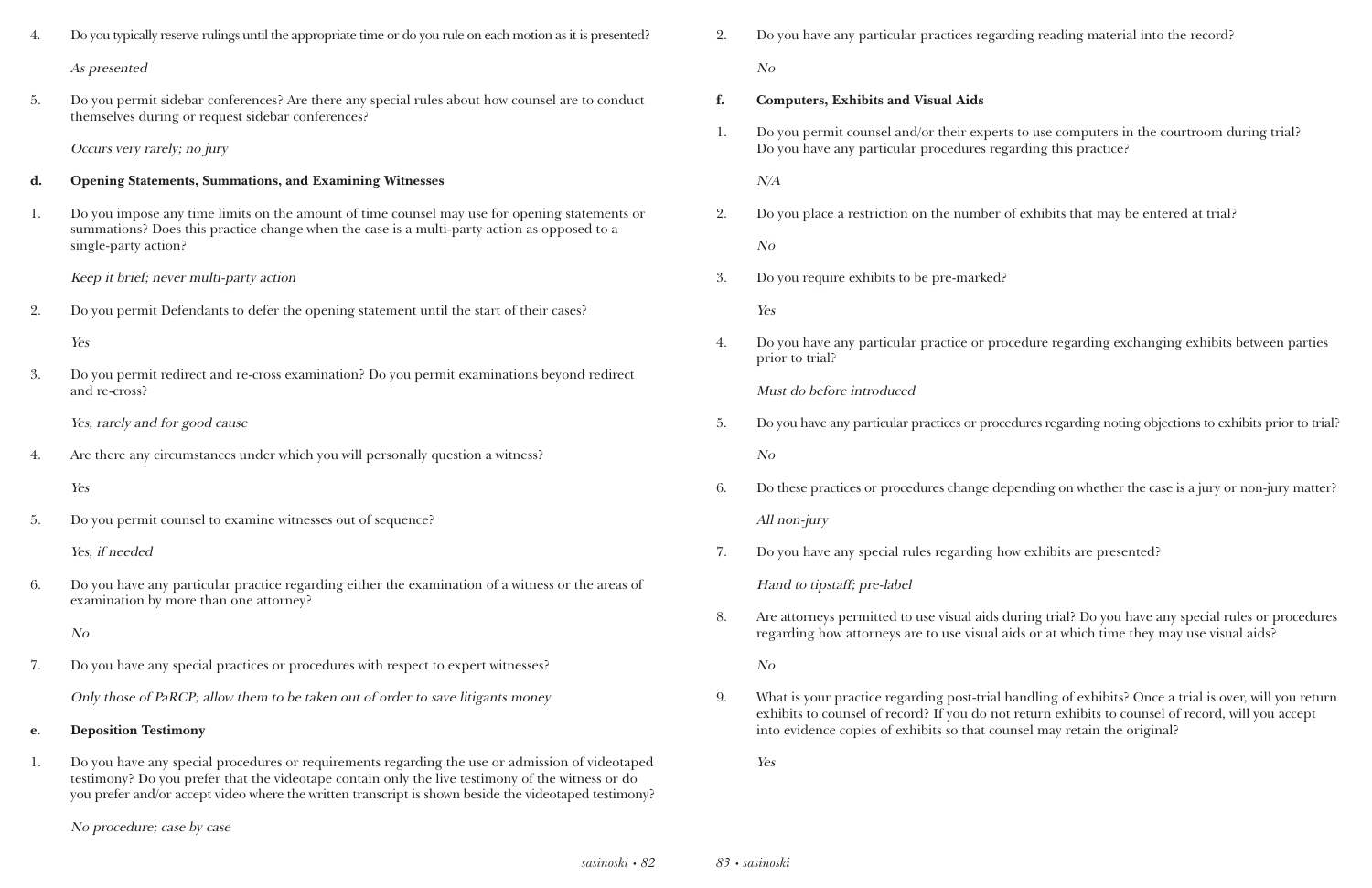#### **V. WORDS OF WISDOM**

1. Who are/were your role models and mentors?

Older lawyers and judges

2. What are your pet peeves about lawyers you see in your courtroom?

Not wearing a jacket (male or female)

3. What are the most common mistakes you see made by young lawyers?

Rude to other lawyers; overzealous Don't see the forest for the trees

4. What words of wisdom do you have for young lawyers?

Don't drink your client's poison. There are always 2 sides to every story, if not more; I need to hear them, especially if children are involved.

*85 • walko*

## **ALLEGHENY COUNTY**

# **THE HONORABLE DONALD R. WALKO, JR.**

**440 Ross Street, Room 5080 Pittsburgh, PA 15219 412-350-3944**

#### **I. BIOGRAPHICAL INFORMATION**

1. When were you elected or appointed to the bench?

Elected in November 2009

2. What was your legal experience prior to ascending to the bench?

General Practice for roughly 5 years; for 3 years, I was associated with Alan D. Hertzberg & Associates Served in the Pennsylvania House of Representatives for 15 years. Member of the Judiciary Committee for 13 years, Chairman of the Subcommittee on Courts for the last 3 years of my tenure in the House.

I worked with Correction officials, the Sentencing Commission and other stakeholders in enacting sentencing reform.

3. Where did you receive your undergraduate and law degrees? Do you hold any other degrees?

Pennsylvania State University, B.S. Accounting; Dickinson School of Law, J.D.

4. Did you serve in the military?

No

5. Are you affiliated with any professional organization? If yes, please list the professional organizations.

No.

6. Do you have any hobbies?

Playing various sports with my children; minimal golf; yard work

7. Is there any other information that you would like to share?

I was proud to be on the architects of legislation that provided for an expansion of Pennsylvania's prescription drug programs for older Pennsylvanians by nearly 250,000 people. I was also proud to develop a law empowering citizens to seize blighted property to enable them to restore it to a useful condition. The law is part of a larger anti-blight package of laws that provide numerous tools for communities confronting blight.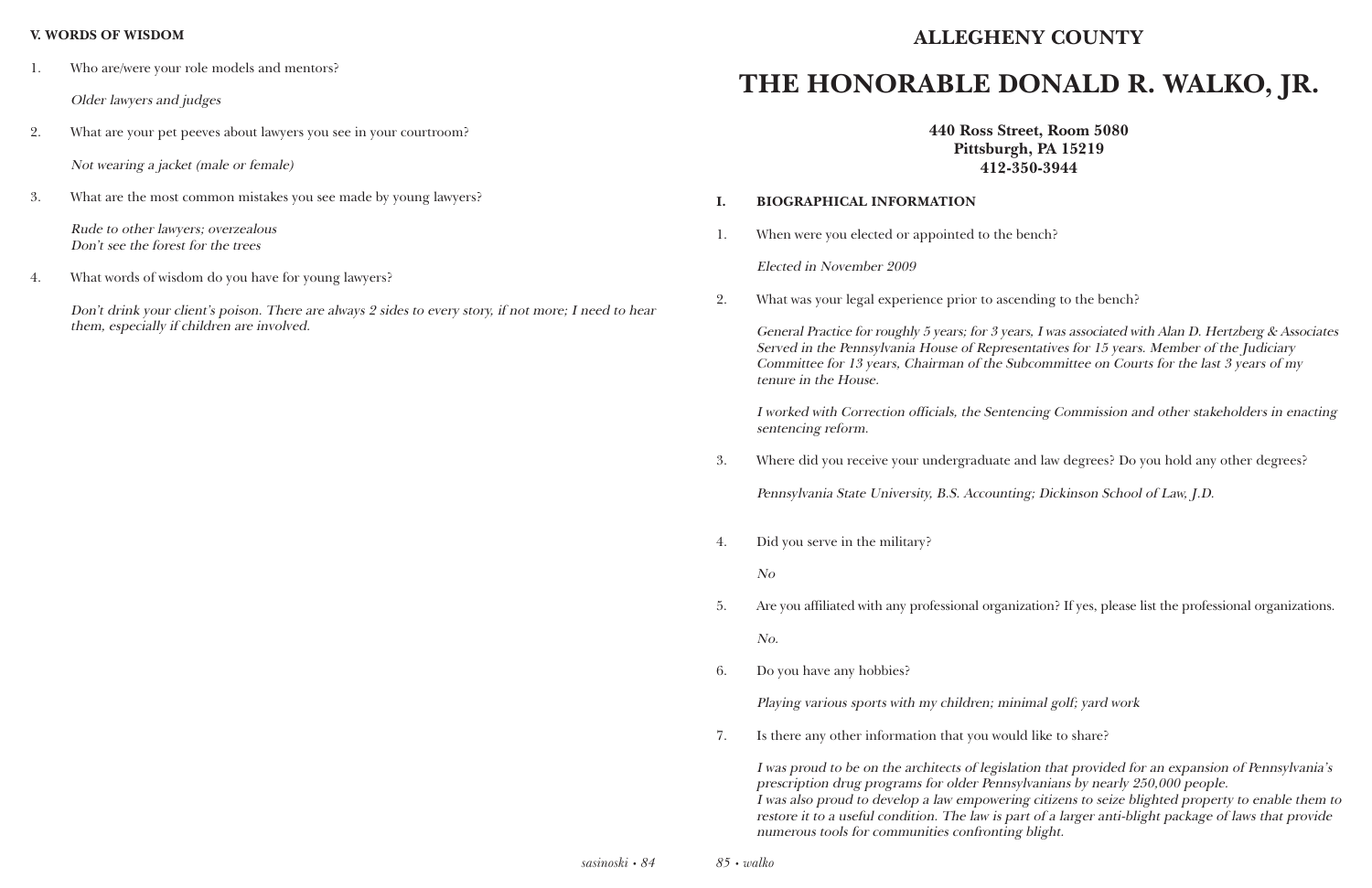#### **II. MOTIONS PRACTICE**

#### **a. Chamber Copies of Motions**

No. When emergency motions are presented in cases that are assigned to other judges, a copy must be provided to the assigned judge. See Standard Judicial Operating Procedures.

1. Do you require or request courtesy copies of motions filed with the Court to be provided to chambers? If so, how many copies?

2. Does the Judge require that parties opposing the motion provide courtesy copies of any responses to chambers?

No.

#### **b. Presentation**

1. Do you have any specific requirements, outside of the applicable Rules of Procedure, regarding the scheduling of oral argument on a motion?

No

2. Do you permit oral argument on all motions? If not, for which specific types of motions do you permit oral argument (i.e., dispositive, pre-trial, etc.)? If you do permit oral argument on all motions, what is the procedure for requesting oral argument for motions (where the applicable Rules of Procedure do not apply)?

Yes, follow my Standard Judicial Operating Procedures.

4. Do you have any specific rules or requests regarding an attorneys' presentation of oral argument (i.e., courtroom demeanor, etc.)?

Be brief, get to the point, since I review all motions in advance.

5. Do you impose time constraints on oral arguments on motions?

No, just be reasonable.

- **c. Notice and Scheduling**
- 1. How many days notice must be given to the opposing attorney or party prior to presentation?

7 days notice

2. Do you require notice to be provided through any specific means (i.e., mail, fax, e-mail)?

Mail or personal delivery

3. Will you hear emergency motions on another Judge's case? If so, are there any procedures which

must be followed concerning the Judge assigned to the case?

Yes, but assigned judge must be copied

5. Should the motion be scheduled for presentation with chambers or can it be presented any day

that the Court is hearing motions?

Any day the court is hearing motions

6. If the motion is uncontested or consented to, should it be scheduled for presentation or should it

be submitted directly to chambers?

Scheduled for presentation

### **d. Transcribing Arguments**

3. Are there any situations which require counsel to schedule a court reporter for Motions Court?

- 1. Do you place motions arguments on the record? **Occasionally**
- 2. Do you have a court reporter available during Motions Court? Family Division taping
- No
- **e. Evidentiary Hearings**
- 1. When do you require an evidentiary hearing to be held? When there are factual disputes
- 2. Will you hold an evidentiary hearing upon request?

Depends

- **f. Briefs**
- 1. Do you require briefs to be submitted with motions?

No

2. Do you permit briefs to be filed when not specifically requested? Yes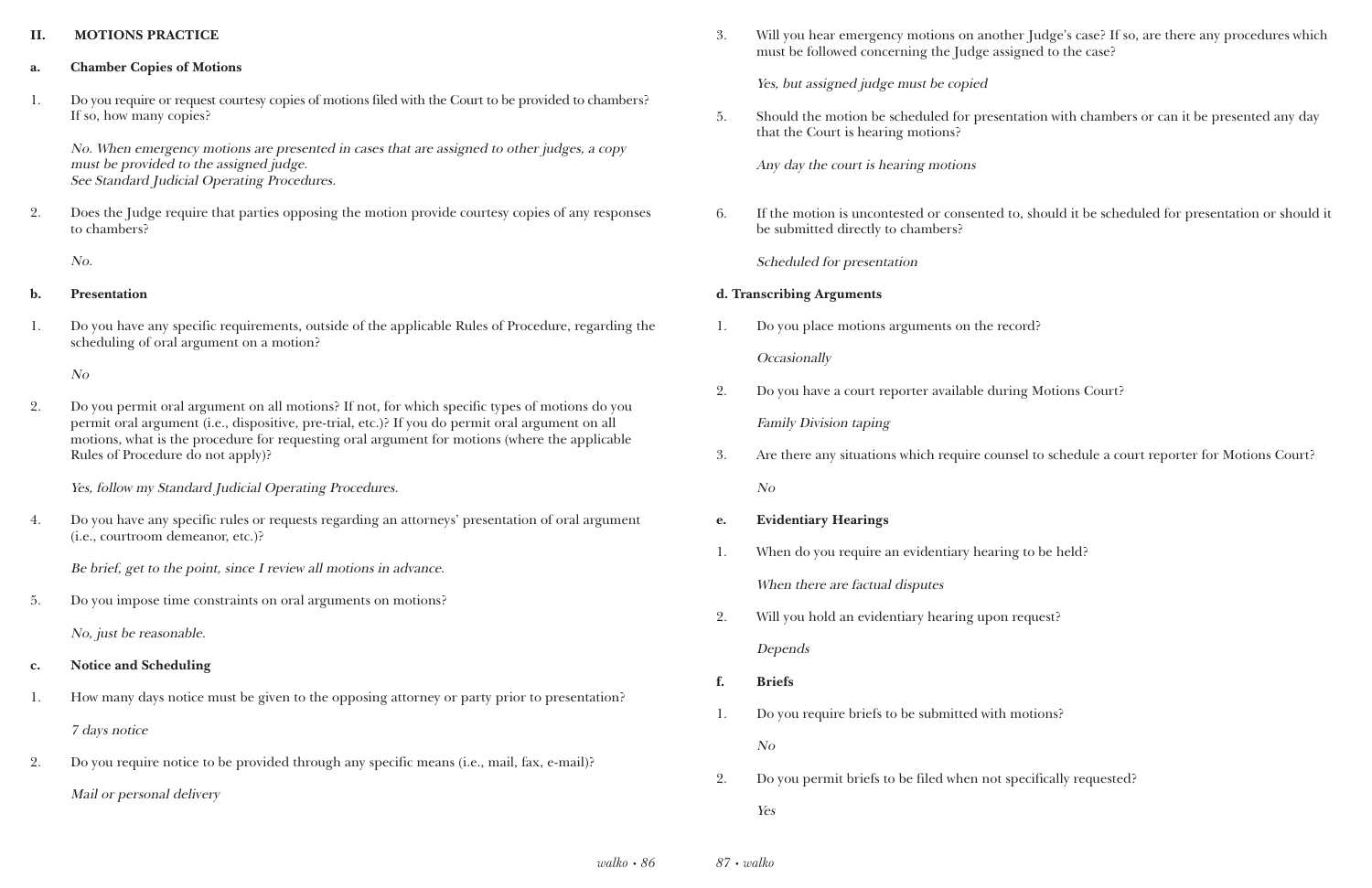| 3.   | Does you allow for reply and sur-reply briefs?                                                                                                                                                         | $b$ .          |
|------|--------------------------------------------------------------------------------------------------------------------------------------------------------------------------------------------------------|----------------|
|      | Yes                                                                                                                                                                                                    | 1.             |
| 4.   | Do you allow parties to incorporate by reference motions or briefs that have been previously filed?                                                                                                    |                |
|      | N <sub>O</sub>                                                                                                                                                                                         |                |
| 5.   | Do you have a preference for the time frame for filing briefs?                                                                                                                                         | 2.             |
|      | N <sub>O</sub>                                                                                                                                                                                         |                |
| 6.   | Do you have any special formatting requirements for briefs?                                                                                                                                            |                |
|      | N <sub>O</sub>                                                                                                                                                                                         | <b>IV. TR</b>  |
| g.   | <b>Common Mistakes</b>                                                                                                                                                                                 | a.             |
| 1.   | What are the most common mistakes made in motions practice?                                                                                                                                            | 1.             |
|      | <b>Being</b> late                                                                                                                                                                                      |                |
| 2.   | Is there anything you would like to see more often from attorneys concerning motions practice?                                                                                                         | b.             |
|      | <b>Brevity</b>                                                                                                                                                                                         | 1.             |
| III. | <b>CONFERENCE AND CONCILIATIONS</b>                                                                                                                                                                    |                |
| a.   | <b>Pre-Trial Conciliations</b>                                                                                                                                                                         | 2.             |
| 1.   | Do you require lead trial counsel to appear for the pre-trial conciliation?                                                                                                                            |                |
|      | Yes                                                                                                                                                                                                    |                |
|      |                                                                                                                                                                                                        | 3.             |
| 2.   | Do you require the parties to appear for the pre-trial conciliation?                                                                                                                                   |                |
|      | Usually                                                                                                                                                                                                | $\mathbf{c}$ . |
| 3.   | In what manner do you conduct the pre-trial conciliation? Do you meet with counsel collectively or<br>individually to determine settlement positions?                                                  | 1.             |
|      | Collectively                                                                                                                                                                                           |                |
| 4.   | Do you directly communicate with the parties during conciliation? If you do not generally communicate<br>with the parties during conciliation, are there any circumstances under which this may occur? | 2.             |
|      | In limited circumstances where the communication would sew-up settlement                                                                                                                               |                |

Are there any circumstances under which you would recess a trial to facilitate negotiations or actively participate in conciliating a settlement? Does this practice change depending on whether

#### **b. Conciliations During Trial**

1. Once a case has been assigned to you, do you attempt an additional conciliation between the parties

prior to opening statements?

Yes, one last stab at settlement

the case is jury or non-jury?

If both parties are ready to stop and settle

#### **IAL PRACTICES**

1. Do you accept proposed findings of fact following a hearing? Do you have a preference on

What are the standard hours during which you hold trial? Are there any circumstances under

- **a. Special and Preliminary Injunctions**
- whether or not proposed findings of fact are submitted?

Yes, I usually request them in complex factual cases

- **b. General Trial Procedures**
- 1. How do you address scheduling conflicts?

Court Administration schedules trials

which you will work late?

9:30 a.m. until 4:30 p.m.; hours will be extended if needed within reason

3. Do you prefer or require trial briefs? If you accept trial briefs, are there any restrictions on page

limits? At what date should the trial brief be filed?

No

- **c. Motions in Limine and Hearings Outside the Jury**
- 1. Do you accept written and/or oral motions in limine?

Written

2. Do you have a preference as to whether the motion is written or oral?

Prefer written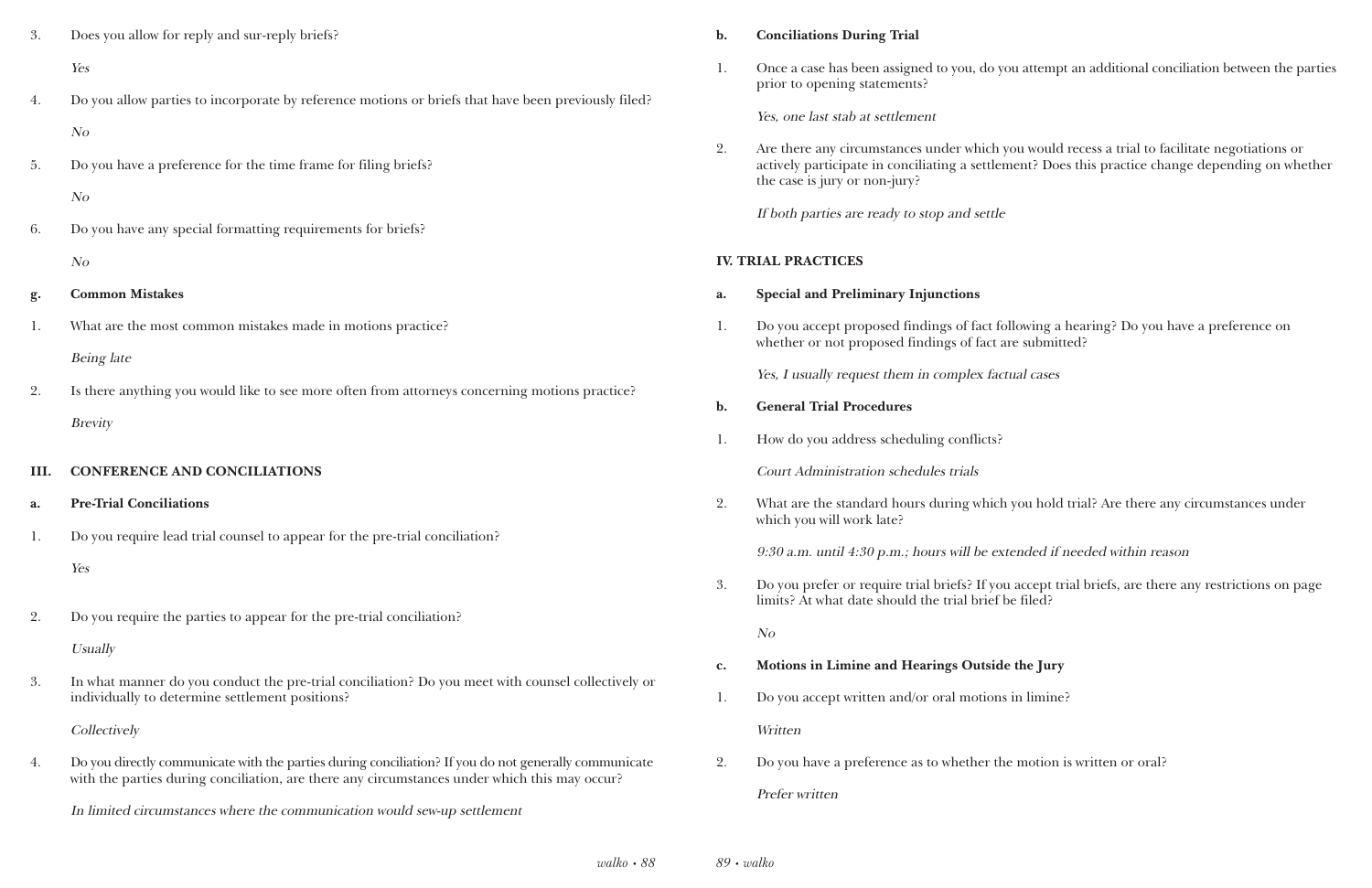*walko • 90*

| 3. | Do you permit sidebar conferences? Are there any special rules about how counsel are to conduct<br>themselves during or request sidebar conferences?                                                                                                                                                         |
|----|--------------------------------------------------------------------------------------------------------------------------------------------------------------------------------------------------------------------------------------------------------------------------------------------------------------|
|    | Yes; No                                                                                                                                                                                                                                                                                                      |
| d. | <b>Opening Statements, Summations, and Examining Witnesses</b>                                                                                                                                                                                                                                               |
| 1. | Do you impose any time limits on the amount of time counsel may use for opening statements or<br>summations? Does this practice change when the case is a multi-party action as opposed to a<br>single-party action?                                                                                         |
|    | N <sub>O</sub>                                                                                                                                                                                                                                                                                               |
| 2. | Do you permit Defendants to defer the opening statement until the start of their cases?                                                                                                                                                                                                                      |
|    | Yes                                                                                                                                                                                                                                                                                                          |
| 3. | Do you permit redirect and re-cross examination? Do you permit examinations beyond redirect<br>and re-cross?                                                                                                                                                                                                 |
|    | Yes to both                                                                                                                                                                                                                                                                                                  |
| 4. | Are there any circumstances under which you will personally question a witness?                                                                                                                                                                                                                              |
|    | Yes, when the record is scant                                                                                                                                                                                                                                                                                |
| 5. | Do you permit counsel to examine witnesses out of sequence?                                                                                                                                                                                                                                                  |
|    | No, unless there is a pressing time issue                                                                                                                                                                                                                                                                    |
| 6. | Do you have any particular practice regarding either the examination of a witness or the areas of<br>examination by more than one attorney?                                                                                                                                                                  |
|    | N <sub>O</sub>                                                                                                                                                                                                                                                                                               |
| 7. | Do you have any special practices or procedures with respect to expert witnesses?                                                                                                                                                                                                                            |
|    | N <sub>O</sub>                                                                                                                                                                                                                                                                                               |
| e. | <b>Deposition Testimony</b>                                                                                                                                                                                                                                                                                  |
| 1. | Do you have any special procedures or requirements regarding the use or admission of videotaped<br>testimony? Do you prefer that the videotape contain only the live testimony of the witness or do<br>you prefer and/or accept video where the written transcript is shown beside the videotaped testimony? |
|    | N <sub>O</sub>                                                                                                                                                                                                                                                                                               |
| 2. | Do you have any particular practices regarding reading material into the record?                                                                                                                                                                                                                             |
|    | N <sub>O</sub>                                                                                                                                                                                                                                                                                               |

*91 • walko*

#### **f. Computers, Exhibits and Visual Aids**

1. Do you permit counsel and/or their experts to use computers in the courtroom during trial? Do

you have any particular procedures regarding this practice?

Yes

2. Do you place a restriction on the number of exhibits that may be entered at trial?

No

3. Do you require exhibits to be pre-marked?

No, but that is preferred

4. Do you have any particular practice or procedure regarding exchanging exhibits between parties

prior to trial?

No

5. Do you have any particular practices or procedures regarding noting objections to exhibits prior to trial?

No

6. Do you have any special rules regarding how exhibits are presented?

No

7. Are attorneys permitted to use visual aids during trial? Do you have any special rules or procedures regarding how attorneys are to use visual aids or at which time they may use visual aids?

No

8. What is your practice regarding post-trial handling of exhibits? Once a trial is over, will you return exhibits to counsel of record? If you do not return exhibits to counsel of record, will you accept

into evidence copies of exhibits so that counsel may retain the original?

The court retains exhibits; I will accept copies into evidence.

#### **V. WORDS OF WISDOM**

1. Who are/were your role models and mentors?

Judge Thomas E. Flaherty; Judge Alan D. Hertzberg

2. What are your pet peeves about lawyers you see in your courtroom?

Those who talk over each other; Lawyers who are late for trial.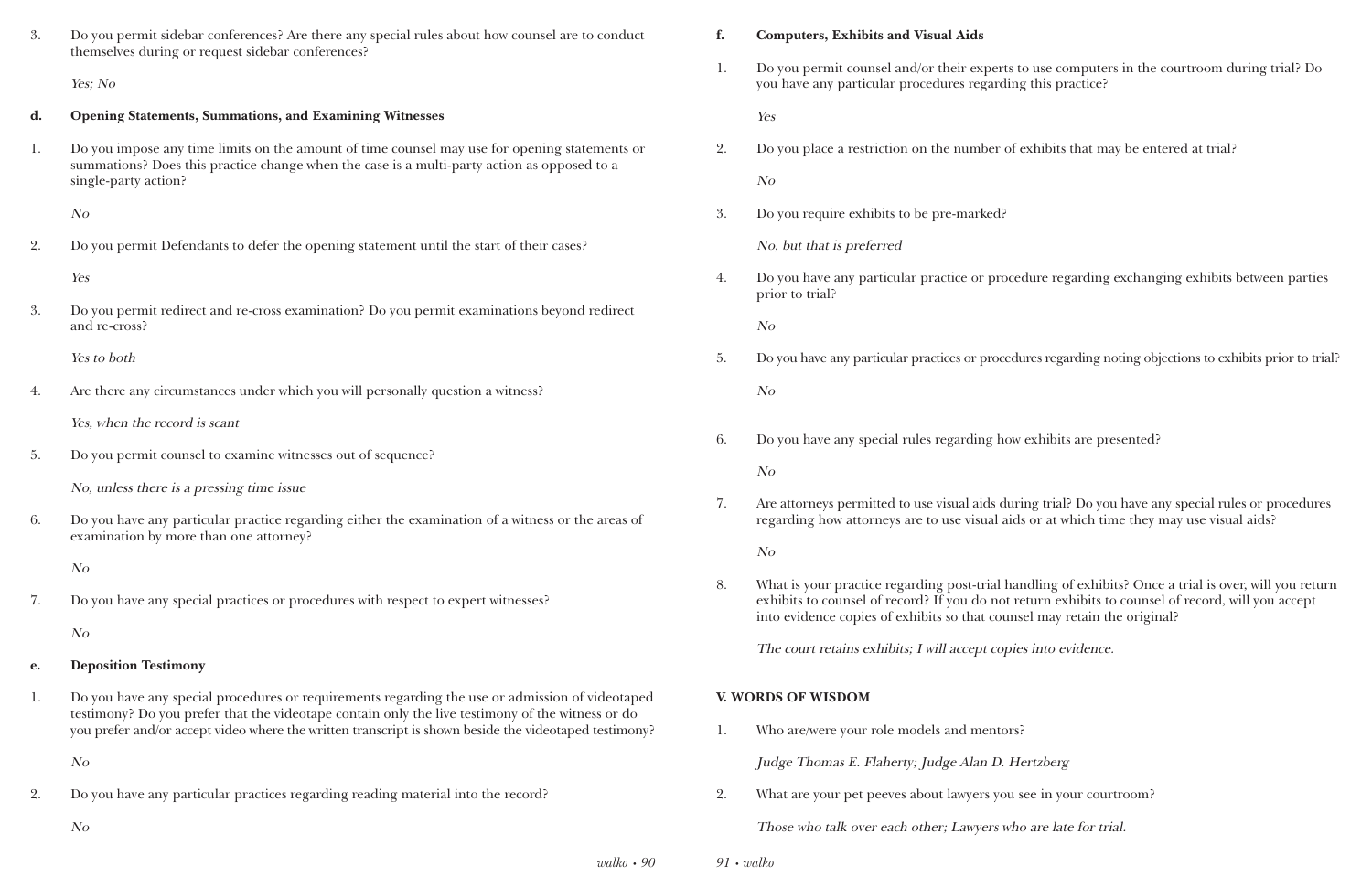## **ALLEGHENY COUNTY**

# **THE HONORABLE CHRISTINE WARD**

**City-County Building 414 Grant Street, Suite 817 Pittsburgh, Pennsylvania 15219 412-350-5793**

#### **I. BIOGRAPHICAL INFORMATION**

1. When were you elected or appointed to the bench?

November 2003 - Court of Common Pleas of Allegheny County

2. What was your legal experience prior to ascending to the bench?

Served in the Family Division of the Court for 4 years until June of 2007. Practiced law for 20 years at Dickie, McCamey & Chilcote and Schnader, Harrison, Segal and Lewis, LLP, concentrating on complex civil litigation and labor law. Instructor for the National Institute of Trial Advocacy. Arbitrator with the American Arbitration Association.

3. Where did you receive your undergraduate and law degrees? Do you hold any other degrees?

Washington and Jefferson College - summa cum laude; University of Pittsburgh Law School - with honors

4. Did you serve in the military?

No

5. Are you affiliated with any professional organization? If yes, please list the professional organizations.

Member of the Board of Directors of WQED Multimedia; Member of the Salvation Army of Greater Pittsburgh; Member of the University of Pittsburgh Law Alumni Association; Serves on the Ethics Committee; Chair of the Civil Judge's Section of the State Court Trial Judge's Conference

### **II. MOTIONS PRACTICE**

### **a. Presentation**

1. Do you have any specific requirements, outside of the applicable Rules of Procedure, regarding the scheduling of oral argument on a motion?

Counsel may request through chambers

2. Are the parties permitted to reschedule oral argument on a motion and, if so, what is the procedure

for rescheduling the oral argument?

Yes - through chambers

3. Do you permit oral argument on all motions? If not, for which specific types of motions do you permit oral argument (i.e., dispositive, pre-trial, etc.)? If you do permit oral argument on all motions, what is the procedure for requesting oral argument for motions (where the applicable

Rules of Procedure do not apply)?

**Generally** 

4. Do you have any specific rules or requests regarding an attorneys' presentation of oral argument

(i.e., courtroom demeanor, etc.)?

No

5. Do you impose time constraints on oral arguments on motions?

No, but argument should not be repetitive or belabored.

1. How many days notice must be given to the opposing attorney or party prior to presentation?

- **b. Notice and Scheduling**
- Reasonable and/or practicable under circumstances
- 2. Do you require notice to be provided through any specific means (i.e., mail, fax, e-mail)?

No.

3. Will you hear emergency motions if the notice requirement cannot be followed?

Yes.

4. Will you hear emergency motions on another Judge's case? If so, are there any procedures which

must be followed concerning the Judge assigned to the case?

No.

5. Should the motion be scheduled for presentation with chambers or can it be presented any day

that the Court is hearing motions?

Chambers.

6. If the motion is uncontested or consented to, should it be scheduled for presentation or should it

be submitted directly to chambers?

Submitted directly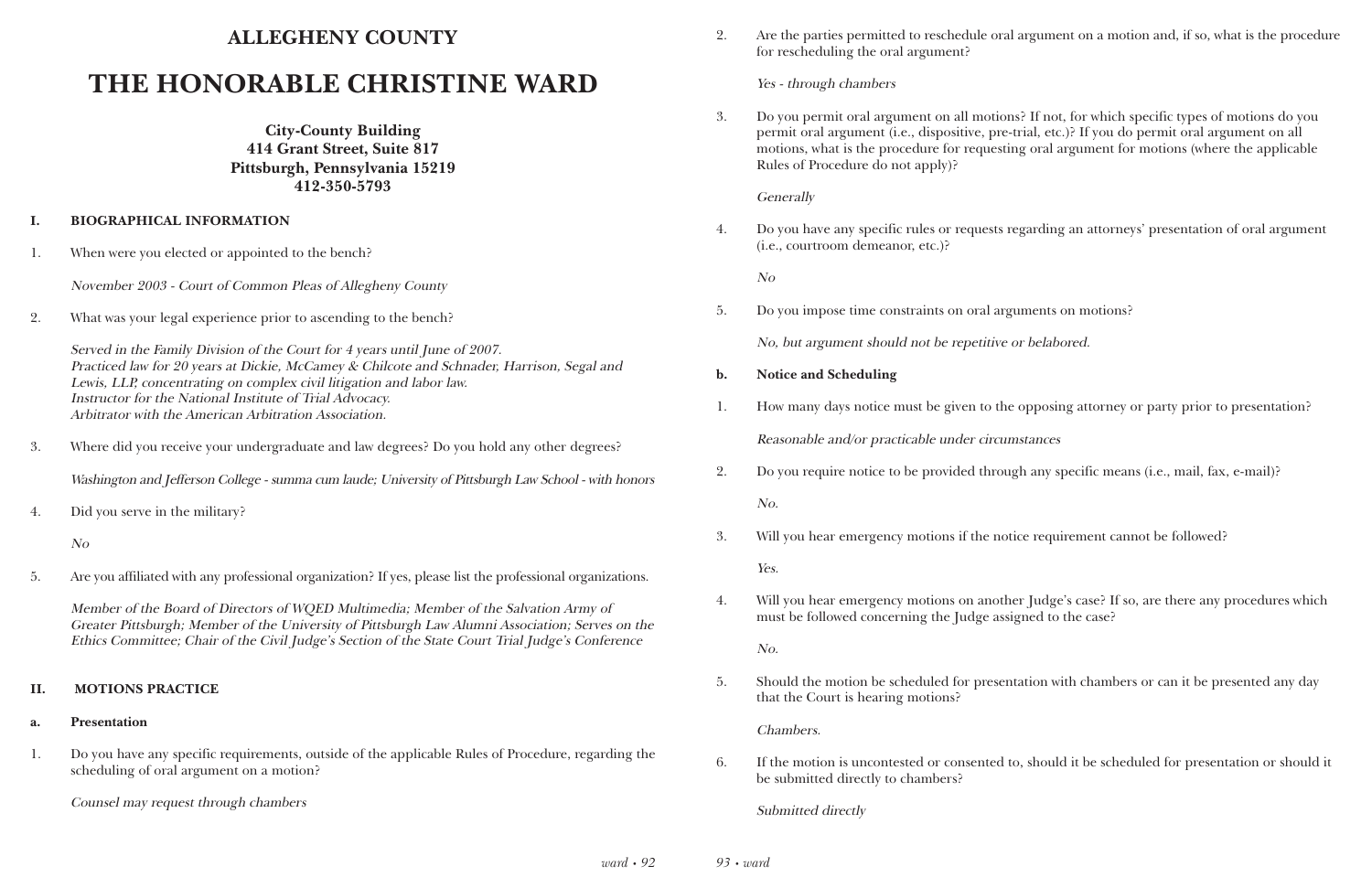|    | c. Transcribing Arguments                                                                           |  |  |  |  |
|----|-----------------------------------------------------------------------------------------------------|--|--|--|--|
| 1. | Do you place motions arguments on the record?                                                       |  |  |  |  |
|    | Generally not if not dispositive                                                                    |  |  |  |  |
| 2. | Do you have a court reporter available during Motions Court?                                        |  |  |  |  |
|    | If needed                                                                                           |  |  |  |  |
| 3. | Are there any situations which require counsel to schedule a court reporter for Motions Court?      |  |  |  |  |
|    | N <sub>O</sub>                                                                                      |  |  |  |  |
| d. | <b>Evidentiary Hearings</b>                                                                         |  |  |  |  |
| 1. | When do you require an evidentiary hearing to be held?                                              |  |  |  |  |
|    | When needed                                                                                         |  |  |  |  |
| 2. | Will you hold an evidentiary hearing upon request?                                                  |  |  |  |  |
|    | Yes, if needed                                                                                      |  |  |  |  |
| e. | <b>Briefs</b>                                                                                       |  |  |  |  |
| 1. | Do you require briefs to be submitted with motions?                                                 |  |  |  |  |
|    | Generally yes                                                                                       |  |  |  |  |
| 2. | When do you require briefs to be filed?                                                             |  |  |  |  |
|    | With motion                                                                                         |  |  |  |  |
| 3. | Do you permit briefs to be filed when not specifically requested?                                   |  |  |  |  |
|    | Yes                                                                                                 |  |  |  |  |
| 4. | Does you allow for reply and sur-reply briefs?                                                      |  |  |  |  |
|    | Yes                                                                                                 |  |  |  |  |
| 5. | Do you allow parties to incorporate by reference motions or briefs that have been previously filed? |  |  |  |  |
|    | Yes                                                                                                 |  |  |  |  |
| 6. | Do you have a page length requirement on briefs for dispositive and non-dispositive motions?        |  |  |  |  |
|    | N <sub>O</sub>                                                                                      |  |  |  |  |
|    |                                                                                                     |  |  |  |  |

ne for filing briefs?

ements for briefs?

e in motions practice?

counsel

re often from attorneys concerning motions practice? ng counsel

If for the pre-trial conciliation?

e pre-trial conciliation?

ial conciliation? Do you meet with counsel collectively or

during conciliation? If you do not generally communicate ere any circumstances under which this may occur?

bu attempt an additional conciliation between the parties

| 7.   | Do you have a preference for the time frame fo                                                         |
|------|--------------------------------------------------------------------------------------------------------|
|      | N <sub>O</sub>                                                                                         |
| 8.   | Do you have any special formatting requiremer                                                          |
|      | N <sub>O</sub>                                                                                         |
| g.   | <b>Common Mistakes</b>                                                                                 |
| 1.   | What are the most common mistakes made in r                                                            |
|      | Not meeting and conferring with opposing cou                                                           |
| 2.   | Is there anything you would like to see more of                                                        |
|      | More meeting and conferring with opposing co                                                           |
| III. | <b>CONFERENCE AND CONCILIATIONS</b>                                                                    |
| a.   | <b>Pre-Trial Conciliations</b>                                                                         |
| 1.   | Do you require lead trial counsel to appear for                                                        |
|      | Prefer                                                                                                 |
| 2.   | Do you require the parties to appear for the pro-                                                      |
|      | For the most part                                                                                      |
| 3.   | In what manner do you conduct the pre-trial con-<br>individually to determine settlement positions?    |
|      | <b>Both</b>                                                                                            |
| 4.   | Do you directly communicate with the parties duri<br>with the parties during conciliation, are there a |
|      | Generally not, but I have                                                                              |
| b.   | <b>Conciliations During Trial</b>                                                                      |
| 1.   | Once a case has been assigned to you, do you at<br>prior to opening statements?                        |

If counsel request it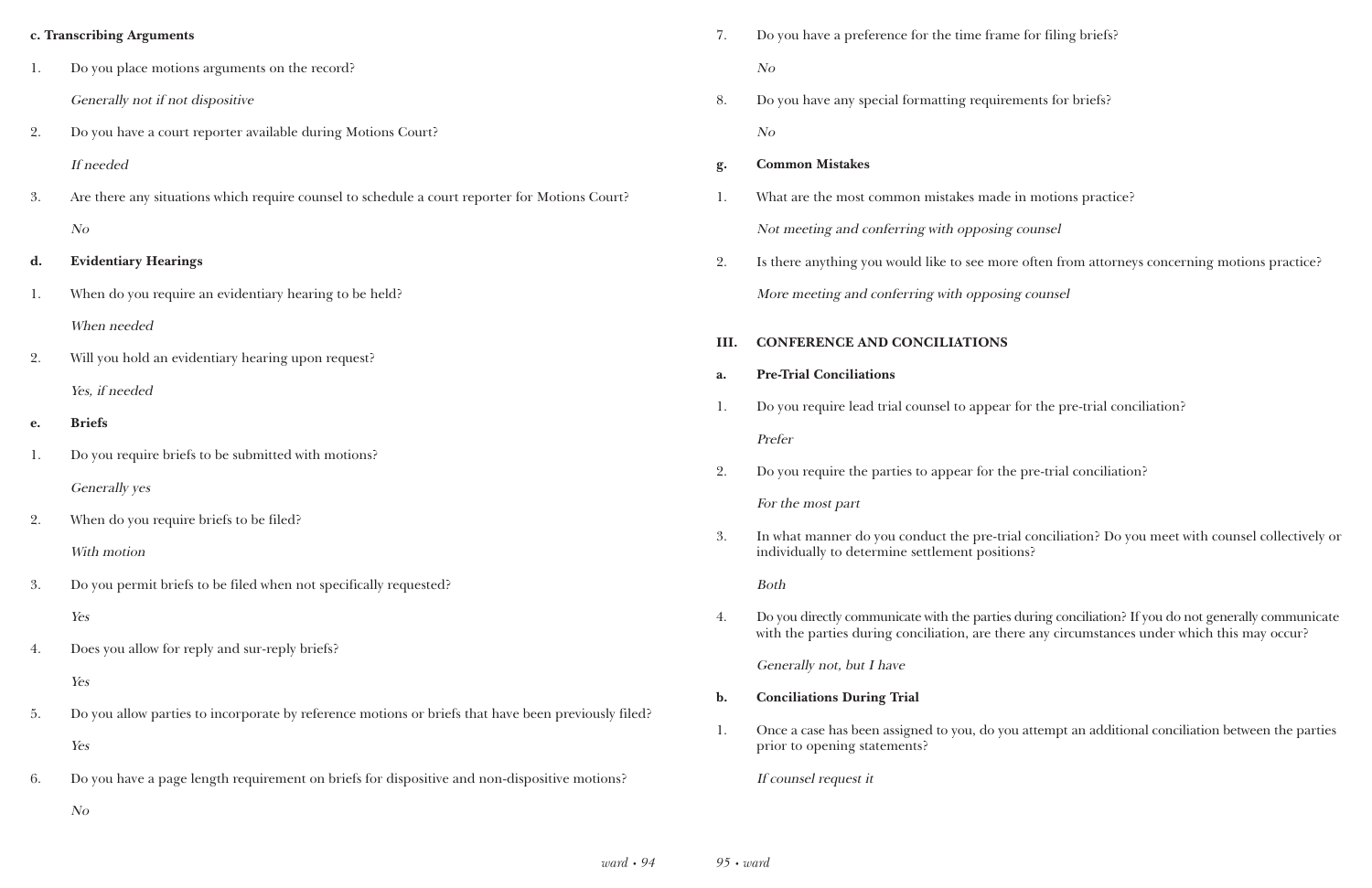2. Are there any circumstances under which you would recess a trial to facilitate negotiations or actively participate in conciliating a settlement? Does this practice change depending on whether the case is jury or non-jury?

If requested by counsel

#### **IV. TRIAL PRACTICES**

#### **a. Special and Preliminary Injunctions**

1. How much time do you allow for an evidentiary hearing on a motion for preliminary injunction? Are there any situations where additional time may be granted?

Reasonable time as necessary

2. In an evidentiary hearing on a motion for preliminary injunction, do you accept depositions or affidavits in lieu of live testimony? Do you have a preference on whether the testimony is live or through depositions or affidavits?

Yes. No preference, but I do not like to have depositions read to me.

3. Under what circumstances will you grant motions for expedited discovery? When a motion for expedited discovery is granted, do you have any standard time frames that you will impose?

I grant motions for expedited discovery as a matter of course.

4. Do you schedule hearings in advance of the next month's motions schedule? Under what circumstances does this occur? Is a written motion necessary?

I hear motions as they arise.

5. Do you require a brief in advance of a hearing for a motion for preliminary injunction?

Generally, yes.

6. Do you accept proposed findings of fact following a hearing? Do you have a preference on whether or not proposed findings of fact are submitted?

Yes. I love them.

#### **b. General Trial Procedures**

1. How do you address scheduling conflicts?

Lawyers agree to schedule.

- 2. What are the standard hours during which you hold trial? Are there any circumstances under which you will work late?
	- 9:30-4:30 (or at a natural break point).

3. Do you prefer or require trial briefs? If you accept trial briefs, are there any restrictions on page

limits? At what date should the trial brief be filed?

Prefer briefs - schedule agreed upon by counsel.

- **c. Motions in Limine and Hearings Outside the Jury**
- 1. Do you accept written and/or oral motions in limine? Yes.
- 2. Do you have a preference as to whether the motion is written or oral? Prefer written.
- 3. Are there any restrictions on presenting in limine motions prior to or during trial? No.
- 

4. Do you typically reserve rulings until the appropriate time or do you rule on each motion as it is presented?

Generally reserve rulings.

5. Do you permit sidebar conferences? Are there any special rules about how counsel are to conduct

themselves during or request sidebar conferences?

Yes.

### **d. Opening Statements, Summations, and Examining Witnesses**

1. Do you impose any time limits on the amount of time counsel may use for opening statements or summations? Does this practice change when the case is a multi-party action as opposed to a

single-party action?

As counsel may agree.

2. Do you permit Defendants to defer the opening statement until the start of their cases?

Yes.

3. Do you permit redirect and re-cross examination? Do you permit examinations beyond redirect

and re-cross?

Yes.

4. Are there any circumstances under which you will personally question a witness?

In a non-jury proceeding, yes.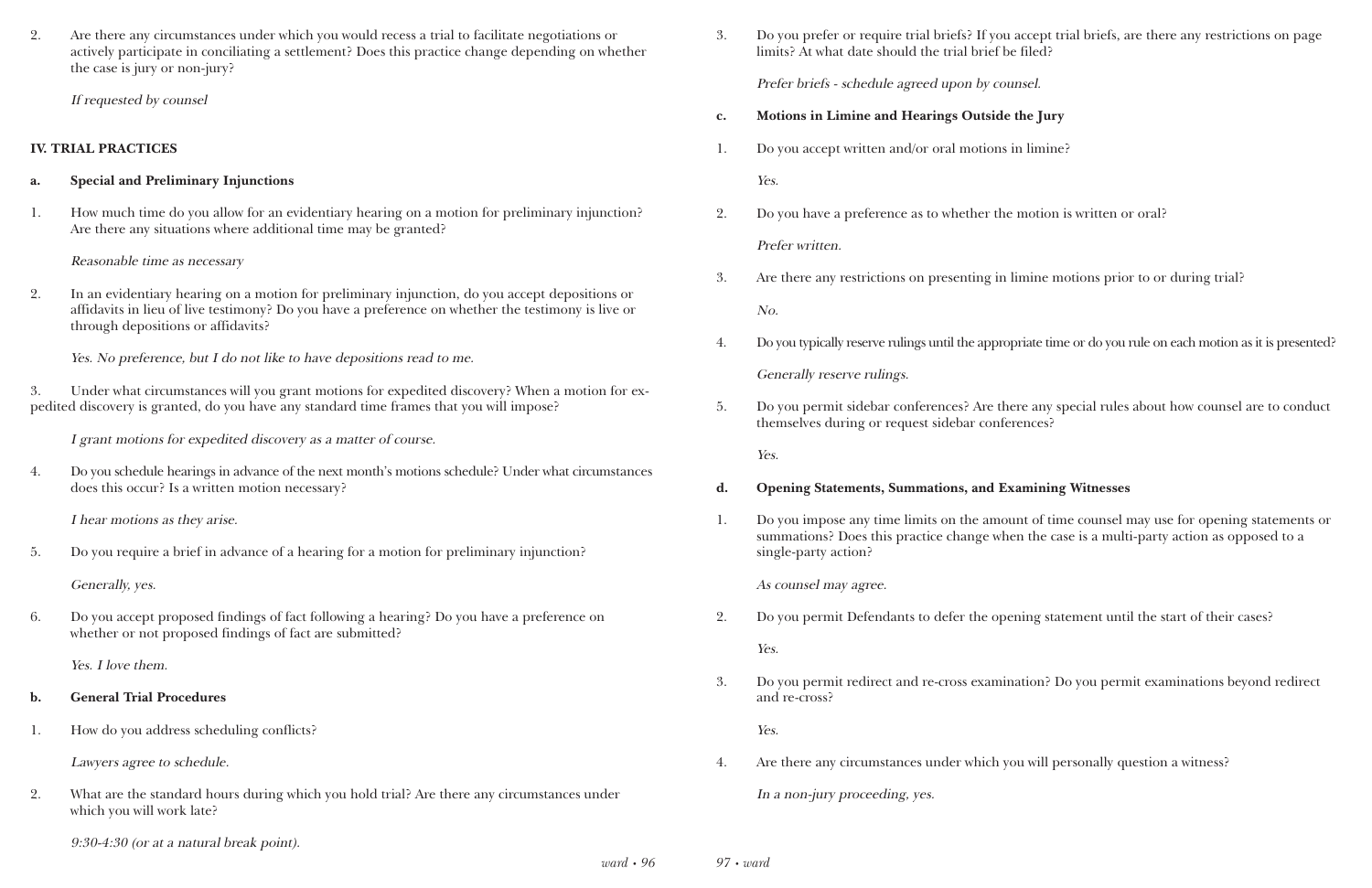*99 • ward*

procedures change depending on whether the case is a jury or non-jury matter?

ecial rules regarding how exhibits are presented?

ted to use visual aids during trial? Do you have any special rules or procedures neys are to use visual aids or at which time they may use visual aids?

e regarding post-trial handling of exhibits? Once a trial is over, will you return of record? If you do not return exhibits to counsel of record, will you accept into of exhibits so that counsel may retain the original?

rty who has executed a joint tortfeasor release to appear at trial?

ttorney representing a released joint tortfeasor to appear at trial?

#### *<u>kerdict Forms, and Questioning</u>*

1. It is submit proposed jury instructions and verdict forms? If yes, at what require these documents?

ences outside the presence of the jury about jury instructions and verdict herences held in chambers, at sidebar, or through some other manner?

estrictions upon requests for offers of proof during trial?

isel to submit proposed findings of fact and conclusions of law? If yes, do you bosed findings of fact and conclusions of law from each party, or will you only

| 5. | Do you permit counsel to examine witnesses out of sequence?                                                                                                                                                                                                                                                  | 6. | Do these practices or procedures ch                                                                        |
|----|--------------------------------------------------------------------------------------------------------------------------------------------------------------------------------------------------------------------------------------------------------------------------------------------------------------|----|------------------------------------------------------------------------------------------------------------|
|    | Yes.                                                                                                                                                                                                                                                                                                         |    | $N/A$ .                                                                                                    |
| 6. | Do you have any particular practice regarding either the examination of a witness or the areas of<br>examination by more than one attorney?                                                                                                                                                                  | 7. | Do you have any special rules regar                                                                        |
|    | No, but I do not like a great deal of repetition.                                                                                                                                                                                                                                                            |    | No.                                                                                                        |
| 7. | Do you have any special practices or procedures with respect to expert witnesses?                                                                                                                                                                                                                            | 8. | Are attorneys permitted to use visual<br>regarding how attorneys are to use                                |
|    | No.                                                                                                                                                                                                                                                                                                          |    | Yes.                                                                                                       |
| e. | <b>Deposition Testimony</b>                                                                                                                                                                                                                                                                                  | 9. | What is your practice regarding po<br>exhibits to counsel of record? If you                                |
| 1. | Do you have any special procedures or requirements regarding the use or admission of videotaped<br>testimony? Do you prefer that the videotape contain only the live testimony of the witness or do<br>you prefer and/or accept video where the written transcript is shown beside the videotaped testimony? |    | into evidence copies of exhibits so                                                                        |
|    |                                                                                                                                                                                                                                                                                                              |    | Exhibits are returned.                                                                                     |
|    | Situation hasn't arisen.                                                                                                                                                                                                                                                                                     | g. | <b>Joint Tortfeasor Release</b>                                                                            |
| 2. | Do you have any particular practices regarding reading material into the record?                                                                                                                                                                                                                             | 1. | Do you require a party who has exe                                                                         |
|    | No.                                                                                                                                                                                                                                                                                                          |    | N/A - I handle only business cases.                                                                        |
| f. | <b>Computers, Exhibits and Visual Aids</b>                                                                                                                                                                                                                                                                   | 2. | Do you require an attorney represe                                                                         |
| 1. | Do you permit counsel and/or their experts to use computers in the courtroom during trial? Do                                                                                                                                                                                                                |    | $N/A$ .                                                                                                    |
|    | you have any particular procedures regarding this practice?                                                                                                                                                                                                                                                  | h. | <b>Jury Instructions, Verdict Forms,</b>                                                                   |
|    | Yes - it must be made available to opposing counsel.                                                                                                                                                                                                                                                         | 1. | Do you require counsel to submit p                                                                         |
| 2. | Do you place a restriction on the number of exhibits that may be entered at trial?                                                                                                                                                                                                                           |    | point in trial do you require these                                                                        |
|    | No.                                                                                                                                                                                                                                                                                                          |    | As agreed by counsel.                                                                                      |
| 3. | Do you require exhibits to be pre-marked?                                                                                                                                                                                                                                                                    | 2. | Do you hold conferences outside the<br>forms? Are these conferences held                                   |
|    | No.                                                                                                                                                                                                                                                                                                          |    | Chambers.                                                                                                  |
| 4. | Do you have any particular practice or procedure regarding exchanging exhibits between parties<br>prior to trial?                                                                                                                                                                                            | 3. | Do you impose any restrictions upon                                                                        |
|    | As agreed by counsel.                                                                                                                                                                                                                                                                                        |    | No.                                                                                                        |
|    |                                                                                                                                                                                                                                                                                                              |    |                                                                                                            |
| 5. | Do you have any particular practices or procedures regarding noting objections to exhibits prior to trial?<br>No.                                                                                                                                                                                            | 4. | Do you require counsel to submit p<br>accept separate proposed findings<br>accept an agreed upon document? |
|    |                                                                                                                                                                                                                                                                                                              |    | $Yes - separate$ .                                                                                         |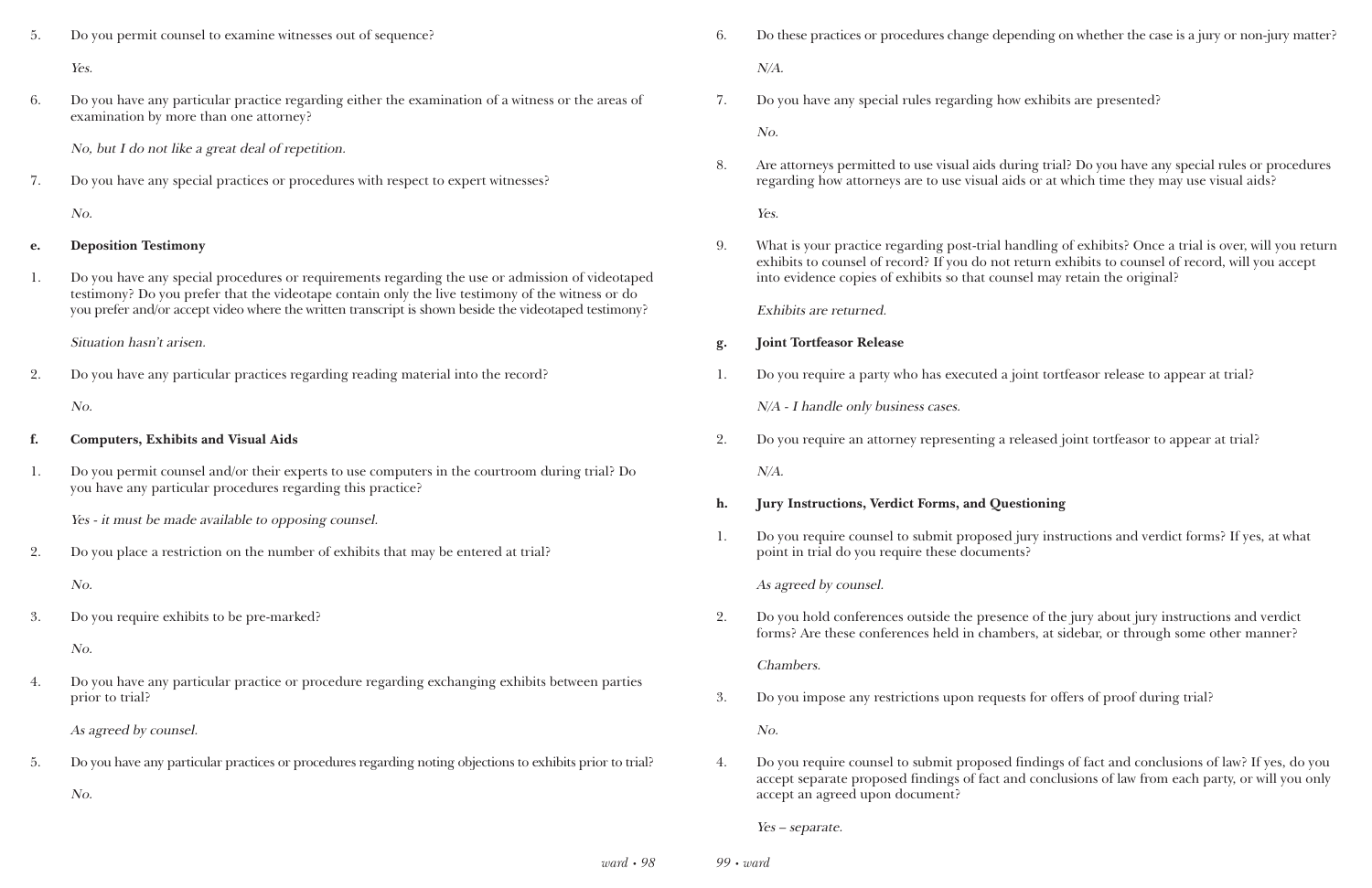5. Are there any circumstances under which you will give the jury a copy of your instructions? I have no standard practices regarding jury trials.

#### **V. WORDS OF WISDOM**

- 1. Who are/were your role models and mentors?
	- David Fawcett, David Armstrong, Clayton Sweeney
- 2. What are your pet peeves about lawyers you see in your courtroom? Lack of civility.
- 3. What are the most common mistakes you see made by young lawyers? I will occasionally try to help a young lawyer and they will not pick up on it.
- 4. Do you have any other practice or procedure that lawyers practicing before you should know?

I have written practices on website.

5. What words of wisdom do you have for young lawyers?

Try to pick up cues from judge. Cases are won with advocacy; not aggression. Do your best to appear reasonable before the judge.

# **ALLEGHENY COUNTY**

# **THE HONORABLE DWAYNE D. WOODRUFF**

**Family and Juvenile Court Facility 440 Ross Street, Suite 5065 Pittsburgh, Pennsylvania 15219 412-350-6281**

## **I. BIOGRAPHICAL INFORMATION**

- 1. When were you elected or appointed to the bench? Elected in November 2005
- 2. What was your legal experience prior to ascending to the bench? Partner at Woodruff, Flaherty & Fardo, LLC
- 

3. Where did you receive your undergraduate and law degrees? Do you hold any other degrees?

Degree in Business Finance - University of Louisville; Juris Doctor - Duquesne University School of Law

4. Did you serve in the military?

No

5. Are you affiliated with any professional organization? If yes, please list the professional organizations.

Allegheny County Bar Association; Pennsylvania Bar Association; Homer S. Brown Law Association; Pennsylvania House of Delegates; Allegheny County Bar Association Judiciary Committee; Urban Impact Foundation; Child Watch of Pittsburgh; Sigma Pi Phi (Boule) Fraternity; NAACP; Board of Governors for Duquesne University School of Law

6. Do you have any hobbies?

Service to local youth

7. What type of recreational activities do you enjoy?

Football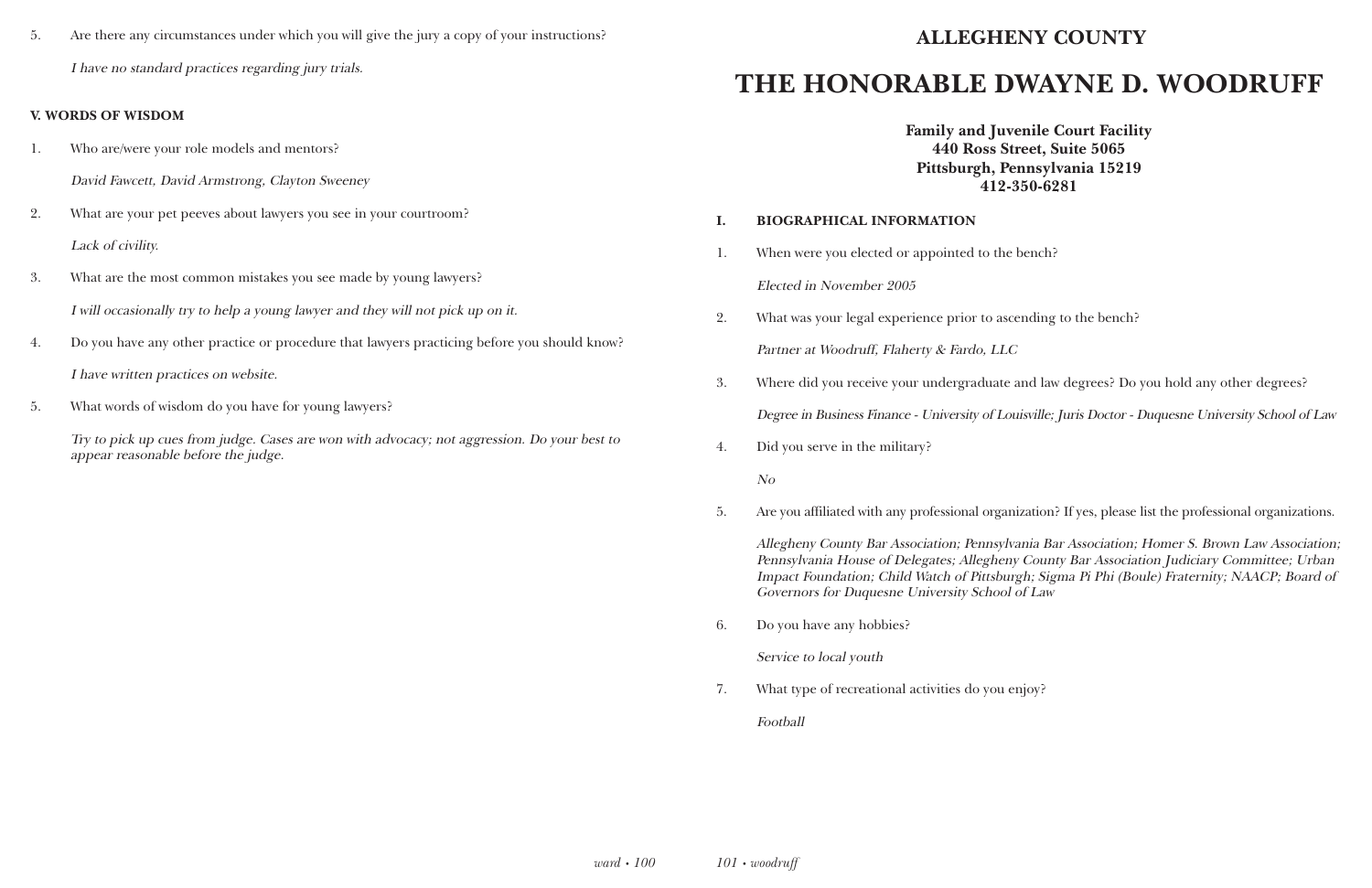#### **II. MOTIONS PRACTICE**

- **a. Chamber Copies of Motions**
- 1. Do you require or request courtesy copies of motions filed with the Court to be provided to chambers? If so, how many copies?

Yes. The original motion should be placed in the bin outside of Room 5065 of the Family Law Center at least 5 days prior to the presentation.

2. If courtesy copies of a motion are delivered to the Court, is there a time frame by which those copies should be delivered?

Yes. Motions should be signed up at least 5 days prior to the date of presentation.

3. Does the Judge require that parties opposing the motion provide courtesy copies of any responses to chambers?

Yes. Responses and/or Answers to Motions should be signed up at least 5 days prior to the date of presentation.

4. Do you have a preference as to how courtesy copies are provided to chambers?

Yes. Place the Motion or Response/Answer in the bin outside of Room 5065 of the Family Law Center.

8. If an advance copy of a motion or response is not provided to chambers, does the Judge request that a copy be brought at the time of any oral argument?

If an advance copy is not provided in the time frame specified above, the Motion will not be entertained.

#### **b. Presentation**

1. Do you have any specific requirements, outside of the applicable Rules of Procedure, regarding the scheduling of oral argument on a motion?

Yes. Motions should be signed up at least 5 days prior to presentation. Motions may also be mailed or faxed to the Court. The accompanying cover letter should clearly indicate the date of presentation and whether the Court is being asked to place the Motion on the appropriate sign-up sheet.

2. Are the parties permitted to reschedule oral argument on a motion and, if so, what is the procedure for rescheduling the oral argument?

If the Motion is going to be presented at another date or withdrawn, the Tipstaff should be notified immediately.

3. Do you permit oral argument on all motions? If not, for which specific types of motions do you oral argument (i.e., dispositive, pre-trial, etc.)? If you do permit oral argument on all motions, what is the procedure for requesting oral argument for motions (where the applicable Rules of Procedure do not apply)?

*woodruff • 102* Yes. All contested motions are subject to oral argument on the dates and times scheduled by Family Court Administration. **103 •** *woodruff* • 102 *103* **•** *woodruff* 

4. Do you have any specific rules or requests regarding an attorneys' presentation of oral argument

(i.e., courtroom demeanor, etc.)?

Counsel, not their paralegals, must be present in Court for all matters, including Consent Motions and Uncontested Motions. Counsel should not assume that any proposed Orders will be signed, and Counsel must be available to respond in the event that the Court has any questions. Although clients are permitted in the courtroom, they are not permitted to address the Court unless requested by the Court. No recordings of any type are permitted.

#### **c. Notice and Scheduling**

1. How many days notice must be given to the opposing attorney or party prior to presentation?

Pursuant to the Local Rules, the notice requirement is seven days unless the Court is inclined to hear an Emergency Motion which the Court deems to be a true emergency.

2. Do you require notice to be provided through any specific means (i.e., mail, fax, e-mail)?

No

3. Will you hear emergency motions if the notice requirement cannot be followed?

If the motion is a true emergency

4. Will you hear emergency motions on another Judge's case? If so, are there any procedures which

must be followed concerning the Judge assigned to the case?

The Court will hear Emergency Motions on another Judge's case if it is a true emergency. The Court's policy will be to enter a Temporary Order until such time as the matter can be heard by the Judge assigned to the case.

5. Should the motion be scheduled for presentation with chambers or can it be presented any day

that the Court is hearing motions?

Motions will be heard only during times as set forth in the Family Court Motions schedule published in the Pittsburgh Legal Journal and available at www.alleghenycourts.us.

6. If the motion is uncontested or consented to, should it be scheduled for presentation or should it

be submitted directly to chambers?

Contested or Consent Motions should be signed up as such for a time when the Court is entertaining Motions. Counsel may drop off Settlement Agreements or Domestic Relations Orders with Tipstaff in Room 5065. Upon signature by Judge Woodruff, Counsel will be contacted to retrieve the signed document.

#### **d. Transcribing Arguments**

1. Do you place motions arguments on the record?

No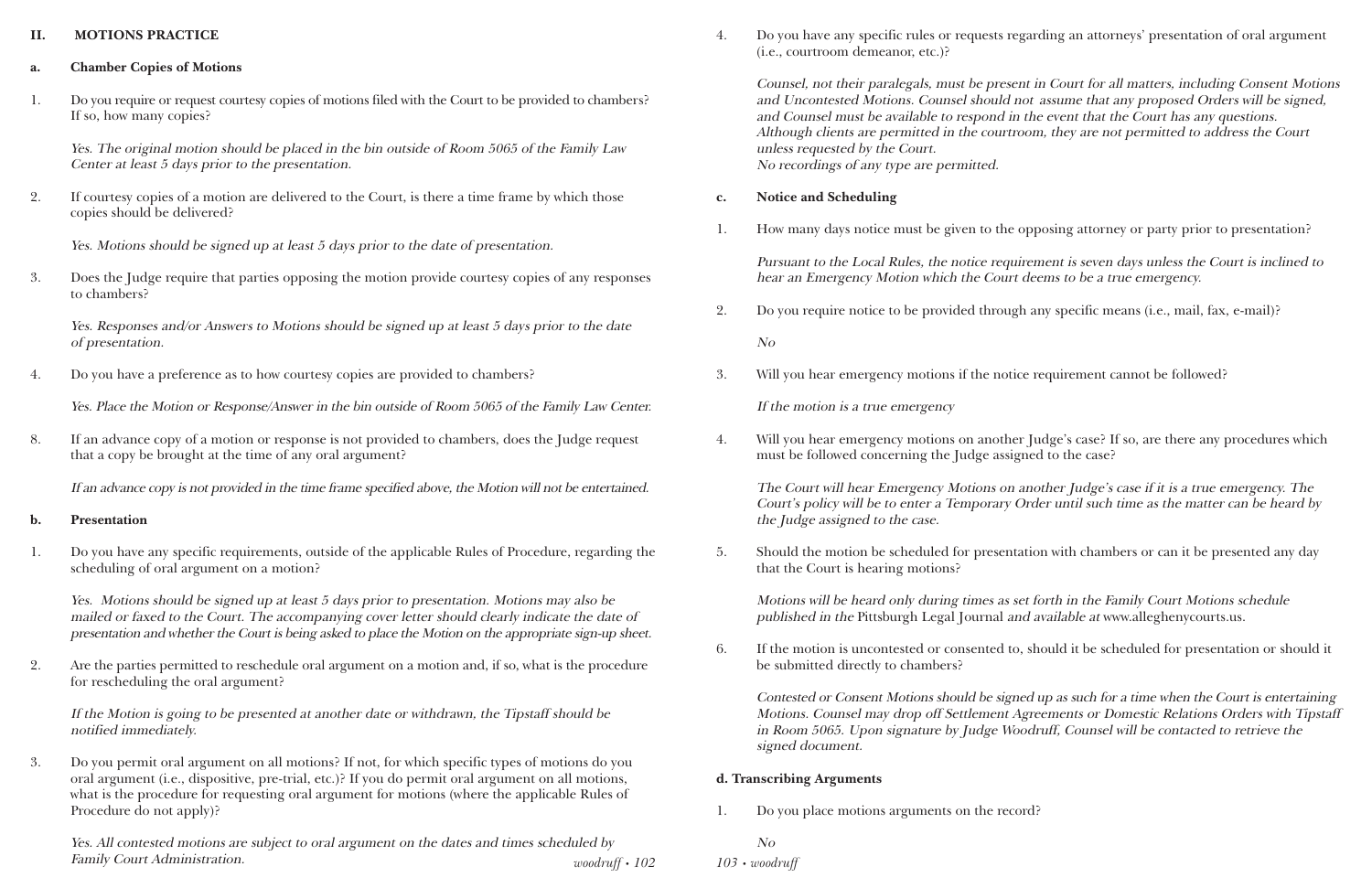2. Do you have a court reporter available during Motions Court?

#### No

3. Are there any situations which require counsel to schedule a court reporter for Motions Court?

If Counsel believes a Court Reporter is necessary for a particular proceeding, Counsel must notify the Tipstaff so that arrangements can be made, subject to the Court's approval.

#### **e. Briefs**

1. Do you require briefs to be submitted with motions?

#### No

2. When do you require briefs to be filed?

If difficult questions of law or evidence are anticipated, counsel should alert his or her opponent, and the Court should be supplied with a Memorandum of Law in duplicative, five days prior to the time it is anticipated that the question will arise.

3. Do you permit briefs to be filed when not specifically requested?

Yes, see above.

4. Does you allow for reply and sur-reply briefs?

Yes

5. Do you have a preference for the time frame for filing briefs?

Five days prior to the time that the anticipated question will arise.

#### **III. TRIAL PRACTICES**

- **a. Computers, Exhibits and Visual Aids**
- 1. Do you permit counsel and/or their experts to use computers in the courtroom during trial? Do you have any particular procedures regarding this practice?

In the event that any equipment is necessary for a trial or hearing, Counsel must make appropriate arrangements through the ACBA or a third party. Except in rare circumstances, the Court does not have the capability to provide these services.

2. Do you place a restriction on the number of exhibits that may be entered at trial?

No

3. Do you require exhibits to be pre-marked?

Yes. Plaintiff 's counsel is expected to use numbers and defense counsel is expected to use letters.

4. Do you have any particular practice or procedure regarding exchanging exhibits between parties

prior to trial?

When documents are to be entered into evidence and/or presented to the Court, Counsel should provide copies to opposing counsel and the Court. When submitting Pretrial Statements, Counsel SHOULD NOT attach copies of exhibits to the Court's copy; however, Counsel SHOULD provide copies to opposing counsel.

5. Do you have any special rules regarding how exhibits are presented?

Yes. Plaintiff 's counsel is expected to use numbers and defense counsel is expected to use letters.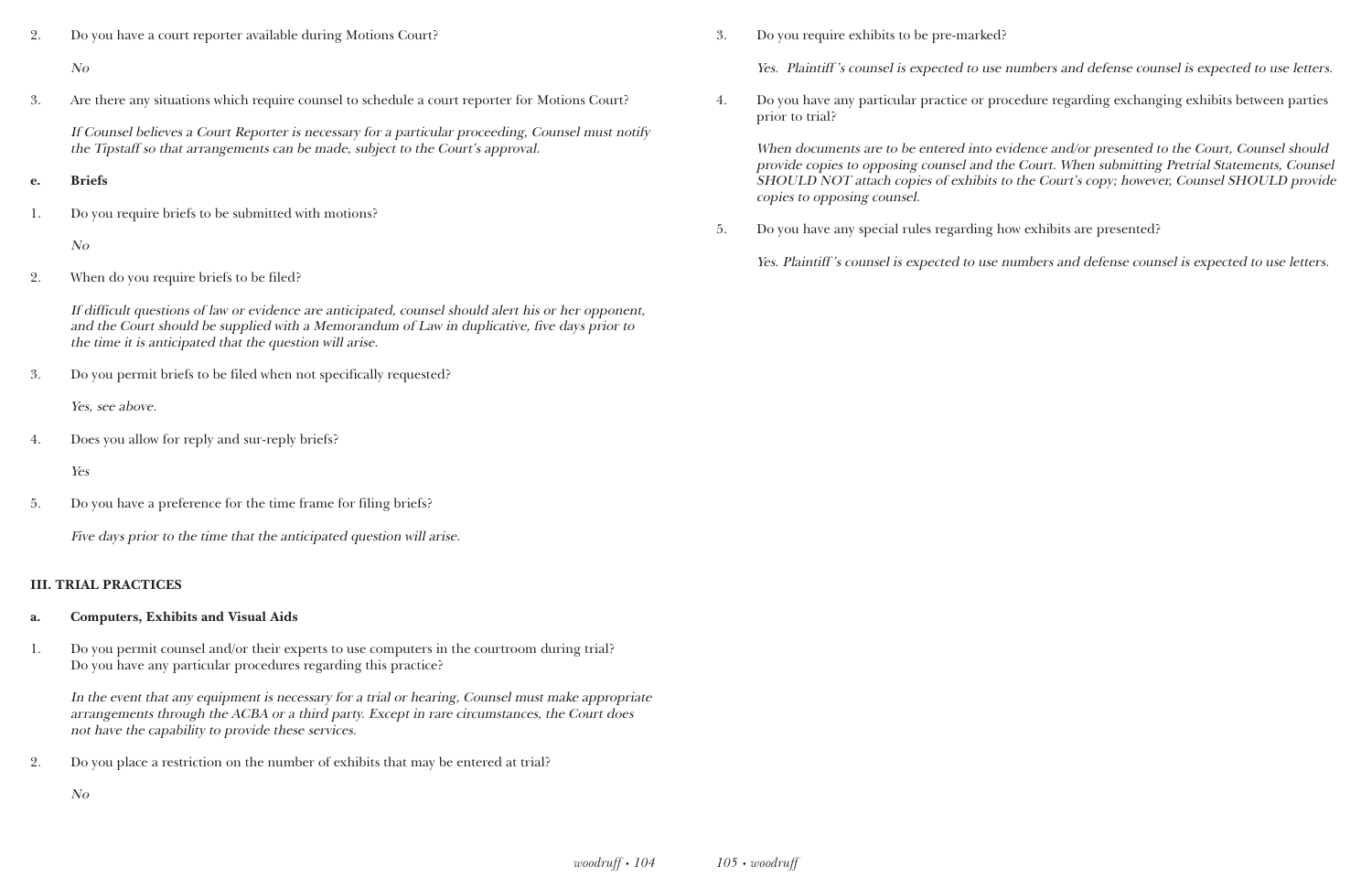## **ARMSTRONG COUNTY**

# **THE HONORABLE JAMES J. PANCHIK**

**500 East Market Street Kittanning, PA 16201 724-548-3244**

#### **I. BIOGRAPHICAL INFORMATION**

1. When were you elected or appointed to the bench?

Elected, 2007.

2. What was your legal experience prior to ascending to the bench?

Twenty-five years of essentially solo practice of a general nature in Armstrong County, Pennsylvania.

3. Where did you receive your undergraduate and law degrees? Do you hold any other degrees?

I.U.P., B.A.; Duquesne University School of Law, J.D.

4. Did you serve in the military?

No.

#### **II. MOTIONS PRACTICE**

#### **a. Chamber Copies of Motions**

1. Do you require or request courtesy copies of motions filed with the Court to be provided to chambers? If so, how many copies?

No.

2. If you do not require courtesy copies of motions to be provided to chambers in all instances, are there any circumstances under which you would appreciate courtesy copies? If so, how many?

Most definitely, particularly in the case of an unusual or complicated matter.

3. If courtesy copies of a motion are delivered to the Court, is there a time frame by which those copies should be delivered?

Two days in advance.

4. Does the Judge require that parties opposing the motion provide courtesy copies of any responses

to chambers?

No.

5. If you do not require courtesy copies of responses to motions in all instances, are there any circumstances

under which you would appreciate courtesy copies?

Yes, if a copy of the motion is provided, then if possible, a response would be encouraged.

6. If courtesy copies of a response to a motion are delivered to the Court, is there a time frame by

which those copies should be delivered?

One day.

- 7. Do you have a preference as to how courtesy copies are provided to chambers? Mail.
- that a copy be brought at the time of any oral argument?

8. If an advance copy of a motion or response is not provided to chambers, does the Judge request

No.

#### **b. Presentation**

1. Do you have any specific requirements, outside of the applicable Rules of Procedure, regarding the

scheduling of oral argument on a motion?

No, argument is conducted during Motions Court.

2. Are the parties permitted to reschedule oral argument on a motion and, if so, what is the procedure

for rescheduling the oral argument?

Yes, argument could be scheduled at the Motions Court by simply walking to the Court Administrator's office for a date.

3. Do you permit oral argument on all motions? If not, for which specific types of motions do you permit oral argument (i.e., dispositive, pre-trial, etc.)? If you do permit oral argument on all motions, what is the procedure for requesting oral argument for motions (where the applicable

Rules of Procedure do not apply)?

Yes.

4. Do you have any specific rules or requests regarding an attorneys' presentation of oral argument

(i.e., courtroom demeanor, etc.)?

No.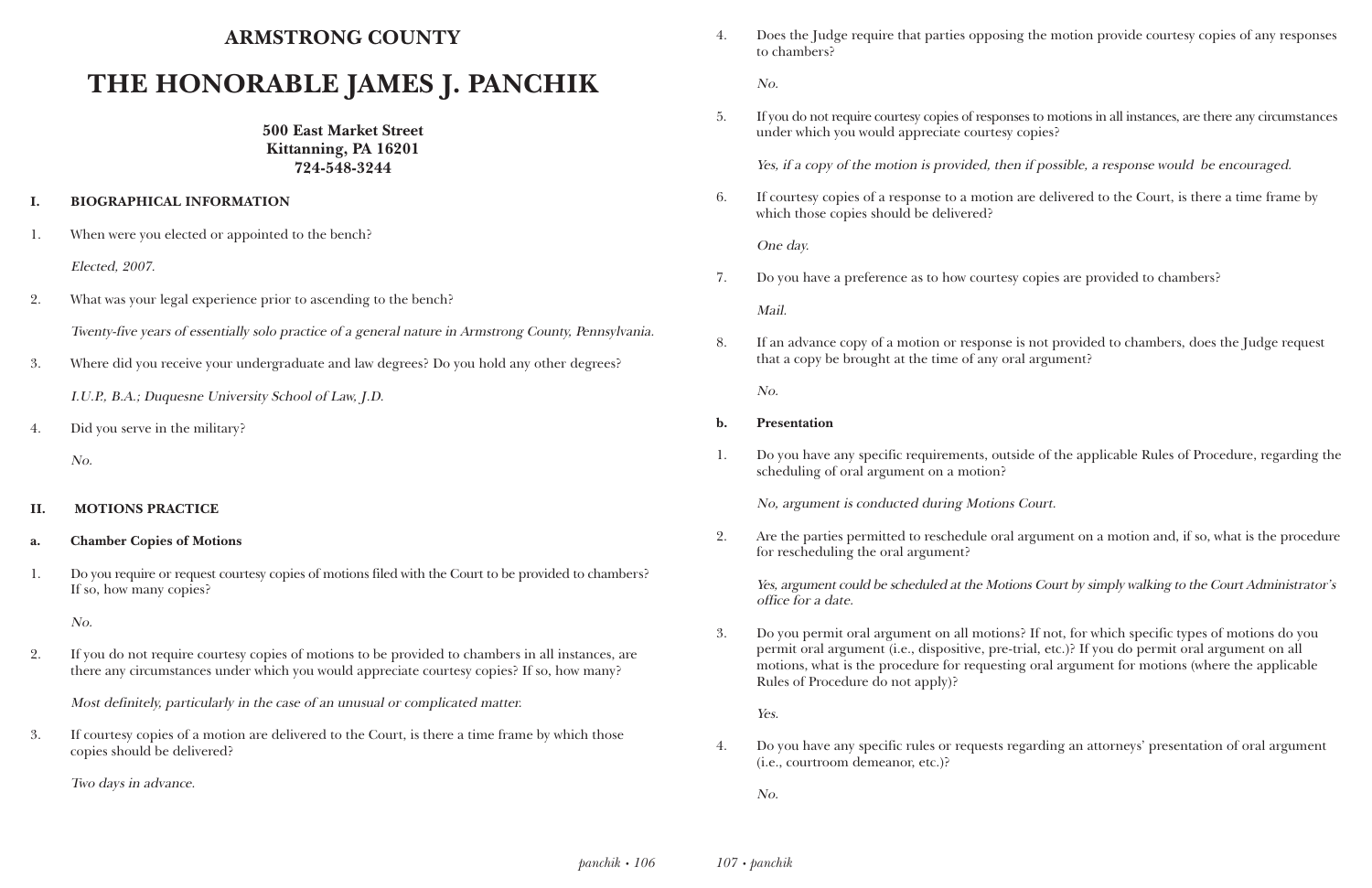| 5.             | Do you impose time constraints on oral arguments on motions?                                                                                                  | f.                  | <b>Briefs</b>                                   |
|----------------|---------------------------------------------------------------------------------------------------------------------------------------------------------------|---------------------|-------------------------------------------------|
|                | Not formally. Counsel will be moved along if necessary.                                                                                                       | 1.                  | Do you require briefs to be submitted with mo   |
| $\mathbf{c}$ . | <b>Notice and Scheduling</b>                                                                                                                                  |                     | No.                                             |
| 1.             | How many days notice must be given to the opposing attorney or party prior to presentation?                                                                   | 2.                  | Do you permit briefs to be filed when not spe   |
|                | As per local rules, two business days.                                                                                                                        |                     | Yes.                                            |
| 2.             | Do you require notice to be provided through any specific means (i.e., mail, fax, e-mail)?                                                                    | 3.                  | Does you allow for reply and sur-reply briefs?  |
|                | No.                                                                                                                                                           |                     | Yes.                                            |
| 3.             | Will you hear emergency motions if the notice requirement cannot be followed?                                                                                 | 4.                  | Do you allow parties to incorporate by referent |
|                | Not generally, except PFA evictions, on the record.                                                                                                           |                     | Yes.                                            |
| 4.             | Will you hear emergency motions on another Judge's case? If so, are there any procedures which<br>must be followed concerning the Judge assigned to the case? | 5.                  | Do you have a page length requirement on bi     |
|                | Not normally.                                                                                                                                                 |                     | No.                                             |
| 5.             | Should the motion be scheduled for presentation with chambers or can it be presented any day                                                                  | 6.                  | Do you have any special formatting requirem     |
|                | that the Court is hearing motions?                                                                                                                            |                     | No.                                             |
|                | <b>Motions Court.</b>                                                                                                                                         | g.                  | <b>Common Mistakes</b>                          |
| 6.             | If the motion is uncontested or consented to, should it be scheduled for presentation or should it<br>be submitted directly to chambers?                      | 1.                  | What are the most common mistakes made in       |
|                | May be submitted by mail.                                                                                                                                     |                     | Inadequate notice.                              |
|                | d. Transcribing Arguments                                                                                                                                     | 2.                  | Is there anything you would like to see more    |
|                |                                                                                                                                                               |                     | Better preparation.                             |
| 1.             | Do you place motions arguments on the record?                                                                                                                 |                     |                                                 |
|                | No.                                                                                                                                                           | III.                | <b>CONFERENCE AND CONCILIATIONS</b>             |
| 2.             | Do you have a court reporter available during Motions Court?                                                                                                  | a.                  | <b>Pre-Trial Conciliations</b>                  |
|                | No.                                                                                                                                                           | 1.                  | Do you require lead trial counsel to appear fo  |
| 3.             | Are there any situations which require counsel to schedule a court reporter for Motions Court?                                                                |                     | No.                                             |
|                | No.                                                                                                                                                           | 2.                  | Do you require the parties to appear for the p  |
| e.             | <b>Evidentiary Hearings</b>                                                                                                                                   |                     | Yes.                                            |
| 1.             | Will you hold an evidentiary hearing upon request?                                                                                                            |                     |                                                 |
|                | No. It must be scheduled.                                                                                                                                     | $panchik \cdot 108$ | $109 \cdot \text{panchik}$                      |

motions?

pecifically requested?

rence motions or briefs that have been previously filed?

briefs for dispositive and non-dispositive motions?

ments for briefs?

in motions practice?

e often from attorneys concerning motions practice?

for the pre-trial conciliation?

e pre-trial conciliation?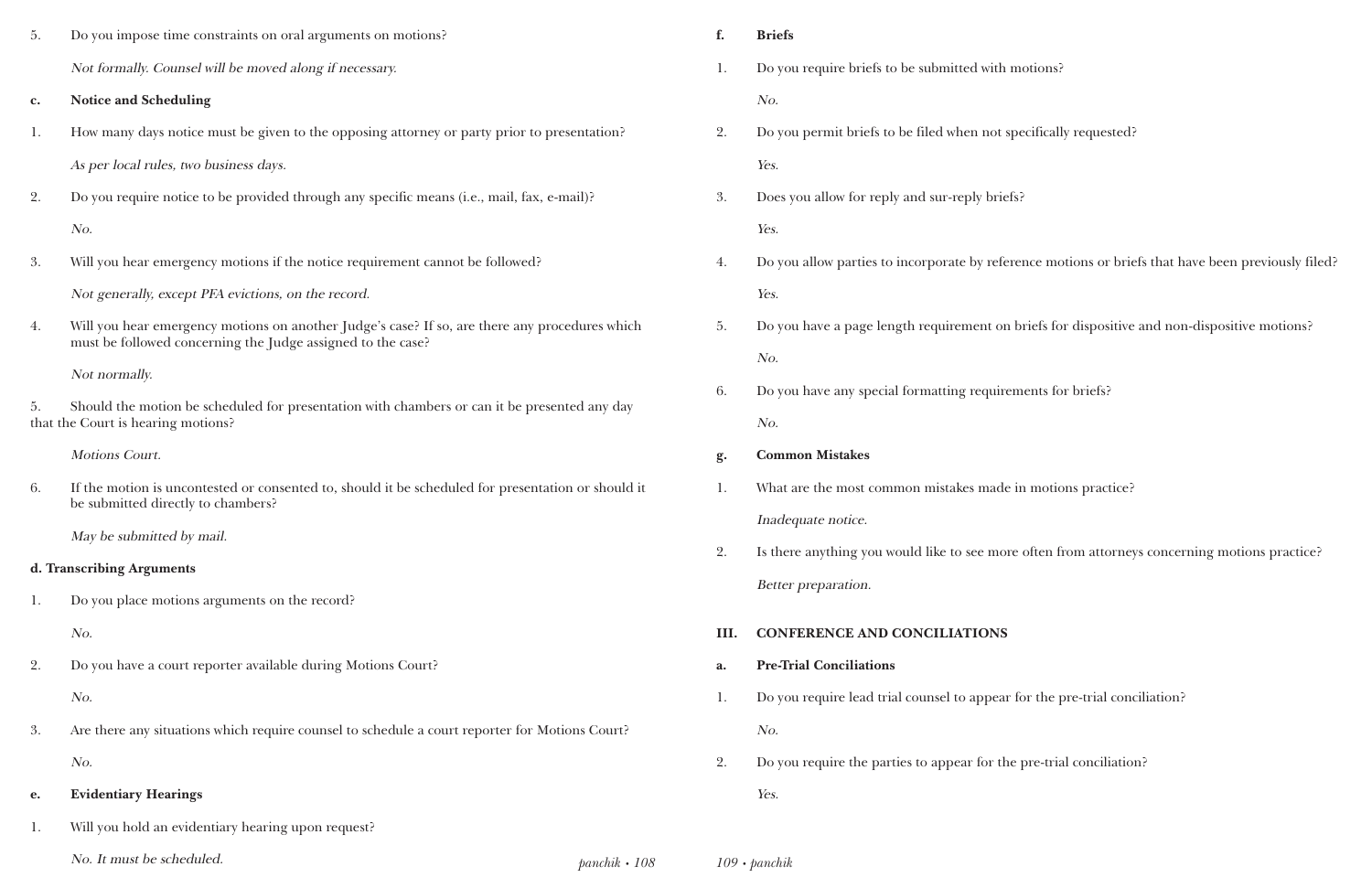#### **b. Conciliations During Trial**

1. Once a case has been assigned to you, do you attempt an additional conciliation between the parties prior to opening statements?

#### Collectively.

2. Are there any circumstances under which you would recess a trial to facilitate negotiations or actively participate in conciliating a settlement? Does this practice change depending on whether the case is jury or non-jury?

No, however, if all parties agreed, and it is not a bench trial, I may consider it.

#### **IV. TRIAL PRACTICES**

#### **a. Special and Preliminary Injunctions**

1. How much time do you allow for an evidentiary hearing on a motion for preliminary injunction? Are there any situations where additional time may be granted?

If it appears appropriate.

2. In an evidentiary hearing on a motion for preliminary injunction, do you accept depositions or affidavits in lieu of live testimony? Do you have a preference on whether the testimony is live or through depositions or affidavits?

> *panchik • 110 111 • panchik*

Only in a jury trial.

3. Under what circumstances will you grant motions for expedited discovery? When a motion for expedited discovery is granted, do you have any standard time frames that you will impose?

Generally 30 minutes.

4. Do you schedule hearings in advance of the next month's motions schedule? Under what circumstances does this occur? Is a written motion necessary?

Generally, live testimony, however, supporting documents may be admitted.

5. Do you require a brief in advance of a hearing for a motion for preliminary injunction?

No.

6. Do you accept proposed findings of fact following a hearing? Do you have a preference on whether or not proposed findings of fact are submitted?

I will accept, but do not require, proposed findings.

#### **b. General Trial Procedures**

1. How do you address scheduling conflicts?

Hopefully by agreement.

2. What are the standard hours during which you hold trial? Are there any circumstances under

which you will work late?

9:00 to 4:30.

3. Do you prefer or require trial briefs? If you accept trial briefs, are there any restrictions on page

limits? At what date should the trial brief be filed?

Preferred, not required.

- **c. Motions in Limine and Hearings Outside the Jury**
- 1. Do you accept written and/or oral motions in limine?

Yes.

- 2. Do you have a preference as to whether the motion is written or oral? Written.
- 3. Are there any restrictions on presenting in limine motions prior to or during trial?

Prefer prior to jury selection, definitely before opening arguments.

4. Do you typically reserve rulings until the appropriate time or do you rule on each motion as it

is presented?

As soon as possible.

5. Do you permit sidebar conferences? Are there any special rules about how counsel are to conduct

themselves during or request sidebar conferences?

Yes.

- **d. Opening Statements, Summations, and Examining Witnesses**
- single-party action?

1. Do you impose any time limits on the amount of time counsel may use for opening statements or summations? Does this practice change when the case is a multi-party action as opposed to a

This is generally not necessary, but may be considered on a case by case basis.

2. Do you permit Defendants to defer the opening statement until the start of their cases?

Yes.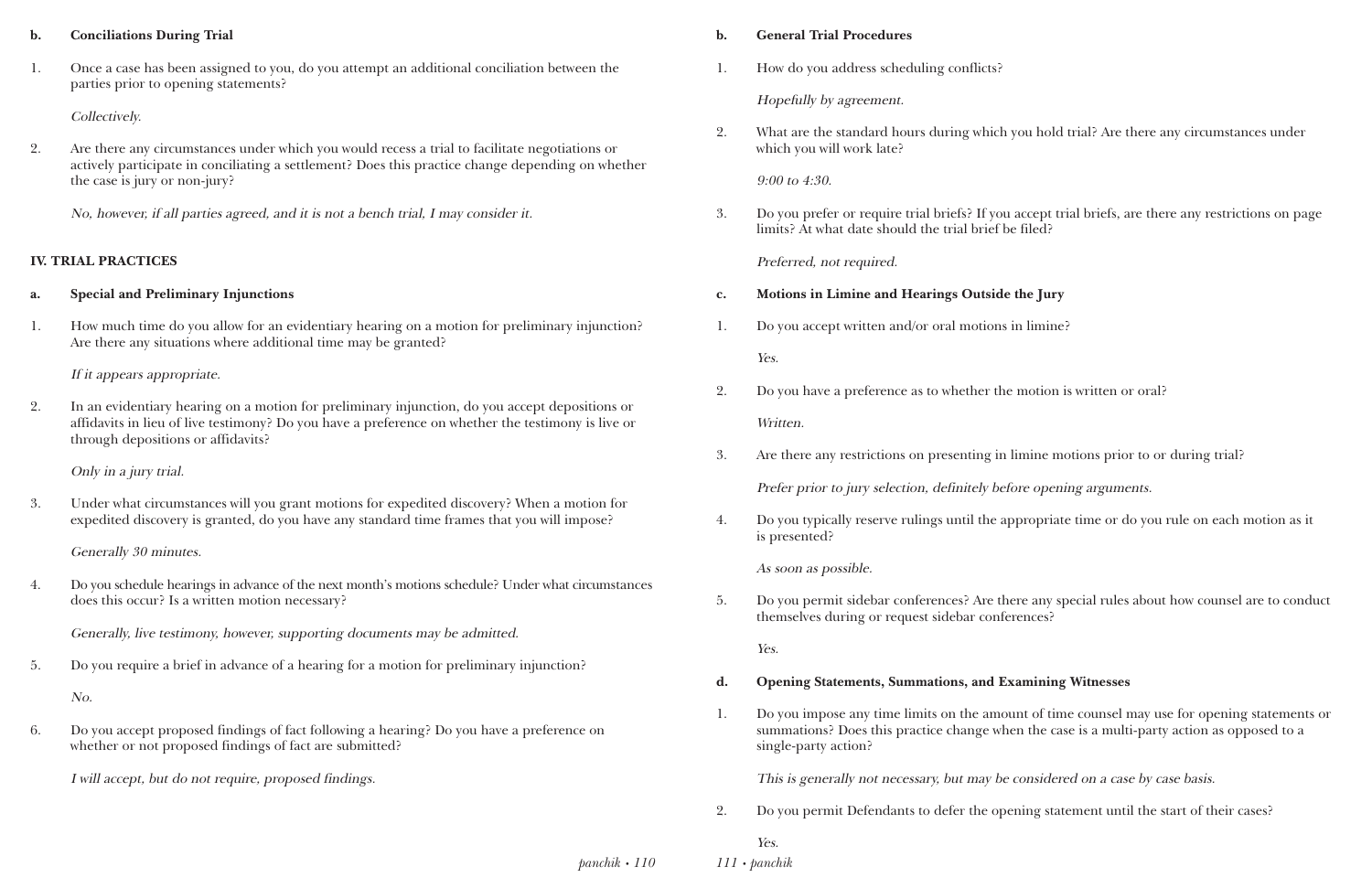rticular practice or procedure regarding exchanging exhibits between parties

icular practices or procedures regarding noting objections to exhibits prior to trial?

procedures change depending on whether the case is a jury or non-jury matter?

ecial rules regarding how exhibits are presented?

tted to use visual aids during trial? Do you have any special rules or procedures neys are to use visual aids or at which time they may use visual aids?

e regarding post-trial handling of exhibits? Once a trial is over, will you return of record? If you do not return exhibits to counsel of record, will you accept of exhibits so that counsel may retain the original?

#### *<u>Ferdict Forms, and Questioning</u>*

1. It is submit proposed jury instructions and verdict forms? If yes, at what require these documents?

#### at the pre-trial conference.

nces outside the presence of the jury about jury instructions and verdict herences held in chambers, at sidebar, or through some other manner?

restrictions upon requests for offers of proof during trial?

isel to submit proposed findings of fact and conclusions of law? If yes, do you bosed findings of fact and conclusions of law from each party, or will you only

| 3.             | Do you permit redirect and re-cross examination? Do you permit examinations beyond redirect<br>and re-cross?                                                                                                                                                                                                 | 4. | Do you have any particular practic<br>prior to trial?                       |
|----------------|--------------------------------------------------------------------------------------------------------------------------------------------------------------------------------------------------------------------------------------------------------------------------------------------------------------|----|-----------------------------------------------------------------------------|
|                | Redirect and re-cross are permitted, nothing beyond re-cross.                                                                                                                                                                                                                                                |    | No.                                                                         |
| 4.             | Are there any circumstances under which you will personally question a witness?                                                                                                                                                                                                                              | 5. | Do you have any particular practices                                        |
|                | Not generally.                                                                                                                                                                                                                                                                                               |    | No.                                                                         |
| 5.             | Do you permit counsel to examine witnesses out of sequence?                                                                                                                                                                                                                                                  | 6. | Do these practices or procedures ch                                         |
|                | Yes.                                                                                                                                                                                                                                                                                                         |    | No.                                                                         |
| 6.             | Do you have any particular practice regarding either the examination of a witness or the areas of<br>examination by more than one attorney?                                                                                                                                                                  | 7. | Do you have any special rules regar                                         |
|                | One attorney per witness.                                                                                                                                                                                                                                                                                    |    | No.                                                                         |
| 7.             | Do you have any special practices or procedures with respect to expert witnesses?                                                                                                                                                                                                                            | 8. | Are attorneys permitted to use visu<br>regarding how attorneys are to use   |
|                | No.                                                                                                                                                                                                                                                                                                          |    | This should be discussed pre-trial.                                         |
| e.             | <b>Deposition Testimony</b>                                                                                                                                                                                                                                                                                  | 9. | What is your practice regarding po<br>exhibits to counsel of record? If you |
| 1.             | Do you have any special procedures or requirements regarding the use or admission of videotaped<br>testimony? Do you prefer that the videotape contain only the live testimony of the witness or do<br>you prefer and/or accept video where the written transcript is shown beside the videotaped testimony? |    | into evidence copies of exhibits so<br>Exhibits go to the Clerk of Courts.  |
|                | No special procedures.                                                                                                                                                                                                                                                                                       | g. | <b>Jury Instructions, Verdict Forms,</b>                                    |
| $\overline{2}$ | Do you have any particular practices regarding reading material into the record?                                                                                                                                                                                                                             |    | Do you require counsel to submit p<br>point in trial do you require these   |
|                | No.                                                                                                                                                                                                                                                                                                          |    | Yes, this is discussed at the pre-tria                                      |
| f.             | <b>Computers, Exhibits and Visual Aids</b>                                                                                                                                                                                                                                                                   |    |                                                                             |
| 1.             | Do you permit counsel and/or their experts to use computers in the courtroom during trial?<br>Do you have any particular procedures regarding this practice?                                                                                                                                                 | 2. | Do you hold conferences outside th<br>forms? Are these conferences held     |
|                | Have not yet.                                                                                                                                                                                                                                                                                                |    | Yes.                                                                        |
| 2.             | Do you place a restriction on the number of exhibits that may be entered at trial?                                                                                                                                                                                                                           | 3. | Do you impose any restrictions upon                                         |
|                | No.                                                                                                                                                                                                                                                                                                          |    | No.                                                                         |
| 3.             | Do you require exhibits to be pre-marked?                                                                                                                                                                                                                                                                    | 4. | Do you require counsel to submit p<br>accept separate proposed findings     |
|                | Pre-marking is preferred.                                                                                                                                                                                                                                                                                    |    | accept an agreed upon document?                                             |
|                |                                                                                                                                                                                                                                                                                                              |    | No.                                                                         |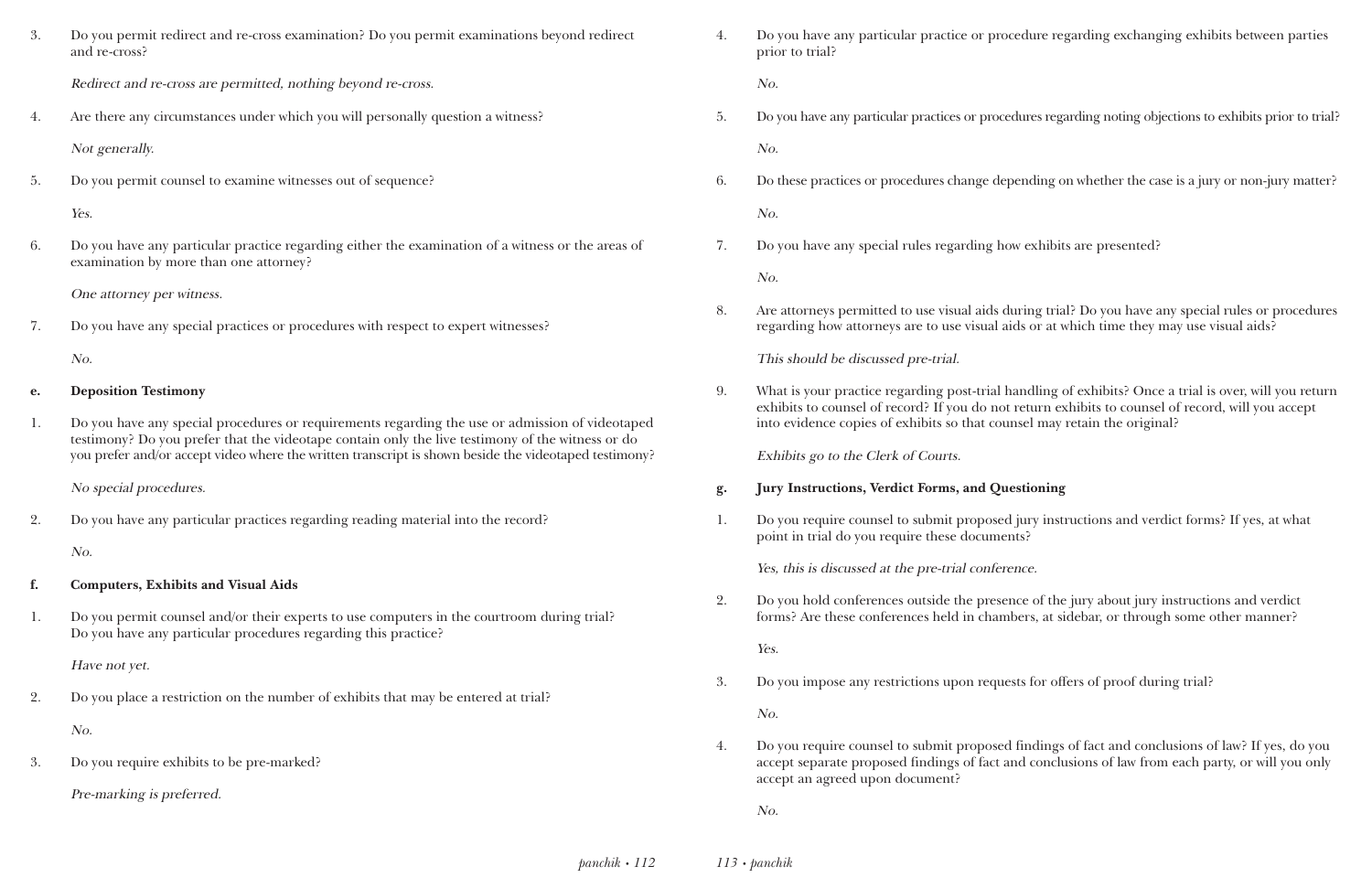- 5. Are there any circumstances under which you will give the jury a copy of your instructions? Not yet.
- 6. Are there any circumstances under which you will provide the jury with all of the exhibits that have been entered into evidence? Does this action require an agreement of counsel?

Yes, yes.

7. Upon request from the jury, will you read back testimony or replay tapes during deliberations?

Yes.

8. Will you accept requests or questions from the jury? Do you have any standard practice regarding this matter?

Yes, questions from the jury are accepted. There is no standard practice.

9. Do you require lead counsel to remain in the courtroom during jury deliberations? If you do not require lead counsel, do you require counsel for a party to remain in the courtroom during jury deliberations?

Counsel must remain in the courthouse.

10. Do you permit counsel to conduct post-verdict interviews with jurors?

Yes.

### **V. WORDS OF WISDOM**

- 1. Who are/were your role models and mentors? My president judge, of course.
- 2. What are your pet peeves about lawyers you see in your courtroom? Any unprofessional conduct.
- 3. Do you have any other practice or procedure that lawyers practicing before you should know? Be courteous to the judge.
- 5. What words of wisdom do you have for young lawyers? Be kind to the judge.

# **ARMSTRONG COUNTY**

# **THE HONORABLE KENNETH G. VALASEK**

**500 E. Market Street, Suite 210 Kittanning, PA 16201 724-548-3284**

### **I. BIOGRAPHICAL INFORMATION**

1. When were you elected or appointed to the bench?

Elected November 1991

- 2. What was your legal experience prior to ascending to the bench? Seventeen years in a private general practice of law.
- 

3. Where did you receive your undergraduate and law degrees? Do you hold any other degrees?

BA in Economics from the University of Pittsburgh in 1971. Juris Doctorate from the University of Pittsburgh School of Law in 1974.

4. Did you serve in the military?

No

5. Are you affiliated with any professional organization? If yes, please list the professional organizations.

No

### **II. MOTIONS PRACTICE**

### **a. Chamber Copies of Motions**

1. Do you require or request courtesy copies of motions filed with the Court to be provided to chambers?

If so, how many copies?

No. However, the answers to the remainder of Part II Subpart A Motions Practice are distinguishable between motions presented in Motions Court pursuant to L.R.C.P. No. 208.3(a). Motions and petitions where an evidentiary hearing is being sought are mailed to the Clerk of Courts with the appropriate order issuing a rule to show cause, pursuant to L.R.C.P. No. 206.4(c). Preliminary objections, motions for judgment on the pleadings, or for summary judgments are distinguishable and are governed by L.R.C.P. Numbered 1028(c), 1034(a), and 1035.2(a), respectively.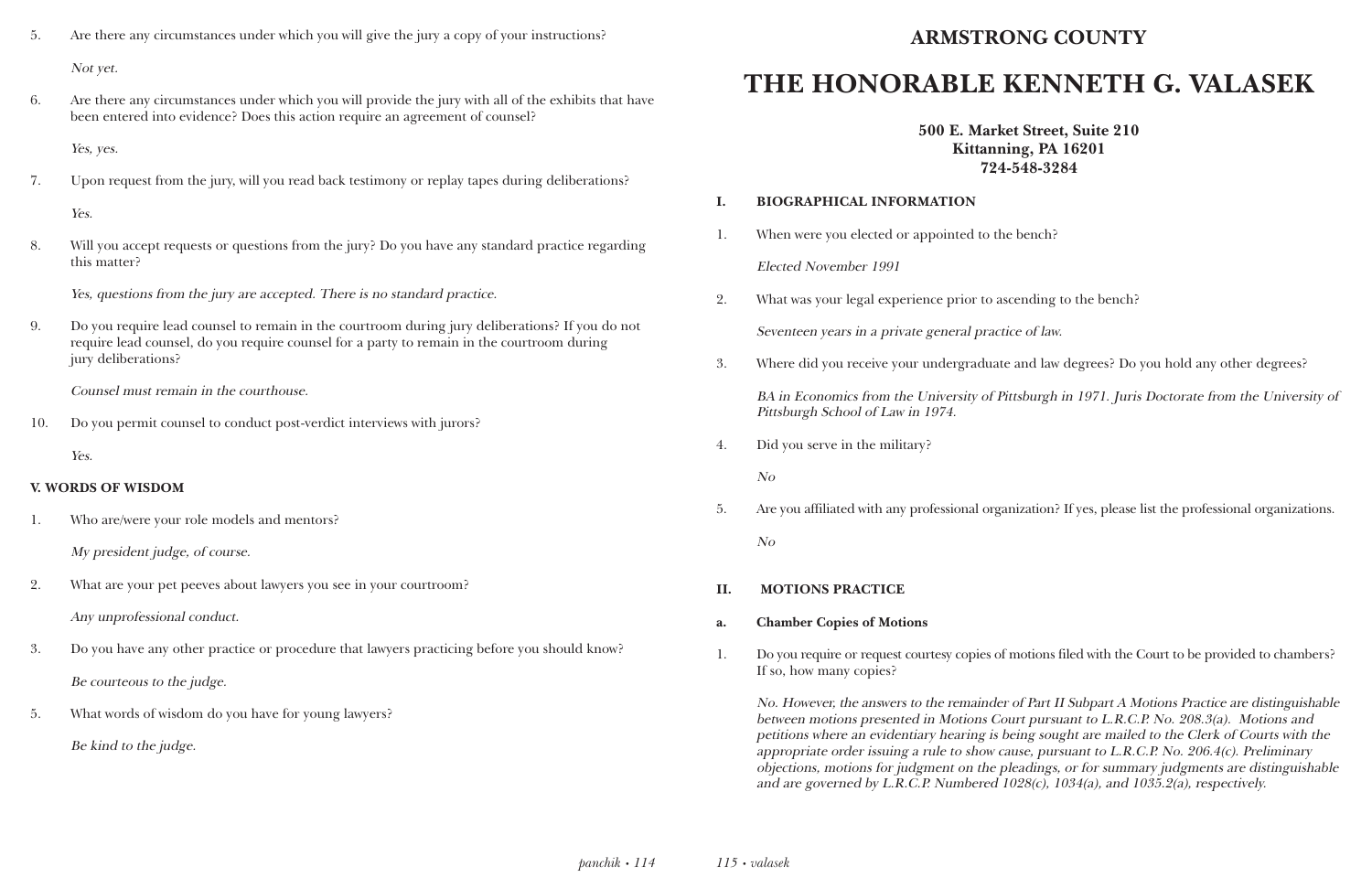2. If you do not require courtesy copies of motions to be provided to chambers in all instances, are there any circumstances under which you would appreciate courtesy copies? If so, how many?

One courtesy copy is appreciated only when the legal issue of the motion presented at Motions Court is complex.

3. If courtesy copies of a motion are delivered to the Court, is there a time frame by which those copies should be delivered?

72 hours in advance

4. Does the Judge require that parties opposing the motion provide courtesy copies of any responses to chambers?

No.

5. If you do not require courtesy copies of responses to motions in all instances, are there any circumstances under which you would appreciate courtesy copies?

Motions, as the term is used in this Subpart b, includes preliminary objections, motions for judgment on the pleadings or for summary judgments or motions for special relief where no interim relief is being sought pending a hearing upon the same. Refer to L.R.C.P. Numbered 1028(c), 1034(a),  $1035.2(a)$ , and  $206.4(c)$ .

If time permits the filing of a response in advance of Motions Court, a courtesy copy of the response will be appreciated if the matter is legally complex

- 6. If courtesy copies of a response to a motion are delivered to the Court, is there a time frame by which those copies should be delivered?
- <sup>A</sup> ny time in advance of Motions Court.
- 7. Do you have a preference as to how courtesy copies are provided to chambers?

*valasek • 116 117 • valasek*

fax to 724-548-3310.

8. If an advance copy of a motion or response is not provided to chambers, does the Judge request that a copy be brought at the time of any oral argument?

No. The original copy will suffice.

#### **b. Presentation**

1. Do you have any specific requirements, outside of the applicable Rules of Procedure, regarding the scheduling of oral argument on a motion?

2. Are the parties permitted to reschedule oral argument on a motion and, if so, what is the procedure for rescheduling the oral argument?

If a motion to continue is not consented to by opposing counsel, the motion should be presented at a scheduled session of Motions Court pursuant to L.R.C.P. 208.3(a).

3. Do you permit oral argument on all motions? If not, for which specific types of motions do you permit oral argument (i.e., dispositive, pre-trial, etc.)? If you do permit oral argument on all motions, what is the procedure for requesting oral argument for motions (where the applicable

Rules of Procedure do not apply)?

Opportunity to argue for all motions is provided.

4. Do you have any specific rules or requests regarding an attorneys' presentation of oral argument

(i.e., courtroom demeanor, etc.)?

No

5. Do you impose time constraints on oral arguments on motions?

No

#### **c. Notice and Scheduling**

1. How many days notice must be given to the opposing attorney or party prior to presentation?

Motions presented at Motions Court pursuant to L.R.C.P. No. 208.3(a) require at least 2 business days advanced notice. Motions merely seeking a rule to show cause for the scheduling of an oral argument require no advanced notice before they are mailed to the Clerk of Courts or presented to the Court in any other fashion.

2. Do you require notice to be provided through any specific means (i.e., mail, fax, e-mail)?

Motions presented at Motions Court pursuant to L.R.C.P. 208.3(a) may be by either first class mail or fax.

3. Will you hear emergency motions if the notice requirement cannot be followed?

Yes

4. Will you hear emergency motions on another Judge's case? If so, are there any procedures which

must be followed concerning the Judge assigned to the case?

Yes, and as much advanced notice if possible is appreciated. Such notice can be given by telephone to the Court, of course, to opposing counsel or to the unrepresented parties, if possible.

5. Should the motion be scheduled for presentation with chambers or can it be presented any day

that the Court is hearing motions?

Emergency motions may be presented at any time in chambers in accordance with the above.

6. If the motion is uncontested or consented to, should it be scheduled for presentation or should it

be submitted directly to chambers?

A motion not opposed may be presented directly to chambers by personal delivery or by mail.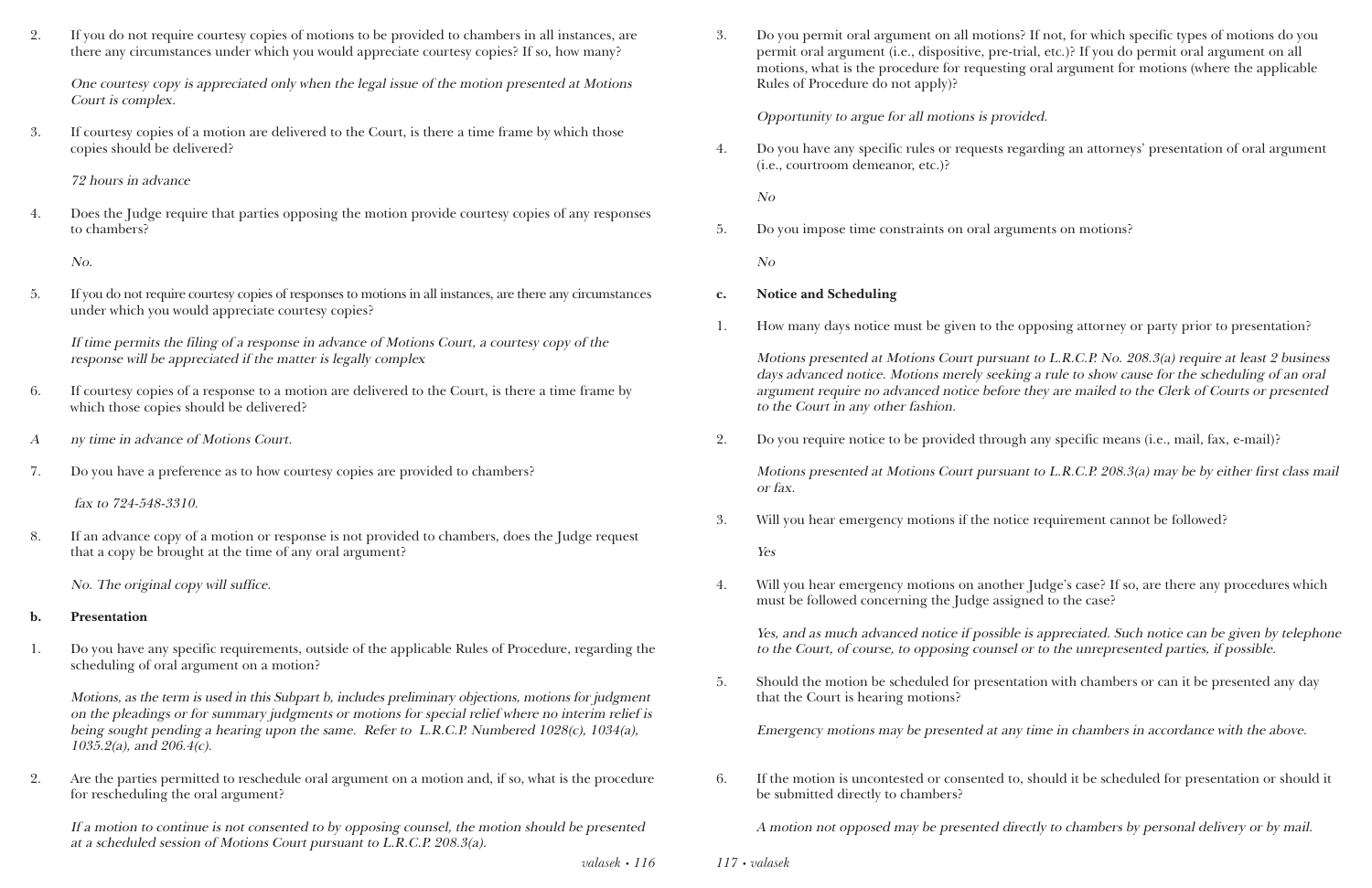#### **d. Transcribing Arguments**

1. Do you place motions arguments on the record?

No argument on a motion is on the record unless it is preceded by an evidentiary hearing.

2. Do you have a court reporter available during Motions Court?

Usually.

3. Are there any situations which require counsel to schedule a court reporter for Motions Court?

No.

#### **e. Evidentiary Hearings**

1. When do you require an evidentiary hearing to be held?

Motions presented at Motions Court pursuant to 208.3(a) are intended to be of such a nature that no evidentiary hearing will be necessary. Motions, petitions, applications, etc. which are known to require a hearing may be delivered to the Clerk of Courts with the appropriate rule or scheduling order attached.

2. Will you hold an evidentiary hearing upon request?

Rules to show cause are issued as of course and an evidentiary hearing is generally scheduled in the same order that issues the rule.

#### **f. Briefs**

1. Do you require briefs to be submitted with motions?

Briefs must be submitted with preliminary objections, motions for judgment on the pleadings or for summary judgment motions. The local rule should be followed.

2. When do you require briefs to be filed?

At the time the paper is filed.

3. Do you permit briefs to be filed when not specifically requested?

Yes

4. Does you allow for reply and sur-reply briefs?

Generally yes.

5. Do you allow parties to incorporate by reference motions or briefs that have been previously filed?

Yes

6. Do you have a page length requirement on briefs for dispositive and non-dispositive motions?

No

7. Do you have a preference for the time frame for filing briefs?

No

8. Do you have any special formatting requirements for briefs?

The Pennsylvania Rules of Civil Procedure generally require double spacing.

- **g. Common Mistakes**
- 1. What are the most common mistakes made in motions practice?

For a scheduled session of Motions Court, the most common mistake is inadequate notice to the opposing counsel or to the unrepresented party. The second most common mistake is the filing of the motion with the Clerk of Courts prior to its presentation in Motions Court: the Clerk of Courts is present at Motions Court and will take any motion presented to a judge and will file it immediately after such presentation at Motions Court.

2. Is there anything you would like to see more often from attorneys concerning motions practice?

Timely arrival.

### **III. CONFERENCE AND CONCILIATIONS**

#### **a. Pre-Trial Conciliations**

1. Do you require lead trial counsel to appear for the pre-trial conciliation?

Lead counsel need not appear; however, the lawyer who does appear must be acquainted with the case and must have settlement authority.

2. Do you require the parties to appear for the pre-trial conciliation?

Generally, yes. Counsel should consult L.R.C.P. 212.3.

3. In what manner do you conduct the pre-trial conciliation? Do you meet with counsel collectively or

individually to determine settlement positions?

The Court will meet with all lawyers to inquire into the nature of the case, length of trial, special evidentiary issues, etc. If the Court believes that a settlement is achievable, it may meet with the each lawyer individually in an attempt to mediate.

4. Do you directly communicate with the parties during conciliation? If you do not generally communicate with the parties during conciliation, are there any circumstances under which this may occur?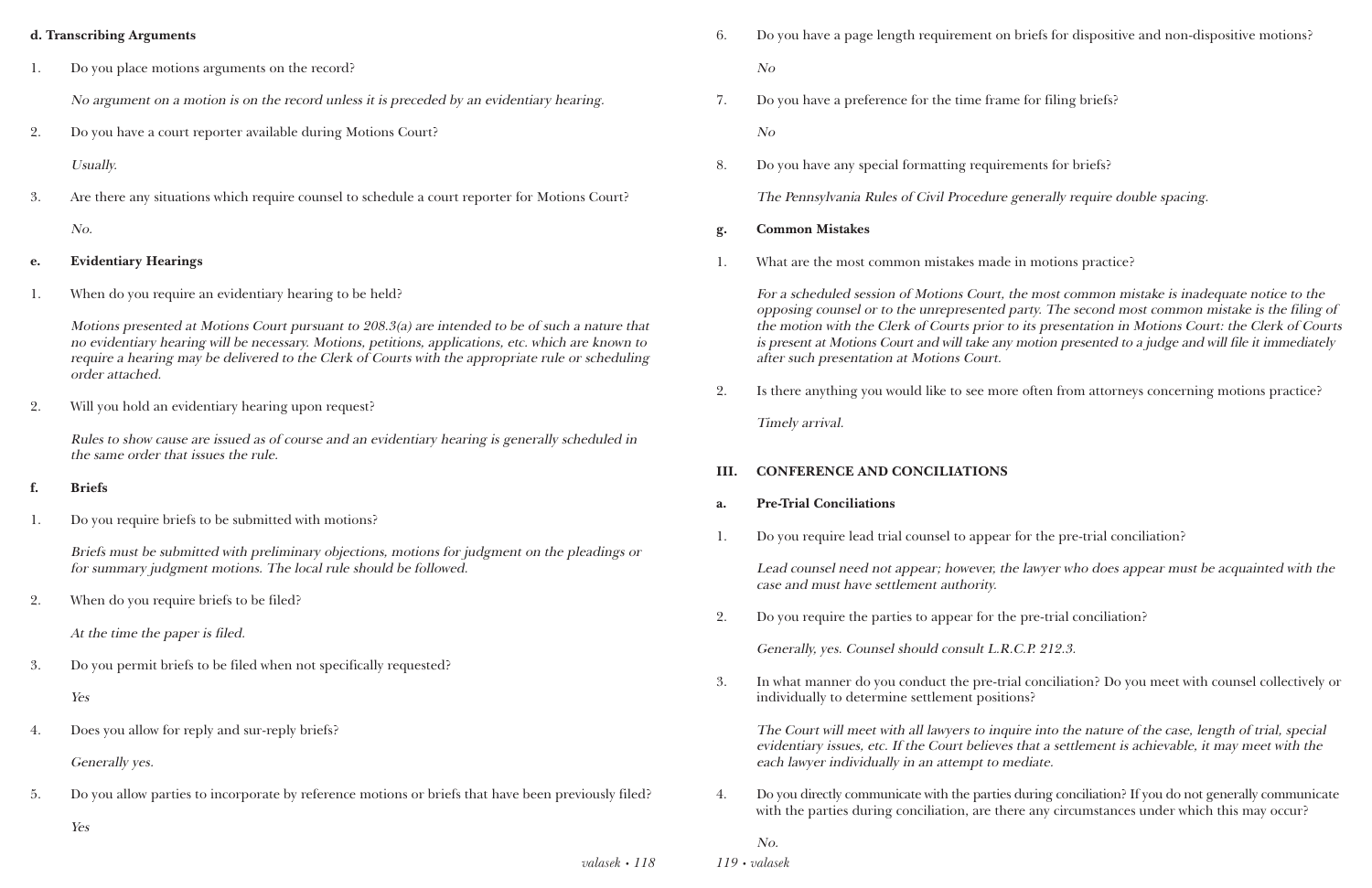#### **b. Conciliations During Trial**

1. Once a case has been assigned to you, do you attempt an additional conciliation between the parties prior to opening statements?

Many times the Court will conduct more than one pre-trial conference for a case. The Court will attempt to obtain a settlement at such conference. However, the Court usually will not delay the commencement of trial on the morning of jury selection.

2. Are there any circumstances under which you would recess a trial to facilitate negotiations or actively participate in conciliating a settlement? Does this practice change depending on whether the case is jury or non-jury?

The Court would not attempt conciliation during a jury trial. On occasion the Court, during a non-jury trial, suggests a way to settle the matter after hearing some evidence.

#### **IV. TRIAL PRACTICES**

#### **a. Special and Preliminary Injunctions**

1. How much time do you allow for an evidentiary hearing on a motion for preliminary injunction? Are there any situations where additional time may be granted?

The Court will allow as much time as is reasonably necessary.

2. In an evidentiary hearing on a motion for preliminary injunction, do you accept depositions or affidavits in lieu of live testimony? Do you have a preference on whether the testimony is live or through depositions or affidavits?

The Court prefers live testimony.

3. Do you require a brief in advance of a hearing for a motion for preliminary injunction?

No. If a brief is submitted, it would be read in advance of the hearing.

4. Do you accept proposed findings of fact following a hearing? Do you have a preference on whether or not proposed findings of fact are submitted?

Proposed findings of fact are generally not required but are accepted at the conclusion of the hearing.

#### **b. General Trial Procedures**

1. How do you address scheduling conflicts?

Continuances are governed by L.R.C.P. No. 216.

2. What are the standard hours during which you hold trial? Are there any circumstances under

which you will work late?

9:00 a.m. to 4:00 p.m. with a 1 hour break for lunch. The Court will consider lengthening the trial day in exceptional circumstances to accommodate its own schedule or that of important witnesses, etc.

3. Do you prefer or require trial briefs? If you accept trial briefs, are there any restrictions on page

limits? At what date should the trial brief be filed?

Trial briefs are not required unless the parties are directed to submit one at the pre-trial conference.

- **c. Motions in Limine and Hearings Outside the Jury**
- 1. Do you accept written and/or oral motions in limine?

Yes

2. Do you have a preference as to whether the motion is written or oral?

**Written** 

3. Are there any restrictions on presenting in limine motions prior to or during trial?

A deadline for filing motions in limine will usually be determined during pre-trial conference. If no specific deadline is set, the Court strongly prefers any motions in limine to be submitted at least 1 week prior to trial.

4. Do you typically reserve rulings until the appropriate time or do you rule on each motion as it

is presented?

This depends upon the motion. If the Court is able to rule on the motion as it is presented, it will do so. If the motion requires the Court to hear evidence before a ruling can be made, ruling will be deferred until the relevant evidence has been presented.

5. Do you permit sidebar conferences? Are there any special rules about how counsel are to conduct

themselves during or request sidebar conferences?

Yes, sidebar conferences are permitted. No, there are no specific rules governing sidebar conferences.

- **d. Opening Statements, Summations, and Examining Witnesses**
- single-party action?

1. Do you impose any time limits on the amount of time counsel may use for opening statements or summations? Does this practice change when the case is a multi-party action as opposed to a

Not usually

2. Do you permit Defendants to defer the opening statement until the start of their cases?

Yes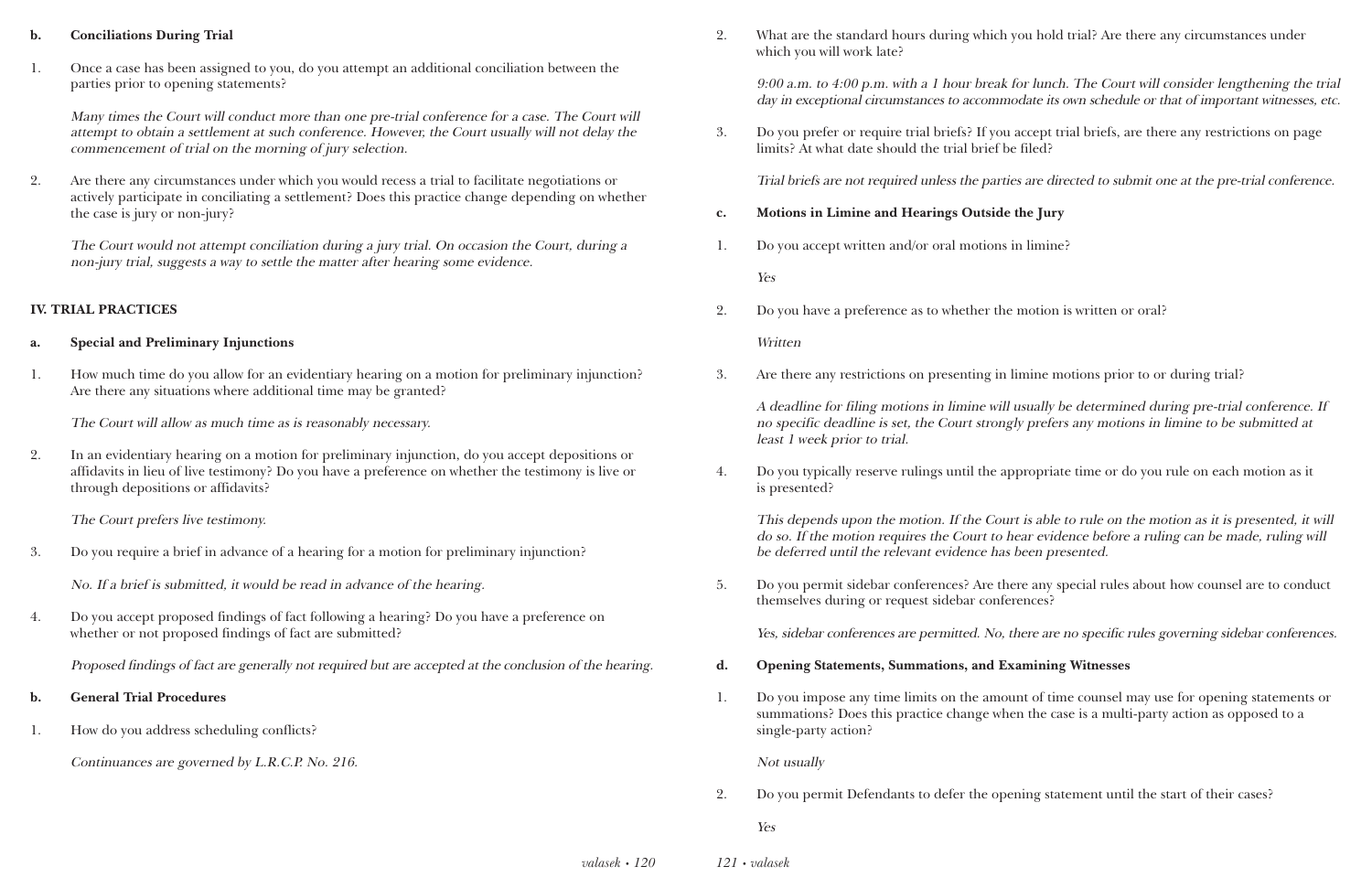3. Do you permit redirect and re-cross examination? Do you permit examinations beyond redirect and re-cross?

Redirect and re-cross are generally permitted. Examination beyond this point is discouraged unless absolutely necessary.

4. Are there any circumstances under which you will personally question a witness?

Yes, the Court will frequently question witnesses either to clarify the witness' testimony or to ensure a complete record.

5. Do you permit counsel to examine witnesses out of sequence?

While this is discouraged, it is permitted when necessary.

6. Do you have any particular practice regarding either the examination of a witness or the areas of examination by more than one attorney?

Only one attorney should question each witness.

7. Do you have any special practices or procedures with respect to expert witnesses?

None beyond the rules of evidence.

#### **e. Deposition Testimony**

1. Do you have any special procedures or requirements regarding the use or admission of videotaped testimony? Do you prefer that the videotape contain only the live testimony of the witness or do you prefer and/or accept video where the written transcript is shown beside the videotaped testimony?

Videotaped depositions are permissible as of course. Live testimony only is preferred on such videotapes.

2. Do you have any particular practices regarding reading material into the record?

No.

#### **f. Computers, Exhibits and Visual Aids**

1. Do you permit counsel and/or their experts to use computers in the courtroom during trial? Do you have any particular procedures regarding this practice?

Counsel and/or experts are permitted to utilize computers in the courtroom during trial, but should note that the Court has very limited technical support available.

2. Do you place a restriction on the number of exhibits that may be entered at trial?

No

3. Do you require exhibits to be pre-marked?

Yes

4. Do you have any particular practice or procedure regarding exchanging exhibits between parties

prior to trial?

No

5. Do you have any particular practices or procedures regarding noting objections to exhibits prior to trial?

No

6. Do these practices or procedures change depending on whether the case is a jury or non-jury matter?

No

7. Do you have any special rules regarding how exhibits are presented?

During trial, opposing counsel and the Court should each be presented with a copy of the exhibit then being viewed and/or commented upon by the testifying witness.

8. Are attorneys permitted to use visual aids during trial? Do you have any special rules or procedures regarding how attorneys are to use visual aids or at which time they may use visual aids?

Visual aids are permitted, but should always be viewed by opposing counsel prior to their intended use. If no agreement can be reached on their use, the Court will decide the issue prior to commencement of trial.

9. What is your practice regarding post-trial handling of exhibits? Once a trial is over, will you return exhibits to counsel of record? If you do not return exhibits to counsel of record, will you accept

into evidence copies of exhibits so that counsel may retain the original?

Following trial, exhibits are retained by the Clerk of Courts along with the case file. After expiration of the applicable appeal periods, originals may be returned upon petition. Copies of exhibits may be permitted with leave of Court.

- **g. Joint Tortfeasor Release**
- 1. Do you require a party who has executed a joint tortfeasor release to appear at trial?

Generally, no.

2. Do you require an attorney representing a released joint tortfeasor to appear at trial?

Generally, no.

- **h. Jury Instructions, Verdict Forms, and Questioning**
- point in trial do you require these documents?

1. Do you require counsel to submit proposed jury instructions and verdict forms? If yes, at what

Yes, counsel are generally required to submit points for charge and proposed verdict slips prior to trial at a time designated by pre-trial order.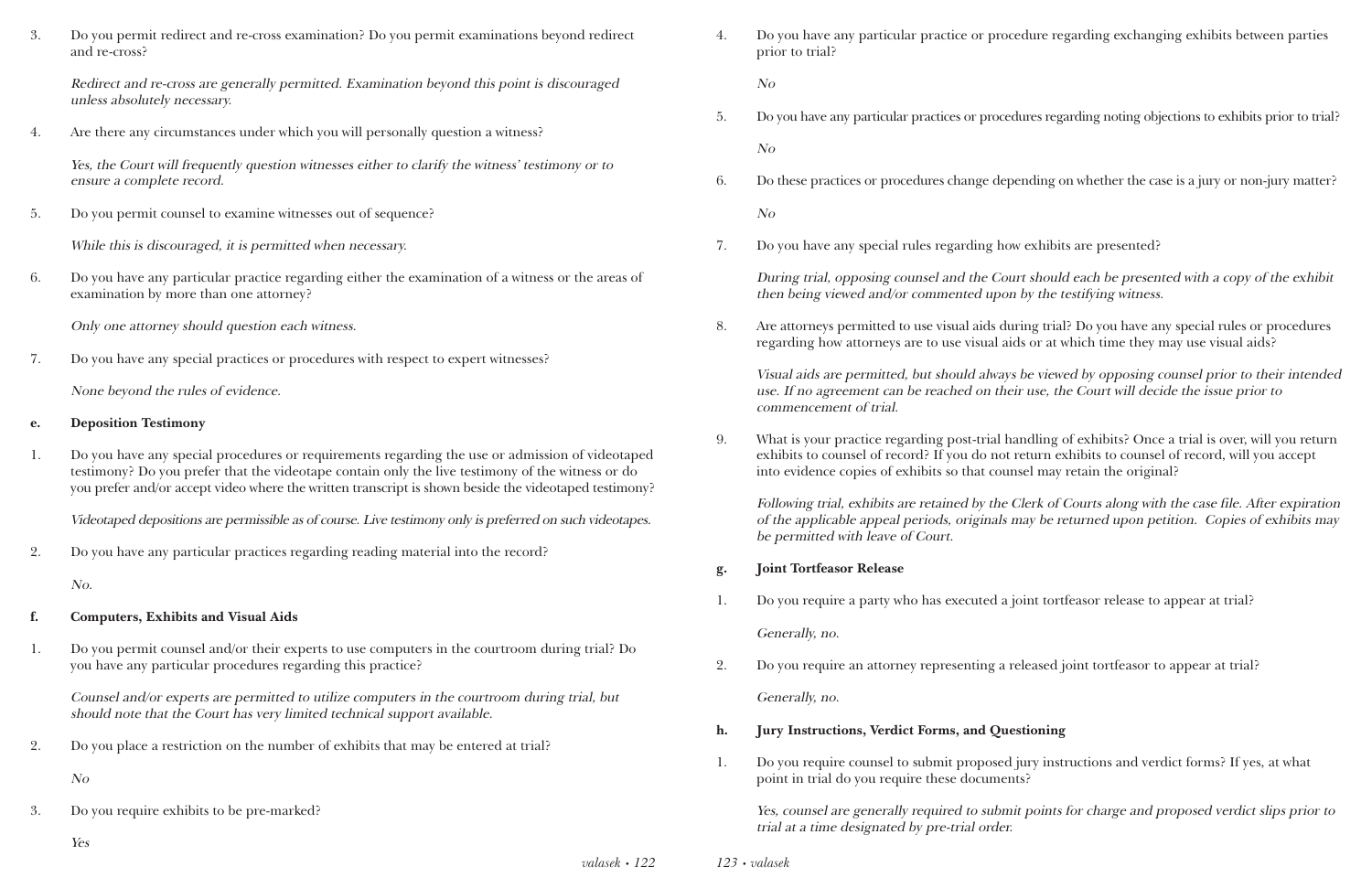2. Do you hold conferences outside the presence of the jury about jury instructions and verdict forms? Are these conferences held in chambers, at sidebar, or through some other manner?

Yes, discussions regarding points for charge/verdict slips are conducted prior to and during trial in chambers.

3. Do you impose any restrictions upon requests for offers of proof during trial?

No

4. Do you require counsel to submit proposed findings of fact and conclusions of law? If yes, do you accept separate proposed findings of fact and conclusions of law from each party, or will you only accept an agreed upon document?

Proposed findings of fact and conclusions of law are generally not required unless the Court specifically orders the parties to prepare the same at the close of trial. When they are requested, each party is expected to submit his or her own document.

5. Are there any circumstances under which you will give the jury a copy of your instructions?

No

Failure to comply with Pa.R.C.P. 204.1 regarding formatting of pleadings, specifically the double spacing of text. The Court also frequently receives briefs and other documents without page numbers.

6. Are there any circumstances under which you will provide the jury with all of the exhibits that have been entered into evidence? Does this action require an agreement of counsel?

Unless there is an objection, the jury has possession of trial exhibits during deliberation.

7. Upon request from the jury, will you read back testimony or replay tapes during deliberations?

Generally, no.

8. Will you accept requests or questions from the jury? Do you have any standard practice regarding this matter?

Yes, only during deliberation.

9. Do you require lead counsel to remain in the courtroom during jury deliberations? If you do not require lead counsel, do you require counsel for a party to remain in the courtroom during jury deliberations?

No

10. Do you permit counsel to conduct post-verdict interviews with jurors?

Yes

#### **V. WORDS OF WISDOM**

1. What are the most common mistakes you see made by young lawyers?

Failure to mark exhibits in advance.

Questions evoking the contents of a writing asked before the writing has been admitted into evidence. Failure of the opposing party to object to the same.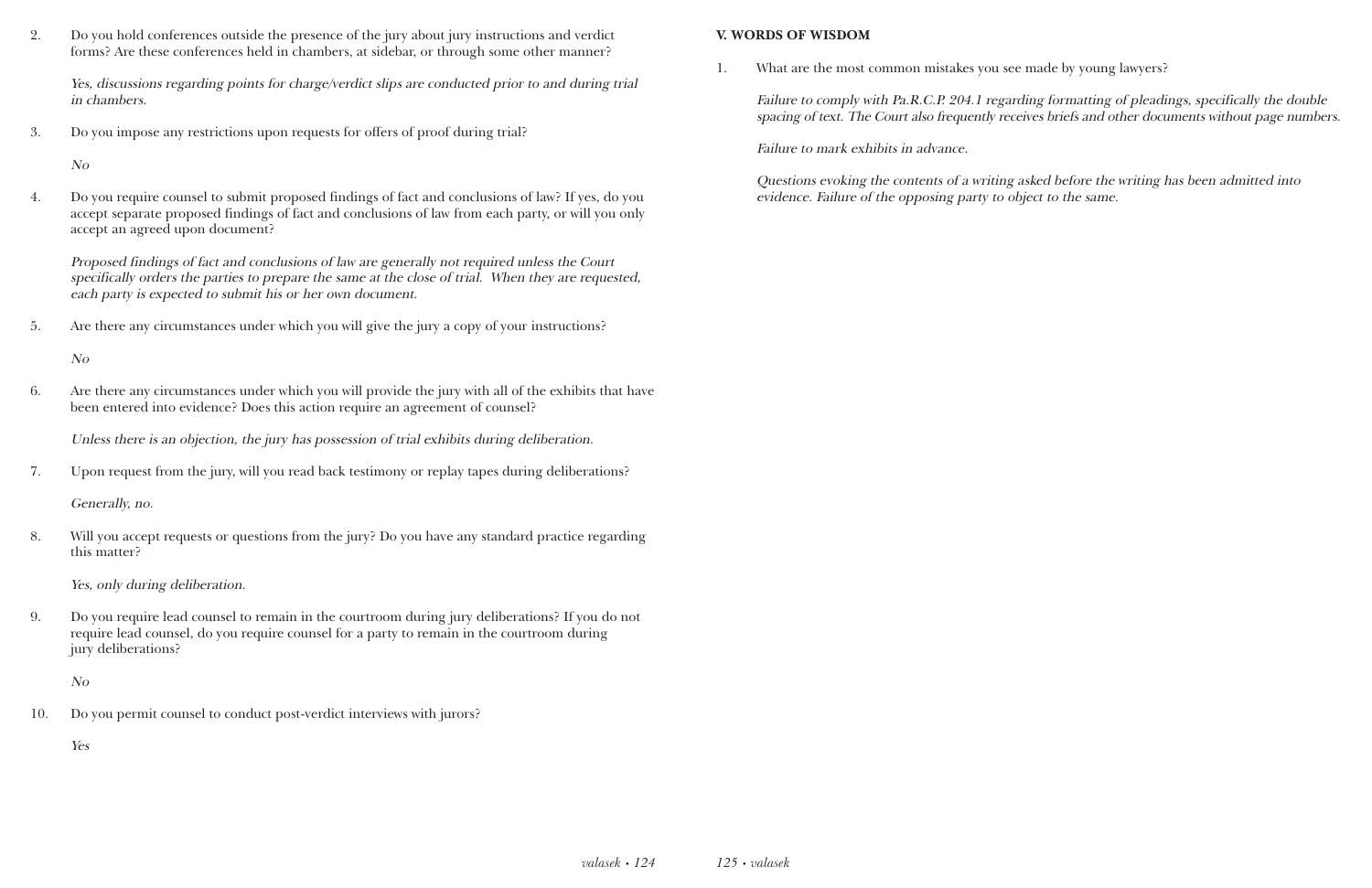## **BUTLER COUNTY**

# **THE HONORABLE MARILYN J. HORAN**

**Butler County Courthouse 123 W. Diamond Street Butler, PA 16003 724-284-1447**

#### **I. BIOGRAPHICAL INFORMATION**

1. When were you elected or appointed to the bench?

June 7, 1996, by appointment; Elected 1997 and Retained 2007

2. What was your legal experience prior to ascending to the bench?

Private practitioner, partner in the law firm of Murrin, Taylor, Flach and Horan, Butler, PA. 1979-1996. General practice of law.

3. Where did you receive your undergraduate and law degrees? Do you hold any other degrees?

Penn State University, BS, 1976; University of Pittsburgh, School of Law, JD 1979

4. Did you serve in the military?

no.

5. Are you affiliated with any professional organization? If yes, please list the professional organizations. Pennsylvania Bar Association; Butler County Bar Association; Women's Bar Association of Western PA

#### **II. MOTIONS PRACTICE**

#### **a. Chamber Copies of Motions**

1. Do you require or request courtesy copies of motions filed with the Court to be provided to chambers? If so, how many copies?

In cases with lengthy or complex motions, if i have one courtesy copy in advance, I review the materials and possibly the court file before motions court so that I am familiar with the case, motion, and relevant law. This results in a more meaningful motion court presentation and I am better prepared to ask any questions while counsel are present.

2. If courtesy copies of a motion are delivered to the Court, is there a time frame by which those

copies should be delivered?

Common sense suggests that the courtesy copy should arrive in time for me to fairly review it. Motions start at 9:00 on Wednesdays, so by Tuesday, early in the day, at the latest is usually sufficient, depending on my docket schedule.

3. Does the Judge require that parties opposing the motion provide courtesy copies of any responses

to chambers?

If the response is lengthy or complex, I appreciate the copy so that I can give both sides the same opportunity for me to read the same before they are argued in motions court.

4. If courtesy copies of a response to a motion are delivered to the Court, is there a time frame by

which those copies should be delivered?

See 3 above.

5. Do you have a preference as to how courtesy copies are provided to chambers?

No

6. If an advance copy of a motion or response is not provided to chambers, does the Judge request

that a copy be brought at the time of any oral argument?

It is not necessary. I will review the original when it is handed to me during Motions court, or I will review when time permits after Motions court.

#### **b. Presentation**

1. Do you have any specific requirements, outside of the applicable Rules of Procedure, regarding the

scheduling of oral argument on a motion?

No. I usually hear all motions and arguments during my weekly scheduled Motions court session.

2. Are the parties permitted to reschedule oral argument on a motion and, if so, what is the procedure

for rescheduling the oral argument?

It would depend. If desired, counsel would have to file a motion.

3. Do you permit oral argument on all motions? If not, for which specific types of motions do you permit oral argument (i.e., dispositive, pre-trial, etc.)? If you do permit oral argument on all motions, what is the procedure for requesting oral argument for motions (where the applicable

Rules of Procedure do not apply)?

Generally, counsel come to Motions court and present their arguments then. It is up to counsel if they want to argue their motions.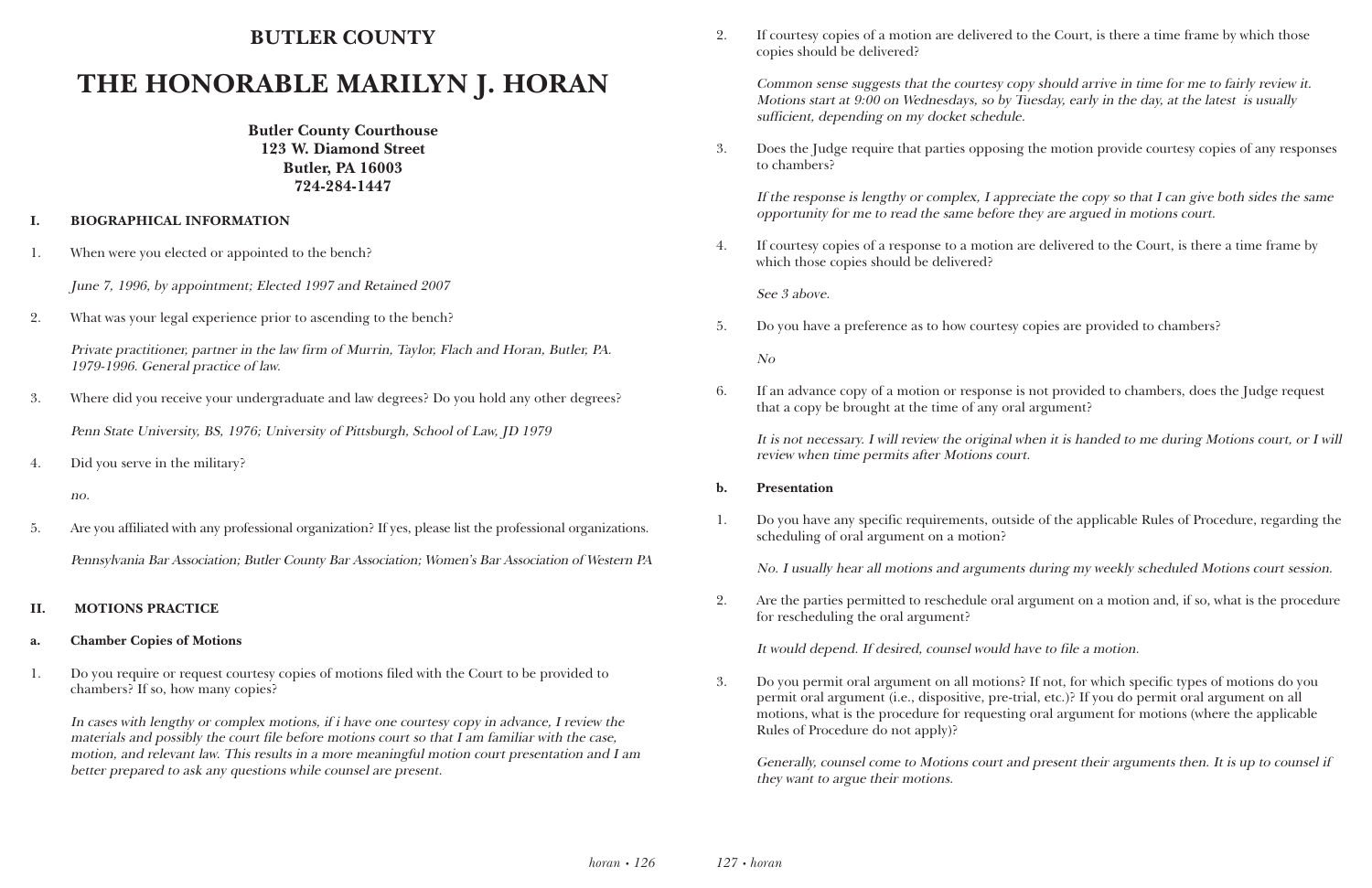4. Do you have any specific rules or requests regarding an attorneys' presentation of oral argument

(i.e., courtroom demeanor, etc.)?

|                      | No. Just proper and professional decorum and attire.                                                                                                          | e. | <b>Evidentiary Hearings</b>                                                                         |
|----------------------|---------------------------------------------------------------------------------------------------------------------------------------------------------------|----|-----------------------------------------------------------------------------------------------------|
| 5.                   | Do you impose time constraints on oral arguments on motions?                                                                                                  | 1. | When do you require an evidentiary hearing                                                          |
|                      | No; but, I expect counsel to exercise common sense and to be prepared and as brief as the issues permit.                                                      |    | When there is a need for fact finding or a rec                                                      |
| $\mathbf{c}$ .<br>1. | <b>Notice and Scheduling</b><br>How many days notice must be given to the opposing attorney or party prior to presentation?                                   | 2. | Will you hold an evidentiary hearing upon re                                                        |
|                      | Our local rules provide for 5 days.                                                                                                                           | f. | It depends.<br><b>Briefs</b>                                                                        |
| 2.                   | Do you require notice to be provided through any specific means (i.e., mail, fax, e-mail)?<br>See local rules.                                                | 1. | Do you require briefs to be submitted with me                                                       |
| 3.                   | Will you hear emergency motions if the notice requirement cannot be followed?                                                                                 |    | For Preliminary Objections, Motions for Sum<br>Pleadings. All other cases are case and issue of     |
|                      | Yes, as the emergency dictates. Confer with Court Administration to coordinate in these cases.                                                                | 2. | When do you require briefs to be filed?                                                             |
| 4.                   | Will you hear emergency motions on another Judge's case? If so, are there any procedures which<br>must be followed concerning the Judge assigned to the case? |    | In sufficient time for me to read them before<br>time lines for filing briefs. Also, see local rule |
|                      | See 3 above.                                                                                                                                                  | 3. | Do you permit briefs to be filed when not spe                                                       |
| 5.                   | Should the motion be scheduled for presentation with chambers or can it be presented any day<br>that the Court is hearing motions?                            | 4. | Yes<br>Does you allow for reply and sur-reply briefs?                                               |
|                      | For cases assigned to me, all motions can be presented at Motions Court. Otherwise, see 3 above.                                                              |    | Yes                                                                                                 |
| 6.                   | If the motion is uncontested or consented to, should it be scheduled for presentation or should it<br>be submitted directly to chambers?                      | 5. | Do you allow parties to incorporate by referent                                                     |
|                      | Consented to motions can be sent directly to chambers for consideration, without need to come to<br><b>Motions Court.</b>                                     | 6. | Yes<br>Do you have a page length requirement on bi                                                  |
|                      | d. Transcribing Arguments                                                                                                                                     |    | N <sub>O</sub>                                                                                      |
| 1.                   | Do you place motions arguments on the record?                                                                                                                 | 7. | Do you have a preference for the time frame                                                         |
|                      | Yes                                                                                                                                                           |    | See 2 above                                                                                         |
| 2.                   | Do you have a court reporter available during Motions Court?                                                                                                  | 8. | Do you have any special formatting requirem                                                         |
|                      | Yes                                                                                                                                                           |    | N <sub>O</sub>                                                                                      |
|                      | $horan \cdot 128$                                                                                                                                             |    | $129 \cdot horan$                                                                                   |

3. Are there any situations which require counsel to schedule a court reporter for Motions Court?

ing to be held?

*n* record is appropriate.

on request?

No

h motions?

Summary Judgment, and Motions for Judgment on the sue dependent.

fore arguments. Orders directing briefs usually set out rules.

t specifically requested?

ference motions or briefs that have been previously filed?

on briefs for dispositive and non-dispositive motions?

ame for filing briefs?

irements for briefs?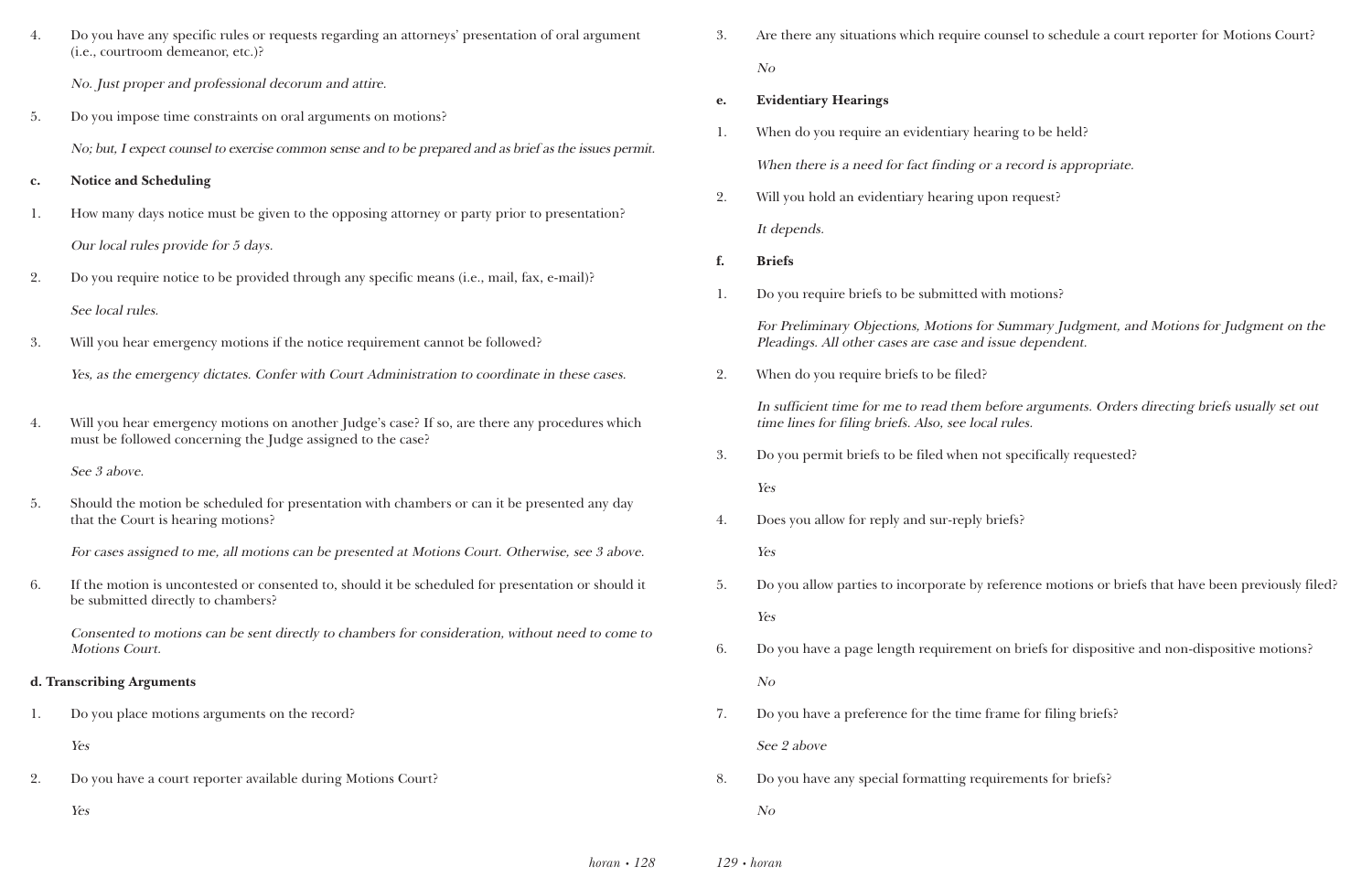*horan • 130*

#### **g. Common Mistakes**

1. What are the most common mistakes made in motions practice?

Failure to serve other side with notice of presentation.

2. Is there anything you would like to see more often from attorneys concerning motions practice?

Discuss issues with opposing counsel in advance of Motions Court. If arrive at a basis for consent orders or resolution, you can save a trip for Motion Court session.

#### **III. CONFERENCE AND CONCILIATIONS**

#### **a. Pre-Trial Conciliations**

1. Do you require lead trial counsel to appear for the pre-trial conciliation?

No, but it does make for a more meaningful pre-trial in relation to settlement discussions when lead counsel are present.

2. Do you require the parties to appear for the pre-trial conciliation?

Yes. Exceptions to this are available if all counsel agree and the parties or adjuster are readily available by phone.

3. In what manner do you conduct the pre-trial conciliation? Do you meet with counsel collectively or individually to determine settlement positions?

It is case dependent. Usually, with consent of all counsel, I am available to meet with counsel individually to try to facilitate resolution of cases scheduled for jury trial.

4. Do you directly communicate with the parties during conciliation? If you do not generally communicate with the parties during conciliation, are there any circumstances under which this may occur?

Usually, I do not communicate directly with the parties. In exceptional circumstances, I may, upon request of all counsel meet with parties.

#### **b. Conciliations During Trial**

1. Once a case has been assigned to you, do you attempt an additional conciliation between the parties prior to opening statements?

Cases are assigned in Butler from the initial filing of the complaint. So, this question does not apply here.

With an interest towards facilitating all issues that I can, while being responsible to my docket. Most scheduling occurs through our Court Administrators office. If a conflict is not brought to my attention by counsel until the last minute, and the conflict is not of an emergency nature, continuances of matters pending before me is VERY difficult to obtain.

2. Are there any circumstances under which you would recess a trial to facilitate negotiations or actively participate in conciliating a settlement? Does this practice change depending on whether the case is jury or non-jury?

I will with a jury trial. I WILL NOT facilitate settlement discussions with a non-jury trial.

*131 • horan*

#### **IV. TRIAL PRACTICES**

#### **a. Special and Preliminary Injunctions**

1. How much time do you allow for an evidentiary hearing on a motion for preliminary injunction?

Are there any situations where additional time may be granted?

Usually, there is very little time available for preliminary injunction hearings, one-half hour is the usual.

2. In an evidentiary hearing on a motion for preliminary injunction, do you accept depositions or affidavits in lieu of live testimony? Do you have a preference on whether the testimony is live or

through depositions or affidavits?

Either is fine, providing all parties concur. I have no preference.

3. Under what circumstances will you grant motions for expedited discovery? When a motion for expedited discovery is granted, do you have any standard time frames that you will impose?

Each case is unique and I will decide on a case-by-case basis.

4. Do you require a brief in advance of a hearing for a motion for preliminary injunction?

It again would depend on the case.

5. Do you accept proposed findings of fact following a hearing? Do you have a preference on whether or not proposed findings of fact are submitted?

Yes I accept them; if I specifically want them I will direct them in the scheduling order.

### b. General Trial Procedures

1. How do you address scheduling conflicts?

2. What are the standard hours during which you hold trial? Are there any circumstances under

which you will work late?

9:00 to 4:30. Yes I do work late and early and through lunch during jury trial terms, and those times may include counsel working as well.

3. Do you prefer or require trial briefs? If you accept trial briefs, are there any restrictions on page

limits? At what date should the trial brief be filed?

I will accept them. Get them to me in time for me to read and research as necessary. If they are filed at the last minute, i.e. just before trial or argument, I will not have time to adequately review their content, and then you will not have the benefit of my careful consideration of your work.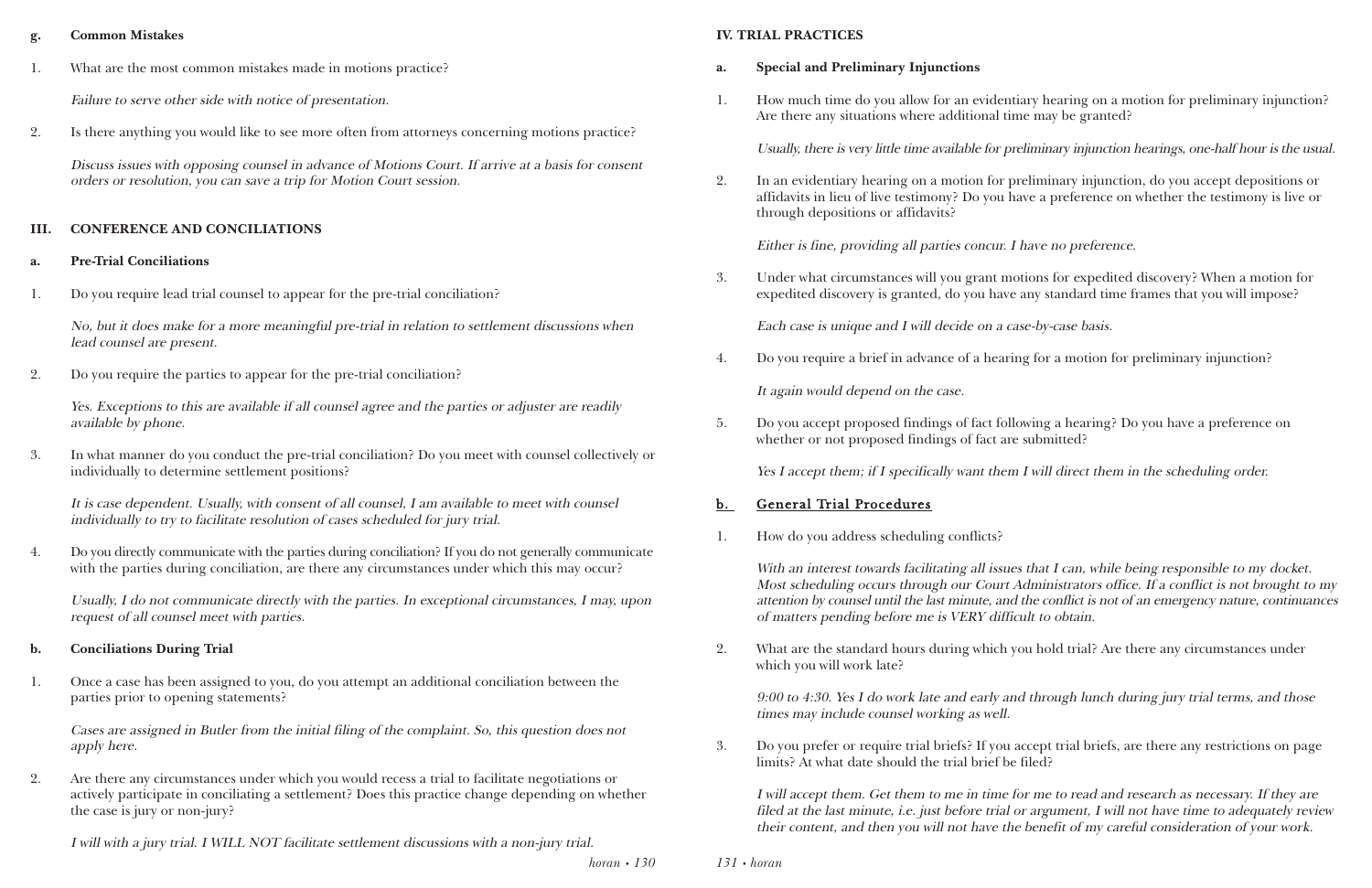| $\mathbf{c}$ . | Motions in Limine and Hearings Outside the Jury                                                                                                                                                                                    |
|----------------|------------------------------------------------------------------------------------------------------------------------------------------------------------------------------------------------------------------------------------|
| 1.             | Do you accept written and/or oral motions in limine?                                                                                                                                                                               |
|                | Yes                                                                                                                                                                                                                                |
| 2.             | Do you have a preference as to whether the motion is written or oral?                                                                                                                                                              |
|                | N <sub>O</sub>                                                                                                                                                                                                                     |
| 3.             | Are there any restrictions on presenting in limine motions prior to or during trial?                                                                                                                                               |
|                | I ask attorneys to present their motions, except for emergency ones or ones that arise for the first<br>time during trial, at the latest, as of the time of jury selection. We select juries one week before<br>trial term begins. |
| 4.             | Do you typically reserve rulings until the appropriate time or do you rule on each motion as it is presented?                                                                                                                      |
|                | It depends of the issues. I try to rule as early as I can.                                                                                                                                                                         |
| 5.             | Do you permit sidebar conferences? Are there any special rules about how counsel are to conduct<br>themselves during or request sidebar conferences?                                                                               |
|                | Yes. No special rules-professional demeanor and preparedness.                                                                                                                                                                      |
| d.             | <b>Opening Statements, Summations, and Examining Witnesses</b>                                                                                                                                                                     |
| 1.             | Do you impose any time limits on the amount of time counsel may use for opening statements or<br>summations? Does this practice change when the case is a multi-party action as opposed to a<br>single-party action?               |
|                | Not usually. But, I expect counsel to be as brief as possible.                                                                                                                                                                     |
| 2.             | Do you permit Defendants to defer the opening statement until the start of their cases?                                                                                                                                            |
|                | Yes.                                                                                                                                                                                                                               |
| 3.             | Do you permit redirect and re-cross examination? Do you permit examinations beyond redirect<br>and re-cross?                                                                                                                       |

*horan • 132 133 • horan*

Yes, as necessary.

- 4. Are there any circumstances under which you will personally question a witness? Yes, but such is very very rare.
- 5. Do you permit counsel to examine witnesses out of sequence? Yes, as necessary and hopefully with opposing counsel consent.

6. Do you have any particular practice regarding either the examination of a witness or the areas of

examination by more than one attorney?

No

7. Do you have any special practices or procedures with respect to expert witnesses?

No

### **e. Deposition Testimony**

1. Do you have any special procedures or requirements regarding the use or admission of videotaped testimony? Do you prefer that the videotape contain only the live testimony of the witness or do you prefer and/or accept video where the written transcript is shown beside the videotaped testimony?

I like to have any objections within depositions addressed and decided before the commencement of trial, if possible. I like the written transcript in addition to the videotape for trial purposes.

2. Do you have any particular practices regarding reading material into the record?

No; but the reader needs to be careful to READ SLOWLY!!!

1. Do you permit counsel and/or their experts to use computers in the courtroom during trial? Do

- **f. Computers, Exhibits and Visual Aids**
- you have any particular procedures regarding this practice?

Yes; no

2. Do you place a restriction on the number of exhibits that may be entered at trial?

No

3. Do you require exhibits to be pre-marked?

Not necessarily — counsel should confer with my court reporter in advance of trial for guidance to ease with exhibits.

4. Do you have any particular practice or procedure regarding exchanging exhibits between parties

prior to trial?

No — see rules of civil procedure for pre-trial statements.

5. Do you have any particular practices or procedures regarding noting objections to exhibits prior to trial?

If possible, those should be addressed in advance of trial commencement.

6. Do these practices or procedures change depending on whether the case is a jury or non-jury matter?

Not really.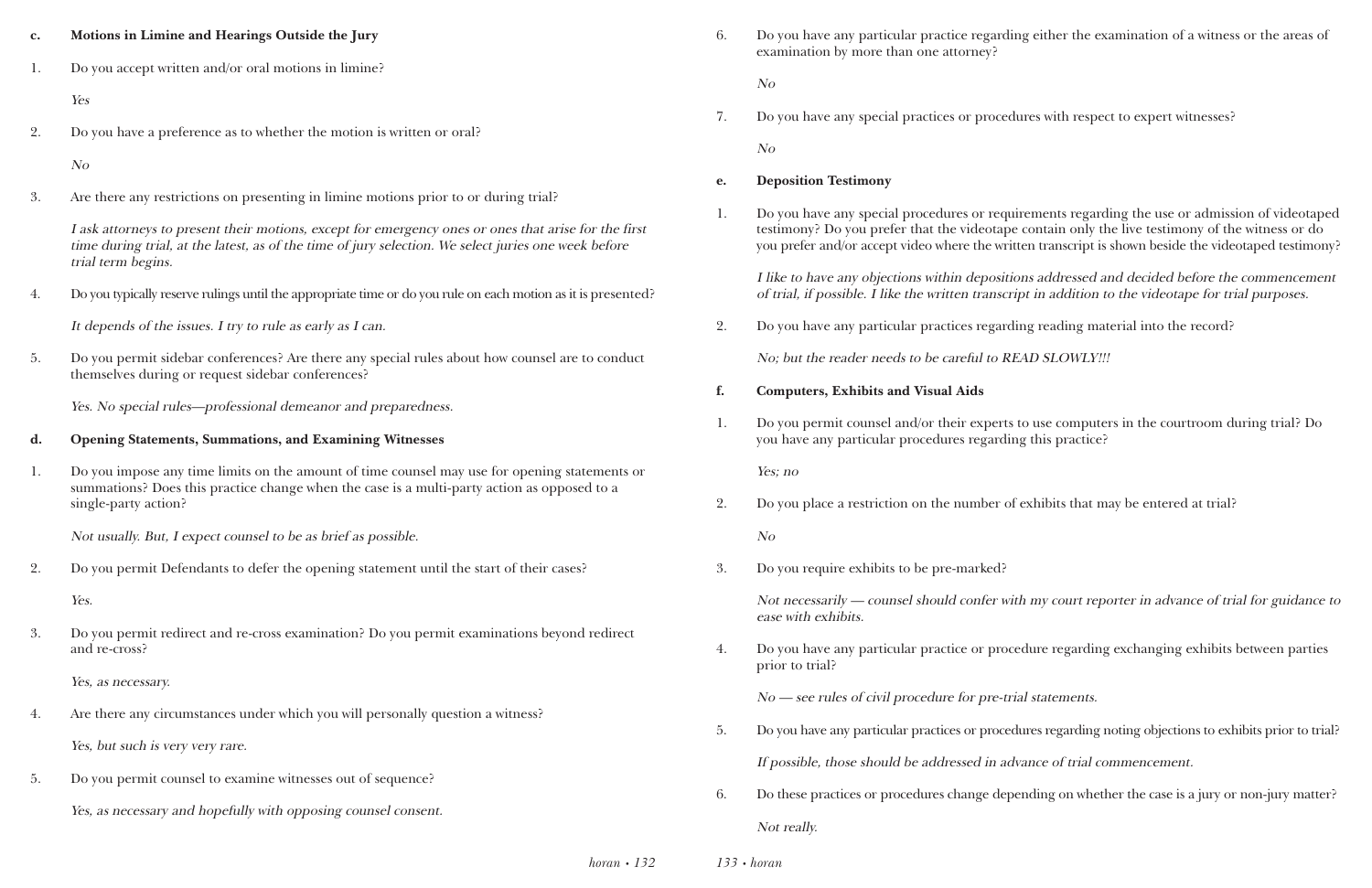7. Do you have any special rules regarding how exhibits are presented?

No

8. Are attorneys permitted to use visual aids during trial? Do you have any special rules or procedures regarding how attorneys are to use visual aids or at which time they may use visual aids?

Yes, subject to prior review with the court and with consent of opposing counsel.

9. What is your practice regarding post-trial handling of exhibits? Once a trial is over, will you return exhibits to counsel of record? If you do not return exhibits to counsel of record, will you accept into evidence copies of exhibits so that counsel may retain the original?

All exhibits need to be presented to the court reporter in 81/2 x11 format. Exhibits will not be returned after trial. On motion after final decision in the case, court order may issue for return.

#### **g. Joint Tortfeasor Release**

1. Do you require a party who has executed a joint tortfeasor release to appear at trial?

It depends of the position of all parties of this issue.

2. Do you require an attorney representing a released joint tortfeasor to appear at trial?

It depends of the position of all parties of this issue.

#### **h. Jury Instructions, Verdict Forms, and Questioning**

1. Do you require counsel to submit proposed jury instructions and verdict forms? If yes, at what point in trial do you require these documents?

Yes. I ask for these at the time of jury selection.

2. Do you hold conferences outside the presence of the jury about jury instructions and verdict forms? Are these conferences held in chambers, at sidebar, or through some other manner?

Generally they are held in chambers.

3. Do you impose any restrictions upon requests for offers of proof during trial?

No

When they are discourteous to the court and/or court staff, or to co-counsel or parties. When they are not adequately prepared for the matter that brings them before the court.

4. Do you require counsel to submit proposed findings of fact and conclusions of law? If yes, do you accept separate proposed findings of fact and conclusions of law from each party, or will you only accept an agreed upon document?

Yes. In non-jury cases. they are due at the commencement of the trial or hearing, subject to amendment once the record in developed.

5. Are there any circumstances under which you will give the jury a copy of your instructions?

6. Are there any circumstances under which you will provide the jury with all of the exhibits that have

been entered into evidence? Does this action require an agreement of counsel?

Yes the exhibits generally go back with the jury. Counsel are invited to confer on this point.

7. Upon request from the jury, will you read back testimony or replay tapes during deliberations?

No

8. Will you accept requests or questions from the jury? Do you have any standard practice regarding

this matter?

Yes. Yes they are delivered in writing through our tipstaffs in sealed envelopes.

9. Do you require lead counsel to remain in the courtroom during jury deliberations? If you do not require lead counsel, do you require counsel for a party to remain in the courtroom during

jury deliberations?

No, but they must be readily available to be contacted by cell phone for their prompt return to the courtroom.

10. Do you permit counsel to conduct post-verdict interviews with jurors?

If they ask permission of the court and of the jurors.

## **V. WORDS OF WISDOM**

1. What are your pet peeves about lawyers you see in your courtroom?

2. What are the most common mistakes you see made by young lawyers?

See 2 above. and young lawyers should seek out feedback from the court and counsel!! Sometimes they can advise the court in advance that they will welcome and ask for such feedback once the case has reached a final conclusion

3. Do you have any other practice or procedure that lawyers practicing before you should know?

BE PREPARED!!!

4. What words of wisdom do you have for young lawyers?

Seek out mentoring, ask questions, be brave, and give it a try. Every opportunity to be in court is an opportunity to learn. Enjoy our wonderful profession and be professional in all you do.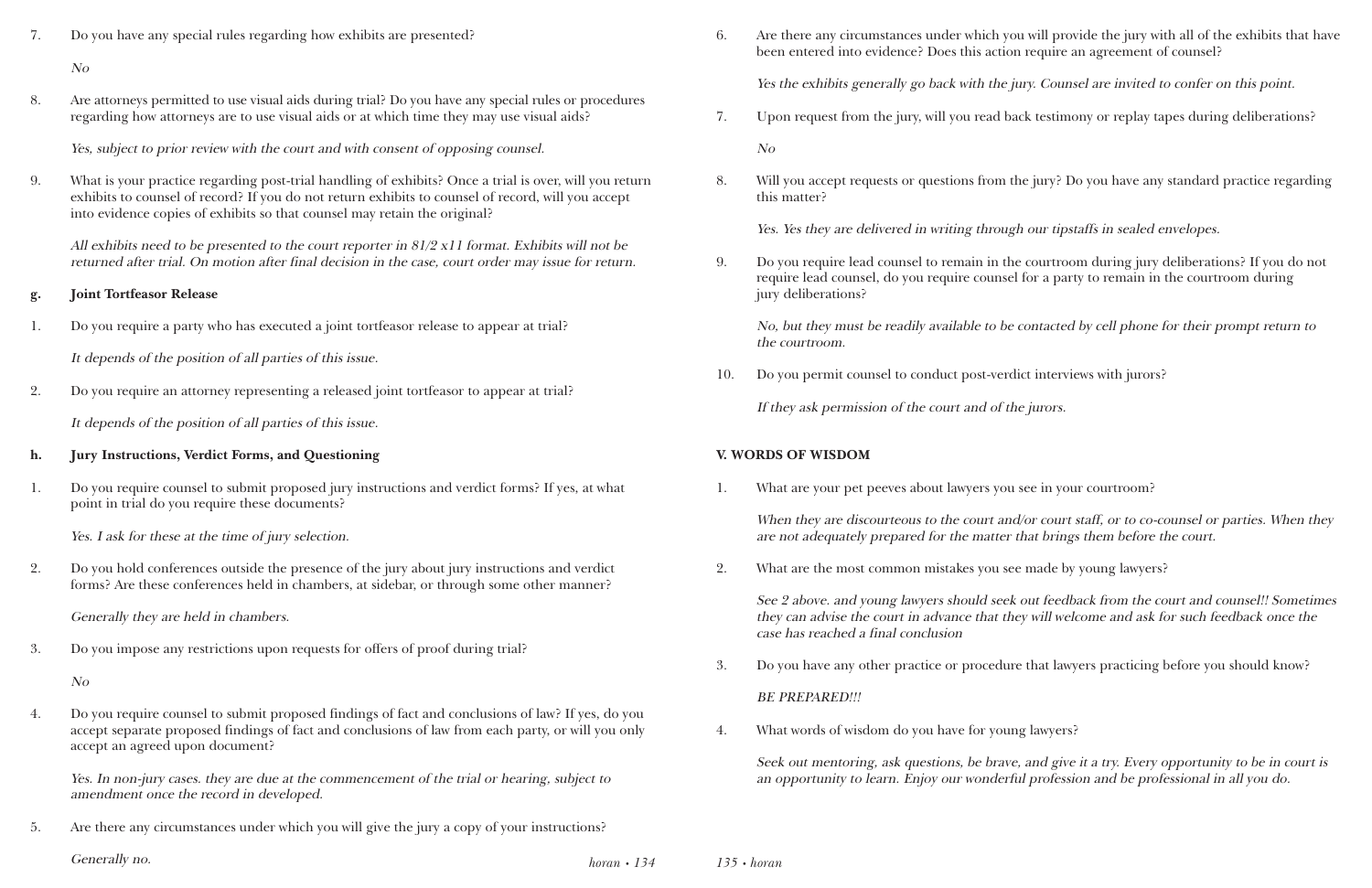*solomon • 136*

## **FAYETTE COUNTY**

# **THE HONORABLE GERALD R. SOLOMON**

**Fayette County Courthouse 2nd Floor, Courtroom 1 61 East Main Street Uniontown, PA 15401 Telephone: 724-430-1234 Fax: 724-430-1001**

- **I. BIOGRAPHICAL INFORMATION**
- 1. When were you elected or appointed to the bench?

Elected November 1997; Seated January 2, 1998

2. What was your legal experience prior to ascending to the bench?

Private Practice (general) November 1968 to December 1999; torts, contracts, real property, wills and trusts; domestic relations; solicitor for boroughs, townships and Fayette County Housing Authority

3. Where did you receive your undergraduate and law degrees? Do you hold any other degrees?

University of Pittsburgh; Temple University School of Law

4. Did you serve in the military?

No

5. Are you affiliated with any professional organization? If yes, please list the professional organizations.

No

6. Do you have any hobbies?

Yes, running, reading, gardening, doing whatever my granddaughter wants to do.

### **II. MOTIONS PRACTICE**

### **a. Chamber Copies of Motions**

1. Do you require or request courtesy copies of motions filed with the Court to be provided to chambers? If so, how many copies?

Assuming the motion will be presented as required through motions court, not required. If it is a matter that will affect my calendar, a courtesy copy would be nice.

*137 • solomon*

2. If you do not require courtesy copies of motions to be provided to chambers in all instances, are there any circumstances under which you would appreciate courtesy copies? If so, how many?

See above, one copy.

3. If courtesy copies of a motion are delivered to the Court, is there a time frame by which those

copies should be delivered?

At the time of filing;

4. Does the Judge require that parties opposing the motion provide courtesy copies of any responses

to chambers?

Unless I receive a courtesy copy of a filed response, I may not know one has been filed of record.

5. If you do not require courtesy copies of responses to motions in all instances, are there any circumstances

under which you would appreciate courtesy copies?

See above

6. If courtesy copies of a response to a motion are delivered to the Court, is there a time frame by

which those copies should be delivered?

See above

7. Do you have a preference as to how courtesy copies are provided to chambers?

No

8. If an advance copy of a motion or response is not provided to chambers, does the Judge request

that a copy be brought at the time of any oral argument?

Generally, unless a motion has been presented through motions court, there will not be oral argument scheduled.

1. Do you have any specific requirements, outside of the applicable Rules of Procedure, regarding the

- **b. Presentation**
- scheduling of oral argument on a motion?

Follow Motions Court practice.

2. Are the parties permitted to reschedule oral argument on a motion and, if so, what is the procedure

for rescheduling the oral argument?

Follow Motions Court practice.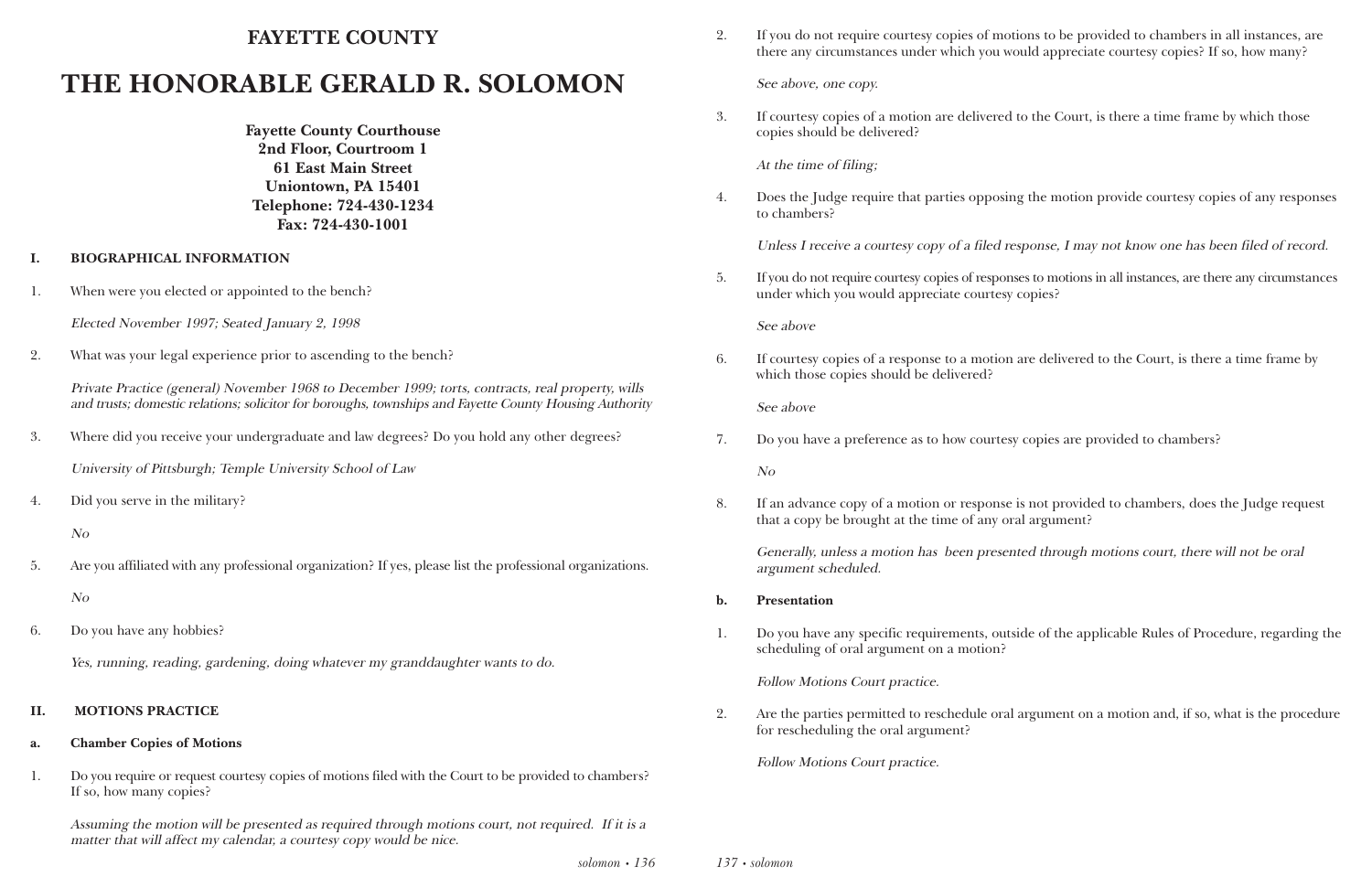3. Do you permit oral argument on all motions? If not, for which specific types of motions do you permit oral argument (i.e., dispositive, pre-trial, etc.)? If you do permit oral argument on all motions, what is the procedure for requesting oral argument for motions (where the applicable Rules of Procedure do not apply)?

No; where I believe oral argument will assist the court.

4. Do you have any specific rules or requests regarding an attorneys' presentation of oral argument (i.e., courtroom demeanor, etc.)?

Be on time. Be prepared. Be aware that I have read the briefs and familiarized myself with the record prior to argument.

5. Do you impose time constraints on oral arguments on motions?

On occasion as needed.

- **c. Notice and Scheduling**
- 1. How many days notice must be given to the opposing attorney or party prior to presentation?

As a motion, follow Motions Court practice.

2. Will you hear emergency motions if the notice requirement cannot be followed?

Our Motions Court practice contemplates emergency motions.

4. Will you hear emergency motions on another Judge's case? If so, are there any procedures which must be followed concerning the Judge assigned to the case?

See above. Since it is an emergency motion, we understand that it may be presented in Motions Court before a Judge not assigned to the case.

5. Should the motion be scheduled for presentation with chambers or can it be presented any day that the Court is hearing motions?

Can be presented any day the Court is hearing motions.

6. If the motion is uncontested or consented to, should it be scheduled for presentation or should it be submitted directly to chambers?

If consented to, can be presented as a routine motion in accordance with our Motions Court practice.

#### **d. Transcribing Arguments**

1. Do you place motions arguments on the record?

In motions court, not on scheduled oral arguments.

2. Do you have a court reporter available during Motions Court?

3. Are there any situations which require counsel to schedule a court reporter for Motions Court?

No

- **e. Evidentiary Hearings**
- 1. When do you require an evidentiary hearing to be held? I schedule.
- 2. Will you hold an evidentiary hearing upon request? **Generally**
- **f. Briefs**
- 1. Do you require briefs to be submitted with motions? Not required, but I consider it good practice.
- 2. When do you require briefs to be filed?

### If I deem that briefs are needed, I will hand down an Order setting forth a briefing schedule. I do not require briefs to be filed. Briefs should not be filed, only served on opposing counsel and

submitted to the Court.

3. Do you permit briefs to be filed when not specifically requested?

See above. I certainly would accept a brief even if not requested, provided a copy is served on opposing counsel.

4. Does you allow for reply and sur-reply briefs?

If timely submitted and served on opposing counsel.

5. Do you allow parties to incorporate by reference motions or briefs that have been previously filed?

6. Do you have a page length requirement on briefs for dispositive and non-dispositive motions?

- Never been asked.
- Not particularly.
- 7. Do you have a preference for the time frame for filing briefs?

No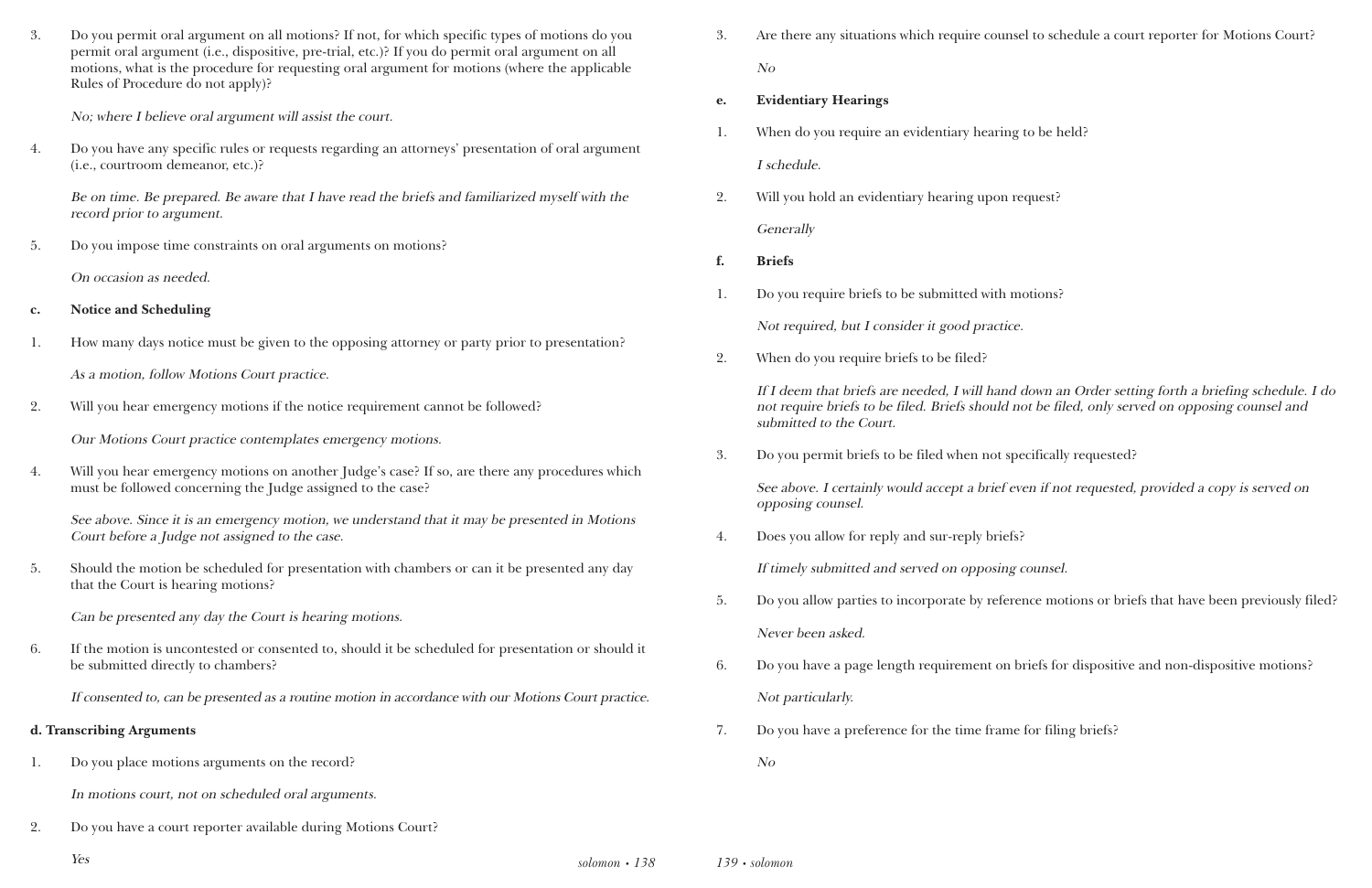#### **g. Common Mistakes**

1. What are the most common mistakes made in motions practice?

Not following our Motions Court rules. If you intend to practice here, follow our rules. It is to your benefit.

2. Is there anything you would like to see more often from attorneys concerning motions practice?

See #1!

#### **III. CONFERENCE AND CONCILIATIONS**

4. Do you directly communicate with the parties during conciliation? If you do not generally communicate with the parties during conciliation, are there any circumstances under which this may occur?

- **a. Pre-Trial Conciliations**
- 1. Do you require lead trial counsel to appear for the pre-trial conciliation?

#### Yes

2. Do you require the parties to appear for the pre-trial conciliation?

#### Yes

3. In what manner do you conduct the pre-trial conciliation? Do you meet with counsel collectively or individually to determine settlement positions?

Meet with all counsel initially, then individually, then follow whatever course the circumstances deem best.

Depends on the circumstances.

#### **b. Conciliations During Trial**

1. Once a case has been assigned to you, do you attempt an additional conciliation between the parties prior to opening statements?

Yes

2. Are there any circumstances under which you would recess a trial to facilitate negotiations or actively participate in conciliating a settlement? Does this practice change depending on whether the case is jury or non-jury?

If the parties agree that a settlement is likely.

#### **IV. TRIAL PRACTICES**

1. How much time do you allow for an evidentiary hearing on a motion for preliminary injunction?

- **a. Special and Preliminary Injunctions**
- Are there any situations where additional time may be granted?

#### No time restriction.

2. In an evidentiary hearing on a motion for preliminary injunction, do you accept depositions or affidavits in lieu of live testimony? Do you have a preference on whether the testimony is live or

through depositions or affidavits?

No

When needed; case by case.

3. Under what circumstances will you grant motions for expedited discovery? When a motion for expedited discovery is granted, do you have any standard time frames that you will impose?

4. Do you schedule hearings in advance of the next month's motions schedule? Under what circumstances

does this occur? Is a written motion necessary?

I am in Motions Court every Tuesday at 9:00 a.m. I then hand down orders on all motions presented and schedule hearings as needed and set briefing schedules as needed.

5. Do you require a brief in advance of a hearing for a motion for preliminary injunction?

No, but I accept all help.

6. Do you accept proposed findings of fact following a hearing? Do you have a preference on whether or not proposed findings of fact are submitted?

Yes, usually required.

- **b. General Trial Procedures**
- 1. How do you address scheduling conflicts?

Only through a properly presented motion.

2. What are the standard hours during which you hold trial? Are there any circumstances under

which you will work late?

Usually 9:15 to 12 and 1:30 to 4. Yes, as needed.

3. Do you prefer or require trial briefs? If you accept trial briefs, are there any restrictions on page

limits? At what date should the trial brief be filed?

Prefer; No. In sufficient time prior to trial.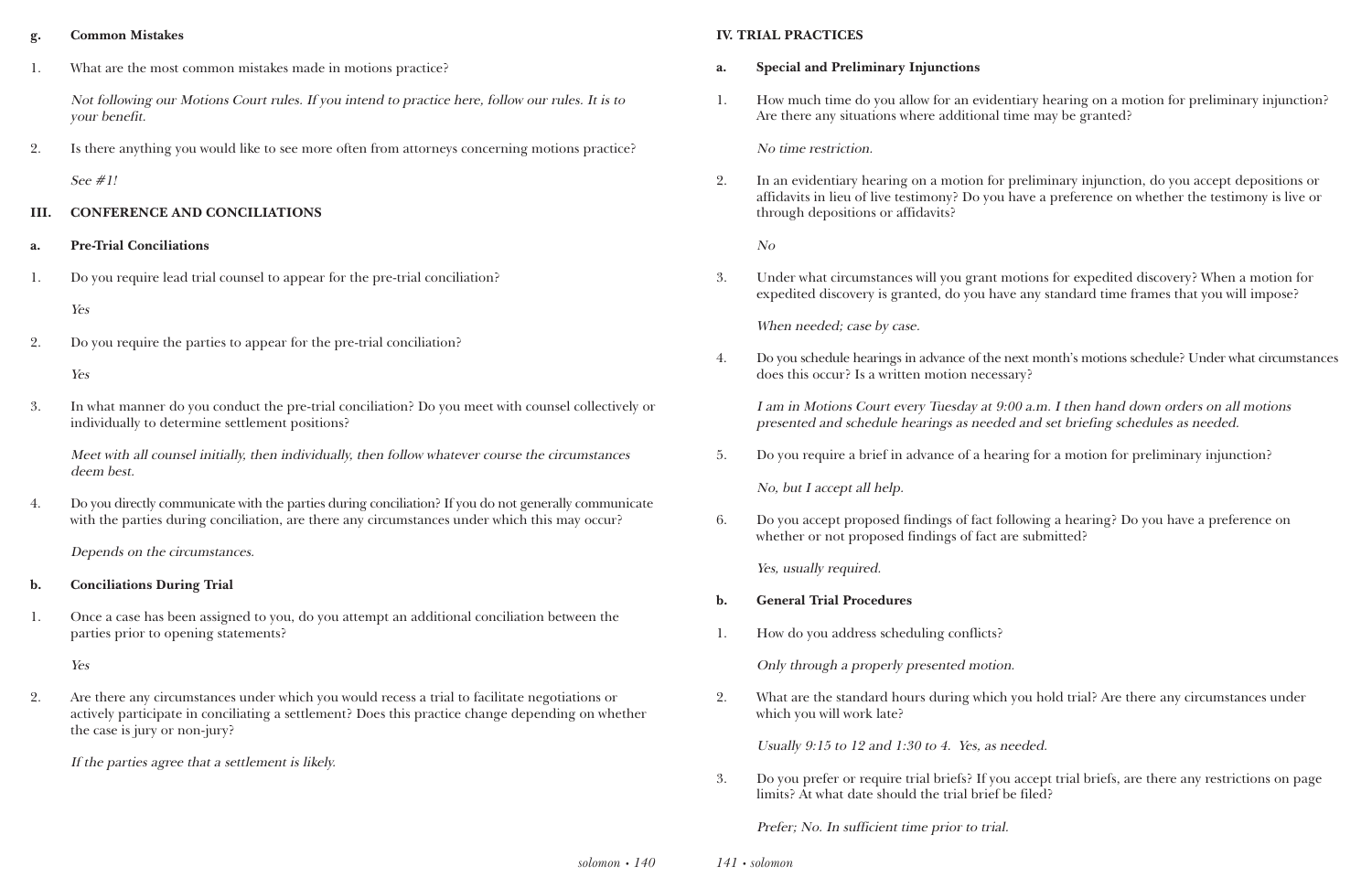ny particular practice regarding either the examination of a witness or the areas of

calls a witness, the witness is his/her witness. If an opposing attorney makes an rakes inquiry of the witness, the witness is his/her witness.

ny special practices or procedures with respect to expert witnesses?

ny special procedures or requirements regarding the use or admission of videotaped you prefer that the videotape contain only the live testimony of the witness or do or accept video where the written transcript is shown beside the videotaped testimony?

uire that a written transcript be provided to the Court. No preference.

ny particular practices regarding reading material into the record?

counsel and/or their experts to use computers in the courtroom during trial? ny particular procedures regarding this practice?

restriction on the number of exhibits that may be entered at trial?

ny particular practice or procedure regarding exchanging exhibits between parties

rel to meet prior to the pre-trial conference to discuss exhibits.

ist particular practices or procedures regarding noting objections to exhibits prior to trial?

ices or procedures change depending on whether the case is a jury or non-jury matter?

| $\mathbf{c}$ . | Motions in Limine and Hearings Outside the Jury                                                                                                                                              | 6. | Do you have any particular practice regard<br>examination by more than one attorney?          |
|----------------|----------------------------------------------------------------------------------------------------------------------------------------------------------------------------------------------|----|-----------------------------------------------------------------------------------------------|
| 1.             | Do you accept written and/or oral motions in limine?                                                                                                                                         |    |                                                                                               |
|                | Written only, except in extreme circumstances.                                                                                                                                               |    | If an attorney calls a witness, the witness is<br>objection, or makes inquiry of the witness, |
| 2.             | Do you have a preference as to whether the motion is written or oral?                                                                                                                        | 7. | Do you have any special practices or proce                                                    |
|                | Yes                                                                                                                                                                                          |    | N <sub>O</sub>                                                                                |
| 3.             | Are there any restrictions on presenting in limine motions prior to or during trial?                                                                                                         | e. | <b>Deposition Testimony</b>                                                                   |
|                | So as to not delay trial.                                                                                                                                                                    | 1. | Do you have any special procedures or req                                                     |
| 4.             | Do you typically reserve rulings until the appropriate time or do you rule on each motion as it is presented?                                                                                |    | testimony? Do you prefer that the videotap<br>you prefer and/or accept video where the wi     |
|                | Typically reserve unless the appropriate ruling is obvious.                                                                                                                                  |    | No, I only require that a written transcript                                                  |
| 5.             | Do you permit sidebar conferences? Are there any special rules about how counsel are to conduct<br>themselves during or request sidebar conferences?                                         | 2. | Do you have any particular practices regar                                                    |
|                |                                                                                                                                                                                              |    | N <sub>O</sub>                                                                                |
|                | If kept to a minimum, professionally.                                                                                                                                                        | f. | <b>Computers, Exhibits and Visual Aids</b>                                                    |
| d.             | <b>Opening Statements, Summations, and Examining Witnesses</b>                                                                                                                               | 1. | Do you permit counsel and/or their expert                                                     |
| 1.             | Do you impose any time limits on the amount of time counsel may use for opening statements or<br>summations? Does this practice change when the case is a multi-party action as opposed to a |    | Do you have any particular procedures reg                                                     |
|                | single-party action?                                                                                                                                                                         |    | N o                                                                                           |
|                | Only if there is a need; No                                                                                                                                                                  | 2. | Do you place a restriction on the number                                                      |
| 2.             | Do you permit Defendants to defer the opening statement until the start of their cases?                                                                                                      |    | Not as a general rule.                                                                        |
|                | Yes                                                                                                                                                                                          | 3. | Do you require exhibits to be pre-marked?                                                     |
| 3.             | Do you permit redirect and re-cross examination? Do you permit examinations beyond redirect<br>and re-cross?                                                                                 |    | Prefer.                                                                                       |
|                |                                                                                                                                                                                              | 4. | Do you have any particular practice or pro                                                    |
|                | Rarely                                                                                                                                                                                       |    | prior to trial?                                                                               |
| 4.             | Are there any circumstances under which you will personally question a witness?                                                                                                              |    | Require counsel to meet prior to the pre-ti                                                   |
|                | Yes                                                                                                                                                                                          | 5. | Do you have any particular practices or proce                                                 |
| 5.             | Do you permit counsel to examine witnesses out of sequence?                                                                                                                                  |    | Addressed at pre-trial conference.                                                            |
|                | Yes, unless there is a valid objection.                                                                                                                                                      | 6. | Do these practices or procedures change de                                                    |
|                |                                                                                                                                                                                              |    | N <sub>O</sub>                                                                                |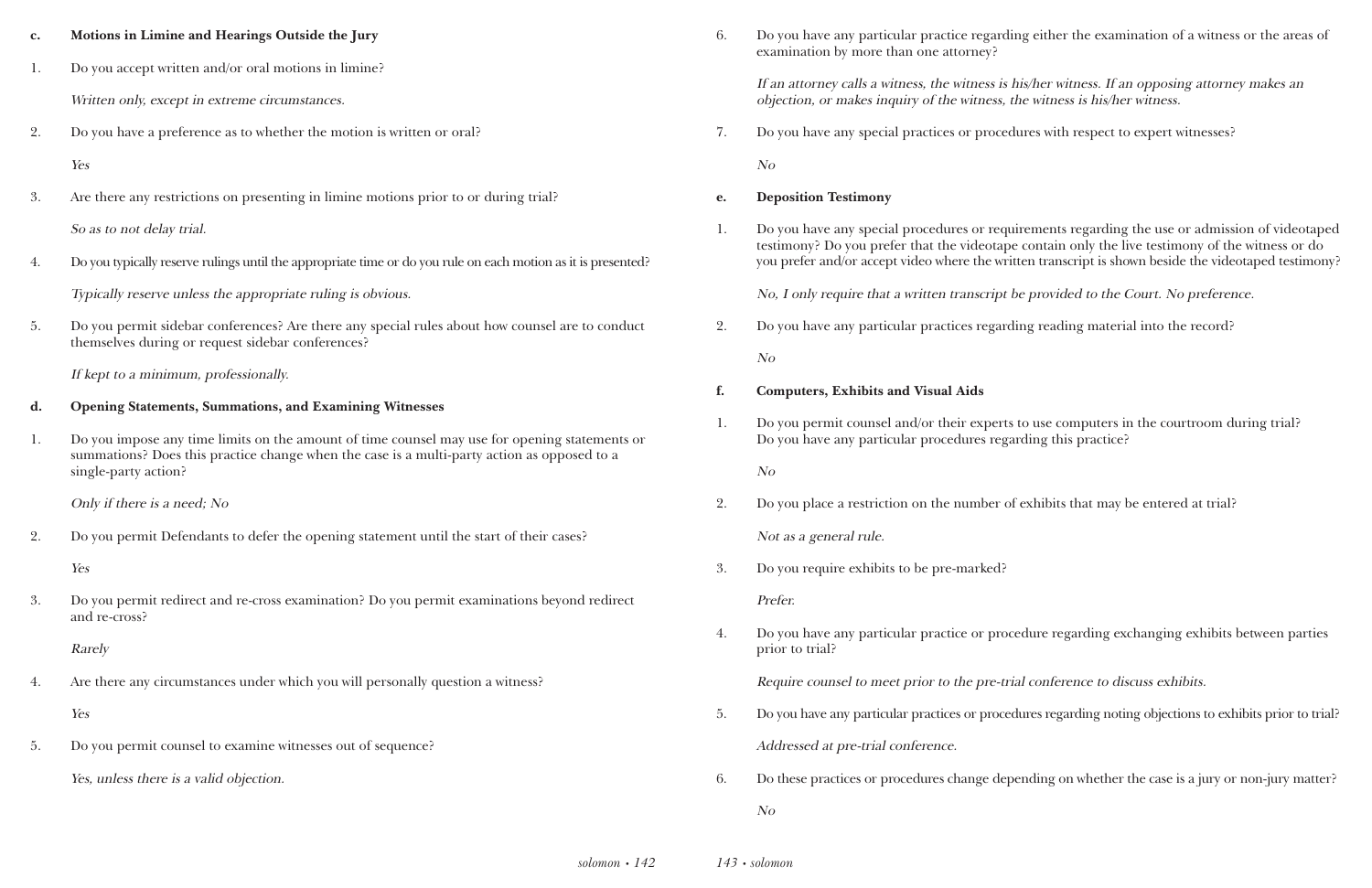7. Do you have any special rules regarding how exhibits are presented?

No

8. Are attorneys permitted to use visual aids during trial? Do you have any special rules or procedures regarding how attorneys are to use visual aids or at which time they may use visual aids?

Yes; No

9. What is your practice regarding post-trial handling of exhibits? Once a trial is over, will you return exhibits to counsel of record? If you do not return exhibits to counsel of record, will you accept into evidence copies of exhibits so that counsel may retain the original?

If admitted, remain part of the record; Will accept copies unless there is a valid objection

#### **g. Joint Tortfeasor Release**

1. Do you require a party who has executed a joint tortfeasor release to appear at trial?

No, unless requested and ordered.

2. Do you require an attorney representing a released joint tortfeasor to appear at trial?

No, unless requested and ordered.

#### **h. Jury Instructions, Verdict Forms, and Questioning**

1. Do you require counsel to submit proposed jury instructions and verdict forms? If yes, at what point in trial do you require these documents?

Proposed jury instructions at pre-trial conference. Timely as to verdict forms.

2. Do you hold conferences outside the presence of the jury about jury instructions and verdict forms? Are these conferences held in chambers, at sidebar, or through some other manner?

If needed, outside the presence of the jury.

3. Do you impose any restrictions upon requests for offers of proof during trial?

Not usually.

4. Do you require counsel to submit proposed findings of fact and conclusions of law? If yes, do you accept separate proposed findings of fact and conclusions of law from each party, or will you only accept an agreed upon document?

Not prior to verdict.

5. Are there any circumstances under which you will give the jury a copy of your instructions?

6. Are there any circumstances under which you will provide the jury with all of the exhibits that have

been entered into evidence? Does this action require an agreement of counsel?

All exhibits are provided in civil trials unless an objection to an exhibit is granted. All exhibits are provided in criminal trials unless an objection to an exhibit is granted, or the exhibit is considered testimonial in nature.

7. Upon request from the jury, will you read back testimony or replay tapes during deliberations?

No

8. Will you accept requests or questions from the jury? Do you have any standard practice regarding

this matter?

Yes; request from foreperson.

9. Do you require lead counsel to remain in the courtroom during jury deliberations? If you do not require lead counsel, do you require counsel for a party to remain in the courtroom during

jury deliberations?

No; No

10. Do you permit counsel to conduct post-verdict interviews with jurors?

Do not stop.

## **V. WORDS OF WISDOM**

- 1. Who are/were your role models and mentors? My father.
- 2. What are your pet peeves about lawyers you see in your courtroom? Not prepared or wait until hearing to attempt to solve the matter.
- 3. What are the most common mistakes you see made by young lawyers? Not prepared or wait until hearing to attempt to solve the matter.
- 4. What words of wisdom do you have for young lawyers?

Be prepared; protect the interest of your client; respect opposing counsel and the Court.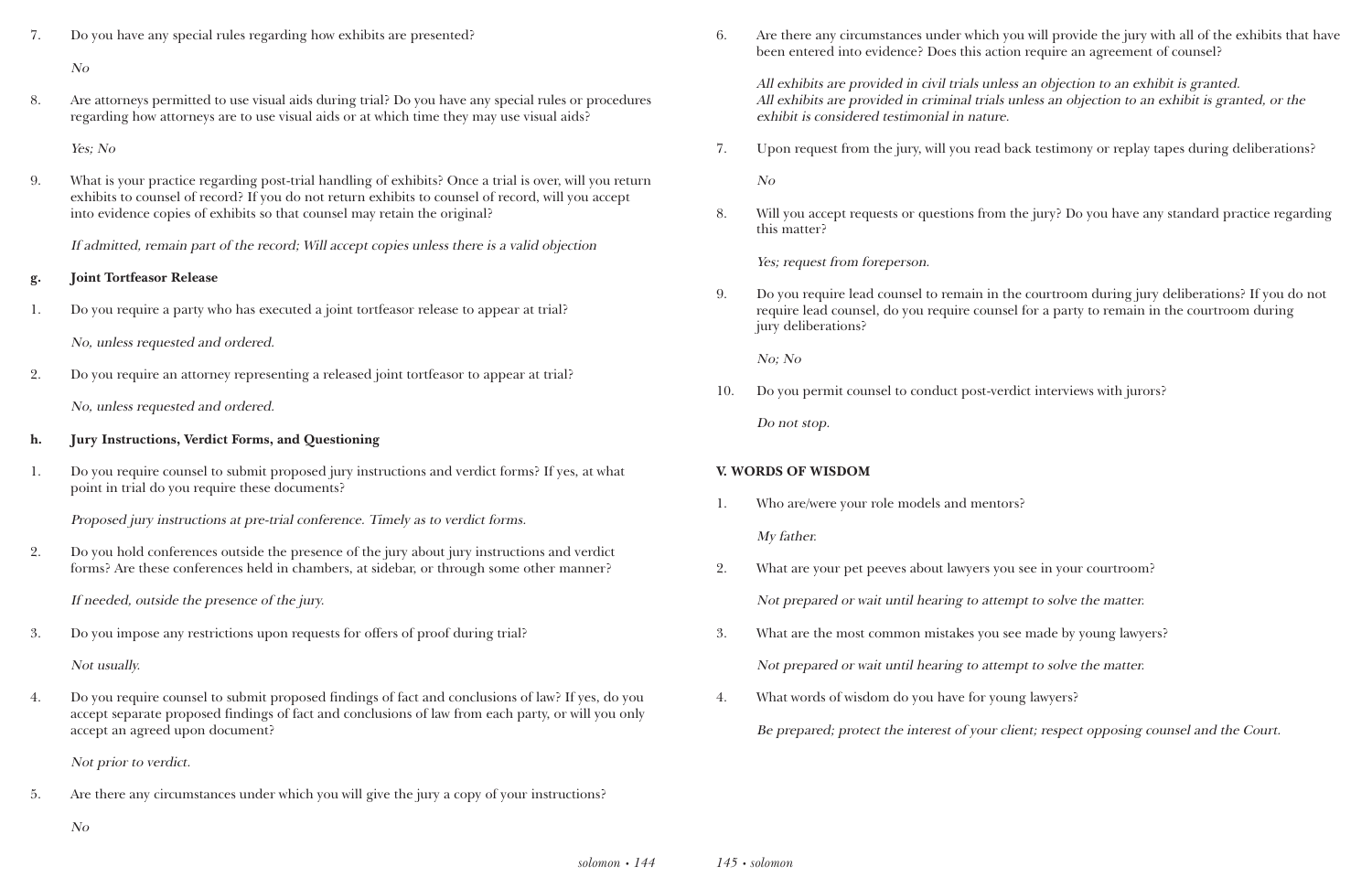# **LAWRENCE COUNTY**

# **THE HONORABLE DOMINICK MOTTO**

**Lawrence County Government Center 430 Court Street New Castle, PA 16101 724-656-1925**

#### **I. BIOGRAPHICAL INFORMATION**

- 1. When were you elected or appointed to the bench?
	- Appointed in January 1995; Elected in November 1995; Retained in 2005
- 2. What was your legal experience prior to ascending to the bench? General practice with emphasis in civil and criminal litigation
- 3. Where did you receive your undergraduate and law degrees? Do you hold any other degrees? BA – University of Pittsburgh; JD – University of Akron
- 4. Did you serve in the military?

#### Akron

- 5. Are you affiliated with any professional organization? If yes, please list the professional organizations. Pennsylvania Conference of State Trial Judges; Lawrence County Bar Association
- 6. Do you have any hobbies?

Gardening

7. What type of recreational activities do you enjoy? Going to sons' ball games, skiing, exercising

#### **II. MOTIONS PRACTICE**

#### **a. Chamber Copies of Motions**

1. Do you require or request courtesy copies of motions filed with the Court to be provided to chambers? If so, how many copies?

No

2. If you do not require courtesy copies of motions to be provided to chambers in all instances, are there any circumstances under which you would appreciate courtesy copies? If so, how many?

If the motion is of unusual complexity, one copy should be provided in advance

3. If courtesy copies of a motion are delivered to the Court, is there a time frame by which those

copies should be delivered?

No, but the day before is acceptable

4. Does the Judge require that parties opposing the motion provide courtesy copies of any responses

to chambers?

No

5. If you do not require courtesy copies of responses to motions in all instances, are there any circumstances

under which you would appreciate courtesy copies?

If the motion is of unusual complexity

6. If courtesy copies of a response to a motion are delivered to the Court, is there a time frame by

which those copies should be delivered?

No, but the day before is acceptable

7. Do you have a preference as to how courtesy copies are provided to chambers?

Deliver or mail to secretary

8. If an advance copy of a motion or response is not provided to chambers, does the Judge request

that a copy be brought at the time of any oral argument?

Must be given to the court at the time of presentation

1. Do you have any specific requirements, outside of the applicable Rules of Procedure, regarding the

- **b. Presentation**
- scheduling of oral argument on a motion?

Contested motions must be presented in Motions Court with notice to opposing counsel

2. Are the parties permitted to reschedule oral argument on a motion and, if so, what is the procedure

for rescheduling the oral argument?

If motion will require more than 20 minutes, a special presentation time should be arranged through court administration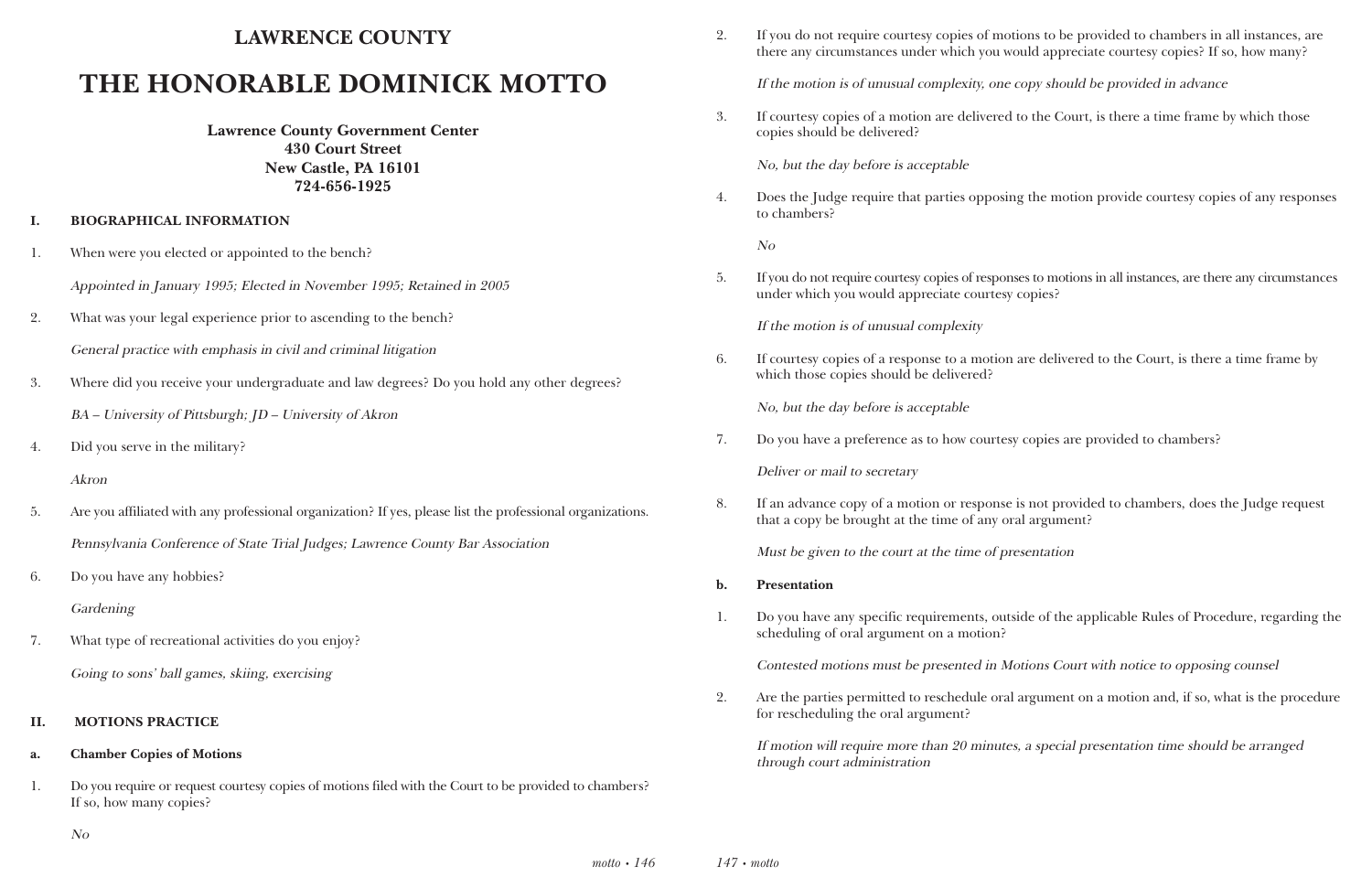*motto • 148 149 • motto* 1g Motions Court?

gital recorder is used.

sel to schedule a court reporter for Motions Court?

to be held?

request?

motions?

g schedule is made.

becifically requested?

frence motions or briefs that have been previously filed?

briefs for dispositive and non-dispositive motions?

<sup>2</sup> for filing briefs?

before argument. days before argument.

| 3.             | Do you permit oral argument on all motions? If not, for which specific types of motions do you<br>permit oral argument (i.e., dispositive, pre-trial, etc.)? If you do permit oral argument on all<br>motions, what is the procedure for requesting oral argument for motions (where the applicable | 2. | Do you have a court reporter available during<br>Yes. If a court reporter is not available, a digi |
|----------------|-----------------------------------------------------------------------------------------------------------------------------------------------------------------------------------------------------------------------------------------------------------------------------------------------------|----|----------------------------------------------------------------------------------------------------|
|                | Rules of Procedure do not apply)?                                                                                                                                                                                                                                                                   | 3. | Are there any situations which require counse                                                      |
|                | Yes; certain motions are scheduled for oral argument with a briefing schedule by Praecipe (i.e.,<br>summary judgment)                                                                                                                                                                               |    | No.                                                                                                |
| 4.             | Do you have any specific rules or requests regarding an attorneys' presentation of oral argument                                                                                                                                                                                                    | e. | <b>Evidentiary Hearings</b>                                                                        |
|                | (i.e., courtroom demeanor, etc.)?                                                                                                                                                                                                                                                                   | 1. | When do you require an evidentiary hearing                                                         |
|                | N <sub>O</sub>                                                                                                                                                                                                                                                                                      |    | Upon motion of a party.                                                                            |
| 5.             | Do you impose time constraints on oral arguments on motions?                                                                                                                                                                                                                                        | 2. | Will you hold an evidentiary hearing upon re                                                       |
|                | N <sub>O</sub>                                                                                                                                                                                                                                                                                      |    | Yes                                                                                                |
| $\mathbf{c}$ . | <b>Notice and Scheduling</b>                                                                                                                                                                                                                                                                        | f. | <b>Briefs</b>                                                                                      |
| 1.             | How many days notice must be given to the opposing attorney or party prior to presentation?                                                                                                                                                                                                         | 1. | Do you require briefs to be submitted with mo                                                      |
|                | 48 hours                                                                                                                                                                                                                                                                                            |    | N <sub>O</sub>                                                                                     |
| 2.             | Do you require notice to be provided through any specific means (i.e., mail, fax, e-mail)?                                                                                                                                                                                                          | 2. | When do you require briefs to be filed?                                                            |
|                | N <sub>O</sub>                                                                                                                                                                                                                                                                                      |    | If listed for formal oral argument, a briefing                                                     |
| 3.             | Will you hear emergency motions if the notice requirement cannot be followed?                                                                                                                                                                                                                       | 3. | Do you permit briefs to be filed when not spe                                                      |
|                | Yes                                                                                                                                                                                                                                                                                                 |    | Yes.                                                                                               |
| 4.             | Will you hear emergency motions on another Judge's case? If so, are there any procedures which<br>must be followed concerning the Judge assigned to the case?                                                                                                                                       | 4. | Does you allow for reply and sur-reply briefs?                                                     |
|                | Only if necessary; must be arranged through court administration                                                                                                                                                                                                                                    |    | Yes.                                                                                               |
| 5.             | Should the motion be scheduled for presentation with chambers or can it be presented any day<br>that the Court is hearing motions?                                                                                                                                                                  | 5. | Do you allow parties to incorporate by referent                                                    |
|                | It can be presented during times where the court is holding motions court.                                                                                                                                                                                                                          |    | Yes.                                                                                               |
| 6.             | If the motion is uncontested or consented to, should it be scheduled for presentation or should it                                                                                                                                                                                                  | 6. | Do you have a page length requirement on bi                                                        |
|                | be submitted directly to chambers?                                                                                                                                                                                                                                                                  |    | No.                                                                                                |
|                | Should be submitted to court administration                                                                                                                                                                                                                                                         | 7. | Do you have a preference for the time frame                                                        |
|                | d. Transcribing Arguments                                                                                                                                                                                                                                                                           |    | Moving party's brief should be filed 15 days b<br>Non-moving party's brief should be filed 5 da    |
| 1.             | Do you place motions arguments on the record?                                                                                                                                                                                                                                                       |    |                                                                                                    |

They are digitally recorded or a stenographer is present. It is always on the record.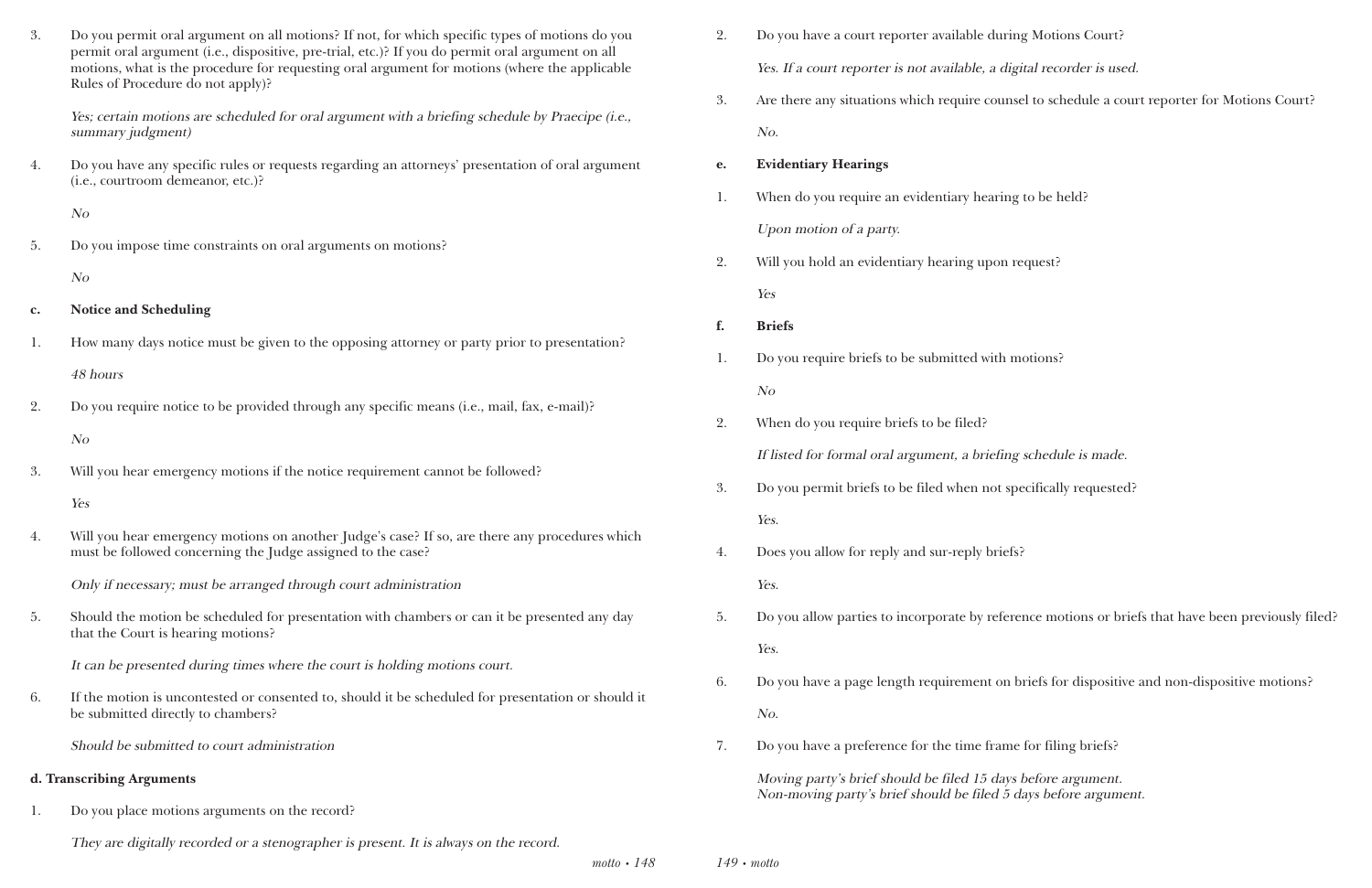*motto • 150*

8. Do you have any special formatting requirements for briefs? No.

#### **g. Common Mistakes**

- 1. What are the most common mistakes made in motions practice? Attorneys argue when it is apparent that a hearing should be scheduled.
- 2. Is there anything you would like to see more often from attorneys concerning motions practice? More concise summaries of the motion.

#### **III. CONFERENCE AND CONCILIATIONS**

- **a. Pre-Trial Conciliations**
- 1. Do you require lead trial counsel to appear for the pre-trial conciliation?

Yes.

2. Do you require the parties to appear for the pre-trial conciliation?

Yes.

3. In what manner do you conduct the pre-trial conciliation? Do you meet with counsel collectively or individually to determine settlement positions?

Both initially and then separately.

4. Do you directly communicate with the parties during conciliation? If you do not generally communicate with the parties during conciliation, are there any circumstances under which this may occur?

I will speak directly with a party if the attorneys request that I do so.

#### **b. Conciliations During Trial**

1. Once a case has been assigned to you, do you attempt an additional conciliation between the parties prior to opening statements?

Not unless requested to do so.

2. Are there any circumstances under which you would recess a trial to facilitate negotiations or actively participate in conciliating a settlement? Does this practice change depending on whether the case is jury or non-jury?

Not unless requested to do so.

*151 • motto*

#### **IV. TRIAL PRACTICES**

1. How much time do you allow for an evidentiary hearing on a motion for preliminary injunction?

- **a. Special and Preliminary Injunctions**
- Are there any situations where additional time may be granted?

Initially 1 ½ hours but additional time will be added as necessary to complete.

2. In an evidentiary hearing on a motion for preliminary injunction, do you accept depositions or affidavits in lieu of live testimony? Do you have a preference on whether the testimony is live or

through depositions or affidavits?

Practitioners should follow the Rules of Evidence.

3. Under what circumstances will you grant motions for expedited discovery? When a motion for expedited discovery is granted, do you have any standard time frames that you will impose?

Cause must be shown. There is no standard time.

4. Do you schedule hearings in advance of the next month's motions schedule? Under what circumstances

does this occur? Is a written motion necessary?

Hearings are scheduled to meet mandated time frames, if any, and to available openings. It is not geared to any motions schedule.

5. Do you require a brief in advance of a hearing for a motion for preliminary injunction?

No.

6. Do you accept proposed findings of fact following a hearing? Do you have a preference on whether or not proposed findings of fact are submitted?

Yes, they are appreciated.

- **b. General Trial Procedures**
- 1. How do you address scheduling conflicts?

Generally, whichever trial is first scheduled prevails but I will consider motions to continue with common sense.

2. What are the standard hours during which you hold trial? Are there any circumstances under

which you will work late?

9:15 a.m. to 12:15 p.m. and 12:15 p.m. to 4:00 p.m. but I will work late to complete a witness.

3. Do you prefer or require trial briefs? If you accept trial briefs, are there any restrictions on page

limits? At what date should the trial brief be filed?

A trial brief is helpful for unusual evidentiary or other legal issues that would require substantial research.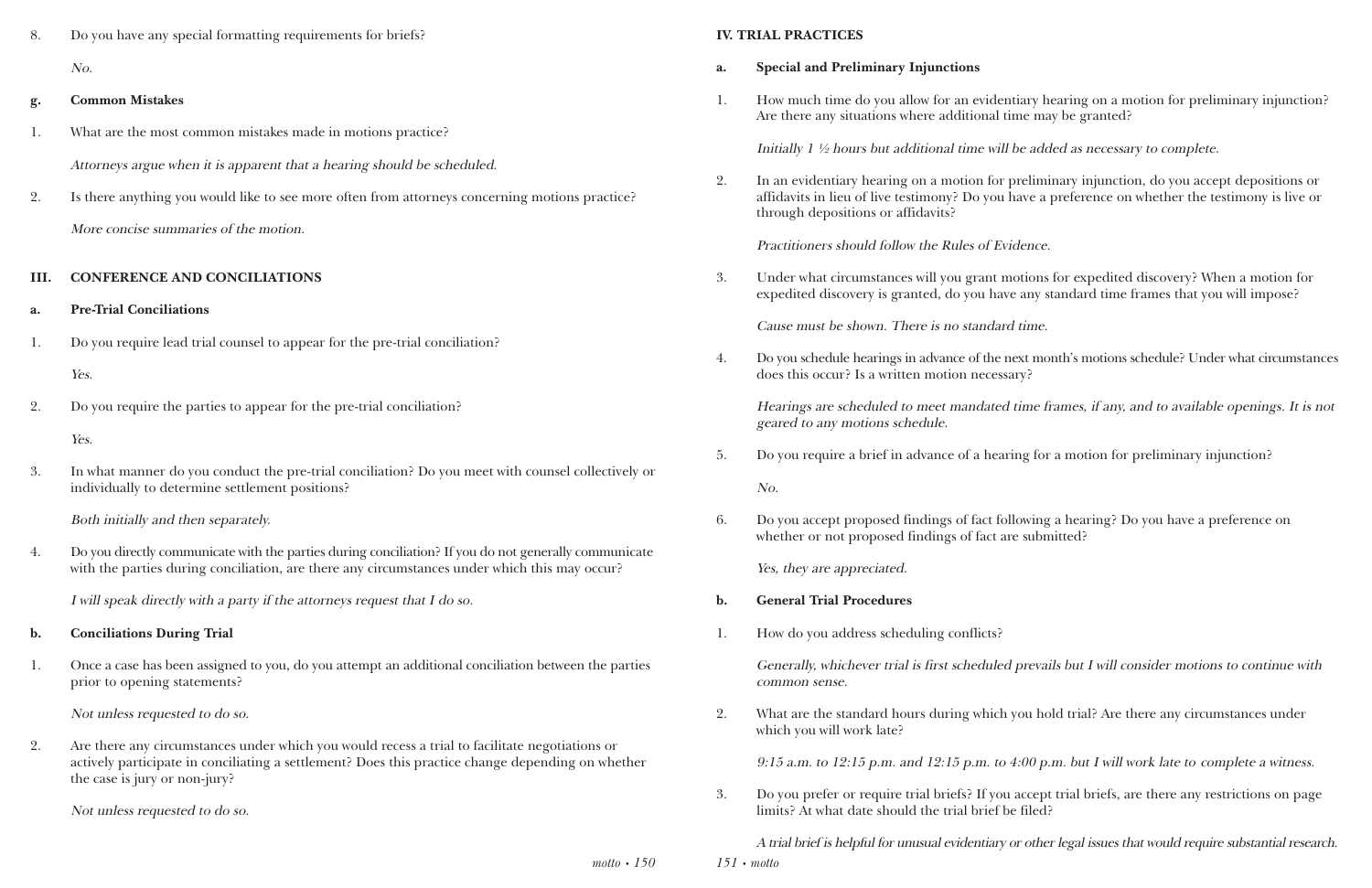*motto • 152*

es or procedures with respect to expert witnesses?

ires or requirements regarding the use or admission of videotaped the videotape contain only the live testimony of the witness or do here the written transcript is shown beside the videotaped testimony?

tices regarding reading material into the record?

neir experts to use computers in the courtroom during trial? Do res regarding this practice?

are no particular procedures regarding this.

enumber of exhibits that may be entered at trial?

tice or procedure regarding exchanging exhibits between parties

tices or procedures regarding noting objections to exhibits prior to

change depending on whether the case is a jury or non-jury matter?

garding how exhibits are presented?

| $\mathbf{c}$ . | Motions in Limine and Hearings Outside the Jury                                                                                                                                                                      | 7.           | Do you have any special practices or proce                                                                                             |
|----------------|----------------------------------------------------------------------------------------------------------------------------------------------------------------------------------------------------------------------|--------------|----------------------------------------------------------------------------------------------------------------------------------------|
| 1.             | Do you accept written and/or oral motions in limine?                                                                                                                                                                 |              | No.                                                                                                                                    |
|                | Yes.                                                                                                                                                                                                                 | e.           | <b>Deposition Testimony</b>                                                                                                            |
| 2.             | Do you have a preference as to whether the motion is written or oral?<br>Written.                                                                                                                                    | 1.           | Do you have any special procedures or req<br>testimony? Do you prefer that the videotap<br>you prefer and/or accept video where the wr |
| 3.             | Are there any restrictions on presenting in limine motions prior to or during trial?                                                                                                                                 |              | No, only live testimony is permitted.                                                                                                  |
|                | No.                                                                                                                                                                                                                  | 2.           | Do you have any particular practices regar                                                                                             |
| 4.             | Do you typically reserve rulings until the appropriate time or do you rule on each motion as it is presented?                                                                                                        |              | No.                                                                                                                                    |
|                | As presented if possible.                                                                                                                                                                                            | f.           | <b>Computers, Exhibits and Visual Aids</b>                                                                                             |
| 5.             | Do you permit sidebar conferences? Are there any special rules about how counsel are to conduct<br>themselves during or request sidebar conferences?                                                                 | 1.           | Do you permit counsel and/or their expert<br>you have any particular procedures regard                                                 |
|                | Yes, sidebar conferences are permitted. There are no special rules.                                                                                                                                                  |              | Computers are permitted; there are no pai                                                                                              |
| d.             | <b>Opening Statements, Summations, and Examining Witnesses</b>                                                                                                                                                       | 2.           | Do you place a restriction on the number of                                                                                            |
| 1.             | Do you impose any time limits on the amount of time counsel may use for opening statements or<br>summations? Does this practice change when the case is a multi-party action as opposed to a<br>single-party action? | 3.           | No.<br>Do you require exhibits to be pre-marked?                                                                                       |
|                | No.                                                                                                                                                                                                                  |              | No.                                                                                                                                    |
| 2.             | Do you permit Defendants to defer the opening statement until the start of their cases?                                                                                                                              | 4.           | Do you have any particular practice or pro<br>prior to trial?                                                                          |
|                | Yes.                                                                                                                                                                                                                 |              | No.                                                                                                                                    |
| 3.             | Do you permit redirect and re-cross examination? Do you permit examinations beyond redirect<br>and re-cross?                                                                                                         | 5.<br>trial? | Do you have any particular practices or pro                                                                                            |
|                | Yes, if a basis to do so exists.                                                                                                                                                                                     |              | No.                                                                                                                                    |
| 4.             | Are there any circumstances under which you will personally question a witness?                                                                                                                                      | 6.           | Do these practices or procedures change de                                                                                             |
|                | If questions are necessary to clarify a point that I am not understanding.                                                                                                                                           |              | No.                                                                                                                                    |
| 5.             | Do you permit counsel to examine witnesses out of sequence?                                                                                                                                                          | 7.           | Do you have any special rules regarding ho                                                                                             |
|                | Yes.                                                                                                                                                                                                                 |              | No.                                                                                                                                    |
| 6.             | Do you have any particular practice regarding either the examination of a witness or the areas of<br>examination by more than one attorney?                                                                          |              |                                                                                                                                        |

No. *153 • motto*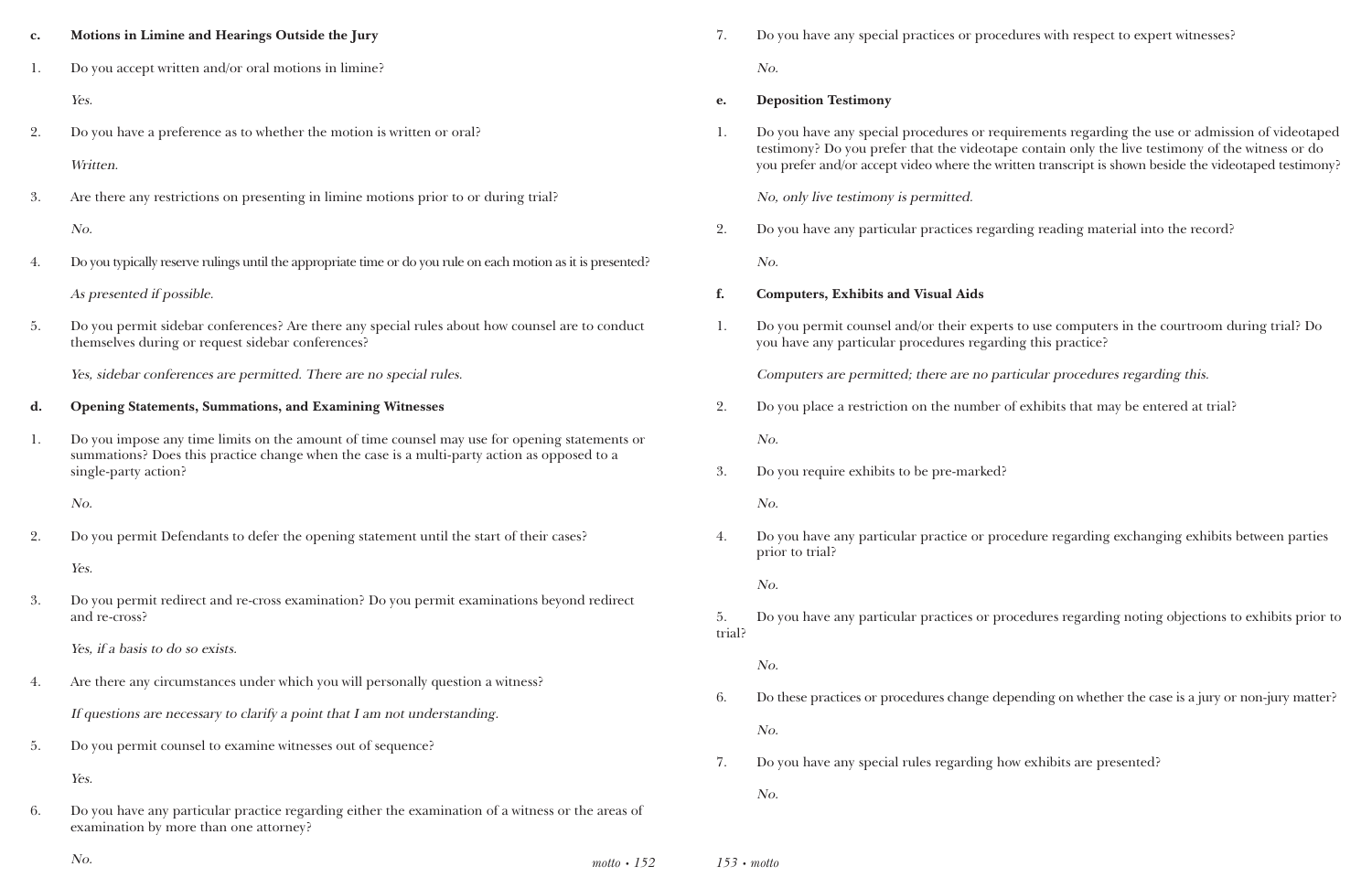8. Are attorneys permitted to use visual aids during trial? Do you have any special rules or procedures regarding how attorneys are to use visual aids or at which time they may use visual aids?

Yes, visual aids are permitted. No special rules govern.

9. What is your practice regarding post-trial handling of exhibits? Once a trial is over, will you return exhibits to counsel of record? If you do not return exhibits to counsel of record, will you accept into evidence copies of exhibits so that counsel may retain the original?

Exhibits are kept in the custody of the court stenographer. Copies may be substituted for original.

#### **g. Joint Tortfeasor Release**

1. Do you require a party who has executed a joint tortfeasor release to appear at trial?

Yes.

2. Do you require an attorney representing a released joint tortfeasor to appear at trial?

Yes.

#### **h. Jury Instructions, Verdict Forms, and Questioning**

1. Do you require counsel to submit proposed jury instructions and verdict forms? If yes, at what point in trial do you require these documents?

> *motto • 154 155 • motto*

Yes. Prior to closing.

2. Do you hold conferences outside the presence of the jury about jury instructions and verdict forms? Are these conferences held in chambers, at sidebar, or through some other manner?

Yes. In chambers.

3. Do you impose any restrictions upon requests for offers of proof during trial?

No.

4. Do you require counsel to submit proposed findings of fact and conclusions of law? If yes, do you accept separate proposed findings of fact and conclusions of law from each party, or will you only accept an agreed upon document?

No. Will accept.

5. Are there any circumstances under which you will give the jury a copy of your instructions?

If agreed upon by counsel.

6. Are there any circumstances under which you will provide the jury with all of the exhibits that have been entered into evidence? Does this action require an agreement of counsel?

By agreement of counsel or with exhibits that are proper to go out.

7. Upon request from the jury, will you read back testimony or replay tapes during deliberations?

- Not usually.
- this matter?

8. Will you accept requests or questions from the jury? Do you have any standard practice regarding

Yes. Foreperson writes out the question and the tip staff gives it to me.

9. Do you require lead counsel to remain in the courtroom during jury deliberations? If you do not require lead counsel, do you require counsel for a party to remain in the courtroom during

jury deliberations?

No. No.

10. Do you permit counsel to conduct post-verdict interviews with jurors?

Yes.

### **V. WORDS OF WISDOM**

1. Who are/were your role models and mentors?

Judge John F. Henderson (deceased); Attorney Richard J. Audino (retired); Judge/Attorney William R. Ralph

2. What are your pet peeves about lawyers you see in your courtroom?

Carrying on conversations while court is in session, particularly when the oath is being administered. Taking too much time to present motions.

3. What are the most common mistakes you see made by young lawyers?

Mishandling of exhibits. Lack of knowledge of courtroom conduct.

4. Do you have any other practice or procedure that lawyers practicing before you should know?

- No.
- 5. What words of wisdom do you have for young lawyers?

Always return phone calls. Be diligent in getting work done. Keep the client informed. Always maintain creditability with the court and other judges.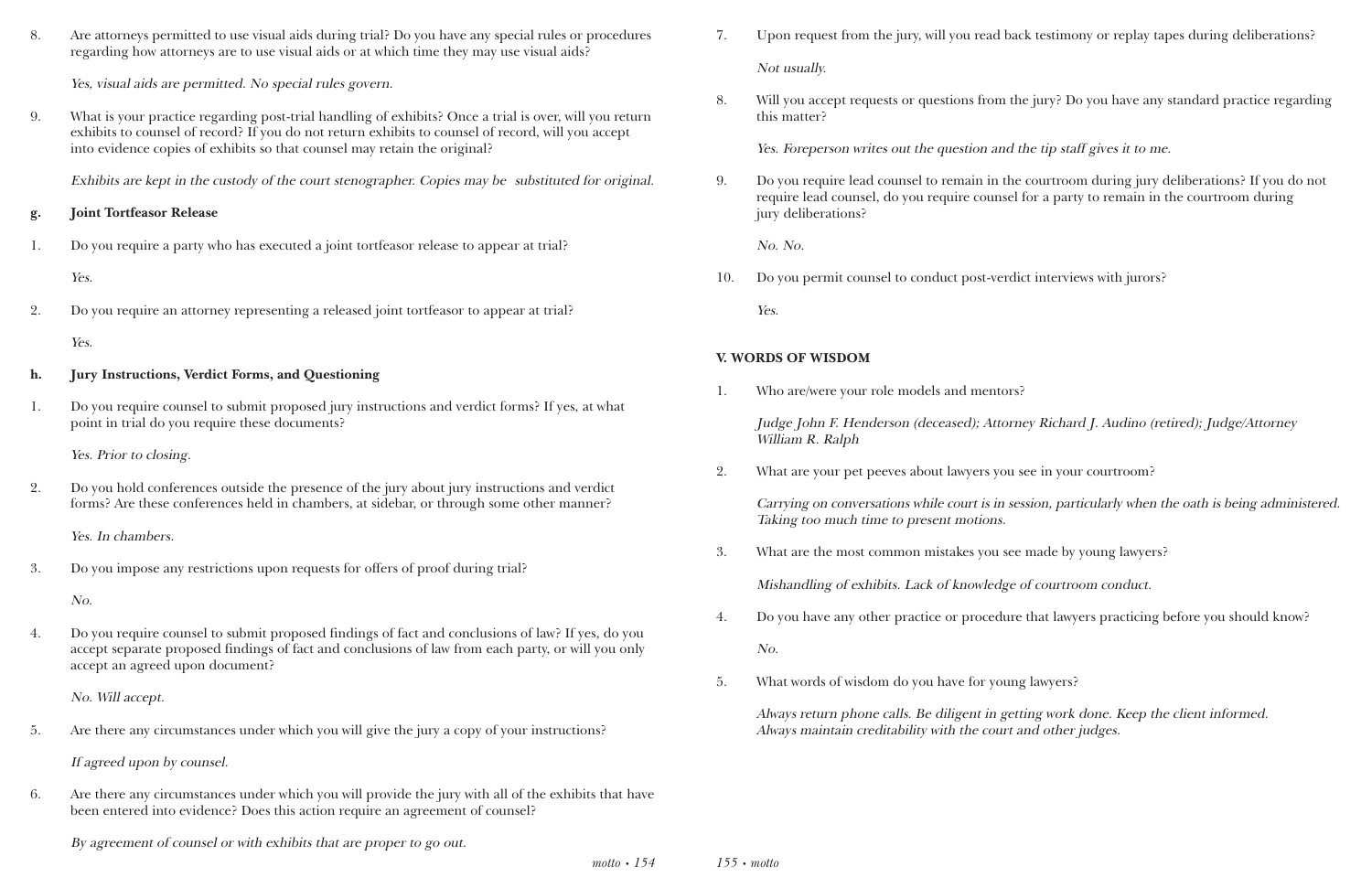# **LAWRENCE COUNTY**

# **THE HONORABLE THOMAS M. PICCIONE**

**430 Court Street Courtroom #3 New Castle, Pennsylvania 16101 724-656-2158**

#### **I. BIOGRAPHICAL INFORMATION**

1. When were you elected or appointed to the bench?

Elected

2. What was your legal experience prior to ascending to the bench?

3. Where did you receive your undergraduate and law degrees? Do you hold any other degrees?

B.A. – Duquesne University; J.D. – Duquesne University School of Law; L.L.M. – Georgetown University School of Law

4. Did you serve in the military?

Yes – United States Army

5. What type of recreational activities do you enjoy?

Gardening

#### **II. MOTIONS PRACTICE**

#### **a. Chamber Copies of Motions**

1. Do you require or request courtesy copies of motions filed with the Court to be provided to chambers? If so, how many copies?

No

2. If you do not require courtesy copies of motions to be provided to chambers in all instances, are there any circumstances under which you would appreciate courtesy copies? If so, how many?

Yes, motions involving complex legal issues

3. If courtesy copies of a motion are delivered to the Court, is there a time frame by which those

copies should be delivered?

No

4. Does the Judge require that parties opposing the motion provide courtesy copies of any responses

to chambers?

No

5. If you do not require courtesy copies of responses to motions in all instances, are there any circumstances

under which you would appreciate courtesy copies?

Yes, motions involving complex legal issues

6. If courtesy copies of a response to a motion are delivered to the Court, is there a time frame by

which those copies should be delivered?

There is no specific time frame but attorneys should allow an appropriate amount of time for the court to review the pleading.

7. Do you have a preference as to how courtesy copies are provided to chambers?

No

8. If an advance copy of a motion or response is not provided to chambers, does the Judge request

that a copy be brought at the time of any oral argument?

Yes, pursuant to the Local Rules

1. Do you have any specific requirements, outside of the applicable Rules of Procedure, regarding the

- **b. Presentation**
- scheduling of oral argument on a motion?

No

2. Are the parties permitted to reschedule oral argument on a motion and, if so, what is the procedure

for rescheduling the oral argument?

Yes, upon Motion

3. Do you permit oral argument on all motions? If not, for which specific types of motions do you permit oral argument (i.e., dispositive, pre-trial, etc.)? If you do permit oral argument on all motions, what is the procedure for requesting oral argument for motions (where the applicable

Rules of Procedure do not apply)?

Yes

Over thirty years of private practice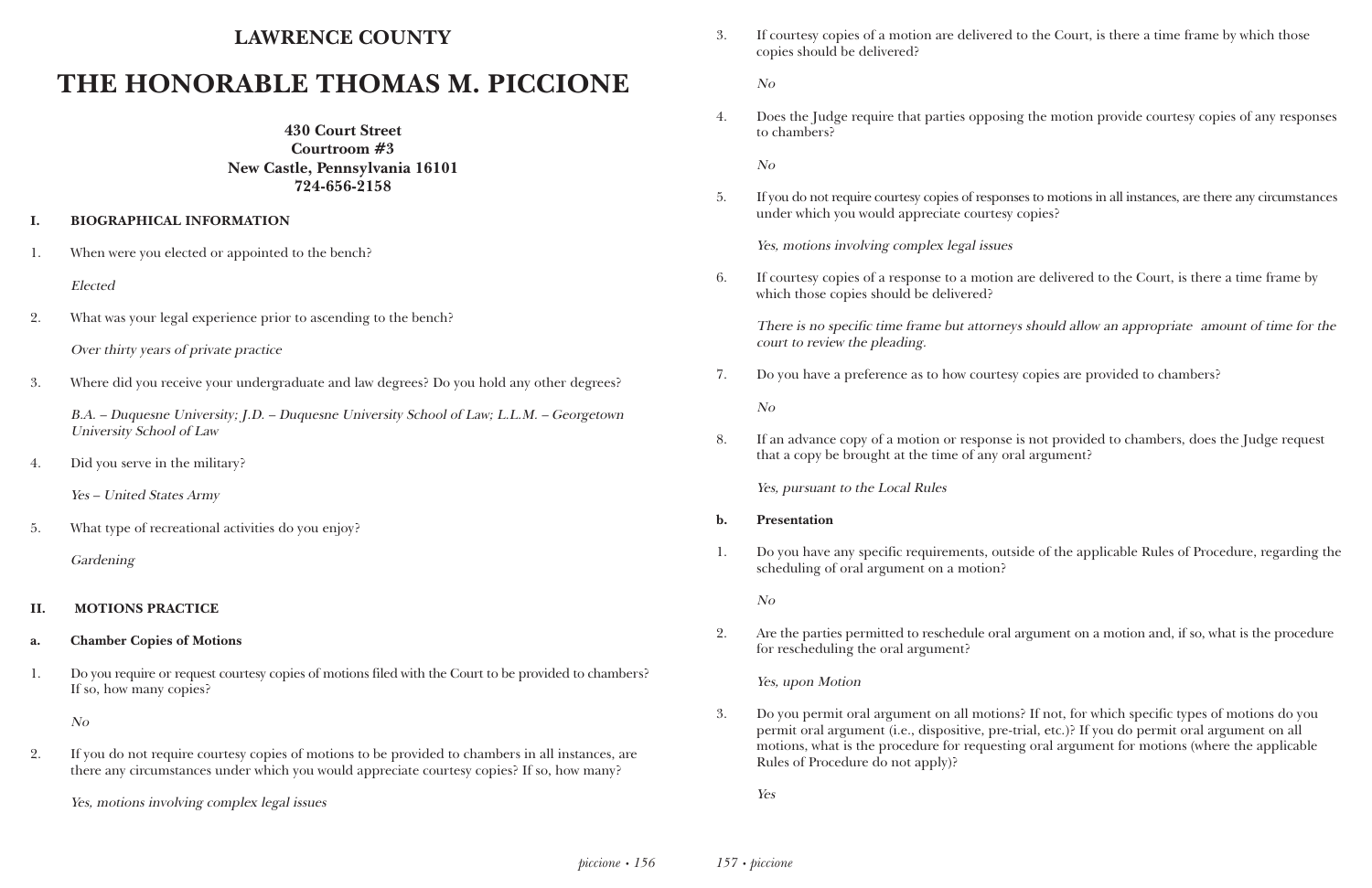*piccione • 158*

| 4. | Do you have any specific rules or requests regarding an attorneys' presentation of oral argument<br>(i.e., courtroom demeanor, etc.)?                         | e. | <b>Evidentiary Hearings</b>                                   |
|----|---------------------------------------------------------------------------------------------------------------------------------------------------------------|----|---------------------------------------------------------------|
|    | N o                                                                                                                                                           | 1. | When do you require an evidentiary hearing                    |
|    |                                                                                                                                                               |    | As required                                                   |
| 5. | Do you impose time constraints on oral arguments on motions?                                                                                                  | 2. | Will you hold an evidentiary hearing upon re                  |
|    | Loosely                                                                                                                                                       |    | Yes                                                           |
| c. | <b>Notice and Scheduling</b>                                                                                                                                  | f. | <b>Briefs</b>                                                 |
| 1. | How many days notice must be given to the opposing attorney or party prior to presentation?                                                                   | 1. | Do you require briefs to be submitted with mo                 |
|    | Pursuant to Local Rules except for emergencies                                                                                                                |    | Briefs are not required but are generally helpful             |
| 2. | Do you require notice to be provided through any specific means (i.e., mail, fax, e-mail)?                                                                    | 2. | When do you require briefs to be filed?                       |
|    | Yes, pursuant to Local Rules                                                                                                                                  |    |                                                               |
| 3. | Will you hear emergency motions if the notice requirement cannot be followed?                                                                                 |    | Ten to twenty days prior to oral argument                     |
|    | Yes                                                                                                                                                           | 3. | Do you permit briefs to be filed when not spe                 |
| 4. | Will you hear emergency motions on another Judge's case? If so, are there any procedures which<br>must be followed concerning the Judge assigned to the case? | 4. | Yes<br>Does you allow for reply and sur-reply briefs?         |
|    | Yes, but the motion will generally be referred to the Judge assigned                                                                                          |    | Yes                                                           |
| 5. | Should the motion be scheduled for presentation with chambers or can it be presented any day<br>that the Court is hearing motions?                            | 5. | Do you allow parties to incorporate by referent               |
|    | Any day that the court is hearing motions                                                                                                                     |    | Yes                                                           |
| 6. | If the motion is uncontested or consented to, should it be scheduled for presentation or should it<br>be submitted directly to chambers?                      | 6. | Do you have a page length requirement on bi<br>N <sub>O</sub> |
|    | <b>Presented in Motions Court</b>                                                                                                                             | 7. | Do you have a preference for the time frame                   |
|    | d. Transcribing Arguments                                                                                                                                     |    | N <sub>O</sub>                                                |
| 1. | Do you place motions arguments on the record?                                                                                                                 | 8. | Do you have any special formatting requirem                   |
|    | Yes                                                                                                                                                           |    | N <sub>O</sub>                                                |
| 2. | Do you have a court reporter available during Motions Court?                                                                                                  | g. | <b>Common Mistakes</b>                                        |
|    | Yes                                                                                                                                                           | 1. | What are the most common mistakes made in                     |
| 3. | Are there any situations which require counsel to schedule a court reporter for Motions Court?                                                                |    | Failure or lack of proper advanced notice                     |
|    | At the preference of counsel                                                                                                                                  |    |                                                               |

*159 • piccione*

g to be held?

request?

motions?

 $\ddot{\text{u}}$ l where there are complex factual and legal issues involved

pecifically requested?

frence motions or briefs that have been previously filed?

briefs for dispositive and non-dispositive motions?

re for filing briefs?

ments for briefs?

in motions practice?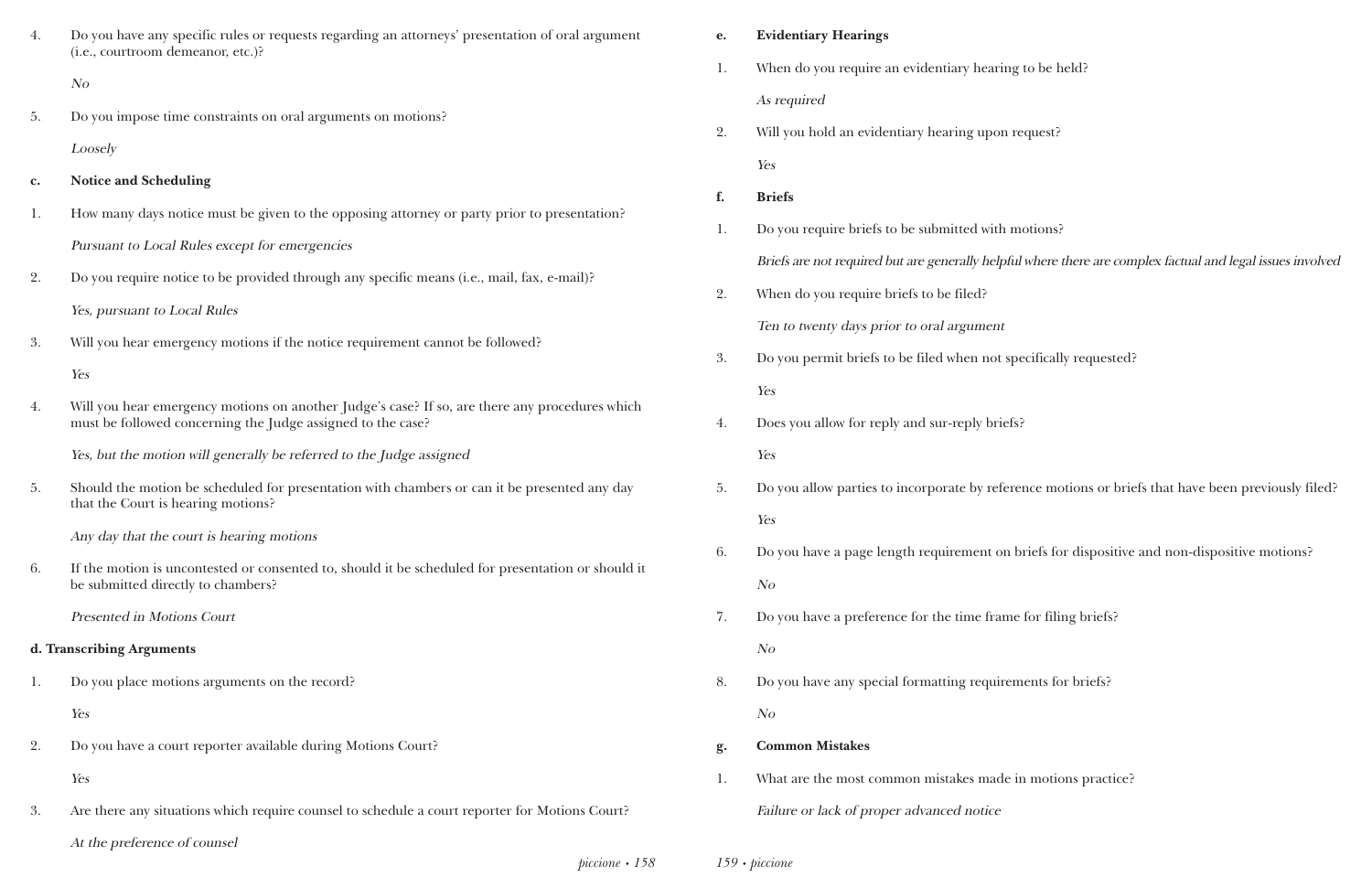#### **III. CONFERENCE AND CONCILIATIONS**

#### **a. Pre-Trial Conciliations**

1. Do you require lead trial counsel to appear for the pre-trial conciliation?

Generally, yes

2. Do you require the parties to appear for the pre-trial conciliation?

#### Generally, yes

3. In what manner do you conduct the pre-trial conciliation? Do you meet with counsel collectively or individually to determine settlement positions?

### Counsel collectively and individually

4. Do you directly communicate with the parties during conciliation? If you do not generally communicate with the parties during conciliation, are there any circumstances under which this may occur?

Not generally but if it may be helpful, I will engage directly with the parties with the consent of counsel

#### **b. Conciliations During Trial**

1. Once a case has been assigned to you, do you attempt an additional conciliation between the parties prior to opening statements?

If requested by counsel

2. Are there any circumstances under which you would recess a trial to facilitate negotiations or actively participate in conciliating a settlement? Does this practice change depending on whether the case is jury or non-jury?

If requested by counsel

### **IV. TRIAL PRACTICES**

#### **a. Special and Preliminary Injunctions**

1. How much time do you allow for an evidentiary hearing on a motion for preliminary injunction? Are there any situations where additional time may be granted?

Thirty to sixty minutes; yes

2. In an evidentiary hearing on a motion for preliminary injunction, do you accept depositions or affidavits in lieu of live testimony? Do you have a preference on whether the testimony is live or through depositions or affidavits?

Yes; no preference

- 3. Do you require a brief in advance of a hearing for a motion for preliminary injunction? Not required but it may be helpful
- 4. Do you accept proposed findings of fact following a hearing? Do you have a preference on whether or not proposed findings of fact are submitted?

Yes, proposed findings are preferred

#### **b. General Trial Procedures**

1. How do you address scheduling conflicts?

The court will make an effort to address and accommodate all scheduling conflicts

2. What are the standard hours during which you hold trial? Are there any circumstances under

which you will work late?

Generally between 9:00 and 4:00; yes

3. Do you prefer or require trial briefs? If you accept trial briefs, are there any restrictions on page

limits? At what date should the trial brief be filed?

Not required

- **c. Motions in Limine and Hearings Outside the Jury**
- 1. Do you accept written and/or oral motions in limine?

Yes

2. Do you have a preference as to whether the motion is written or oral?

Written motions are preferred

3. Are there any restrictions on presenting in limine motions prior to or during trial?

No

4. Do you typically reserve rulings until the appropriate time or do you rule on each motion as it

is presented?

Generally at the appropriate time

5. Do you permit sidebar conferences? Are there any special rules about how counsel are to conduct

themselves during or request sidebar conferences?

Yes; counsel must always act professionally and with proper respect to the court and other counsel.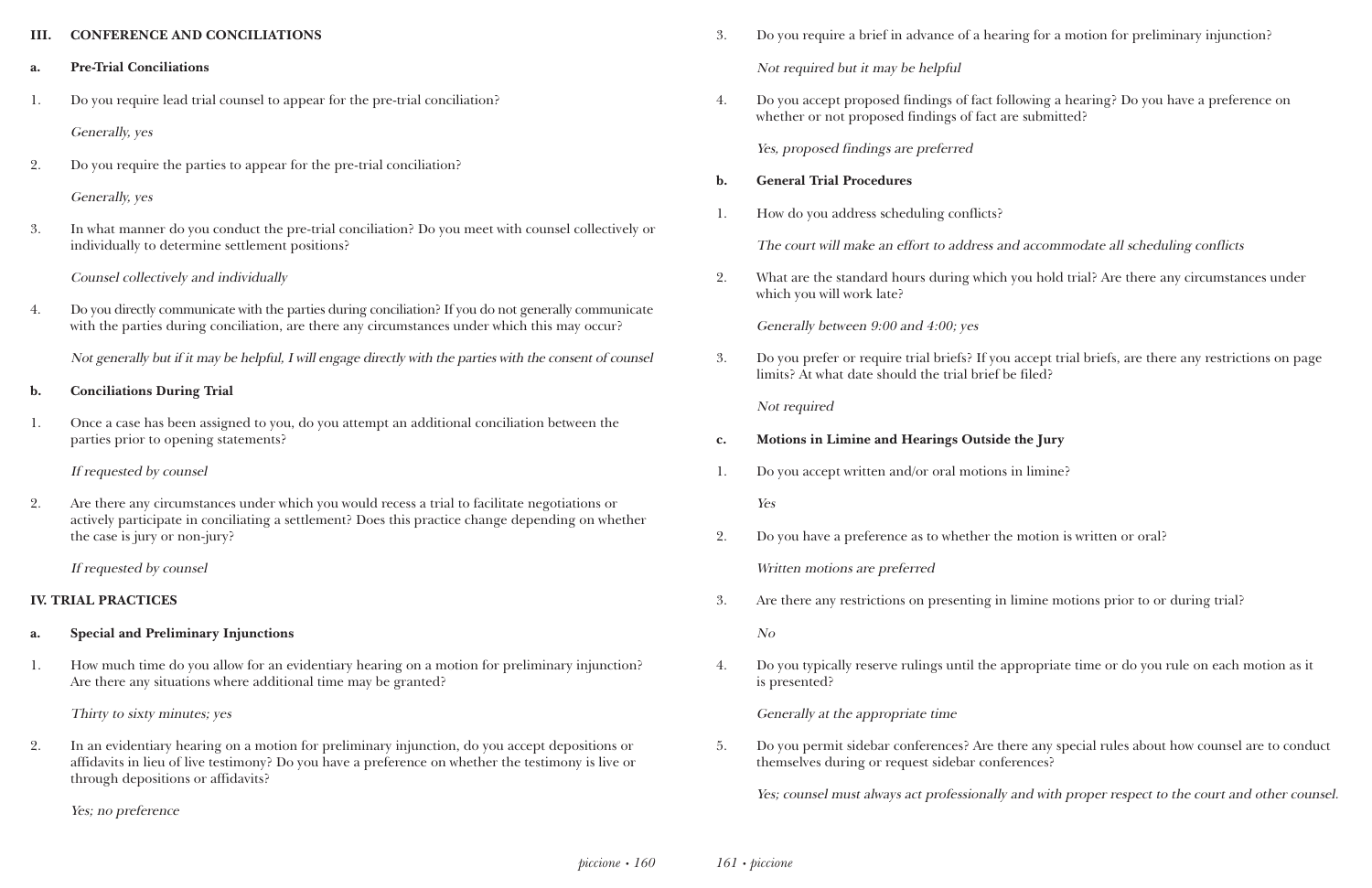*piccione • 162*

# **d. Opening Statements, Summations, and Examining Witnesses** 1. Do you impose any time limits on the amount of time counsel may use for opening statements or summations? Does this practice change when the case is a multi-party action as opposed to a single-party action? There is not a hard and fast rule. 2. Do you permit Defendants to defer the opening statement until the start of their cases? Yes 3. Do you permit redirect and re-cross examination? Do you permit examinations beyond redirect and re-cross? Yes 4. Are there any circumstances under which you will personally question a witness? Yes 5. Do you permit counsel to examine witnesses out of sequence? Yes 6. Do you have any particular practice regarding either the examination of a witness or the areas of examination by more than one attorney? Yes 7. Do you have any special practices or procedures with respect to expert witnesses? Yes e. Deposition Testimony 1. Do you have any special procedures or requirements regarding the use or admission of videotaped testimony? Do you prefer that the videotape contain only the live testimony of the witness or do you prefer and/or accept video where the written transcript is shown beside the videotaped testimony? No special procedures 2. Do you have any particular practices regarding reading material into the record? No **f. Computers, Exhibits and Visual Aids** 1. Do you permit counsel and/or their experts to use computers in the courtroom during trial? Do you have any particular procedures regarding this practice? Yes *163 • piccione*

| Do you place a restriction on the number of exhibits that may be entered at trial? |
|------------------------------------------------------------------------------------|
| $N_{\Omega}$                                                                       |

3. Do you require exhibits to be pre-marked?

No, but preferred

4. Do you have any particular practice or procedure regarding exchanging exhibits between parties

prior to trial?

No

5. Do you have any particular practices or procedures regarding noting objections to exhibits prior to trial?

No

6. Do these practices or procedures change depending on whether the case is a jury or non-jury matter?

No

7. Do you have any special rules regarding how exhibits are presented?

No special rules

8. Are attorneys permitted to use visual aids during trial? Do you have any special rules or procedures regarding how attorneys are to use visual aids or at which time they may use visual aids?

Yes

9. What is your practice regarding post-trial handling of exhibits? Once a trial is over, will you return exhibits to counsel of record? If you do not return exhibits to counsel of record, will you accept

into evidence copies of exhibits so that counsel may retain the original?

Generally all exhibits entered into the record are kept; however, in appropriate circumstances copies of originals can be substituted.

- **g. Joint Tortfeasor Release**
- 1. Do you require a party who has executed a joint tortfeasor release to appear at trial?

No, with the consent of counsel

2. Do you require an attorney representing a released joint tortfeasor to appear at trial?

No, with the consent of counsel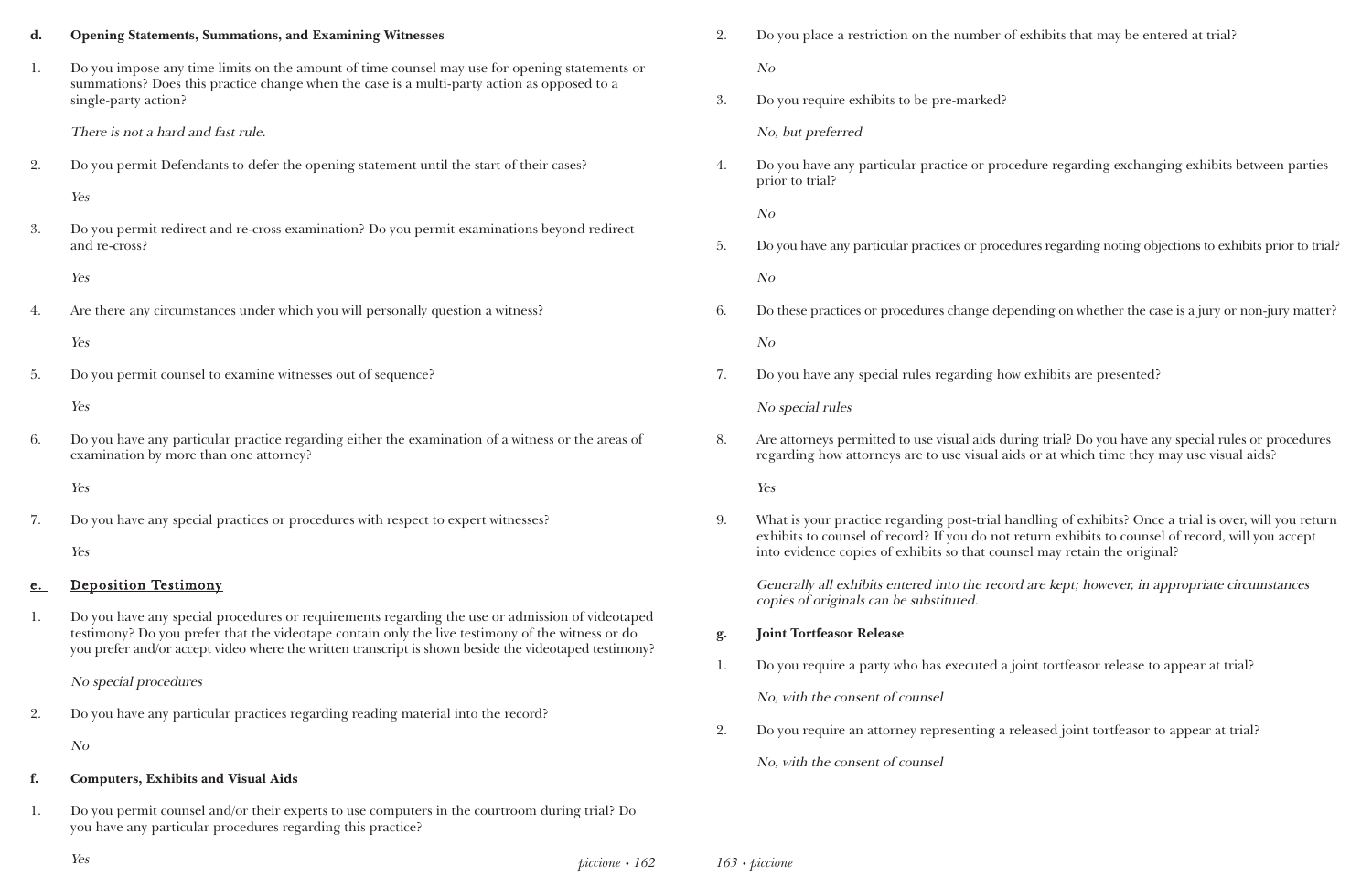#### **h. Jury Instructions, Verdict Forms, and Questioning**

1. Do you require counsel to submit proposed jury instructions and verdict forms? If yes, at what point in trial do you require these documents?

Yes, prior to the completion of trial

2. Do you hold conferences outside the presence of the jury about jury instructions and verdict forms? Are these conferences held in chambers, at sidebar, or through some other manner?

Yes, generally in chambers

3. Do you impose any restrictions upon requests for offers of proof during trial?

No

4. Do you require counsel to submit proposed findings of fact and conclusions of law? If yes, do you accept separate proposed findings of fact and conclusions of law from each party, or will you only accept an agreed upon document?

Separated proposed findings of fact are accepted

5. Are there any circumstances under which you will give the jury a copy of your instructions?

Yes, as authorized by law

6. Are there any circumstances under which you will provide the jury with all of the exhibits that have been entered into evidence? Does this action require an agreement of counsel?

Yes, upon agreement of counsel

7. Upon request from the jury, will you read back testimony or replay tapes during deliberations?

Yes

8. Will you accept requests or questions from the jury? Do you have any standard practice regarding this matter?

Yes, generally only if signed and dated by the foreman

9. Do you require lead counsel to remain in the courtroom during jury deliberations? If you do not require lead counsel, do you require counsel for a party to remain in the courtroom during jury deliberations?

No, but counsel should be available within fifteen minutes

10. Do you permit counsel to conduct post-verdict interviews with jurors?

Yes

#### **V. WORDS OF WISDOM**

1. Who are/were your role models and mentors?

My family growing up

2. What are your pet peeves about lawyers you see in your courtroom?

The lack of / unintentional disrespect displayed toward opposing counsel and the court; irrelevant arguing; failure to stand when addressing the court; inappropriate interruptions of other counsel.

3. What are the most common mistakes you see made by young lawyers?

Unawareness of the Rules of Civil Procedure, state and local.

4. What words of wisdom do you have for young lawyers?

Remember that it is a profession first.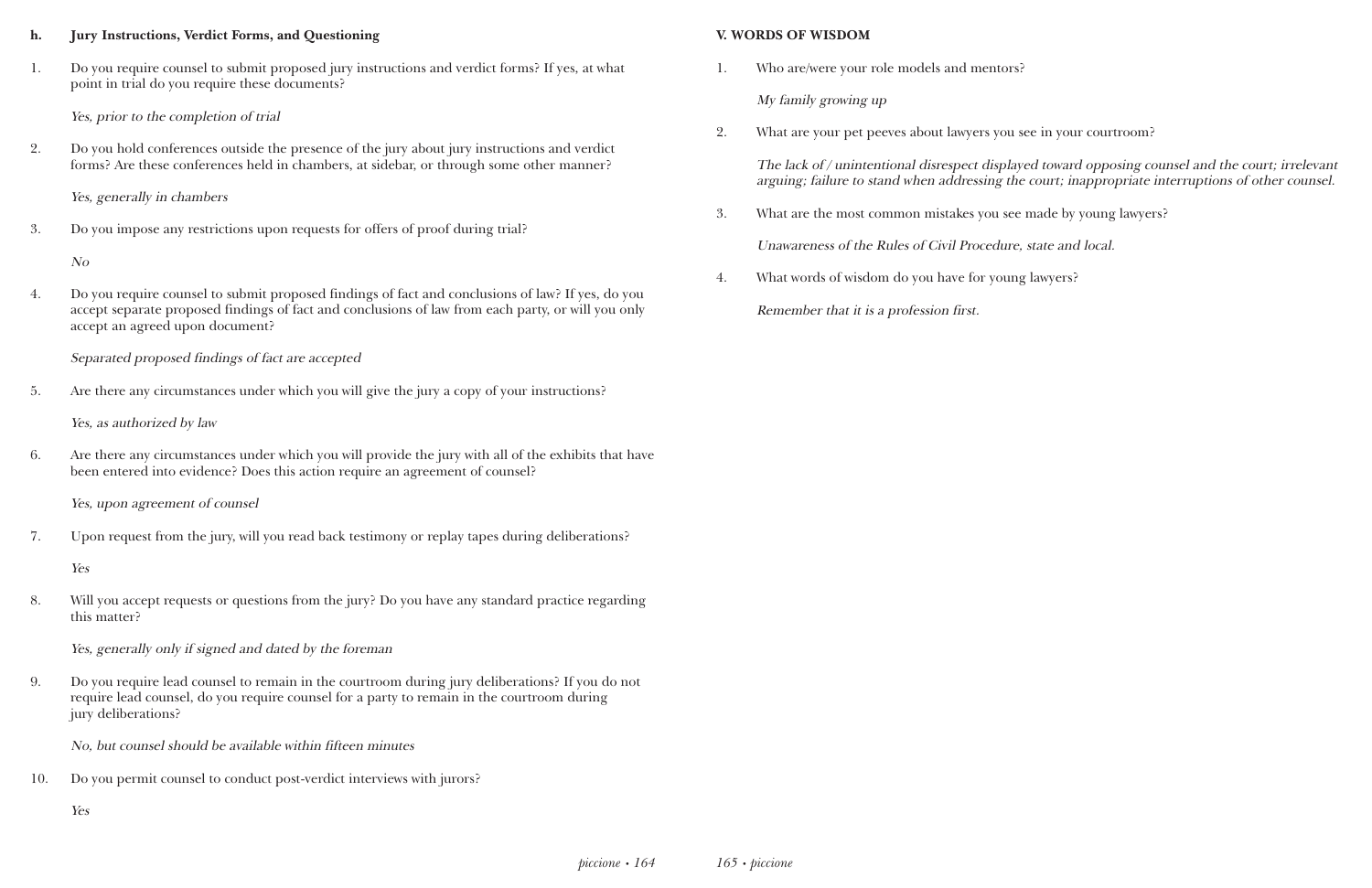*fornelli • 166*

## **MERCER COUNTY**

# **THE HONORABLE FRANCIS J. FORNELLI**

**North Diamond Street Mercer, PA 16137 724-662-3800 ext. 2521**

#### **I. BIOGRAPHICAL INFORMATION**

1. When were you elected or appointed to the bench?

Elected 1982.

- 2. What was your legal experience prior to ascending to the bench? General practice with emphasis on litigation. Some criminal, but mostly civil.
- 3. Where did you receive your undergraduate and law degrees? Do you hold any other degrees? University of Notre Dame; NYU Law School; Attended Universidad de Concepcion, Chile
- 4. Did you serve in the military?

Yes

5. Are you affiliated with any professional organization? If yes, please list the professional organizations.

Mercer County Bar Association; Pennsylvania Bar Association; Pennsylvania Conference of State Trial Lawyers; American Judges Association; The American Judicature Society

6. Do you have any hobbies?

Jogging; Reading

#### **II. MOTIONS PRACTICE**

#### **a. Chamber Copies of Motions**

1. Do you require or request courtesy copies of motions filed with the Court to be provided to chambers? If so, how many copies?

Yes, one copy

2. If courtesy copies of a motion are delivered to the Court, is there a time frame by which those copies should be delivered?

At least one day prior to hearing

*167 • fornelli*

3. Does the Judge require that parties opposing the motion provide courtesy copies of any responses

to chambers?

Yes

4. If courtesy copies of a response to a motion are delivered to the Court, is there a time frame by

which those copies should be delivered?

At least one day prior to hearing

5. Do you have a preference as to how courtesy copies are provided to chambers?

No

1. Do you have any specific requirements, outside of the applicable Rules of Procedure, regarding the

- **b. Presentation**
- scheduling of oral argument on a motion?

No

2. Are the parties permitted to reschedule oral argument on a motion and, if so, what is the procedure

for rescheduling the oral argument?

Arranged through Court Administrator's office

3. Do you permit oral argument on all motions? If not, for which specific types of motions do you permit oral argument (i.e., dispositive, pre-trial, etc.)? If you do permit oral argument on all motions, what is the procedure for requesting oral argument for motions (where the applicable

Rules of Procedure do not apply)?

Yes

4. Do you have any specific rules or requests regarding an attorneys' presentation of oral argument

(i.e., courtroom demeanor, etc.)?

The motion should be presented before the bench while standing.

5. Do you impose time constraints on oral arguments on motions?

Generally 15 minutes maximum

- **c. Notice and Scheduling**
- 1. How many days notice must be given to the opposing attorney or party prior to presentation?

One. Generally five days, absent emergency motions.

2. Do you require notice to be provided through any specific means (i.e., mail, fax, e-mail)?

No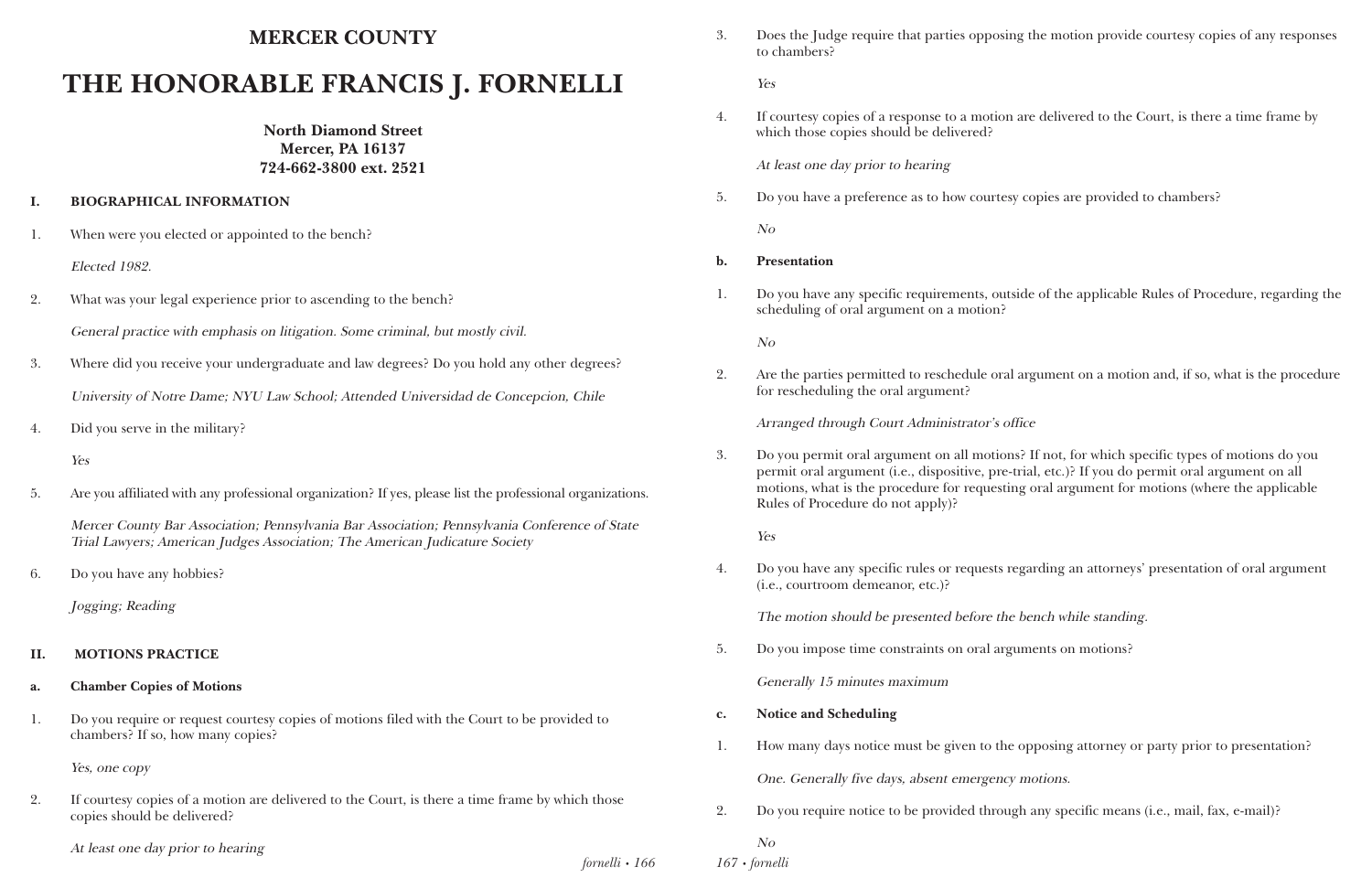*fornelli • 168* Yes *169 • fornelli*

te by reference motions or briefs that have been previously filed?

ement on briefs for dispositive and non-dispositive motions?

time frame for filing briefs? ed for argument court, otherwise no. g requirements for briefs?

kes made in motions practice? r; Lack of research and preparation; Failure to present motion to

see more often from attorneys concerning motions practice?

to appear for the pre-trial conciliation?

ear for the pre-trial conciliation?

he pre-trial conciliation? Do you meet with counsel collectively or ent positions?

I then may be met with individually during the conciliation hearing.

| 3.  | Will you hear emergency motions if the notice requirement cannot be followed?                                                                                 | 3.   | Does you allow for reply and sur-reply brie                                              |
|-----|---------------------------------------------------------------------------------------------------------------------------------------------------------------|------|------------------------------------------------------------------------------------------|
| Yes |                                                                                                                                                               |      | Yes                                                                                      |
| 4.  | Will you hear emergency motions on another Judge's case? If so, are there any procedures which<br>must be followed concerning the Judge assigned to the case? | 4.   | Do you allow parties to incorporate by refe                                              |
|     |                                                                                                                                                               |      | Yes                                                                                      |
|     | Yes, notice to other Judge as soon as possible                                                                                                                | 5.   | Do you have a page length requirement or                                                 |
| 5.  | Should the motion be scheduled for presentation with chambers or can it be presented any day<br>that the Court is hearing motions?                            |      | N <sub>O</sub>                                                                           |
|     | Motion should be scheduled through Court Administrator's office.                                                                                              | 6.   | Do you have a preference for the time fran                                               |
| 6.  | If the motion is uncontested or consented to, should it be scheduled for presentation or should it<br>be submitted directly to chambers?                      |      | See local rules on matters scheduled for ar                                              |
|     | May be submitted directly to chambers                                                                                                                         | 7.   | Do you have any special formatting require                                               |
|     |                                                                                                                                                               |      | N <sub>O</sub>                                                                           |
|     | d. Transcribing Arguments                                                                                                                                     | g.   | <b>Common Mistakes</b>                                                                   |
| 1.  | Do you place motions arguments on the record?                                                                                                                 | 1.   | What are the most common mistakes made                                                   |
|     | Generally no                                                                                                                                                  |      | Failure to attach a proposed Order; Lack o                                               |
| 2.  | Do you have a court reporter available during Motions Court?                                                                                                  |      | the Court Administrator for scheduling                                                   |
|     | Yes                                                                                                                                                           | 2.   | Is there anything you would like to see mo:                                              |
| 3.  | Are there any situations which require counsel to schedule a court reporter for Motions Court?                                                                |      | Avoid mistakes in No. 1                                                                  |
|     | See $(2)$ above                                                                                                                                               | III. | <b>CONFERENCE AND CONCILIATIONS</b>                                                      |
| e.  | <b>Evidentiary Hearings</b>                                                                                                                                   | a.   | <b>Pre-Trial Conciliations</b>                                                           |
| 1.  | When do you require an evidentiary hearing to be held?                                                                                                        | 1.   | Do you require lead trial counsel to appear                                              |
|     | Depends on the nature of the hearing                                                                                                                          |      |                                                                                          |
| 2.  | Will you hold an evidentiary hearing upon request?                                                                                                            |      | Generally yes                                                                            |
|     | Depends on the nature of the hearing                                                                                                                          | 2.   | Do you require the parties to appear for the                                             |
| f.  | <b>Briefs</b>                                                                                                                                                 |      | Yes                                                                                      |
| 1.  | Do you require briefs to be submitted with motions?                                                                                                           | 3.   | In what manner do you conduct the pre-tri<br>individually to determine settlement positi |
|     | N o                                                                                                                                                           |      | All counsel are met with initially and then ma                                           |
| 2.  | Do you permit briefs to be filed when not specifically requested?                                                                                             |      |                                                                                          |
|     |                                                                                                                                                               |      |                                                                                          |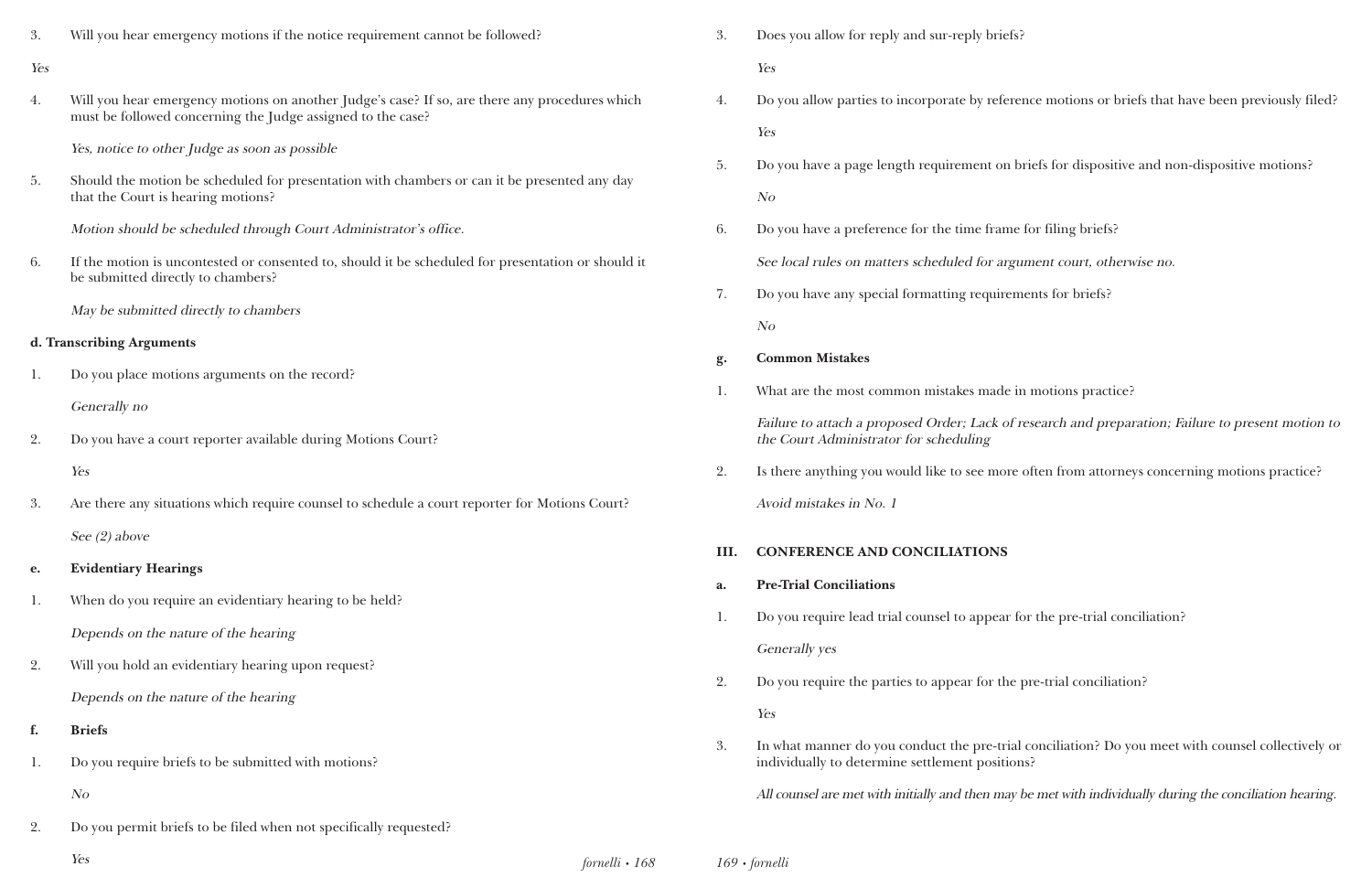4. Do you directly communicate with the parties during conciliation? If you do not generally communicate with the parties during conciliation, are there any circumstances under which this may occur?

Generally no. Rarely and only if there are extraordinary circumstances.

#### **b. Conciliations During Trial**

1. Once a case has been assigned to you, do you attempt an additional conciliation between the parties prior to opening statements?

Yes

2. Are there any circumstances under which you would recess a trial to facilitate negotiations or actively participate in conciliating a settlement? Does this practice change depending on whether the case is jury or non-jury?

Yes; No

### **IV. TRIAL PRACTICES**

#### **a. Special and Preliminary Injunctions**

1. How much time do you allow for an evidentiary hearing on a motion for preliminary injunction? Are there any situations where additional time may be granted?

Depends on the nature of the hearing

2. In an evidentiary hearing on a motion for preliminary injunction, do you accept depositions or affidavits in lieu of live testimony? Do you have a preference on whether the testimony is live or through depositions or affidavits?

Not generally, unless all parties agree. I prefer live.

3. Under what circumstances will you grant motions for expedited discovery? When a motion for expedited discovery is granted, do you have any standard time frames that you will impose?

Expedited discovery will be granted on good cause. No standard time frames.

4. Do you schedule hearings in advance of the next month's motions schedule? Under what circumstances does this occur? Is a written motion necessary?

Yes, generally upon a written motion and if a delay to the next available motions court is inappropriate.

5. Do you require a brief in advance of a hearing for a motion for preliminary injunction?

No.

6. Do you accept proposed findings of fact following a hearing? Do you have a preference on whether or not proposed findings of fact are submitted?

I have no preference on whether proposed findings of fact are submitted, but will accept them if offered.

- **b. General Trial Procedures**
- 1. How do you address scheduling conflicts?

Matter first scheduled takes priority

2. What are the standard hours during which you hold trial? Are there any circumstances under

which you will work late?

9:30 a.m. to 4:30 p.m. with morning and afternoon recesses of 15 minutes and one hour to one and one half hour lunch break

3. Do you prefer or require trial briefs? If you accept trial briefs, are there any restrictions on page

limits? At what date should the trial brief be filed?

I prefer but do not require trial briefs. There are no restrictions on page limits. There is no requirement, but trial briefs should be submitted in adequate time for the Court to consider and research content.

## **c. Motions in Limine and Hearings Outside the Jury**

1. Do you accept written and/or oral motions in limine?

Motions in Limine must be in writing and must be submitted five days prior to the first day of trial term.

2. Do you have a preference as to whether the motion is written or oral?

**Written** 

3. Do you typically reserve rulings until the appropriate time or do you rule on each motion as it is presented?

Depends on nature of motion.

4. Do you permit sidebar conferences? Are there any special rules about how counsel are to conduct

themselves during or request sidebar conferences?

Yes; No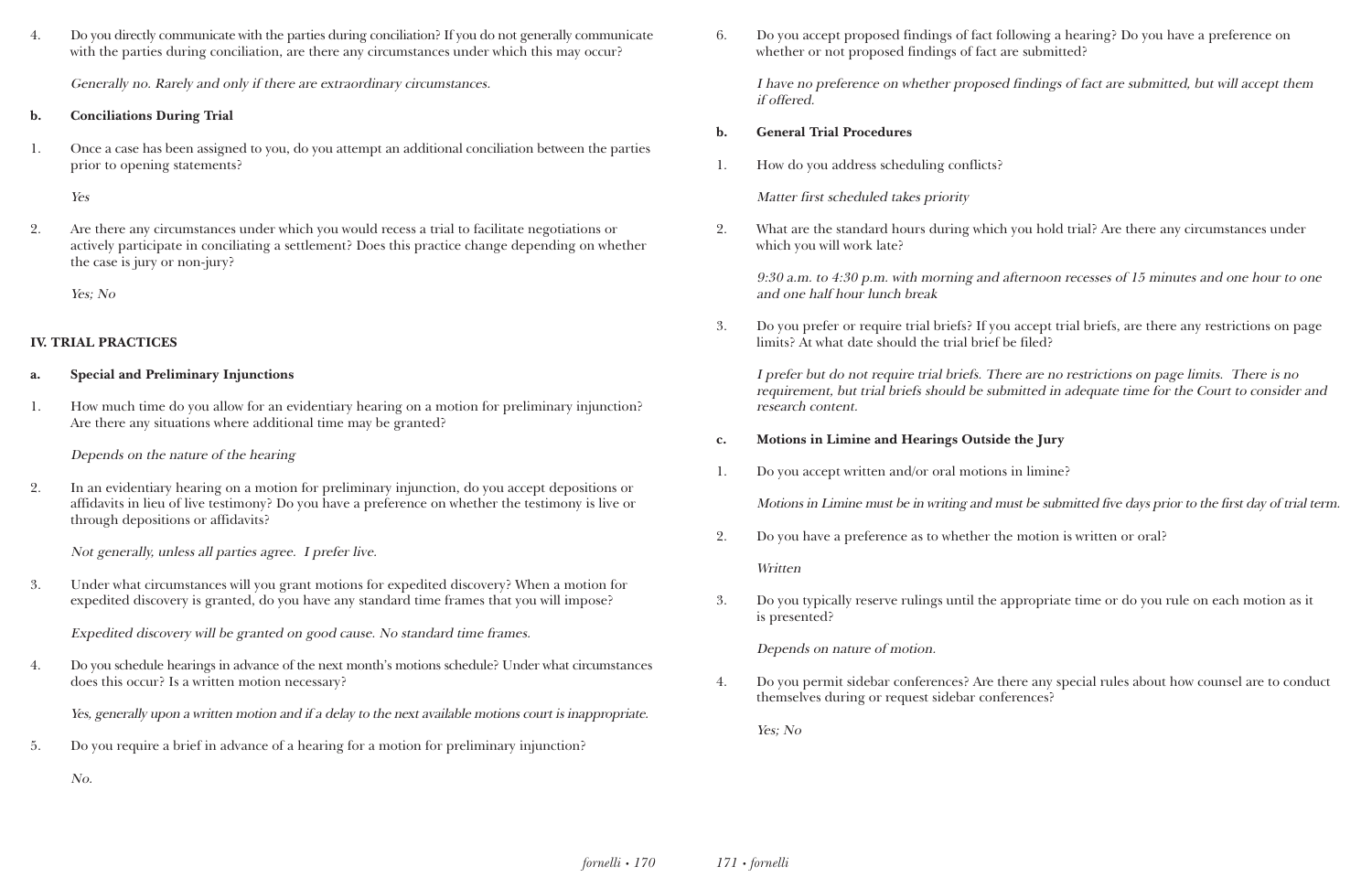#### **d. Opening Statements, Summations, and Examining Witnesses**

1. Do you impose any time limits on the amount of time counsel may use for opening statements or summations? Does this practice change when the case is a multi-party action as opposed to a single-party action?

There is no general time limit for openings; Summations are by agreement of the Court and counsel but should not ordinarily exceed 25 minutes, absent extraordinary circumstances; No

2. Do you permit Defendants to defer the opening statement until the start of their cases?

Yes

3. Do you permit redirect and re-cross examination? Do you permit examinations beyond redirect and re-cross?

Yes; Yes

4. Are there any circumstances under which you will personally question a witness?

Yes

5. Do you permit counsel to examine witnesses out of sequence?

Generally, yes

6. Do you have any particular practice regarding either the examination of a witness or the areas of examination by more than one attorney?

No restrictions on number of attorneys for direct examination; cross-examination should be by only one attorney per witness.

7. Do you have any special practices or procedures with respect to expert witnesses?

No, but the Court will limit the number of cumulative expert witnesses.

#### **e. Deposition Testimony**

1. Do you have any special procedures or requirements regarding the use or admission of videotaped testimony? Do you prefer that the videotape contain only the live testimony of the witness or do you prefer and/or accept video where the written transcript is shown beside the videotaped testimony?

No, will accept video where written transcript is shown beside the videotaped testimony.

2. Do you have any particular practices regarding reading material into the record?

No

#### **f. Computers, Exhibits and Visual Aids**

1. Do you permit counsel and/or their experts to use computers in the courtroom during trial? Do

you have any particular procedures regarding this practice?

Yes, there is court-provided technology and instructions are given prior to trial

2. Do you place a restriction on the number of exhibits that may be entered at trial?

Generally, no

3. Do you require exhibits to be pre-marked?

Yes

4. Do you have any particular practice or procedure regarding exchanging exhibits between parties

prior to trial?

, but exchange is encouraged.

5. Do you have any particular practices or procedures regarding noting objections to exhibits prior to trial?

No

6. Do these practices or procedures change depending on whether the case is a jury or non-jury matter?

- Generally, no
- 7. Do you have any special rules regarding how exhibits are presented?

They should be marked prior to trial; Exhibits must be shown on court-provided screen to avoid passing them among jurors.

8. Are attorneys permitted to use visual aids during trial? Do you have any special rules or procedures regarding how attorneys are to use visual aids or at which time they may use visual aids?

Yes, generally no, subject to (7) above.

9. What is your practice regarding post-trial handling of exhibits? Once a trial is over, will you return exhibits to counsel of record? If you do not return exhibits to counsel of record, will you accept

into evidence copies of exhibits so that counsel may retain the original?

Admitted exhibits are retained by the court reporter until the case is over and a final order entered. Exhibits will not be returned until all direct appeals are exhausted. Copies of exhibits may be substituted upon approval of the Court.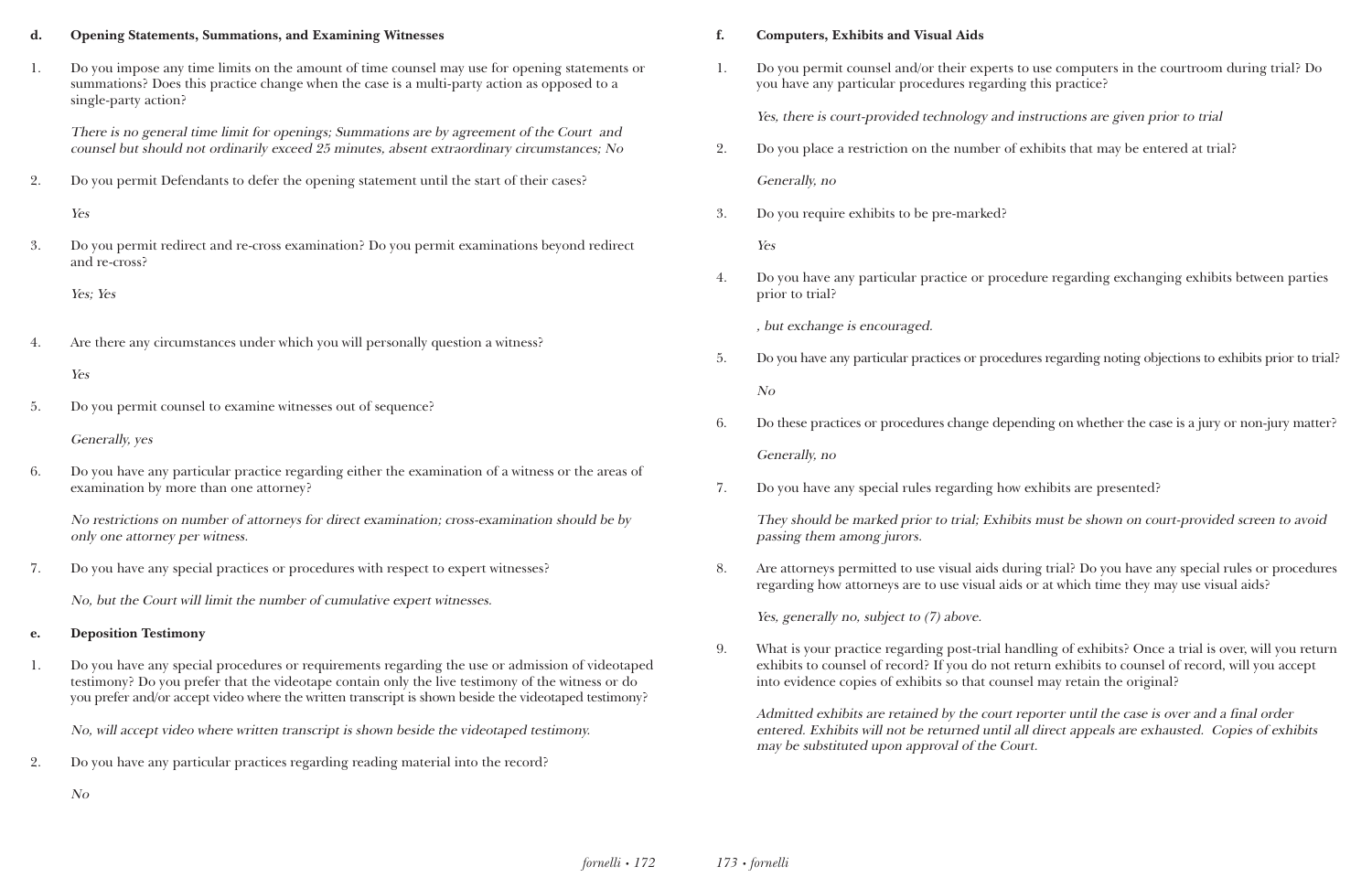#### **g. Joint Tortfeasor Release**

1. Do you require a party who has executed a joint tortfeasor release to appear at trial?

Generally, yes

2. Do you require an attorney representing a released joint tortfeasor to appear at trial?

Generally, yes

#### **V. WORDS OF WISDOM**

1. What are the most common mistakes you see made by young lawyers?

bench?

ary 1, 1996.

ending to the bench?

Human Resources of Washington County. Court of Allegheny, parental counsel.

and law degrees? Do you hold any other degrees?

Economics. University of Dayton - Juris Doctorate. dministration.

ization? If yes, please list the professional organizations.

tional Juvenile Court Judges' Association.

Lack of preparation. Failure to stand when addressing the Court Failure to show an exhibit to opposing counsel prior to offering it into evidence Failure to prepare their case, particularly as to procedure Failure to analyze and anticipate the defensive strategy of opposing counsel Failure to anticipate and research evidentiary issues

4. Do you have any other practice or procedure that lawyers practicing before you should know?

Be prepared on the law and procedure.

5. What words of wisdom do you have for young lawyers?

Know the local rules. Thoroughly prepare your case and your opponents. Know the rules of evidence applicable to your case.

# **WASHINGTON COUNTY**

# **THE HONORABLE KATHERINE B. EMERY**

**1 South Main Street Suite 2001 Washington, PA 15301 Primary Phone: 724-228-6823**

| I. | <b>BIOGRAPHICAL INFORMATION</b>                                                                      |
|----|------------------------------------------------------------------------------------------------------|
| 1. | When were you elected or appointed to the bencl                                                      |
|    | Elected in 1995, for a term beginning January 1,                                                     |
| 2. | What was your legal experience prior to ascendin                                                     |
|    | Solicitor of Washington County. Director of Hum<br>Part-time general private practice. Juvenile Cour |
| 3. | Where did you receive your undergraduate and la                                                      |
|    | Penn State University - Bachelor of Arts in Econo<br>University of Dayton - Master of Business Admin |
| 4. | Did you serve in the military?                                                                       |
|    | No.                                                                                                  |
| 5. | Are you affiliated with any professional organizatio                                                 |
|    | National Association of Women Judges. National                                                       |
| 6. | What type of recreational activities do you enjoy?                                                   |
|    | Reading, Boating, and Swimming.                                                                      |
| 7. | Is there any other information that you would like                                                   |

7. Is there any other information that you would like to share? Married, one child.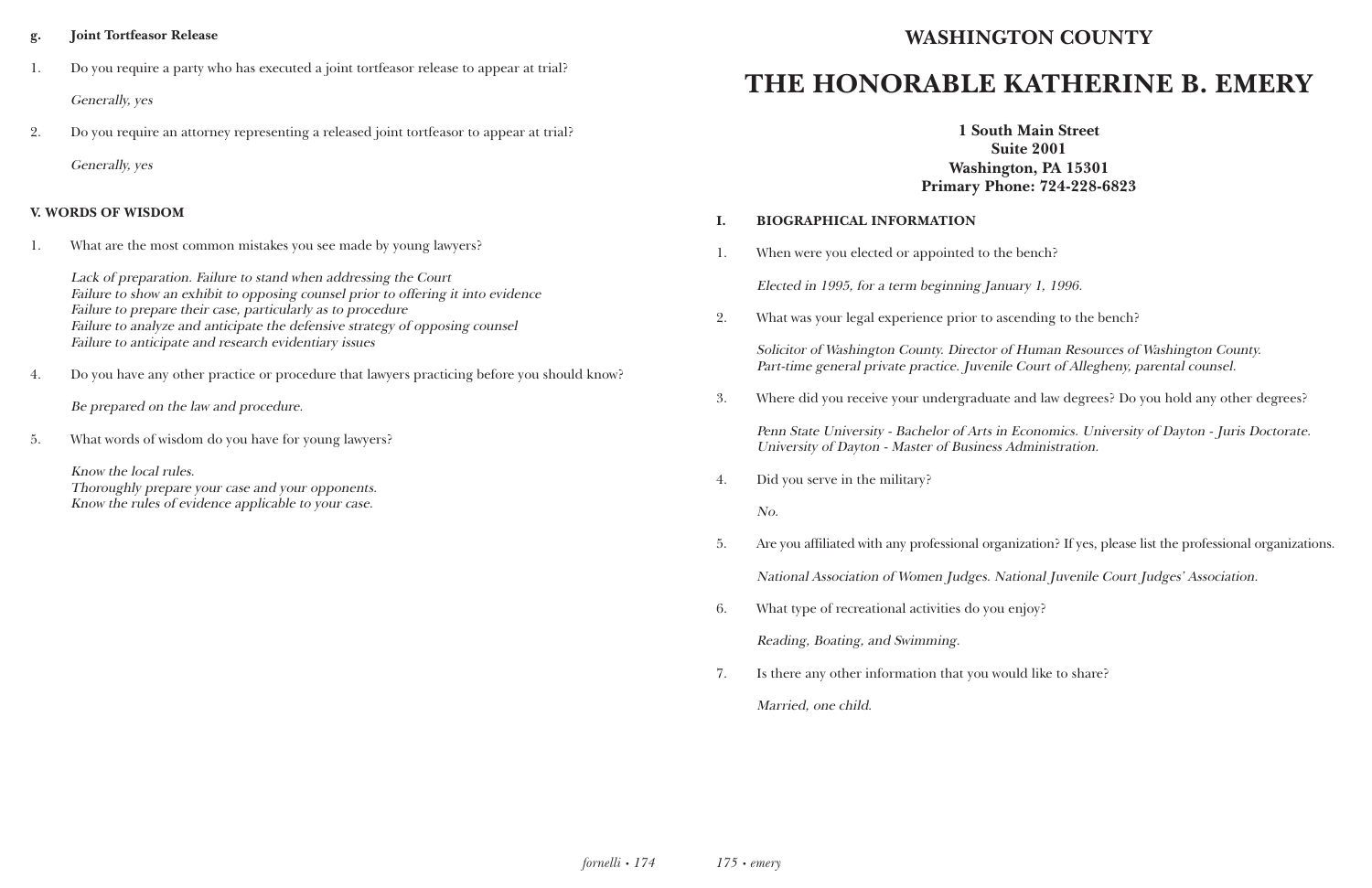#### **II. MOTIONS PRACTICE**

- **a. Chamber Copies of Motions**
- 1. Do you require or request courtesy copies of motions filed with the Court to be provided to chambers? If so, how many copies?

No

2. If you do not require courtesy copies of motions to be provided to chambers in all instances, are there any circumstances under which you would appreciate courtesy copies? If so, how many?

Yes, if the matter is complex, then (1) copy (3) days in advance.

3. If courtesy copies of a motion are delivered to the Court, is there a time frame by which those copies should be delivered?

3 days

4. Does the Judge require that parties opposing the motion provide courtesy copies of any responses to chambers?

No.

5. If you do not require courtesy copies of responses to motions in all instances, are there any circumstances under which you would appreciate courtesy copies?

Yes, if the matter is complex.

6. If courtesy copies of a response to a motion are delivered to the Court, is there a time frame by which those copies should be delivered?

(1) day if possible.

7. Do you have a preference as to how courtesy copies are provided to chambers?

Mail, no faxes accepted.

8. If an advance copy of a motion or response is not provided to chambers, does the Judge request that a copy be brought at the time of any oral argument?

No.

#### **b. Presentation**

1. Do you have any specific requirements, outside of the applicable Rules of Procedure, regarding the scheduling of oral argument on a motion?

No.

2. Are the parties permitted to reschedule oral argument on a motion and, if so, what is the procedure

for rescheduling the oral argument?

Yes, come to Motions Court Tuesday through Friday at 9:15 a.m.

3. Do you permit oral argument on all motions? If not, for which specific types of motions do you permit oral argument (i.e., dispositive, pre-trial, etc.)? If you do permit oral argument on all motions, what is the procedure for requesting oral argument for motions (where the applicable

Rules of Procedure do not apply)?

Yes

4. Do you have any specific rules or requests regarding an attorneys' presentation of oral argument

(i.e., courtroom demeanor, etc.)?

Yes, if you intend to present something that the other side has not seen, please give them a copy as soon as you enter the courtroom. Do not hand something to counsel during argument and expect them to read it and listen at the same time.

5. Do you impose time constraints on oral arguments on motions?

No, but 5 minutes is a good guide.

- **c. Notice and Scheduling**
- 

1. How many days notice must be given to the opposing attorney or party prior to presentation?

3 business days.

2. Do you require notice to be provided through any specific means (i.e., mail, fax, e-mail)?

No.

3. Will you hear emergency motions if the notice requirement cannot be followed?

Only in rare and extreme circumstances.

4. Will you hear emergency motions on another Judge's case? If so, are there any procedures which

must be followed concerning the Judge assigned to the case?

Only with the other Judges' permission. The motion should be taken to the Judge that it is assigned to, and if their staff cannot be of assistance, take the motion to the Court Administrator.

5. Should the motion be scheduled for presentation with chambers or can it be presented any day

that the Court is hearing motions?

Motions do not need to be scheduled with the court and can be presented Tuesday through Friday at 9:15.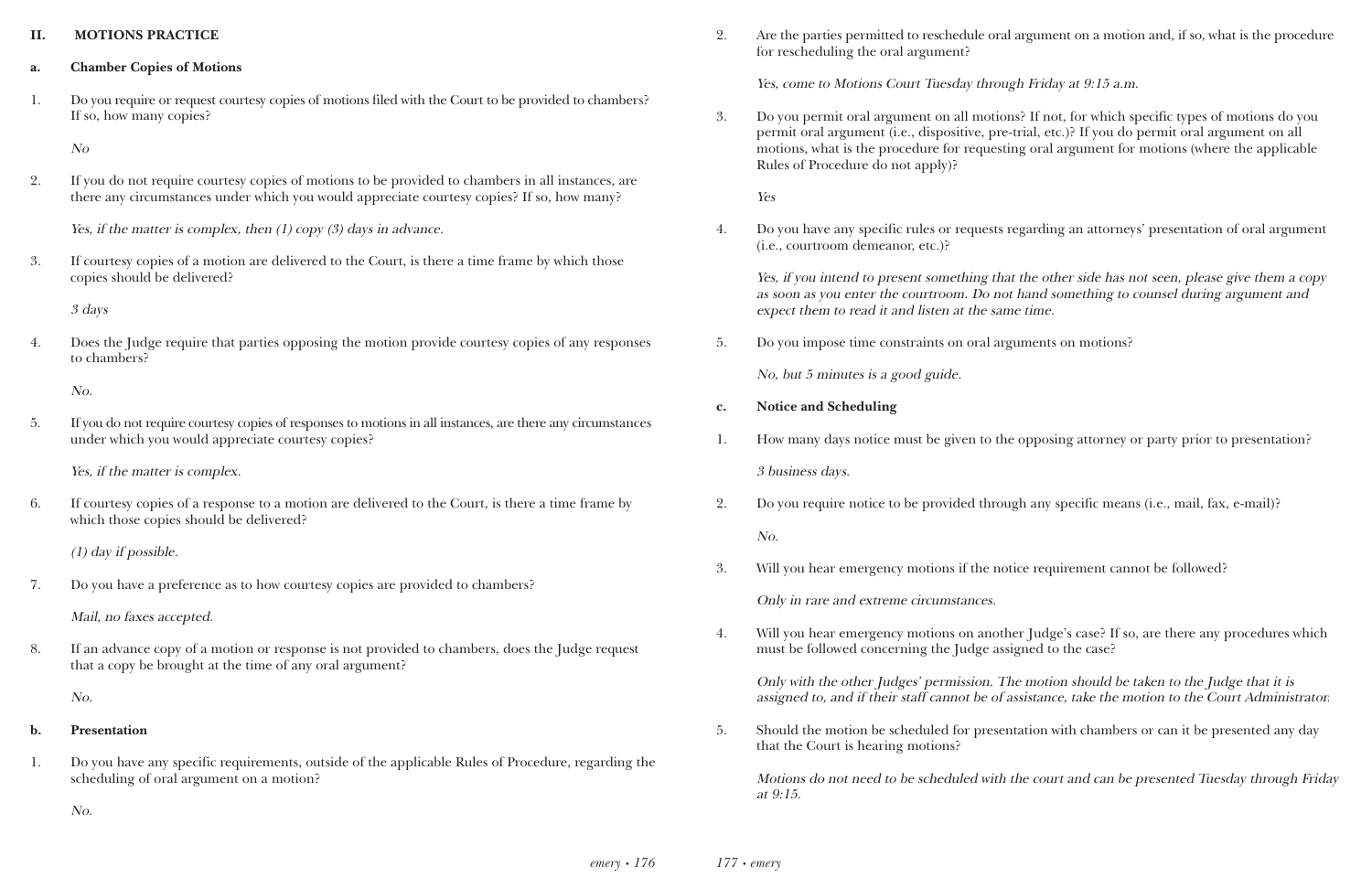*emery • 178*

you have a page length requirement on briefs for dispositive and non-dispositive motions?

ere anything you would like to see more often from attorneys concerning motions practice?

| 6. |                                                                                                                                          |      |                       |
|----|------------------------------------------------------------------------------------------------------------------------------------------|------|-----------------------|
|    | If the motion is uncontested or consented to, should it be scheduled for presentation or should it<br>be submitted directly to chambers? | 6.   | Do y                  |
|    | All motions must be presented in Motions Court.                                                                                          |      | No                    |
|    | d. Transcribing Arguments                                                                                                                | 7.   | Do y                  |
|    |                                                                                                                                          |      | In $cc$               |
| 1. | Do you place motions arguments on the record?                                                                                            | 8.   | Do y                  |
|    | N <sub>O</sub>                                                                                                                           |      | No                    |
| 2. | Do you have a court reporter available during Motions Court?                                                                             | g.   | Com                   |
|    | No except in rare circumstances.                                                                                                         | 1.   | Wha                   |
| 3. | Are there any situations which require counsel to schedule a court reporter for Motions Court?                                           |      | Failin                |
|    | Only if it is absolutely necessary. The Court rarely places argument on the record.                                                      |      |                       |
| e. | <b>Evidentiary Hearings</b>                                                                                                              | 2.   | Is the                |
| 1. | When do you require an evidentiary hearing to be held?                                                                                   |      | Yes,<br>and.<br>to co |
|    | When the parties request it.                                                                                                             |      |                       |
| 2. | Will you hold an evidentiary hearing upon request?                                                                                       | III. | <b>CON</b>            |
|    | Yes                                                                                                                                      | a.   | Pre-                  |
|    |                                                                                                                                          |      |                       |
| f. | <b>Briefs</b>                                                                                                                            | 1.   | Doy                   |
| 1. | Do you require briefs to be submitted with motions?                                                                                      |      | Yes                   |
|    | No. When briefs are filed, the Court would like a courtesy copy.                                                                         | 2.   | Do y                  |
| 2. | When do you require briefs to be filed?                                                                                                  |      | Yes,                  |
|    | When the parties feel it is necessary to clarify a complex matter of law. The court will set up the<br>briefing schedule.                | 3.   | In w<br>indi          |
| 3. | Do you permit briefs to be filed when not specifically requested?                                                                        |      | <b>The</b>            |
|    | Yes.                                                                                                                                     |      | coun                  |
| 4. | Does you allow for reply and sur-reply briefs?                                                                                           | 4.   | Do y<br>with          |
|    | Yes, if the parties request time to field a reply.                                                                                       |      | Yes,<br>parti         |

- 
- you have a preference for the time frame for filing briefs? onformity with the local rules.
- you have any special formatting requirements for briefs?

Yes.

*179 • emery*

## **g. Common Mistakes**

- at are the most common mistakes made in motions practice? ing to give opposing parties  $(3)$  days notice.
- 

talk to the other side before coming to Court. Often times the parties come before the Court are able to resolve the issue. Communicate with the opposing counsel and you may not need ome to Court.

## **INFERENCE AND CONCILIATIONS**

- **Trial Conciliations**
- you require lead trial counsel to appear for the pre-trial conciliation?
- you require the parties to appear for the pre-trial conciliation?
	- all parties including INSURANCE ADJUSTERS must be present, in person.
- vidually to determine settlement positions?

The Court will meet with counsel first, and then may choose to meet with the parties and el separately.

if the Court will not be the trier of fact. In a non-jury trial cases, the Court may meet with the ies if appropriate.

3. In what manner do you conduct the pre-trial conciliation? Do you meet with counsel collectively or

ou directly communicate with the parties during conciliation? If you do not generally communicate the parties during conciliation, are there any circumstances under which this may occur?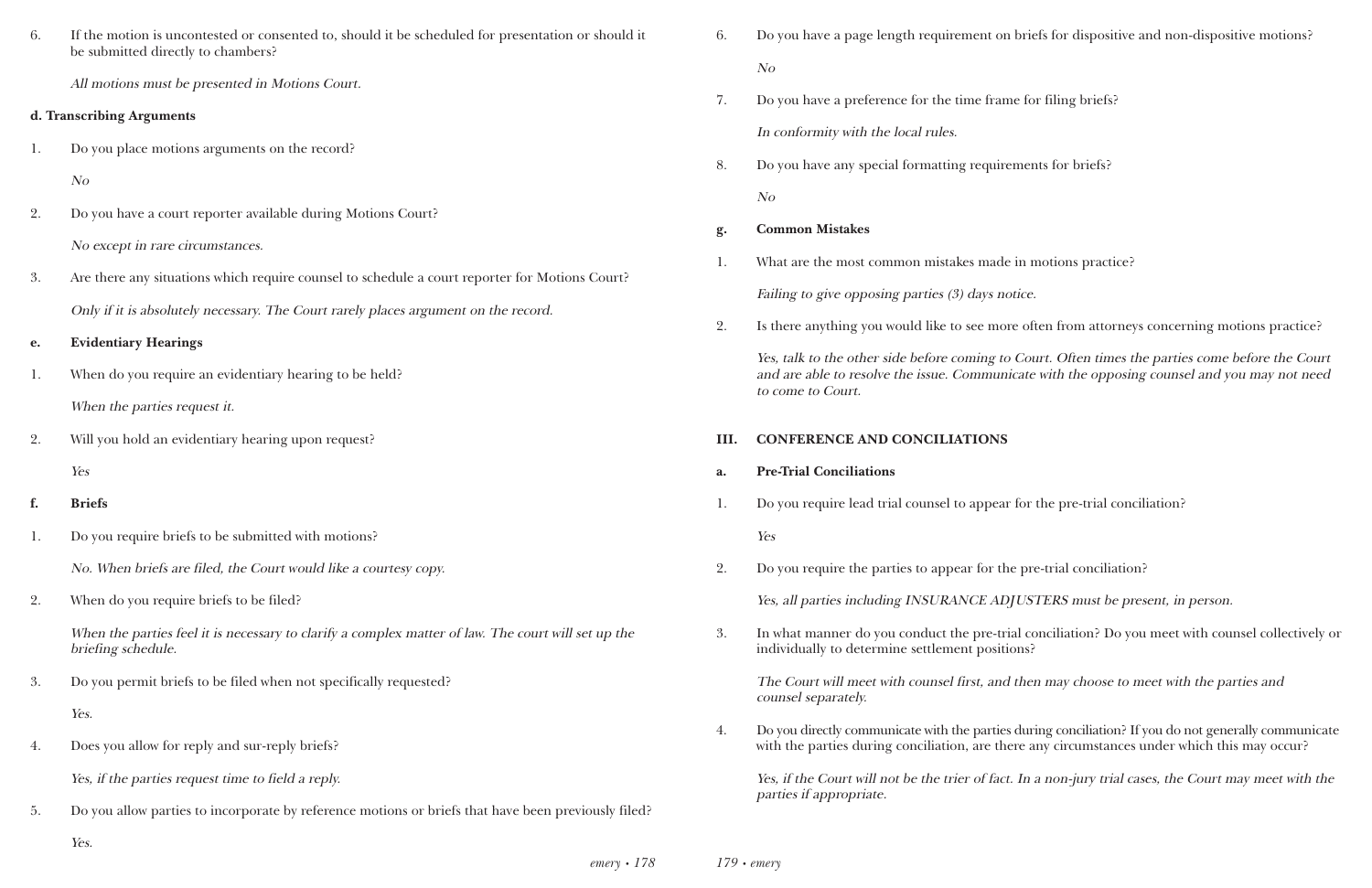#### **b. Conciliations During Trial**

1. Once a case has been assigned to you, do you attempt an additional conciliation between the parties prior to opening statements?

Yes, especially if the parties believe it will be productive.

2. Are there any circumstances under which you would recess a trial to facilitate negotiations or actively participate in conciliating a settlement? Does this practice change depending on whether the case is jury or non-jury?

Yes, if the parties believe a resolution is possible. It would be on a case by case basis.

#### **IV. TRIAL PRACTICES**

#### **a. Special and Preliminary Injunctions**

1. How much time do you allow for an evidentiary hearing on a motion for preliminary injunction? Are there any situations where additional time may be granted?

Preliminary Injunctions should be brought to motions court and then the Court will set a schedule for the hearing.

2. In an evidentiary hearing on a motion for preliminary injunction, do you accept depositions or affidavits in lieu of live testimony? Do you have a preference on whether the testimony is live or through depositions or affidavits?

> *emery • 180 181 • emery*

Witnesses should be present in the Courtroom and ready to proceed immediately if the Court chooses to engage in the hearing following the presentation of the motion. The Court prefers live testimony.

3. Under what circumstances will you grant motions for expedited discovery? When a motion for expedited discovery is granted, do you have any standard time frames that you will impose?

When the parties agree. No.

4. Do you schedule hearings in advance of the next month's motions schedule? Under what circumstances does this occur? Is a written motion necessary?

Every hearing is scheduled by presenting a written motion in Motions Court.

5. Do you require a brief in advance of a hearing for a motion for preliminary injunction?

Not required, but will be accepted.

6. Do you accept proposed findings of fact following a hearing? Do you have a preference on whether or not proposed findings of fact are submitted?

Yes, the Court will direct the parties if findings are necessary and articulate a time frame.

#### **b. General Trial Procedures**

1. How do you address scheduling conflicts?

The Court gives a date certain. If there is a conflict, a motion for continuance must be presented.

2. What are the standard hours during which you hold trial? Are there any circumstances under

which you will work late?

9:30 to 4:30. Yes, on a case by case basis.

3. Do you prefer or require trial briefs? If you accept trial briefs, are there any restrictions on page

limits? At what date should the trial brief be filed?

The Court prefers trial briefs on legal issues. No limit. Day of trial.

- **c. Motions in Limine and Hearings Outside the Jury**
- 1. Do you accept written and/or oral motions in limine?

Yes

- 2. Do you have a preference as to whether the motion is written or oral? Written.
- 3. Are there any restrictions on presenting in limine motions prior to or during trial?

The Court will set a deadline for when Motions in limine must be filed.

4. Do you typically reserve rulings until the appropriate time or do you rule on each motion as it

is presented?

Motions will be argued prior to trial and the Court will issue a ruling within a reasonable time prior to trial.

5. Do you permit sidebar conferences? Are there any special rules about how counsel are to conduct

themselves during or request sidebar conferences?

Yes, but do not abuse them. Counsel may request a sidebar and should keep their voices down and should not make any physical gestures so as to indicate emotion. Counsel should on request a sidebar when it is absolutely necessary and should argue general objections from counsel table.

- **d. Opening Statements, Summations, and Examining Witnesses**
- single-party action?

1. Do you impose any time limits on the amount of time counsel may use for opening statements or summations? Does this practice change when the case is a multi-party action as opposed to a

Rarely, but is more likely in a multi-party action.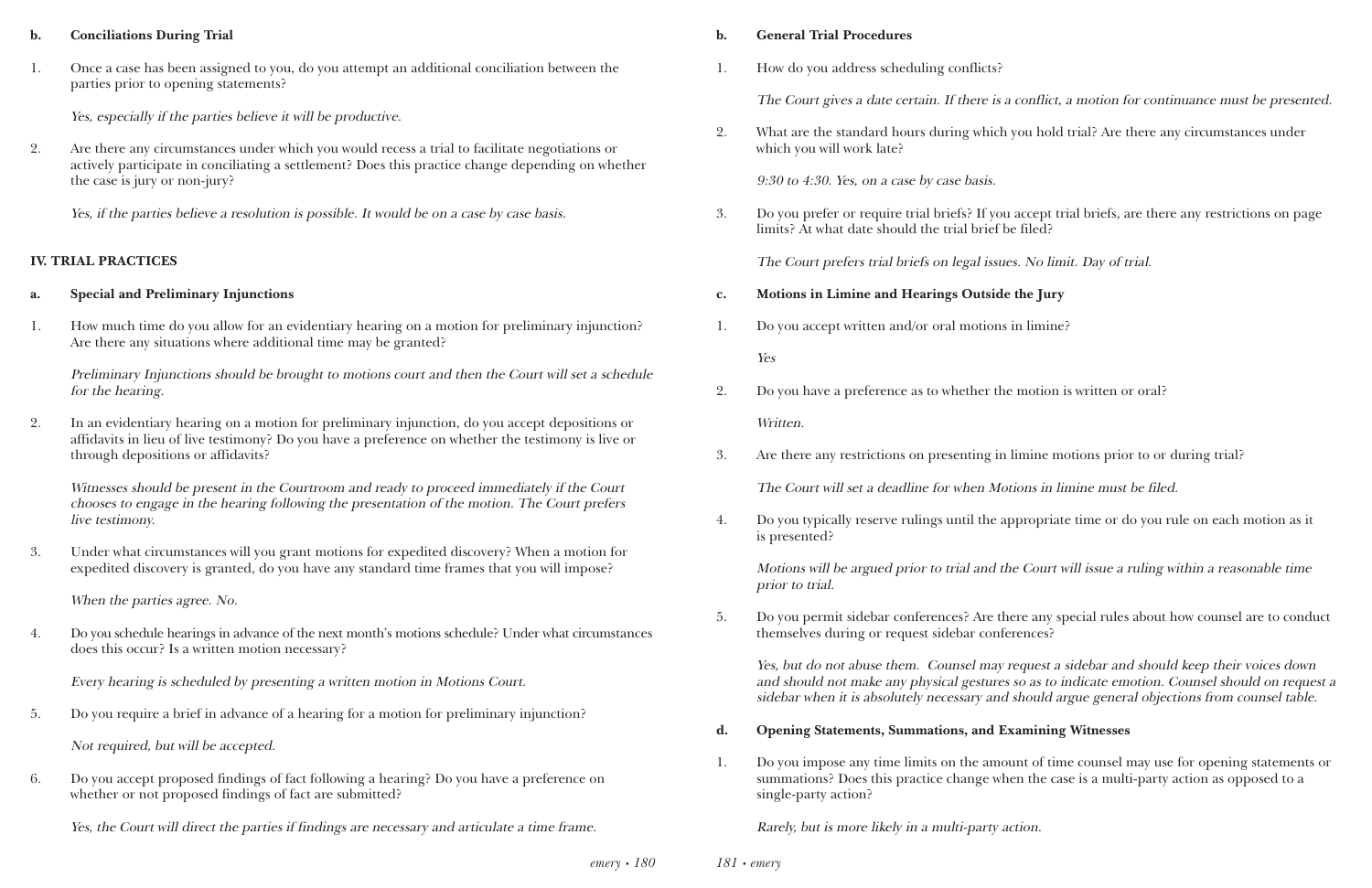- 2. Do you permit Defendants to defer the opening statement until the start of their cases? Yes
- 3. Do you permit redirect and re-cross examination? Do you permit examinations beyond redirect and re-cross?

Yes; Yes

4. Are there any circumstances under which you will personally question a witness?

Rarely in a jury trial, but more likely a non-jury trial.

5. Do you permit counsel to examine witnesses out of sequence?

### Sometimes

6. Do you have any particular practice regarding either the examination of a witness or the areas of examination by more than one attorney?

One attorney per witness.

7. Do you have any special practices or procedures with respect to expert witnesses?

No.

- **e. Deposition Testimony**
- 1. Do you have any special procedures or requirements regarding the use or admission of videotaped testimony? Do you prefer that the videotape contain only the live testimony of the witness or do you prefer and/or accept video where the written transcript is shown beside the videotaped testimony?

Counsel is responsible for providing all equipment to show video testimony. Otherwise, the Court has no preference. The Court needs a transcript to incorporate the testimony into the record.

2. Do you have any particular practices regarding reading material into the record?

Provide the Court Reporter with a copy if it is a lengthy transcript.

- **f. Computers, Exhibits and Visual Aids**
- 1. Do you permit counsel and/or their experts to use computers in the courtroom during trial? Do you have any particular procedures regarding this practice?

Yes. Alert the Court staff prior to trial.

2. Do you place a restriction on the number of exhibits that may be entered at trial?

No, keep exhibits in sequential order. Plaintiff-numbers; Defendant-letters.

- 3. Do you require exhibits to be pre-marked?
- prior to trial?

4. Do you have any particular practice or procedure regarding exchanging exhibits between parties

Yes, communicate with opposing party to coordinate joint exhibits and to exchange all exhibits to be used at trial.

5. Do you have any particular practices or procedures regarding noting objections to exhibits prior to trial?

No

6. Do these practices or procedures change depending on whether the case is a jury or non-jury matter?

No

7. Do you have any special rules regarding how exhibits are presented?

No

8. Are attorneys permitted to use visual aids during trial? Do you have any special rules or procedures regarding how attorneys are to use visual aids or at which time they may use visual aids?

Yes

9. What is your practice regarding post-trial handling of exhibits? Once a trial is over, will you return exhibits to counsel of record? If you do not return exhibits to counsel of record, will you accept

into evidence copies of exhibits so that counsel may retain the original?

Exhibits will be held until the appeal period has expired and then all exhibits will be returned to counsel.

- **g. Joint Tortfeasor Release**
- 1. Do you require a party who has executed a joint tortfeasor release to appear at trial?

Case by case, but not generally.

2. Do you require an attorney representing a released joint tortfeasor to appear at trial?

Case by case, but not generally.

- **h. Jury Instructions, Verdict Forms, and Questioning**
- point in trial do you require these documents?

1. Do you require counsel to submit proposed jury instructions and verdict forms? If yes, at what

Yes, the Court will set a deadline in pre-trial order.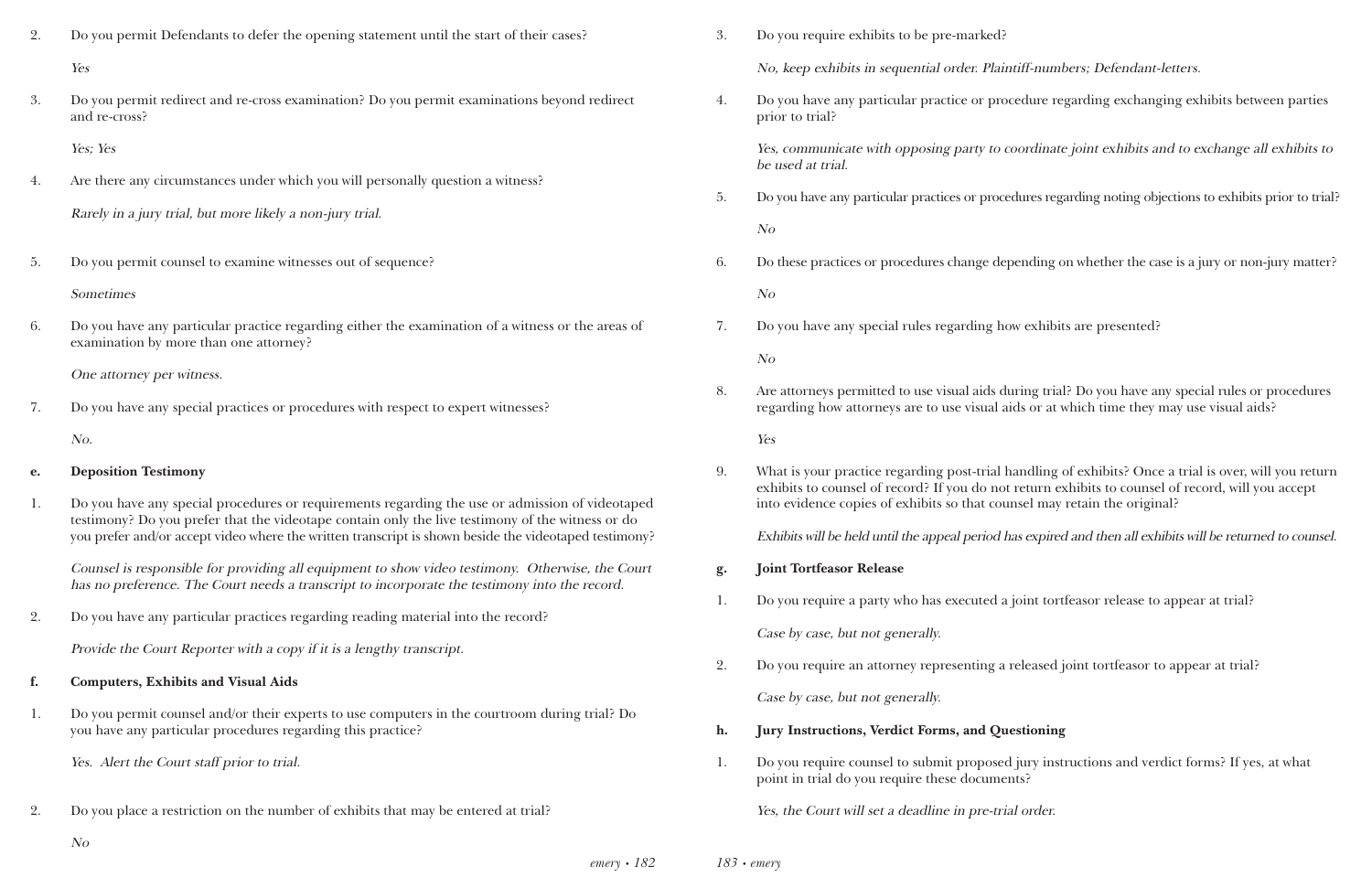2. Do you hold conferences outside the presence of the jury about jury instructions and verdict forms? Are these conferences held in chambers, at sidebar, or through some other manner?

Yes, in chambers.

3. Do you impose any restrictions upon requests for offers of proof during trial?

No, but discourages them.

4. Do you require counsel to submit proposed findings of fact and conclusions of law? If yes, do you accept separate proposed findings of fact and conclusions of law from each party, or will you only accept an agreed upon document?

Case by case. Generally, in non-jury cases, the court requires findings of facts conclusions of law from each side.

5. Are there any circumstances under which you will give the jury a copy of your instructions?

No.

6. Are there any circumstances under which you will provide the jury with all of the exhibits that have been entered into evidence? Does this action require an agreement of counsel?

Case by case basis, determined by the Court.

7. Upon request from the jury, will you read back testimony or replay tapes during deliberations?

Rarely, as it tends to highlight that portion unfairly.

8. Will you accept requests or questions from the jury? Do you have any standard practice regarding this matter?

Yes, All questions are transmitted by a signed writing from the jury foreperson to the tipstaff. The Court will discuss it with counsel prior to the bringing the jury in.

9. Do you require lead counsel to remain in the courtroom during jury deliberations? If you do not require lead counsel, do you require counsel for a party to remain in the courtroom during jury deliberations?

No. The Court Staff will collect cell phone numbers of counsel.

10. Do you permit counsel to conduct post-verdict interviews with jurors?

Yes, in the hallway and only if the jurors consent.

#### **V. WORDS OF WISDOM**

1. Who are/were your role models and mentors?

Early in my career, Judge Wettick, Judge Novak, and Attorney Carol McCarthy.

2. What are your pet peeves about lawyers you see in your courtroom?

Asking for a continuance at the last minute when counsel knew well in advance a new date would be necessary.

Attorneys that don't talk with each other in person prior to approaching the bench. Attorneys continuing to argue after a ruling, even by the prevailing party. Settling a matter and not informing the Court.

3. What are the most common mistakes you see made by young lawyers?

Not having copies all exhibits. Not requesting enough discovery.

4. Do you have any other practice or procedure that lawyers practicing before you should know?

No specific practice out of the ordinary. The court requires professional and polite conduct with opposing counsel and the Court.

5. What words of wisdom do you have for young lawyers?

The practice of law is an honorable profession; treat it with the respect it deserves. Do pro bono work, because it will not only benefit the client, but will provide you with excellent courtroom experience.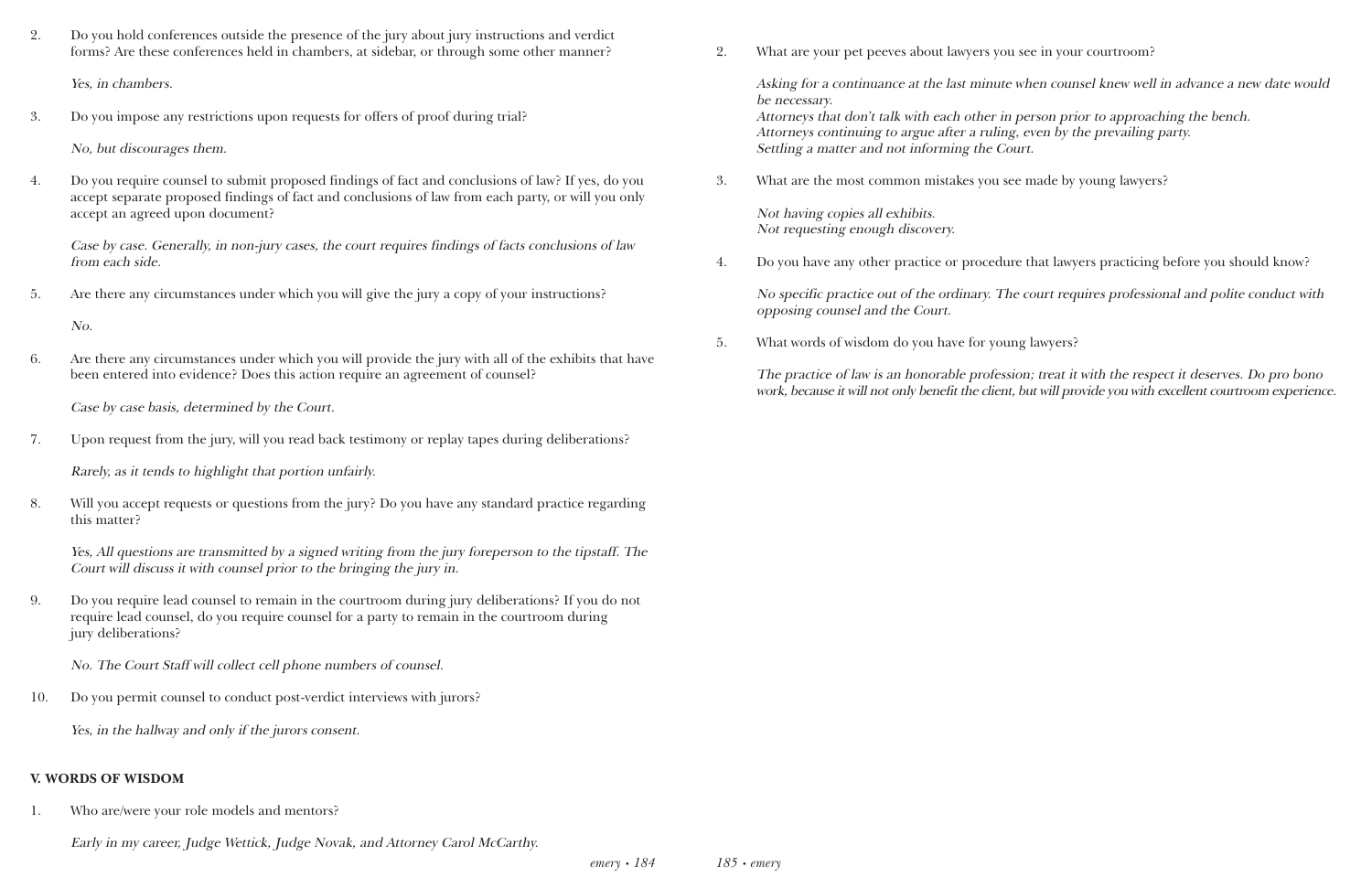# **WASHINGTON COUNTY**

# **THE HONORABLE DEBBIE O'DELL SENECA**

**Washington County Courthouse 1 South Main Street Suite 2002 Washington, PA 15301 724-228-6830**

#### **I. BIOGRAPHICAL INFORMATION**

1. When were you elected or appointed to the bench?

Elected November 1991

2. What was your legal experience prior to ascending to the bench?

Assistant District Attorney; Law Clerk to Judge John F. Bell; Assistant Defender; Private Practice, own firm

3. Where did you receive your undergraduate and law degrees? Do you hold any other degrees?

1974 - West Virginia University, Magna Cum Laude, Political Science 1977 – Duquesne University School of Law

4. Did you serve in the military?

No.

5. Are you affiliated with any professional organization? If yes, please list the professional organizations.

PA Conference of State Trial Judges; National Association of Women Judges; PA Bar Association; Washington Bar Association; National Judicial College – Faculty; Washington & Jefferson College – Adjunct Professor

6. Do you have any hobbies / recreational activities?

Hiking, reading, cooking, fishing, traveling, sailing

#### **II. MOTIONS PRACTICE**

#### **a. Chamber Copies of Motions**

1. Do you require or request courtesy copies of motions filed with the Court to be provided to chambers? If so, how many copies?

2. If an advance copy of a motion or response is not provided to chambers, does the Judge request

that a copy be brought at the time of any oral argument?

No, Court obtains the Prothonotary file; If original is brought to Motions Court, then it is handed up to the Bench.

#### **b. Presentation**

1. Do you have any specific requirements, outside of the applicable Rules of Procedure, regarding the

scheduling of oral argument on a motion?

No. Adhere to local and state rules of procedure.

2. Are the parties permitted to reschedule oral argument on a motion and, if so, what is the procedure

for rescheduling the oral argument?

By consent of the parties / attorney presented in motions court.

3. Do you permit oral argument on all motions? If not, for which specific types of motions do you permit oral argument (i.e., dispositive, pre-trial, etc.)? If you do permit oral argument on all motions, what is the procedure for requesting oral argument for motions (where the applicable

Rules of Procedure do not apply)?

Summary judgment, judgment of the pleadings, preliminary objections and motions in limine; obtain argument date through motions practice.

4. Do you have any specific rules or requests regarding an attorneys' presentation of oral argument

(i.e., courtroom demeanor, etc.)?

See above.

5. Do you impose time constraints on oral arguments on motions?

Schedule oral arguments every half hour.

1. How many days notice must be given to the opposing attorney or party prior to presentation?

- **c. Notice and Scheduling**
- See local rules.
- 2. Do you require notice to be provided through any specific means (i.e., mail, fax, e-mail)? No.
- 3. Will you hear emergency motions if the notice requirement cannot be followed? Yes, per local rules.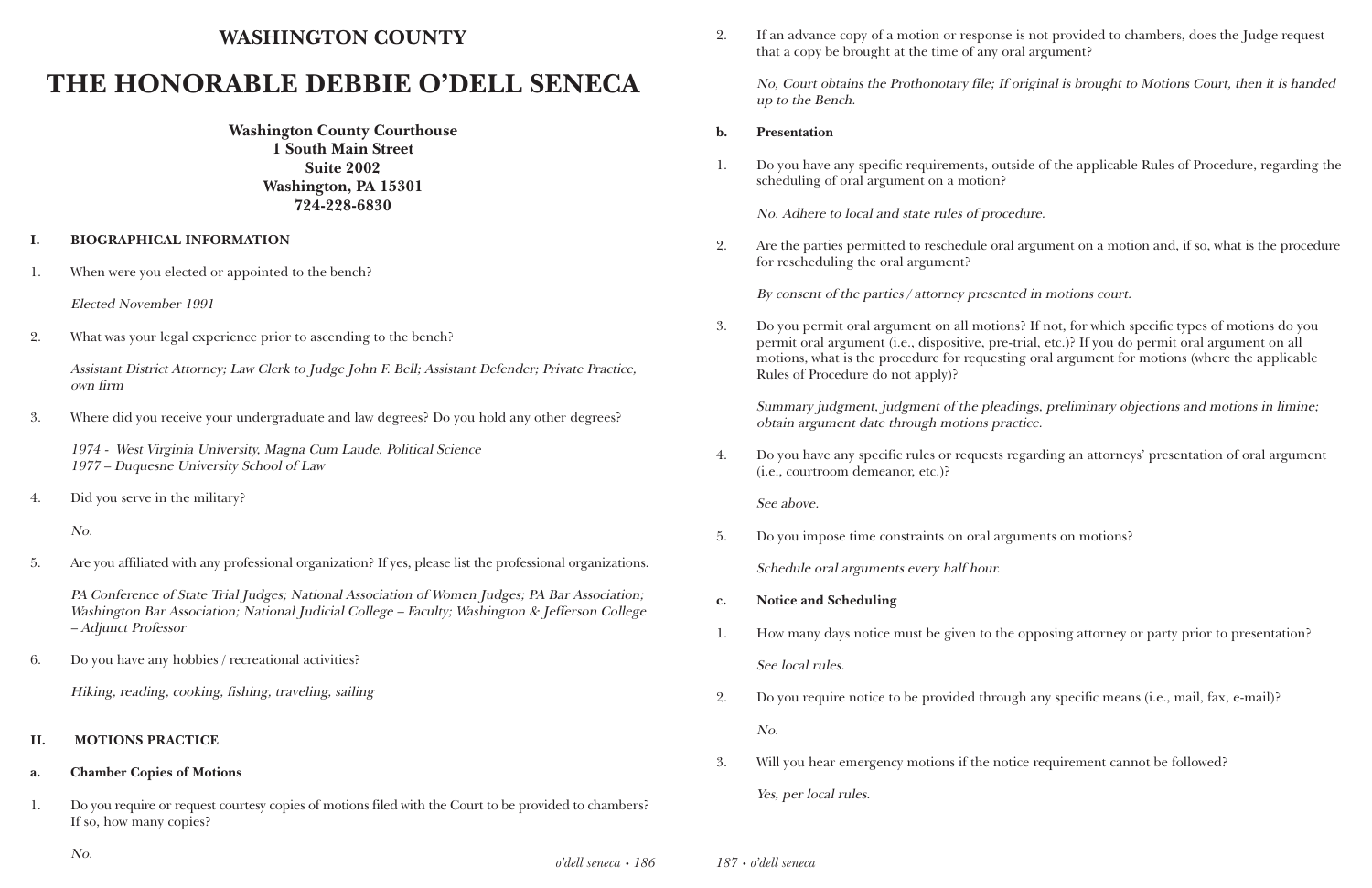| 4. | Will you hear emergency motions on another Judge's case? If so, are there any procedures which<br>must be followed concerning the Judge assigned to the case? | 3.   | Do you permit briefs to be filed when not s                                              |
|----|---------------------------------------------------------------------------------------------------------------------------------------------------------------|------|------------------------------------------------------------------------------------------|
|    | Yes, we have a coverage policy. The judge who is unavailable must make provisions for coverage<br>with another judge and notify Court Administrator.          | 4.   | Yes.<br>Does you allow for reply and sur-reply brie                                      |
| 5. | Should the motion be scheduled for presentation with chambers or can it be presented any day<br>that the Court is hearing motions?                            |      | Only when necessary on sur-reply.                                                        |
|    | No.                                                                                                                                                           | 5.   | Do you allow parties to incorporate by refe                                              |
|    |                                                                                                                                                               |      | Yes                                                                                      |
| 6. | If the motion is uncontested or consented to, should it be scheduled for presentation or should it<br>be submitted directly to chambers?                      | 6.   | Do you have a page length requirement on                                                 |
|    | Motions Court per sign in sheet.                                                                                                                              |      | See Rules, otherwise I tell counsel from the                                             |
|    | d. Transcribing Arguments                                                                                                                                     | 7.   | Do you have a preference for the time fram                                               |
| 1. | Do you place motions arguments on the record?                                                                                                                 |      | See Rules.                                                                               |
|    | Not in Motions Court, no stenographer.                                                                                                                        | 8.   | Do you have any special formatting require                                               |
| 2. | Do you have a court reporter available during Motions Court?                                                                                                  |      | See Rules.                                                                               |
|    | Not usually, because complex arguments should be specifically scheduled.                                                                                      | g.   | <b>Common Mistakes</b>                                                                   |
| 3. | Are there any situations which require counsel to schedule a court reporter for Motions Court?                                                                |      | What are the most common mistakes made                                                   |
|    | See number 2 above.                                                                                                                                           |      | Incivility.                                                                              |
| e. | <b>Evidentiary Hearings</b>                                                                                                                                   | 2.   | Is there anything you would like to see more                                             |
| 1. | When do you require an evidentiary hearing to be held?                                                                                                        |      | Follow the code of conduct.                                                              |
|    | When applicable.                                                                                                                                              |      |                                                                                          |
| 2. | Will you hold an evidentiary hearing upon request?                                                                                                            | III. | <b>CONFERENCE AND CONCILIATIONS</b>                                                      |
|    | Yes.                                                                                                                                                          | a.   | <b>Pre-Trial Conciliations</b>                                                           |
| f. | <b>Briefs</b>                                                                                                                                                 | 1.   | Do you require lead trial counsel to appear                                              |
| 1. | Do you require briefs to be submitted with motions?                                                                                                           |      | Yes                                                                                      |
|    | No.                                                                                                                                                           | 2.   | Do you require the parties to appear for the                                             |
| 2. | When do you require briefs to be filed?                                                                                                                       |      | Yes and with authority.                                                                  |
|    | When I ask for them or when Rules require them.                                                                                                               | 3.   | In what manner do you conduct the pre-tri<br>individually to determine settlement positi |
|    |                                                                                                                                                               |      |                                                                                          |

*189 • o'dell seneca* Both.

en not specifically requested?

ply briefs?

by reference motions or briefs that have been previously filed?

nent on briefs for dispositive and non-dispositive motions? From the bench.

me frame for filing briefs?

requirements for briefs?

es made in motions practice?

see more often from attorneys concerning motions practice?

appear for the pre-trial conciliation?

e of the pre-trial conciliation?

e pre-trial conciliation? Do you meet with counsel collectively or it positions?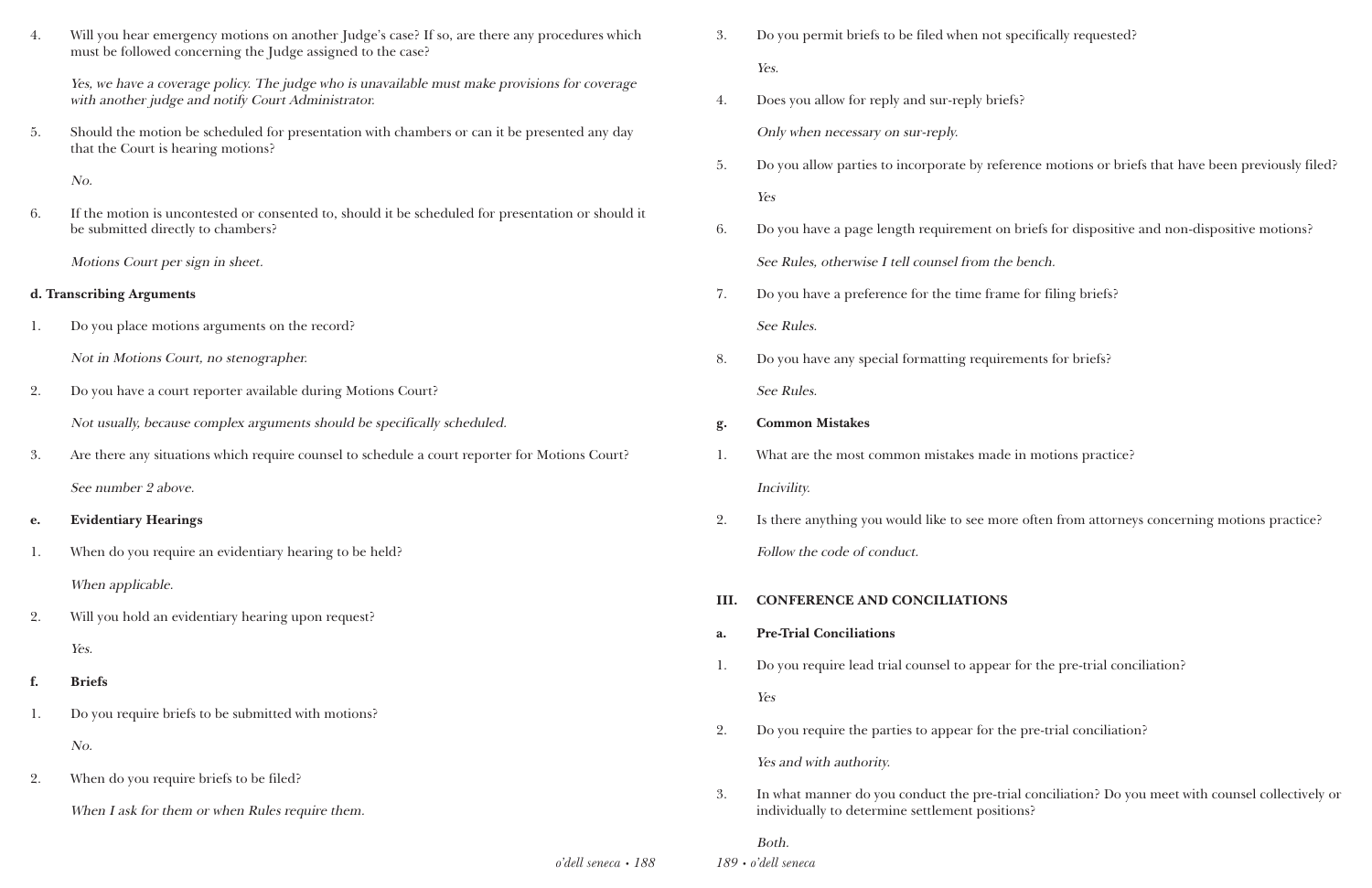4. Do you directly communicate with the parties during conciliation? If you do not generally communicate with the parties during conciliation, are there any circumstances under which this may occur?

Only upon counsel's request.

### b. Conciliations During Trial

1. Once a case has been assigned to you, do you attempt an additional conciliation between the parties prior to opening statements?

If requested by counsel.

2. Are there any circumstances under which you would recess a trial to facilitate negotiations or actively participate in conciliating a settlement? Does this practice change depending on whether the case is jury or non-jury?

Not usually.

### **IV. TRIAL PRACTICES**

#### **a. Special and Preliminary Injunctions**

1. How much time do you allow for an evidentiary hearing on a motion for preliminary injunction? Are there any situations where additional time may be granted?

½ day; Yes if significantly complex.

2. In an evidentiary hearing on a motion for preliminary injunction, do you accept depositions or affidavits in lieu of live testimony? Do you have a preference on whether the testimony is live or through depositions or affidavits?

I have; No.

3. Under what circumstances will you grant motions for expedited discovery? When a motion for expedited discovery is granted, do you have any standard time frames that you will impose?

Depends on case and agreement of counsel. The last time was due to a living meso plaintiff with a short time to live.

4. Do you schedule hearings in advance of the next month's motions schedule? Under what circumstances does this occur? Is a written motion necessary?

I have motions court every week.

5. Do you require a brief in advance of a hearing for a motion for preliminary injunction?

See Rules – yes.

6. Do you accept proposed findings of fact following a hearing? Do you have a preference on whether or not proposed findings of fact are submitted?

When I ask for same.

- **b. General Trial Procedures**
- 1. How do you address scheduling conflicts?

If just cause, I grant continuances.

2. What are the standard hours during which you hold trial? Are there any circumstances under

which you will work late?

9:30 to 4:30; During jury trials, I usually do. As P.J., I usually work from 4:30 to 7:00 p.m. for administrative work.

3. Do you prefer or require trial briefs? If you accept trial briefs, are there any restrictions on page

limits? At what date should the trial brief be filed?

Yes, 3 pages, see my pre-trial order.

- **c. Motions in Limine and Hearings Outside the Jury**
- 1. Do you accept written and/or oral motions in limine? Yes.
- 2. Do you have a preference as to whether the motion is written or oral? Written
- 3. Are there any restrictions on presenting in limine motions prior to or during trial?

See Pre-Trial Order.

4. Do you typically reserve rulings until the appropriate time or do you rule on each motion as it

is presented?

Depends on motion.

5. Do you permit sidebar conferences? Are there any special rules about how counsel are to conduct

themselves during or request sidebar conferences?

Yes, limited.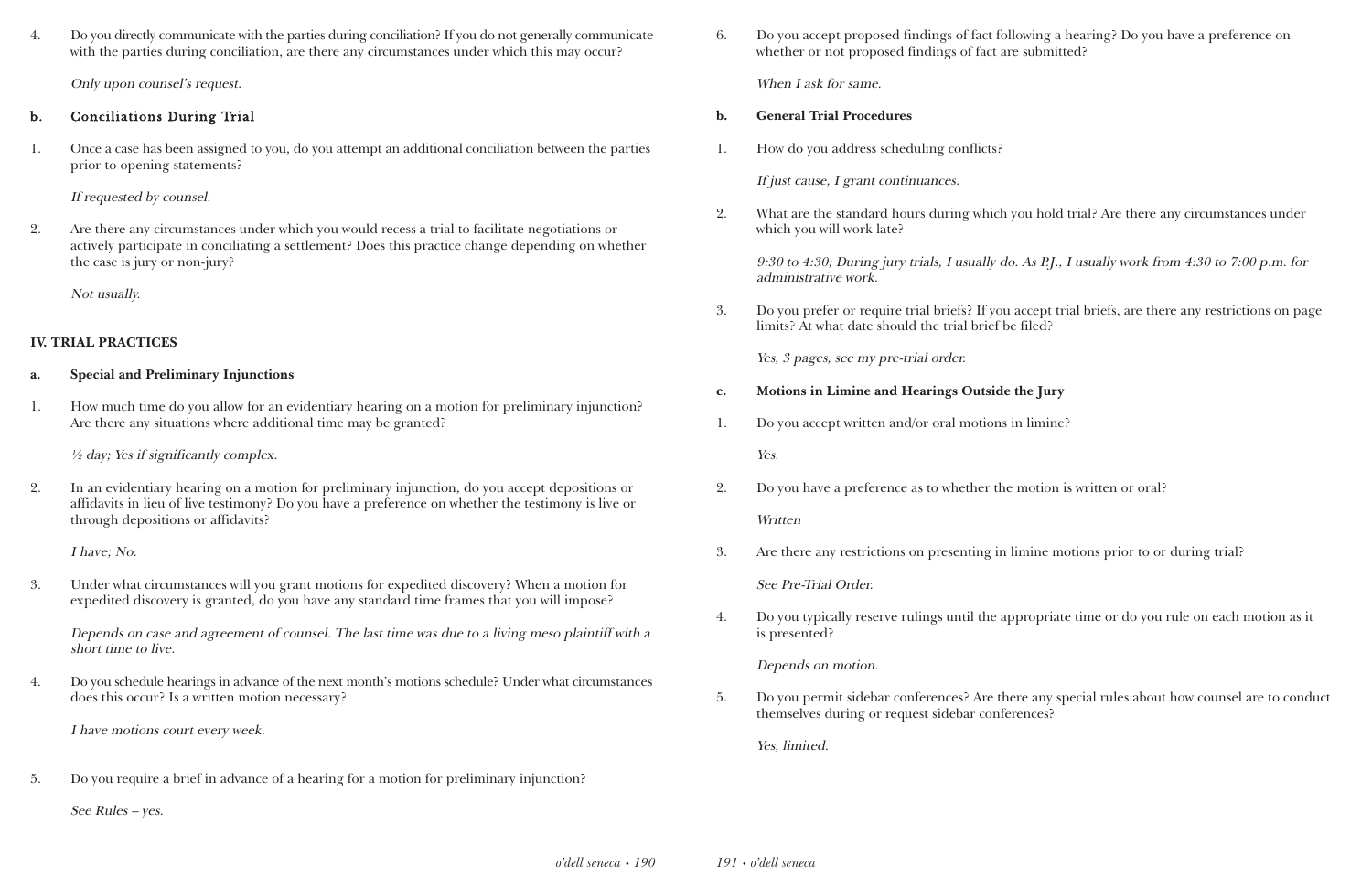#### **d. Opening Statements, Summations, and Examining Witnesses**

1. Do you impose any time limits on the amount of time counsel may use for opening statements or summations? Does this practice change when the case is a multi-party action as opposed to a single-party action?

Sometimes.

2. Do you permit Defendants to defer the opening statement until the start of their cases?

Yes.

3. Do you permit redirect and re-cross examination? Do you permit examinations beyond redirect and re-cross?

Yes; Not usually.

4. Are there any circumstances under which you will personally question a witness?

Yes, see jury instruction.

5. Do you permit counsel to examine witnesses out of sequence?

When agreed.

6. Do you have any particular practice regarding either the examination of a witness or the areas of examination by more than one attorney?

Yes, lead counsel does majority and the rest cross as to their clients.

7. Do you have any special practices or procedures with respect to expert witnesses?

See Rules.

#### **e. Deposition Testimony**

1. Do you have any special procedures or requirements regarding the use or admission of videotaped testimony? Do you prefer that the videotape contain only the live testimony of the witness or do you prefer and/or accept video where the written transcript is shown beside the videotaped testimony?

Both.

2. Do you have any particular practices regarding reading material into the record?

No, see Rules

#### **f. Computers, Exhibits and Visual Aids**

1. Do you permit counsel and/or their experts to use computers in the courtroom during trial? Do you have any particular procedures regarding this practice?

Yes, no noise to interfere with testimony, etc.  $o'dell$  seneca • 192 193 •  $o'dell$  seneca

2. Do you place a restriction on the number of exhibits that may be entered at trial? No – pre-marked and exchanged prior to trial.

3. Do you require exhibits to be pre-marked?

See 2 above.

4. Do you have any particular practice or procedure regarding exchanging exhibits between parties

prior to trial?

See 2 above.

5. Do you have any particular practices or procedures regarding noting objections to exhibits prior to trial?

More worked in advance between counsel the better.

6. Do these practices or procedures change depending on whether the case is a jury or non-jury matter?

- No.
- 7. Do you have any special rules regarding how exhibits are presented?

Pre-marked and shown to opposing counsel.

8. Are attorneys permitted to use visual aids during trial? Do you have any special rules or procedures regarding how attorneys are to use visual aids or at which time they may use visual aids?

Yes; No.

9. What is your practice regarding post-trial handling of exhibits? Once a trial is over, will you return exhibits to counsel of record? If you do not return exhibits to counsel of record, will you accept

into evidence copies of exhibits so that counsel may retain the original?

Stay with stenographer; sometimes.

- **g. Joint Tortfeasor Release**
- 1. Do you require a party who has executed a joint tortfeasor release to appear at trial?

Depends on whether there are consents and/or cross-claims.

2. Do you require an attorney representing a released joint tortfeasor to appear at trial?

Yes, at least initially, see #1 above.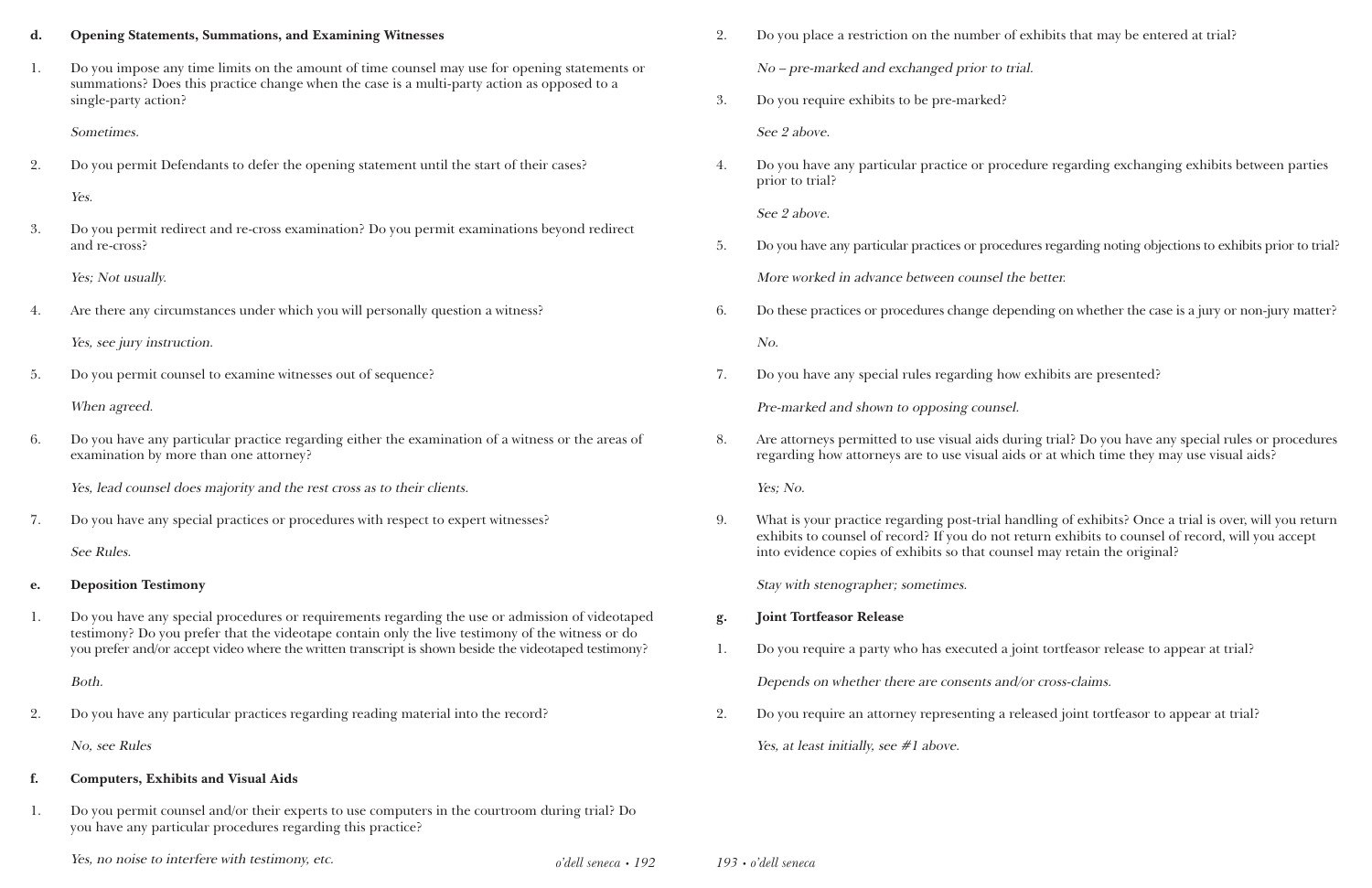#### **h. Jury Instructions, Verdict Forms, and Questioning**

1. Do you require counsel to submit proposed jury instructions and verdict forms? If yes, at what point in trial do you require these documents?

Yes, pre-trial order issued.

2. Do you hold conferences outside the presence of the jury about jury instructions and verdict forms? Are these conferences held in chambers, at sidebar, or through some other manner?

Yes, both but jury not present.

3. Do you impose any restrictions upon requests for offers of proof during trial?

Not usually.

4. Do you require counsel to submit proposed findings of fact and conclusions of law? If yes, do you accept separate proposed findings of fact and conclusions of law from each party, or will you only accept an agreed upon document?

Sometimes, depends on the case.

5. Are there any circumstances under which you will give the jury a copy of your instructions?

Have done so under the new rules.

6. Are there any circumstances under which you will provide the jury with all of the exhibits that have been entered into evidence? Does this action require an agreement of counsel?

Yes; Yes

7. Upon request from the jury, will you read back testimony or replay tapes during deliberations?

Have not had that happen. However, it depends on the rules and also consent of counsel if the rules permit.

8. Will you accept requests or questions from the jury? Do you have any standard practice regarding this matter?

Yes

9. Do you require lead counsel to remain in the courtroom during jury deliberations? If you do not require lead counsel, do you require counsel for a party to remain in the courtroom during jury deliberations?

No, but it is preferred. No, but why would an attorney want to give the jurors the impression that the client was disinterested in the case?

10. Do you permit counsel to conduct post-verdict interviews with jurors?

Yes.

#### **V. WORDS OF WISDOM**

1. Who are/were your role models and mentors?

Role Models: Clarence Darrow; John Adams; Justice Day-O'Connor Mentors: Ralph Cappy; Louis Manderino; Kevin Koss and Carol Los Mansmann

2. What are your pet peeves about lawyers you see in your courtroom?

Being disingenuous, dishonest and/or uncivil

3. What are the most common mistakes you see made by young lawyers?

Being late, being unprepared; Disrespectful to other lawyers; Not addressing the court, but agreeing with counsel

4. Do you have any other practice or procedure that lawyers practicing before you should know?

No

5. What words of wisdom do you have for young lawyers?

Prepare! Prepare! Prepare! If you make a mistake, admit it and the Court will work with you.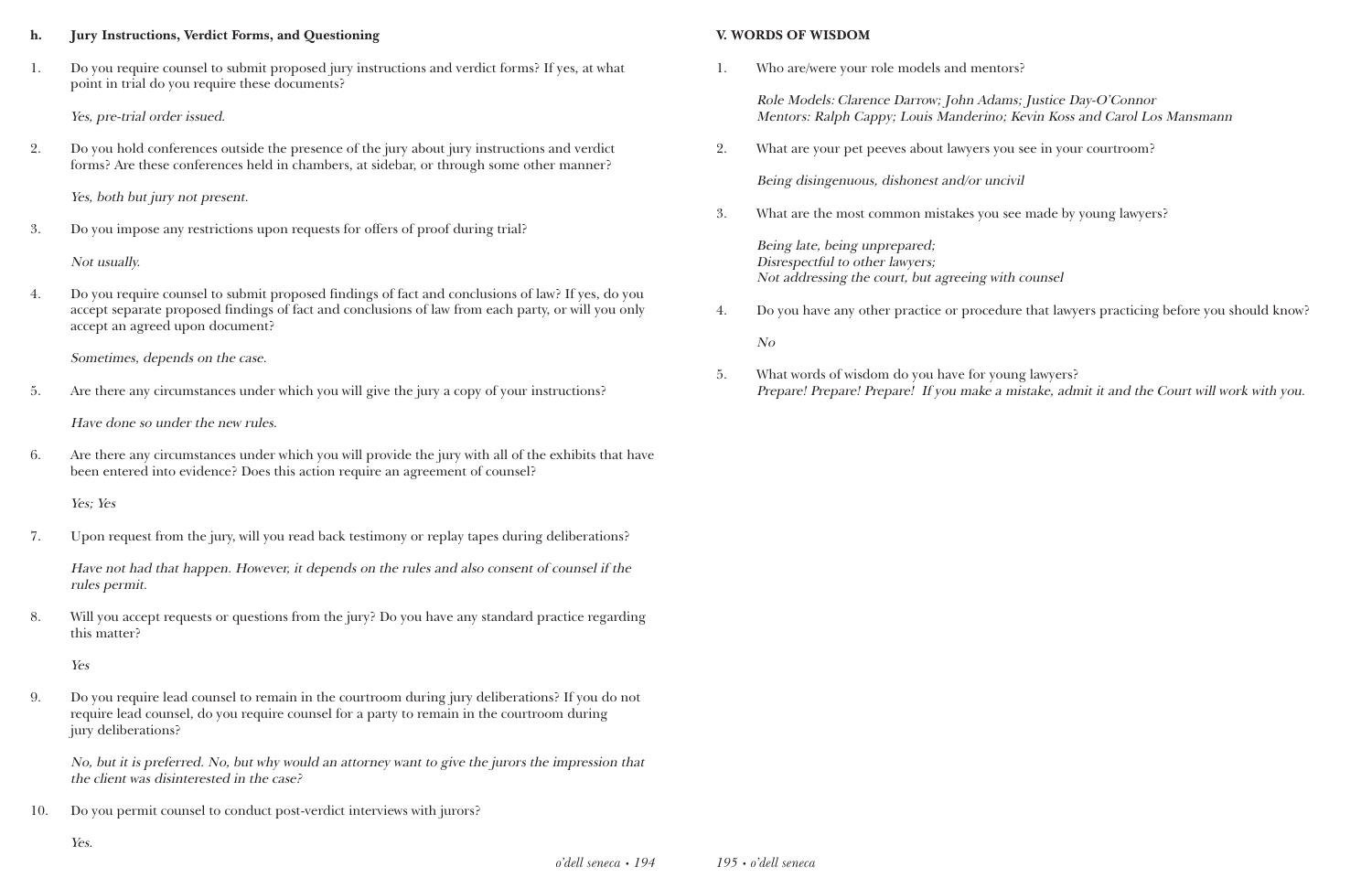## **WASHINGTON COUNTY**

# **THE HONORABLE PAUL POZONSKY**

**Washington County Courthouse 1 South Main Street Suite 1004 Washington, PA 15301 724-228-6826**

#### **I. BIOGRAPHICAL INFORMATION**

1. When were you elected or appointed to the bench?

1983 - Magisterial District Judge - District 27-3-06 1997 - Court of Common Pleas - Washington County

- 2. What was your legal experience prior to ascending to the bench?
	- MDJ Fourteen years; 17 years private practice
- 3. Where did you receive your undergraduate and law degrees? Do you hold any other degrees?

*pozonsky • 196 197 • pozonsky*

WVU - BA - 1977; Duquesne University - JD – 1980

4. Did you serve in the military?

No.

5. Are you affiliated with any professional organization? If yes, please list the professional organizations.

PA Conference of State Trial Judges

6. Do you have any hobbies?

Hunting, golf

#### **II. MOTIONS PRACTICE**

#### **a. Chamber Copies of Motions**

1. Do you require or request courtesy copies of motions filed with the Court to be provided to chambers? If so, how many copies?

No.

2. Does the Judge require that parties opposing the motion provide courtesy copies of any responses

to chambers?

No.

3. If an advance copy of a motion or response is not provided to chambers, does the Judge request

that a copy be brought at the time of any oral argument?

Yes.

1. Do you have any specific requirements, outside of the applicable Rules of Procedure, regarding the

- **b. Presentation**
- scheduling of oral argument on a motion?

No.

2. Are the parties permitted to reschedule oral argument on a motion and, if so, what is the procedure

for rescheduling the oral argument?

Yes - by personal appearance at Motions Court

3. Do you permit oral argument on all motions? If not, for which specific types of motions do you permit oral argument (i.e., dispositive, pre-trial, etc.)? If you do permit oral argument on all motions, what is the procedure for requesting oral argument for motions (where the applicable Rules of Procedure do not apply)?

Yes.

4. Do you have any specific rules or requests regarding an attorneys' presentation of oral argument

(i.e., courtroom demeanor, etc.)?

Remain courteous and professional to opposing counsel

5. Do you impose time constraints on oral arguments on motions?

Yes

- **c. Notice and Scheduling**
- 

1. How many days notice must be given to the opposing attorney or party prior to presentation?

3 days minimum

2. Do you require notice to be provided through any specific means (i.e., mail, fax, e-mail)?

- First class mail.
- 3. Will you hear emergency motions if the notice requirement cannot be followed?

Rarely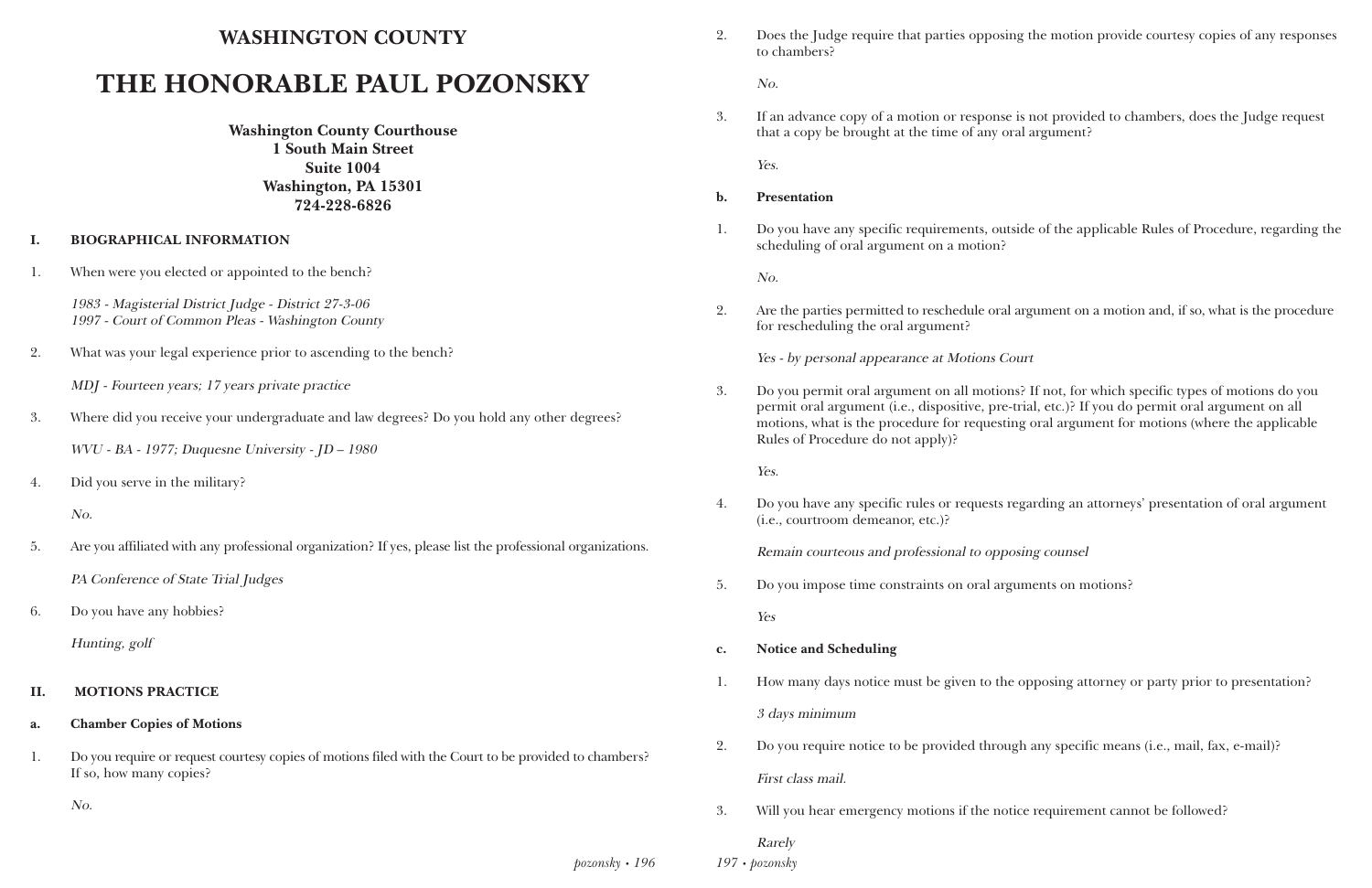| 4. | Will you hear emergency motions on another Judge's case? If so, are there any procedures which<br>must be followed concerning the Judge assigned to the case? | 4.   | Does you allow for reply and sur-reply brie  |
|----|---------------------------------------------------------------------------------------------------------------------------------------------------------------|------|----------------------------------------------|
|    | Rarely                                                                                                                                                        |      | Yes                                          |
| 5. | Should the motion be scheduled for presentation with chambers or can it be presented any day                                                                  | 5.   | Do you allow parties to incorporate by refe  |
|    | that the Court is hearing motions?                                                                                                                            |      | Yes                                          |
|    | Motions Court - not chambers                                                                                                                                  | 6.   | Do you have a page length requirement or     |
| 6. | If the motion is uncontested or consented to, should it be scheduled for presentation or should it<br>be submitted directly to chambers?                      |      | N <sub>O</sub>                               |
|    | Motions Court - not chambers                                                                                                                                  | 7.   | Do you have a preference for the time fran   |
|    | d. Transcribing Arguments                                                                                                                                     |      | Seven days prior to argument on hearing      |
|    |                                                                                                                                                               | 8.   | Do you have any special formatting require   |
| 1. | Do you place motions arguments on the record?                                                                                                                 |      | No.                                          |
|    | N <sub>O</sub>                                                                                                                                                | g.   | <b>Common Mistakes</b>                       |
| 2. | Do you have a court reporter available during Motions Court?                                                                                                  | 1.   | What are the most common mistakes made       |
|    | N <sub>O</sub>                                                                                                                                                |      | Notice - failing to properly notify opposing |
| 3. | Are there any situations which require counsel to schedule a court reporter for Motions Court?                                                                | 2.   | Is there anything you would like to see mo.  |
|    | Not for motions.                                                                                                                                              |      | Courtesy & discussing motion with opposit    |
| e. | <b>Evidentiary Hearings</b>                                                                                                                                   |      |                                              |
| 1. | When do you require an evidentiary hearing to be held?                                                                                                        | III. | <b>CONFERENCE AND CONCILIATIONS</b>          |
|    | Depends on the motion                                                                                                                                         | a.   | <b>Pre-Trial Conciliations</b>               |
| 2. | Will you hold an evidentiary hearing upon request?                                                                                                            | 1.   | Do you require lead trial counsel to appear  |
|    | Yes                                                                                                                                                           |      | Yes                                          |
| f. | <b>Briefs</b>                                                                                                                                                 | 2.   | Do you require the parties to appear for the |
| 1. | Do you require briefs to be submitted with motions?                                                                                                           |      | Yes                                          |
|    | Yes                                                                                                                                                           | 3.   | In what manner do you conduct the pre-tr     |
| 2. | When do you require briefs to be filed?                                                                                                                       |      | individually to determine settlement positi  |
|    | Seven days prior to arguments                                                                                                                                 |      | In chambers with all counsel present         |
| 3. | Do you permit briefs to be filed when not specifically requested?                                                                                             |      |                                              |
|    |                                                                                                                                                               |      |                                              |

*pozonsky • 198* Yes *199 • pozonsky*

llow parties to incorporate by reference motions or briefs that have been previously filed?

ave a page length requirement on briefs for dispositive and non-dispositive motions?

ave a preference for the time frame for filing briefs?

ave any special formatting requirements for briefs?

the most common mistakes made in motions practice?

failing to properly notify opposing counsel/party

nything you would like to see more often from attorneys concerning motions practice?

& discussing motion with opposing counsel prior to presentation

equire lead trial counsel to appear for the pre-trial conciliation?

equire the parties to appear for the pre-trial conciliation?

nanner do you conduct the pre-trial conciliation? Do you meet with counsel collectively or lly to determine settlement positions?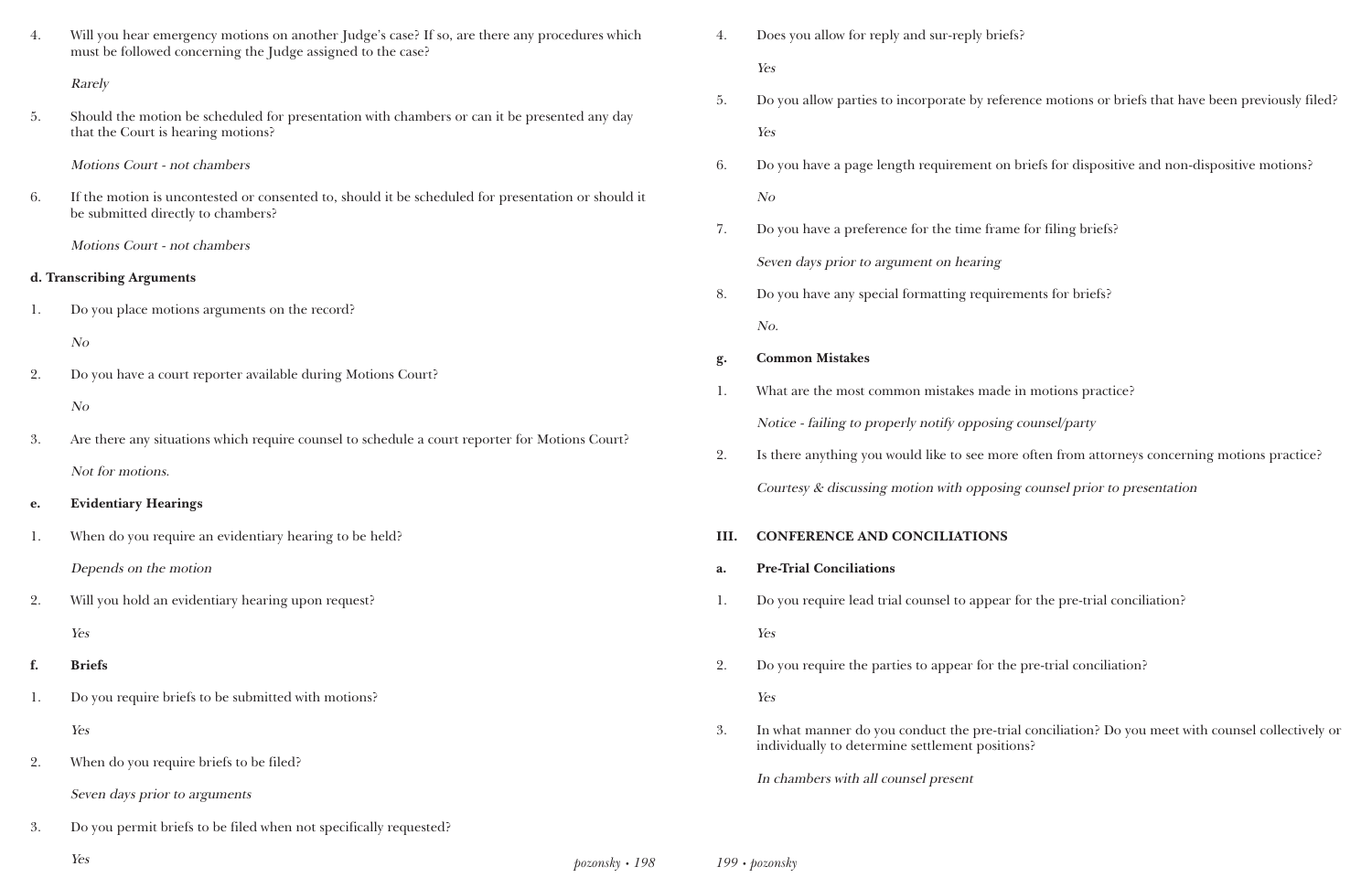*pozonsky • 200*

4. Do you directly communicate with the parties during conciliation? If you do not generally communicate with the parties during conciliation, are there any circumstances under which this may occur?

No, not with parties

### **b. Conciliations During Trial**

1. Once a case has been assigned to you, do you attempt an additional conciliation between the parties prior to opening statements?

Yes

2. Are there any circumstances under which you would recess a trial to facilitate negotiations or actively participate in conciliating a settlement? Does this practice change depending on whether the case is jury or non-jury?

Yes

## **IV. TRIAL PRACTICES**

### **a. Special and Preliminary Injunctions**

1. How much time do you allow for an evidentiary hearing on a motion for preliminary injunction? Are there any situations where additional time may be granted?

Depends on facts.

2. In an evidentiary hearing on a motion for preliminary injunction, do you accept depositions or affidavits in lieu of live testimony? Do you have a preference on whether the testimony is live or through depositions or affidavits?

Live testimony preferable

3. Under what circumstances will you grant motions for expedited discovery? When a motion for expedited discovery is granted, do you have any standard time frames that you will impose?

Depends on facts of case - usually 30 days

4. Do you schedule hearings in advance of the next month's motions schedule? Under what circumstances does this occur? Is a written motion necessary?

Yes, written motion necessary.

5. Do you require a brief in advance of a hearing for a motion for preliminary injunction?

No.

6. Do you accept proposed findings of fact following a hearing? Do you have a preference on whether or not proposed findings of fact are submitted?

Yes - proposed findings always requested *201 • pozonsky*

## **b. General Trial Procedures**

1. How do you address scheduling conflicts?

Yes

2. What are the standard hours during which you hold trial? Are there any circumstances under

which you will work late?

9-4

3. Do you prefer or require trial briefs? If you accept trial briefs, are there any restrictions on page

limits? At what date should the trial brief be filed?

Not required.

- **c. Motions in Limine and Hearings Outside the Jury**
- 1. Do you accept written and/or oral motions in limine?

Written motions

2. Do you have a preference as to whether the motion is written or oral?

**Written** 

3. Are there any restrictions on presenting in limine motions prior to or during trial?

No.

4. Do you typically reserve rulings until the appropriate time or do you rule on each motion as it

is presented?

Reserve rulings until appropriate

5. Do you permit sidebar conferences? Are there any special rules about how counsel are to conduct

themselves during or request sidebar conferences?

Yes, courteous

- **d. Opening Statements, Summations, and Examining Witnesses**
- single-party action?

1. Do you impose any time limits on the amount of time counsel may use for opening statements or summations? Does this practice change when the case is a multi-party action as opposed to a

No; Yes

2. Do you permit Defendants to defer the opening statement until the start of their cases?

Yes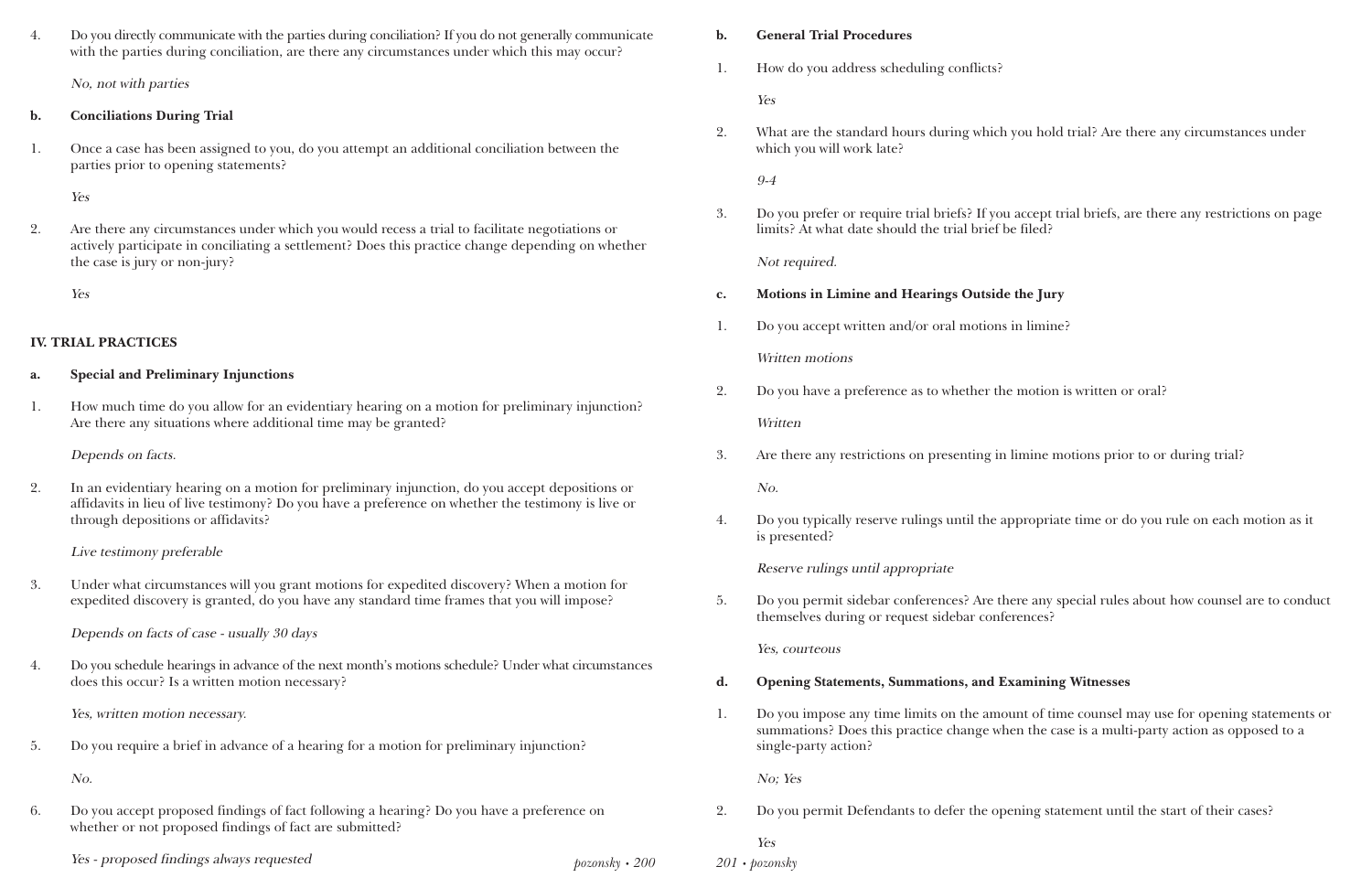| 3. | Do you permit redirect and re-cross examination? Do you permit examinations beyond redirect<br>and re-cross?                                                                                        |                      | 5.                                             | Do you have any particular practices or procedur                                                                                                       |
|----|-----------------------------------------------------------------------------------------------------------------------------------------------------------------------------------------------------|----------------------|------------------------------------------------|--------------------------------------------------------------------------------------------------------------------------------------------------------|
|    | Yes                                                                                                                                                                                                 |                      |                                                | No                                                                                                                                                     |
| 4. | Are there any circumstances under which you will personally question a witness?                                                                                                                     |                      | 6.                                             | Do these practices or procedures change depend                                                                                                         |
|    | Yes                                                                                                                                                                                                 |                      |                                                | N o                                                                                                                                                    |
| 5. | Do you permit counsel to examine witnesses out of sequence?                                                                                                                                         |                      | 7.                                             | Do you have any special rules regarding how e                                                                                                          |
|    | Yes                                                                                                                                                                                                 |                      |                                                | N <sub>O</sub>                                                                                                                                         |
| 6. | Do you have any particular practice regarding either the examination of a witness or the areas of<br>examination by more than one attorney?                                                         |                      | 8.                                             | Are attorneys permitted to use visual aids durin<br>regarding how attorneys are to use visual aids of                                                  |
|    | N <sub>O</sub>                                                                                                                                                                                      |                      |                                                | Yes; No                                                                                                                                                |
| 7. | Do you have any special practices or procedures with respect to expert witnesses?<br>N <sub>O</sub>                                                                                                 |                      | 9.                                             | What is your practice regarding post-trial hand<br>exhibits to counsel of record? If you do not ret<br>into evidence copies of exhibits so that counse |
| e. | <b>Deposition Testimony</b>                                                                                                                                                                         |                      |                                                | No special rules                                                                                                                                       |
|    |                                                                                                                                                                                                     |                      |                                                |                                                                                                                                                        |
| 1. | Do you have any special procedures or requirements regarding the use or admission of videotaped<br>testimony? Do you prefer that the videotape contain only the live testimony of the witness or do |                      | g.                                             | <b>Joint Tortfeasor Release</b>                                                                                                                        |
|    | you prefer and/or accept video where the written transcript is shown beside the videotaped testimony?                                                                                               | 1.                   | Do you require a party who has executed a join |                                                                                                                                                        |
|    | No / Live testimony preferred                                                                                                                                                                       |                      |                                                | N <sub>O</sub>                                                                                                                                         |
| 2. | Do you have any particular practices regarding reading material into the record?                                                                                                                    |                      |                                                | Do you require an attorney representing a rele                                                                                                         |
|    | No.                                                                                                                                                                                                 |                      |                                                | N <sub>O</sub>                                                                                                                                         |
| f. | <b>Computers, Exhibits and Visual Aids</b>                                                                                                                                                          |                      | h.                                             | <b>Jury Instructions, Verdict Forms, and Questi</b>                                                                                                    |
| 1. | Do you permit counsel and/or their experts to use computers in the courtroom during trial? Do<br>you have any particular procedures regarding this practice?                                        |                      | 1.                                             | Do you require counsel to submit proposed jui<br>point in trial do you require these documents?                                                        |
|    | Yes; No                                                                                                                                                                                             |                      |                                                | Yes                                                                                                                                                    |
| 2. | Do you place a restriction on the number of exhibits that may be entered at trial?                                                                                                                  |                      | 2.                                             | Do you hold conferences outside the presence<br>forms? Are these conferences held in chamber                                                           |
|    | N <sub>O</sub>                                                                                                                                                                                      |                      |                                                | Yes                                                                                                                                                    |
| 3. | Do you require exhibits to be pre-marked?                                                                                                                                                           |                      | 3.                                             | Do you impose any restrictions upon requests                                                                                                           |
|    | Yes                                                                                                                                                                                                 |                      |                                                |                                                                                                                                                        |
| 4. | Do you have any particular practice or procedure regarding exchanging exhibits between parties prior to trial?                                                                                      |                      |                                                | N <sub>O</sub>                                                                                                                                         |
|    | Always request exchange prior to trial                                                                                                                                                              | $pozonsky \cdot 202$ |                                                | $203 \cdot pozonsky$                                                                                                                                   |

lures regarding noting objections to exhibits prior to trial?

ending on whether the case is a jury or non-jury matter?

exhibits are presented?

ring trial? Do you have any special rules or procedures s or at which time they may use visual aids?

Indling of exhibits? Once a trial is over, will you return return exhibits to counsel of record, will you accept isel may retain the original?

oint tortfeasor release to appear at trial?

eleased joint tortfeasor to appear at trial?

#### **heatin heatin heatin heatin heatin heatin heatin heatin heatin heatin heatin heatin heati n heati n heati n heati n heati n heati n heati n heati**

jury instructions and verdict forms? If yes, at what

ce of the jury about jury instructions and verdict forms, at sidebar, or through some other manner?

ts for offers of proof during trial?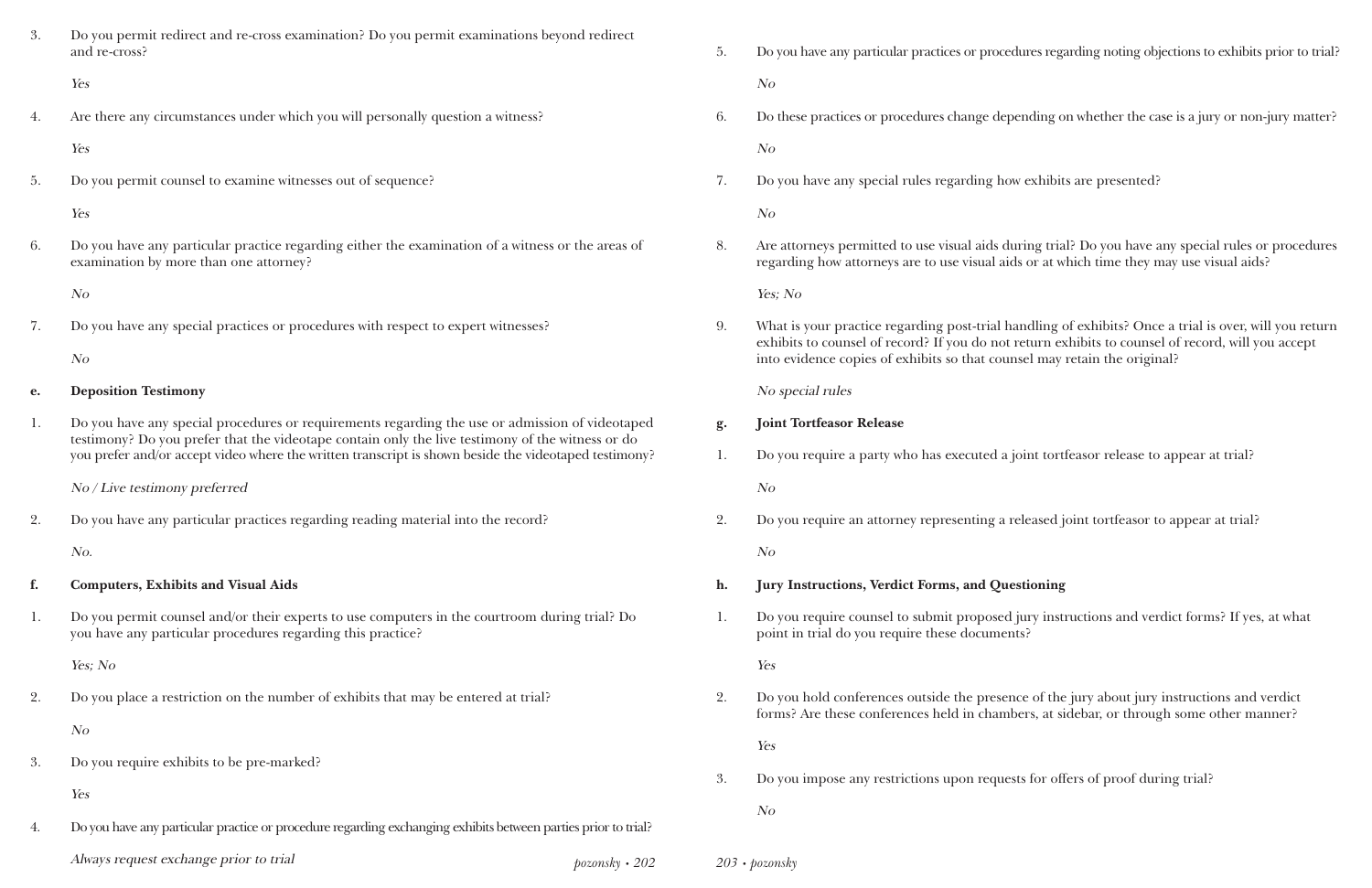#### *pozonsky • 204*

4. Do you require counsel to submit proposed findings of fact and conclusions of law? If yes, do you accept separate proposed findings of fact and conclusions of law from each party, or will you only accept an agreed upon document?

Yes

5. Are there any circumstances under which you will give the jury a copy of your instructions?

No

6. Are there any circumstances under which you will provide the jury with all of the exhibits that have been entered into evidence? Does this action require an agreement of counsel?

No

7. Upon request from the jury, will you read back testimony or replay tapes during deliberations?

No

8. Will you accept requests or questions from the jury? Do you have any standard practice regarding this matter?

Yes / In open court with all parties present

9. Do you require lead counsel to remain in the courtroom during jury deliberations? If you do not require lead counsel, do you require counsel for a party to remain in the courtroom during jury deliberations?

No

10. Do you permit counsel to conduct post-verdict interviews with jurors?

Yes

#### **V. WORDS OF WISDOM**

1. Who are/were your role models and mentors?

Baseball coach

2. What are your pet peeves about lawyers you see in your courtroom?

Not prepared or courteous

- 3. What are the most common mistakes you see made by young lawyers? Preparation
- 4. What words of wisdom do you have for young lawyers?

Treat all parties/litigants/court personnel/deputies with courtesy and respect *205 • bononi*

# **WESTMORELAND COUNTY THE HONORABLE MICHELE G. BONONI**

**Westmoreland County Courthouse 2 North Main Street, Courtroom 8 Greensburg, PA 15601 Phone: 724-830-3365 Fax: 724-830-3090**

### **I. BIOGRAPHICAL INFORMATION**

1. When were you elected or appointed to the bench? 2009

2. What was your legal experience prior to ascending to the bench?

Associate law firm in the State of New Jersey; Associate law firm in Pittsburgh; Partner - law firm in Greensburg, PA; IV-D attorney for Domestic Relations; Hearing Officer for Domestic Relations

3. Where did you receive your undergraduate and law degrees? Do you hold any other degrees?

Seton Hall University - undergraduate; Ohio Northern University - J.D.

4. Did you serve in the military?

No

5. Are you affiliated with any professional organization? If yes, please list the professional organizations.

Pennsylvania Bar Association; Westmoreland County Bar Association; Rotary International; Westmoreland Chamber of Commerce; Norwin Chamber of Commerce; Domestic Relations Association of Pennsylvania;

6. Do you have any hobbies?

Yes running; gardening; reading; attending sports events

7. What type of recreational activities do you enjoy?

Running; going to Steeler games; gardening, going to Penguin games; going to Pirate games, bicycling, walking dogs, attending plays and shopping.

8. Is there any other information that you would like to share?

No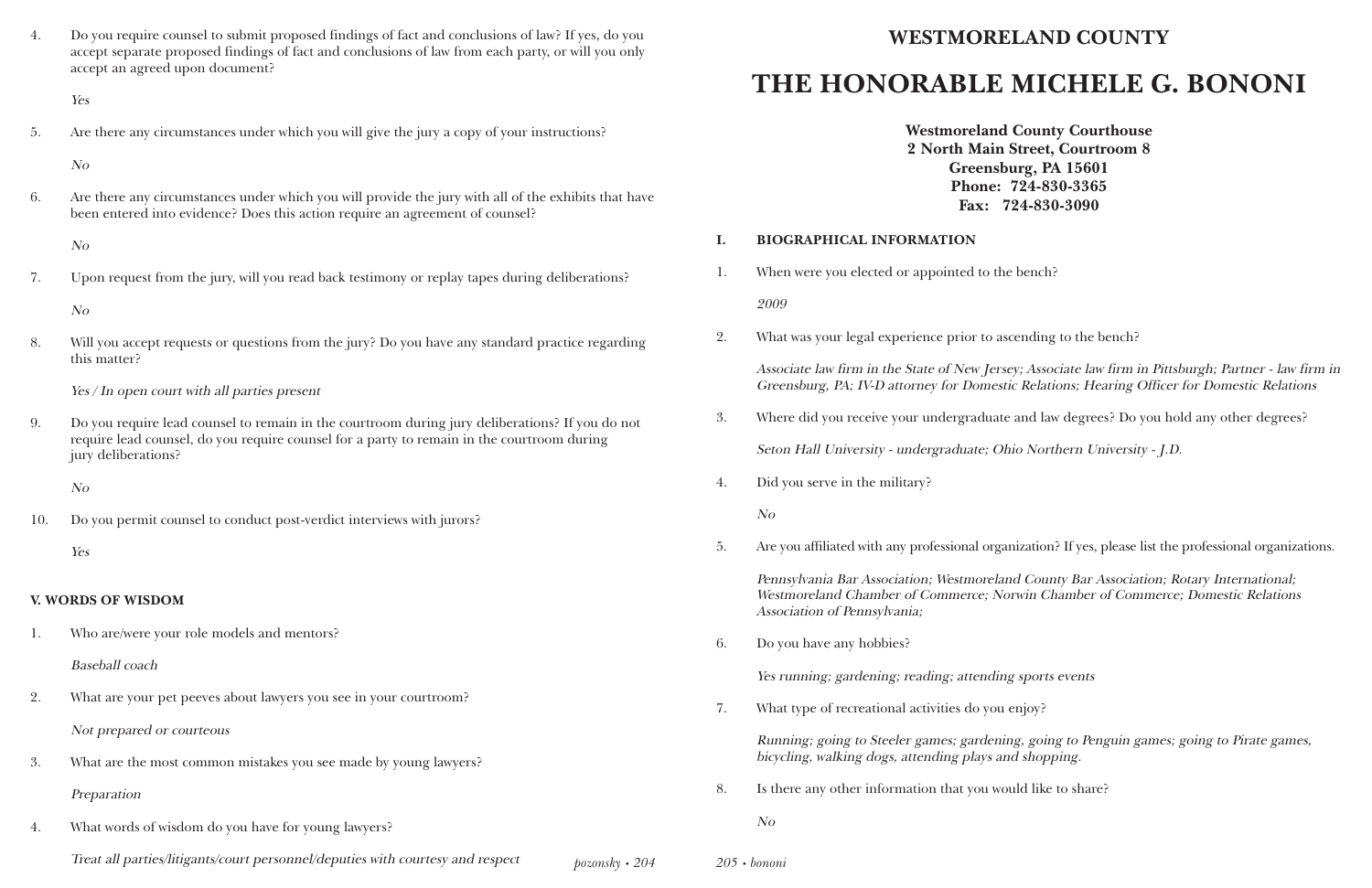#### **II. MOTIONS PRACTICE**

- **a. Chamber Copies of Motions**
- 1. Do you require or request courtesy copies of motions filed with the Court to be provided to chambers? If so, how many copies?

Yes, 1 copy for review beforehand.

2. If courtesy copies of a motion are delivered to the Court, is there a time frame by which those copies should be delivered?

Requested when the Motion is scheduled. All motions are prescheduled.

3. Does the Judge require that parties opposing the motion provide courtesy copies of any responses to chambers?

Doesn't require per se, but it is appreciated.

4. If courtesy copies of a response to a motion are delivered to the Court, is there a time frame by which those copies should be delivered?

Before the motion is presented.

5. Do you have a preference as to how courtesy copies are provided to chambers?

No, they are mainly delivered by fax.

#### **b. Presentation**

1. Do you have any specific requirements, outside of the applicable Rules of Procedure, regarding the scheduling of oral argument on a motion?

No

2. Are the parties permitted to reschedule oral argument on a motion and, if so, what is the procedure for rescheduling the oral argument?

Request can be made to the Judge's secretary who will check with the other side to see if they are in agreement. If there is an agreement then it will be more than likely be rescheduled. If there is no consent, Judge will make the final determination.

3. Do you permit oral argument on all motions? If not, for which specific types of motions do you permit oral argument (i.e., dispositive, pre-trial, etc.)? If you do permit oral argument on all motions, what is the procedure for requesting oral argument for motions (where the applicable Rules of Procedure do not apply)?

Normally provide oral argument.

4. Do you have any specific rules or requests regarding an attorneys' presentation of oral argument

(i.e., courtroom demeanor, etc.)?

Depending on the nature of the motion may do motion in chambers where the Judge will try to get the attorneys to come to an agreement if the issue is not that complicated.

5. Do you impose time constraints on oral arguments on motions?

No strict time constraints that is why the motion is requested before hand and prescheduled. It allows a review to see how long it will take and court then adjusts the time. Judge will cut off an attorney if they are going on too long and there is no merit.

### **c. Notice and Scheduling**

1. How many days notice must be given to the opposing attorney or party prior to presentation?

According to the Rules of Civil Procedure there is a four day notice requirement which we adhere to unless there is an emergency motion filed or both sides consent to waive that notice requirement. Emergencies are normally only heard on custody issues where there is potential harm to a child(ren).

2. Do you require notice to be provided through any specific means (i.e., mail, fax, e-mail)?

No, just so the attorney presenting the motion can verify that notice was given.

3. Will you hear emergency motions if the notice requirement cannot be followed?

Yes, see answer above.

4. Will you hear emergency motions on another Judge's case? If so, are there any procedures which

must be followed concerning the Judge assigned to the case?

If a Judge is not available and there is an emergency on a custody case, I have heard emergency custody cases. I normally will only put a temporary Order and reschedule the matter for a further hearing before the other Judge's case.

6. If the motion is uncontested or consented to, should it be scheduled for presentation or should it

be submitted directly to chambers?

All motions uncontested can be brought over to chambers at any time for signature. Normally do not sign other Judge's uncontested motions unless the parties need the Order immediately.

#### **d. Transcribing Arguments**

1. Do you place motions arguments on the record?

No, depends on the nature of the motion.

2. Do you have a court reporter available during Motions Court?

#### Yes always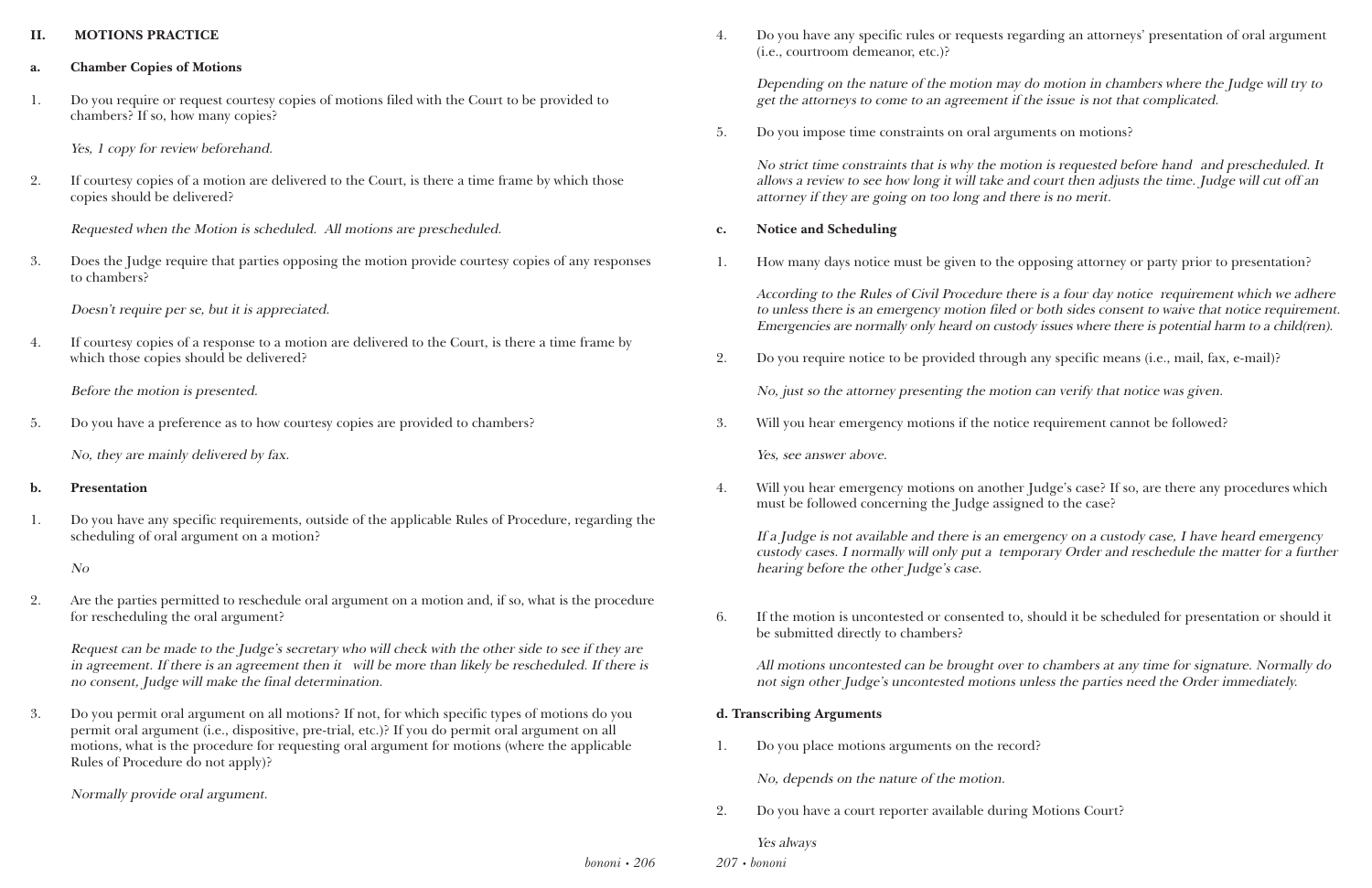de in motions practice?

 $\alpha$  to see if there is an agreement.

nore often from attorneys concerning motions practice? ther and bring a legal and logical solution to the issue

ear for the pre-trial conciliation?

the pre-trial conciliation?

trial conciliation? Do you meet with counsel collectively or itions?

ies during conciliation? If you do not generally communicate there any circumstances under which this may occur?

often after this meeting I will meet with the parties and ere the issues are and provides guidance as to how a e Court presents it.

you attempt an additional conciliation between the parties

If I feel it may settle a matter.

2. you would recess a trial to facilitate negotiations or ement? Does this practice change depending on whether

ile Court. There are no jury trials.

| 3. | Are there any situations which require counsel to schedule a court reporter for Motions Court?      | g.             | <b>Common Mistakes</b>                                                                                                       |
|----|-----------------------------------------------------------------------------------------------------|----------------|------------------------------------------------------------------------------------------------------------------------------|
|    | N o                                                                                                 |                | What are the most common mistakes made                                                                                       |
| e. | <b>Evidentiary Hearings</b>                                                                         |                | Attorneys failing to contact the other side                                                                                  |
| 1. | When do you require an evidentiary hearing to be held?                                              | 2.             | Is there anything you would like to see mo                                                                                   |
|    | When there is a dispute as to the facts or positions.                                               |                | A concerted effort to work with one another                                                                                  |
| 2. | Will you hold an evidentiary hearing upon request?                                                  |                | presented in the motion.                                                                                                     |
|    | Depends on the circumstance.                                                                        | III.           | <b>CONFERENCE AND CONCILIATIONS</b>                                                                                          |
| f. | <b>Briefs</b>                                                                                       | a.             | <b>Pre-Trial Conciliations</b>                                                                                               |
| 1. | Do you require briefs to be submitted with motions?                                                 | 1.             | Do you require lead trial counsel to appear                                                                                  |
|    | N <sub>O</sub>                                                                                      |                | N <sub>O</sub>                                                                                                               |
| 2. | When do you require briefs to be filed?                                                             | 2.             | Do you require the parties to appear for the                                                                                 |
|    | When requested, although I will review it if submitted.                                             |                | Yes                                                                                                                          |
| 3. | Do you permit briefs to be filed when not specifically requested?                                   | 3.             | In what manner do you conduct the pre-tr                                                                                     |
|    | Yes                                                                                                 |                | individually to determine settlement positi                                                                                  |
| 4. | Does you allow for reply and sur-reply briefs?                                                      |                | Meet with counsel collectively.                                                                                              |
|    | Yes                                                                                                 | 4.             | Do you directly communicate with the partie<br>with the parties during conciliation, are th                                  |
| 5. | Do you allow parties to incorporate by reference motions or briefs that have been previously filed? |                | Depends. I first meet with counsel. Very of                                                                                  |
|    | Yes normally if they are filed, court will give judicial notice to the filing.                      |                | their counsel. Counsel normally tells when<br>possible settlement may be reached if the                                      |
| 6. | Do you have a page length requirement on briefs for dispositive and non-dispositive motions?        | $\mathbf{b}$ . | <b>Conciliations During Trial</b>                                                                                            |
|    | N <sub>O</sub>                                                                                      | 1.             | Once a case has been assigned to you, do yo                                                                                  |
| 7. | Do you have a preference for the time frame for filing briefs?                                      |                | prior to opening statements?                                                                                                 |
|    | N o                                                                                                 |                | I am always open to doing a conciliation if                                                                                  |
| 8. | Do you have any special formatting requirements for briefs?                                         | 2.             | Are there any circumstances under which y<br>actively participate in conciliating a settler<br>the case is jury or non-jury? |
|    | N o                                                                                                 |                | I am assigned to Family Court and Juvenil                                                                                    |
|    |                                                                                                     |                |                                                                                                                              |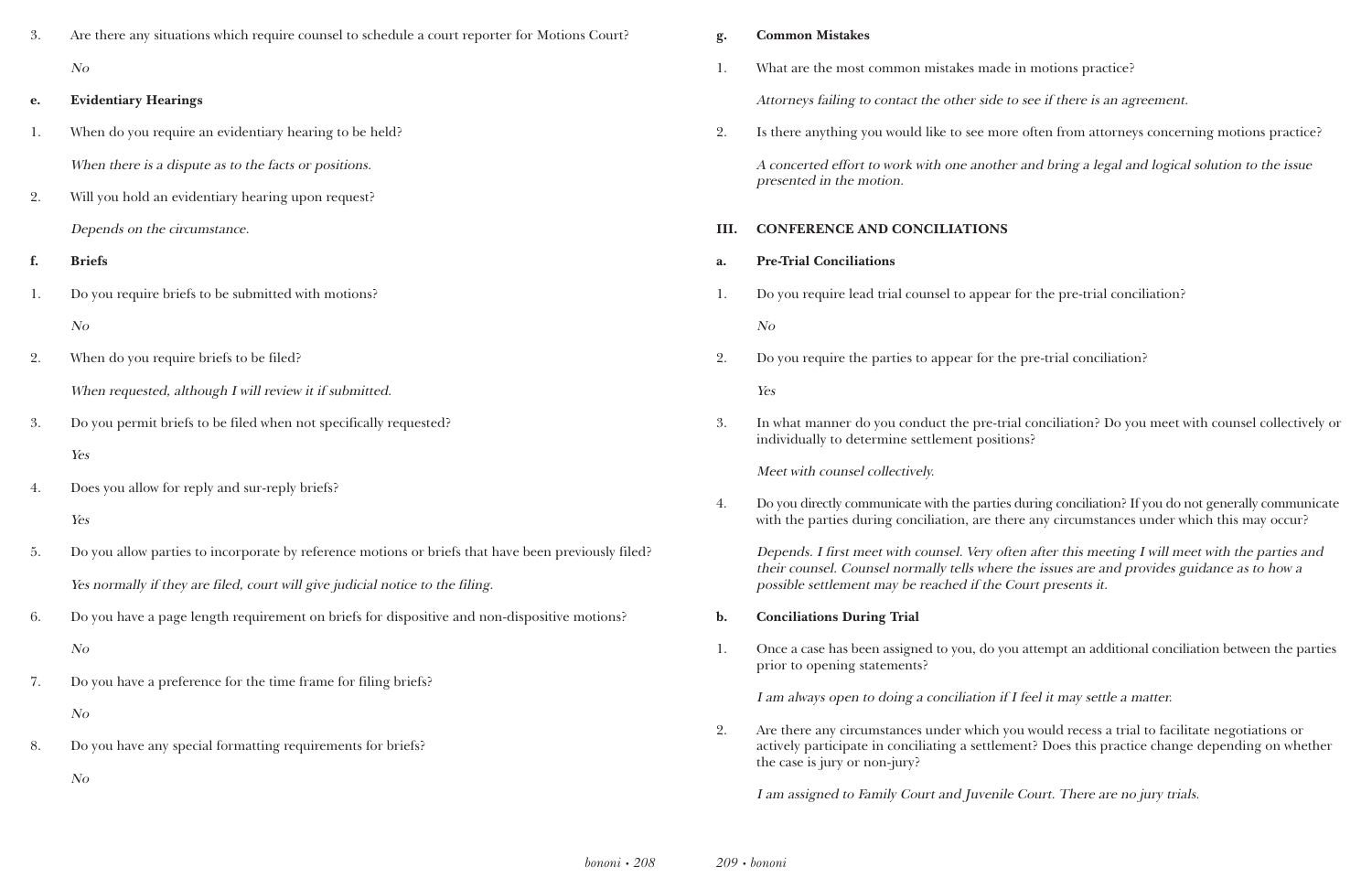#### **IV. TRIAL PRACTICES**

- **a. Special and Preliminary Injunctions**
- 1. How much time do you allow for an evidentiary hearing on a motion for preliminary injunction? Are there any situations where additional time may be granted?

A Master in Family Court hears this issue and makes a Recommendation. I may only grant a preliminary injunction pending this hearing if it is presented in a Motion.

2. In an evidentiary hearing on a motion for preliminary injunction, do you accept depositions or affidavits in lieu of live testimony? Do you have a preference on whether the testimony is live or through depositions or affidavits?

See the above answer.

3. Under what circumstances will you grant motions for expedited discovery? When a motion for expedited discovery is granted, do you have any standard time frames that you will impose?

Not really an issue that I deal with. Discovery issues if there are any are normally worked out through Motions and will follow the Rules of Civil Procedure/Criminal Procedure.

4. Do you schedule hearings in advance of the next month's motions schedule? Under what circumstances does this occur? Is a written motion necessary?

Not applicable. We have weekly motions.

5. Do you require a brief in advance of a hearing for a motion for preliminary injunction?

#### No

6. Do you accept proposed findings of fact following a hearing? Do you have a preference on whether or not proposed findings of fact are submitted?

Normally do not.

- **b. General Trial Procedures**
- 1. How do you address scheduling conflicts?

Normally before a matter is scheduled the secretary checks with the attorneys or parties to set the date. If the Court has a scheduling conflict the secretary contacts the attorneys or parties and reschedules it to the next available date.

2. What are the standard hours during which you hold trial? Are there any circumstances under which you will work late?

8:30 until it is done. I am not opposed to working late if it prevents the matter from being rescheduled or a witness is being paid or not available at another time.

3. Do you prefer or require trial briefs? If you accept trial briefs, are there any restrictions on page

limits? At what date should the trial brief be filed?

In custody trials, I require a pre trial statement which is a form. It needs to be filed twenty days before the trial by both sides.

- **c. Motions in Limine and Hearings Outside the Jury**
- 1. Do you accept written and/or oral motions in limine?

Not really an issue in Family Court.

2. Do you have a preference as to whether the motion is written or oral?

Written

- 3. Are there any restrictions on presenting in limine motions prior to or during trial? Have never had one presented. I would consider it if it came up at trial.
- 

4. Do you typically reserve rulings until the appropriate time or do you rule on each motion as it is presented?

Depends on the issue presented. I try to rule on it immediately.

5. Do you permit sidebar conferences? Are there any special rules about how counsel are to conduct

themselves during or request sidebar conferences?

Yes, no special rules although I expect the attorneys to act civil.

- **d. Opening Statements, Summations, and Examining Witnesses**
- single-party action?

1. Do you impose any time limits on the amount of time counsel may use for opening statements or summations? Does this practice change when the case is a multi-party action as opposed to a

No

2. Do you permit Defendants to defer the opening statement until the start of their cases?

Yes

3. Do you permit redirect and re-cross examination? Do you permit examinations beyond redirect

and re-cross?

Not normally unless a specific request is made and find the reason underlining it is very relevant.

4. Are there any circumstances under which you will personally question a witness? I do in certain juvenile cases when I am placing a child.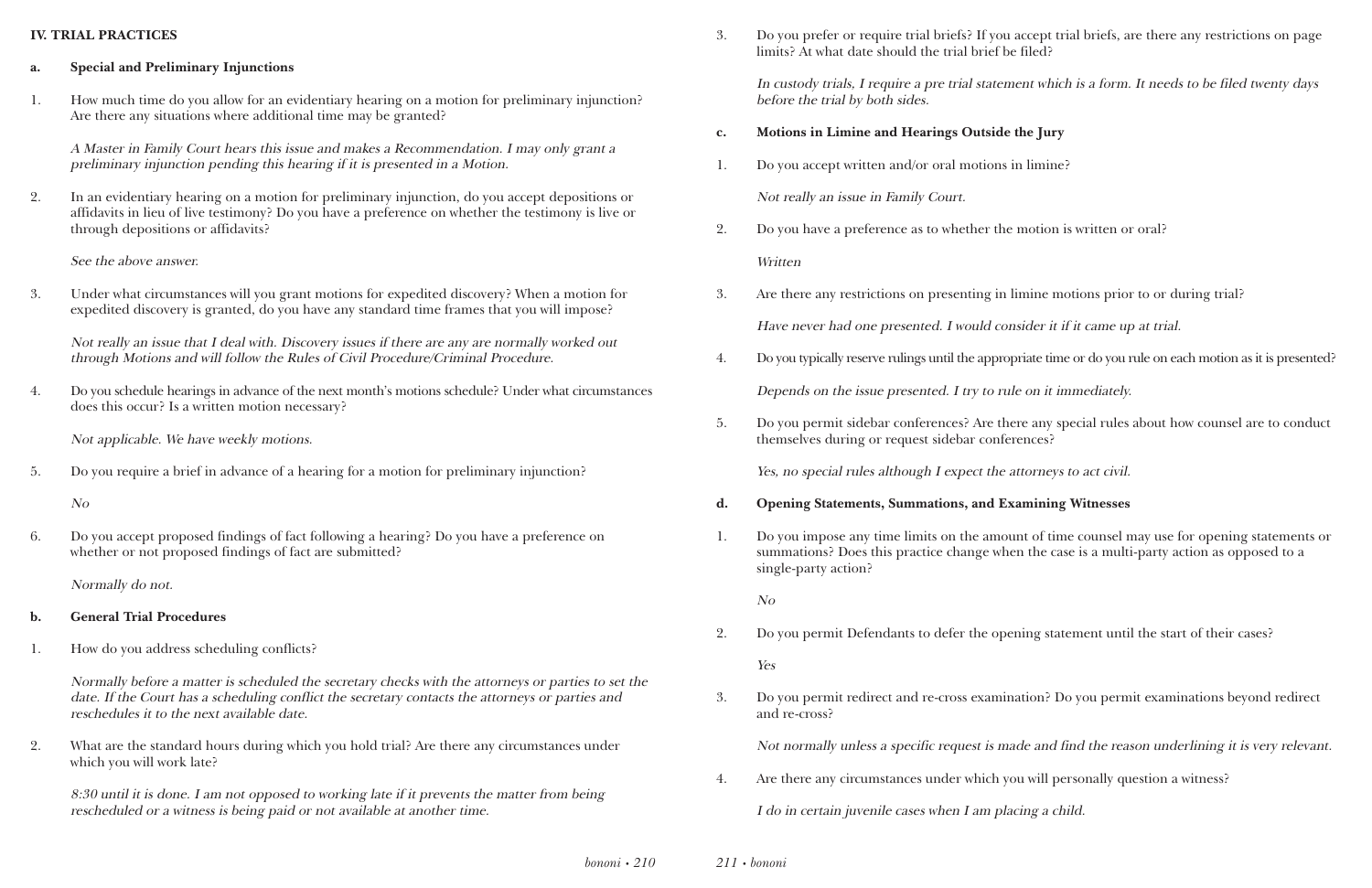*bononi • 212*

5. Do you permit counsel to examine witnesses out of sequence?

#### Yes

6. Do you have any particular practice regarding either the examination of a witness or the areas of examination by more than one attorney?

No

7. Do you have any special practices or procedures with respect to expert witnesses?

No, although to save money I am extremely liberal in letting them be called out of turn.

#### **e. Deposition Testimony**

1. Do you have any special procedures or requirements regarding the use or admission of videotaped testimony? Do you prefer that the videotape contain only the live testimony of the witness or do you prefer and/or accept video where the written transcript is shown beside the videotaped testimony?

No

2. Do you have any particular practices regarding reading material into the record?

No

#### **f. Computers, Exhibits and Visual Aids**

1. Do you permit counsel and/or their experts to use computers in the courtroom during trial? Do you have any particular procedures regarding this practice?

Yes

2. Do you place a restriction on the number of exhibits that may be entered at trial?

No so long as they are relevant.

3. Do you require exhibits to be pre-marked?

Yes

4. Do you have any particular practice or procedure regarding exchanging exhibits between parties prior to trial?

No

5. Do you have any particular practices or procedures regarding noting objections to exhibits prior to trial?

No

6. Do these practices or procedures change depending on whether the case is a jury or non-jury matter?

N/A since my trials are non jury. *213 • bononi*

7. Do you have any special rules regarding how exhibits are presented?

No

8. Are attorneys permitted to use visual aids during trial? Do you have any special rules or procedures regarding how attorneys are to use visual aids or at which time they may use visual aids?

Yes

9. What is your practice regarding post-trial handling of exhibits? Once a trial is over, will you return exhibits to counsel of record? If you do not return exhibits to counsel of record, will you accept

into evidence copies of exhibits so that counsel may retain the original?

If a request is made and there is no objection I might consider allowing the copies to be used. Depends on the nature of the exhibit and the facts surrounding it.

#### **V. WORDS OF WISDOM**

1. Who are/were your role models and mentors?

Sandra Day O'Connor; Ronald Reagan and most important my father who never graduated from high school and kept on me to keep working and make something out of myself.

2. What are your pet peeves about lawyers you see in your courtroom?

Not being civil to each other; Not telling their clients that their expectations are unrealistic; not trying to attempt to resolve a matter.

3. What are the most common mistakes you see made by young lawyers?

Young lawyers need to understand that as Judges we understand they are young and just learning. Never come into a Courtroom when you don't know what you are doing and have an attitude when it is pointed out that they are wrong. Try to call about a procedure. My secretary who used to be the Family Court Administrator will always assist one with procedure. The Court will always without prejudicing a side, give guidance. Listen to it and don't be afraid to ask for help.

4. Do you have any other practice or procedure that lawyers practicing before you should know?

Nothing not covered.

5. What words of wisdom do you have for young lawyers?

Family comes first. Take time to enjoy life. The practice of law can be all consuming. Enjoy it but have outside interests.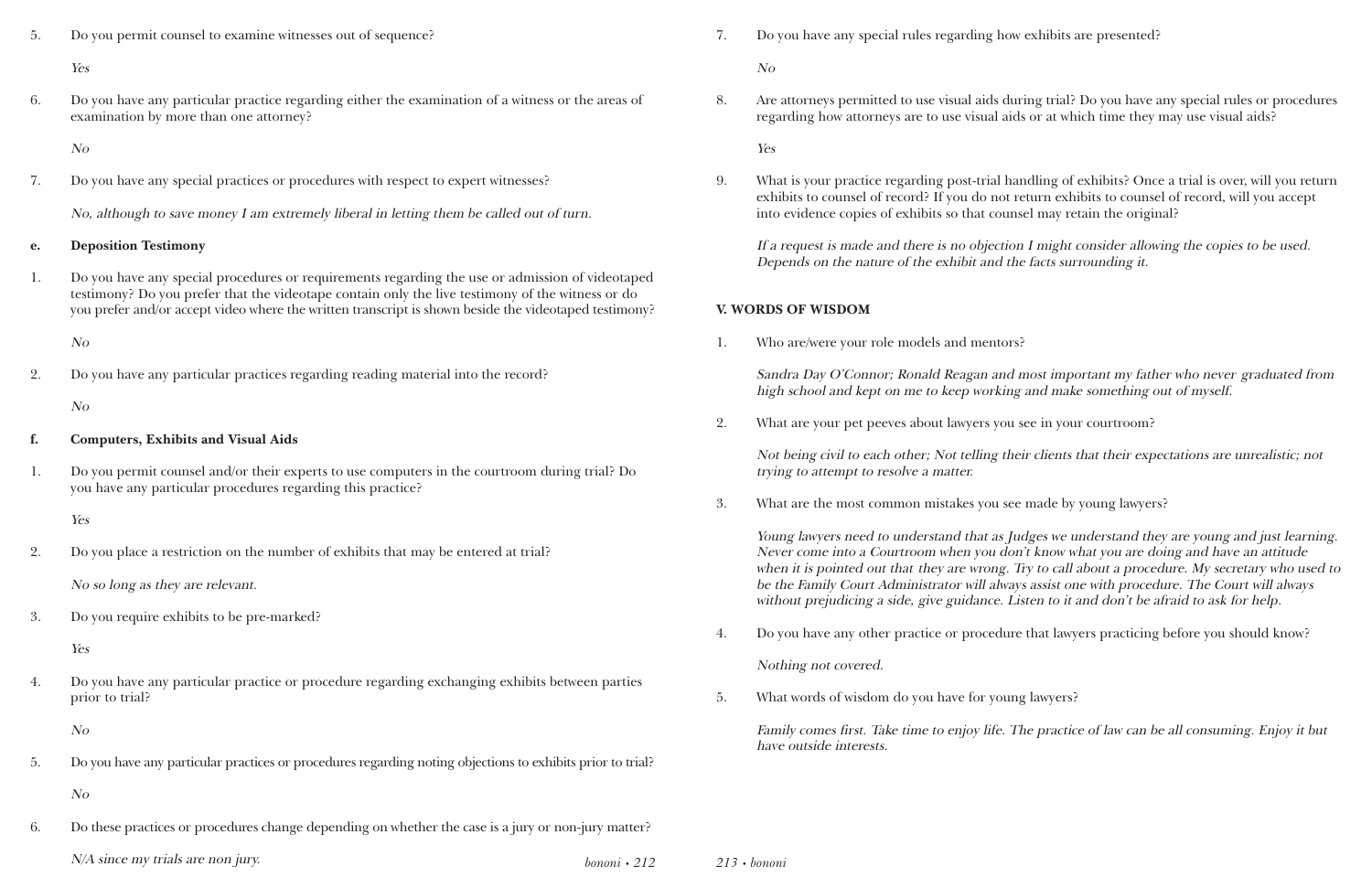*caruso • 214*

## **WESTMORELAND COUNTY**

# **THE HONORABLE GARY P. CARUSO**

**Westmoreland County Courthouse 2 North Main Street, Courtroom 1 Greensburg, PA 15601 Phone: 724-830-3815 Fax: 724-830-3930**

#### **I. BIOGRAPHICAL INFORMATION**

1. When were you elected or appointed to the bench?

November 1985

- 2. What was your legal experience prior to ascending to the bench? General practice of law for 13 years
- 3. Where did you receive your undergraduate and law degrees? Do you hold any other degrees? Waynesburg College and Duquesne University School of Law
- 4. Did you serve in the military?

No

5. Are you affiliated with any professional organization? If yes, please list the professional organizations. Westmoreland County Bar Association; Pennsylvania State Trial Judges Conference.

6. Do you have any hobbies?

Yes, jogging, swimming and weight lifting

7. What type of recreational activities do you enjoy?

Same as above and officiating PIAA basketball

#### **II. MOTIONS PRACTICE**

#### **a. Chamber Copies of Motions**

1. Do you require or request courtesy copies of motions filed with the Court to be provided to chambers? If so, how many copies?

Not necessary but will read if provided. Appreciated if the motion is complex. *<sup>215</sup> • caruso*

2. If you do not require courtesy copies of motions to be provided to chambers in all instances, are there any circumstances under which you would appreciate courtesy copies? If so, how many?

If the motions are complex.

3. If courtesy copies of a motion are delivered to the Court, is there a time frame by which those

copies should be delivered?

Hopefully at least 48 hours before the motion will be presented.

4. Does the Judge require that parties opposing the motion provide courtesy copies of any responses

to chambers?

Not required but will be accepted.

5. If courtesy copies of a response to a motion are delivered to the Court, is there a time frame by

which those copies should be delivered?

At least 24 hours before the motion is to be presented.

6. Do you have a preference as to how courtesy copies are provided to chambers?

No

7. If an advance copy of a motion or response is not provided to chambers, does the Judge request

that a copy be brought at the time of any oral argument?

Not necessary but if taken under advisement one will be necessary.

#### **b. Presentation**

1. Do you have any specific requirements, outside of the applicable Rules of Procedure, regarding the

scheduling of oral argument on a motion?

The local rule of Westmoreland County control.

2. Are the parties permitted to reschedule oral argument on a motion and, if so, what is the procedure

for rescheduling the oral argument?

Yes, with notice to all interested parties and the court.

3. Do you permit oral argument on all motions? If not, for which specific types of motions do you permit oral argument (i.e., dispositive, pre-trial, etc.)? If you do permit oral argument on all motions, what is the procedure for requesting oral argument for motions (where the applicable

Rules of Procedure do not apply)?

Argument permitted on all motions.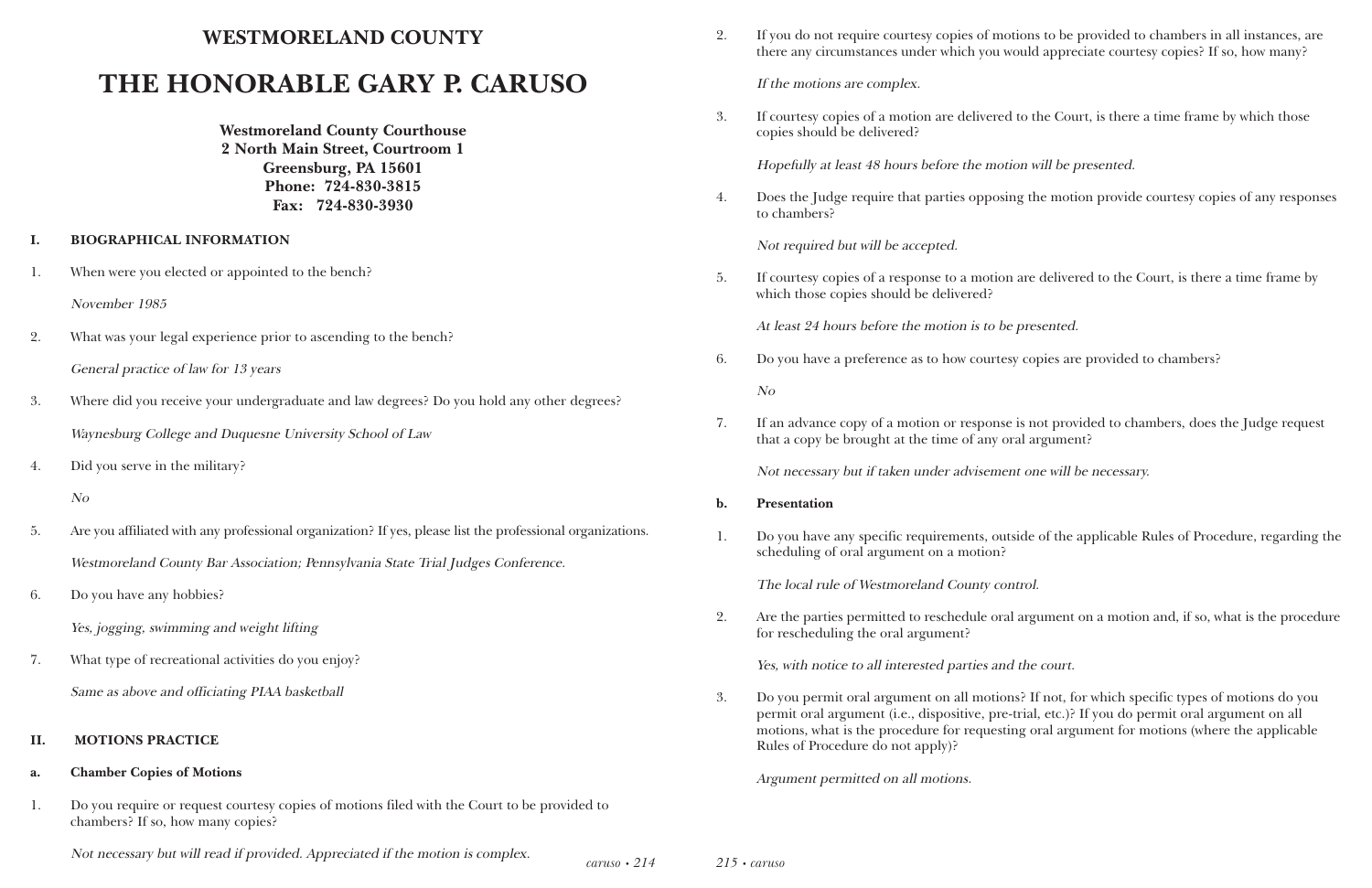| 4. | Do you have any specific rules or requests regarding an attorneys' presentation of oral argument<br>(i.e., courtroom demeanor, etc.)?                         |                    | e. | <b>Evidentiary Hearings</b>                     |
|----|---------------------------------------------------------------------------------------------------------------------------------------------------------------|--------------------|----|-------------------------------------------------|
|    | N <sub>O</sub>                                                                                                                                                |                    | 1. | When do you require an evidentiary hearing      |
|    |                                                                                                                                                               |                    |    | When necessary.                                 |
| 5. | Do you impose time constraints on oral arguments on motions?<br>No, however if they are too long I will ask that it be concluded.                             |                    | 2. | Will you hold an evidentiary hearing upon re    |
|    |                                                                                                                                                               |                    |    | Only if I believe the same is necessary.        |
| c. | <b>Notice and Scheduling</b>                                                                                                                                  |                    | f. | <b>Briefs</b>                                   |
| 1. | How many days notice must be given to the opposing attorney or party prior to presentation?                                                                   |                    | 1. | Do you require briefs to be submitted with mo   |
|    | Four days.                                                                                                                                                    |                    |    | Not unless I request them.                      |
| 2. | Do you require notice to be provided through any specific means (i.e., mail, fax, e-mail)?                                                                    |                    | 2. | When do you require briefs to be filed?         |
|    | See our local rules.                                                                                                                                          |                    |    | Yes                                             |
| 3. | Will you hear emergency motions if the notice requirement cannot be followed?                                                                                 |                    |    |                                                 |
|    | So long as there is 24 hours notice by telephone. See our local rules.                                                                                        |                    | 3. | Do you permit briefs to be filed when not spe   |
| 4. | Will you hear emergency motions on another Judge's case? If so, are there any procedures which<br>must be followed concerning the Judge assigned to the case? |                    | 4. | Yes                                             |
|    |                                                                                                                                                               |                    |    | Does you allow for reply and sur-reply briefs?  |
|    | Yes but only if absolutely necessary.                                                                                                                         |                    |    | Yes                                             |
| 5. | Should the motion be scheduled for presentation with chambers or can it be presented any day<br>that the Court is hearing motions?                            |                    | 5. | Do you allow parties to incorporate by referent |
|    | See local rules                                                                                                                                               |                    |    | Yes                                             |
| 6. | If the motion is uncontested or consented to, should it be scheduled for presentation or should it<br>be submitted directly to chambers?                      |                    | 6. | Do you have a page length requirement on bi     |
|    |                                                                                                                                                               |                    |    | N o                                             |
|    | See local rules. If there is a certification by counsel that the motion is consented to then I will                                                           |                    | 7. | Do you have a preference for the time frame     |
|    | accept it at any time in any manner.                                                                                                                          |                    |    | See local rules                                 |
|    | d. Transcribing Arguments<br>Do you place motions arguments on the record?                                                                                    |                    | 8. | Do you have any special formatting requirem     |
| 1. |                                                                                                                                                               |                    |    | N <sub>O</sub>                                  |
| 2. | N <sub>O</sub><br>Do you have a court reporter available during Motions Court?                                                                                |                    | g. | <b>Common Mistakes</b>                          |
|    |                                                                                                                                                               |                    | 1. | What are the most common mistakes made in       |
|    | Yes                                                                                                                                                           |                    |    | Failing to follow the local rules regarding pre |
| 3. | Are there any situations which require counsel to schedule a court reporter for Motions Court?                                                                |                    |    | certifications of consent and or prior consulta |
|    | If they want one. I will make the final decision however.                                                                                                     | $caruso \cdot 216$ |    | $217 \cdot \text{caruso}$                       |

ing to be held?

. request?

1. motions?

specifically requested?

ference motions or briefs that have been previously filed?

on briefs for dispositive and non-dispositive motions?

ame for filing briefs?

rements for briefs?

de in motions practice?

Failing to follow the failure to attach proper sultation on motions to compel.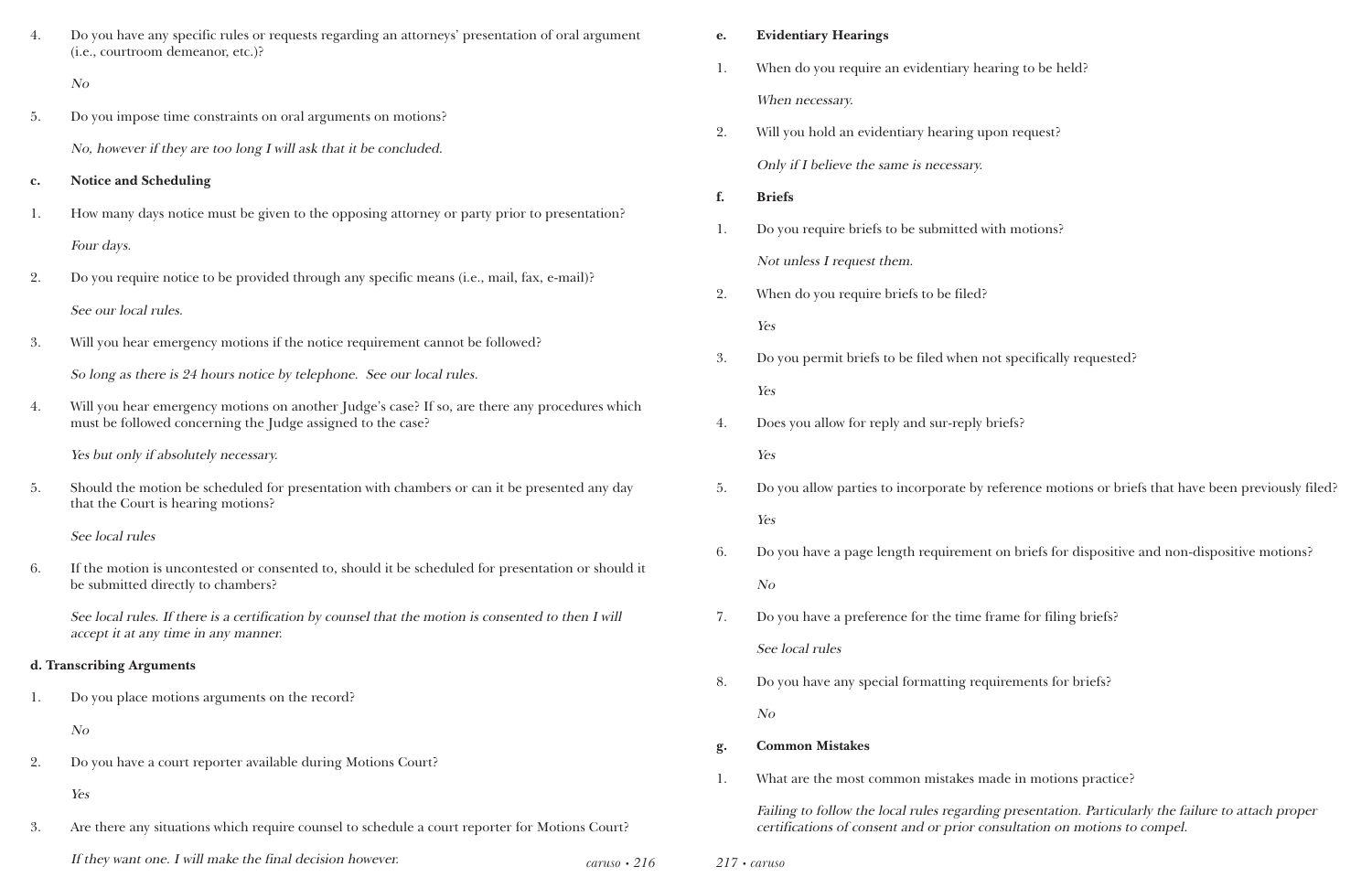*caruso • 218*

2. Is there anything you would like to see more often from attorneys concerning motions practice? No

#### **III. CONFERENCE AND CONCILIATIONS**

- **a. Pre-Trial Conciliations**
- 1. Do you require lead trial counsel to appear for the pre-trial conciliation?

Yes

2. Do you require the parties to appear for the pre-trial conciliation?

Yes

3. In what manner do you conduct the pre-trial conciliation? Do you meet with counsel collectively or individually to determine settlement positions?

Both

4. Do you directly communicate with the parties during conciliation? If you do not generally communicate with the parties during conciliation, are there any circumstances under which this may occur?

Sometimes if I feel it will be productive.

- **b. Conciliations During Trial**
- 1. Once a case has been assigned to you, do you attempt an additional conciliation between the parties prior to opening statements?

Yes

2. Are there any circumstances under which you would recess a trial to facilitate negotiations or actively participate in conciliating a settlement? Does this practice change depending on whether the case is jury or non-jury?

Yes, however, if it is a jury trial the recess will not be more than 1/2 day.

### **IV. TRIAL PRACTICES**

### **a. Special and Preliminary Injunctions**

1. How much time do you allow for an evidentiary hearing on a motion for preliminary injunction? Are there any situations where additional time may be granted?

As much as needed.

*219 • caruso*

2. In an evidentiary hearing on a motion for preliminary injunction, do you accept depositions or affidavits in lieu of live testimony? Do you have a preference on whether the testimony is live or

through depositions or affidavits?

Yes I would accept deposition testimony. I don't like affidavits unless there is a stipulation from other counsel that they be accepted.

3. Under what circumstances will you grant motions for expedited discovery? When a motion for expedited discovery is granted, do you have any standard time frames that you will impose?

If I believe it is necessary. The time frame will vary.

4. Do you require a brief in advance of a hearing for a motion for preliminary injunction?

Not required but appreciated if necessary to understand the issues involved.

5. Do you accept proposed findings of fact following a hearing? Do you have a preference on whether or not proposed findings of fact are submitted?

I prefer what I call written closing arguments that address the facts and the law in the case.

- **b. General Trial Procedures**
- 1. How do you address scheduling conflicts?

I try to accommodate the parties.

2. What are the standard hours during which you hold trial? Are there any circumstances under

which you will work late?

9:00 a.m. to 4:00 p.m.

3. Do you prefer or require trial briefs? If you accept trial briefs, are there any restrictions on page

limits? At what date should the trial brief be filed?

Prefer but not required.

- **c. Motions in Limine and Hearings Outside the Jury**
- 1. Do you accept written and/or oral motions in limine?

**Written** 

2. Do you have a preference as to whether the motion is written or oral?

Written

3. Are there any restrictions on presenting in limine motions prior to or during trial?

Must be presented at the pretrial conference or at the latest 2 weeks before trial. Hate those presented on the day of trial.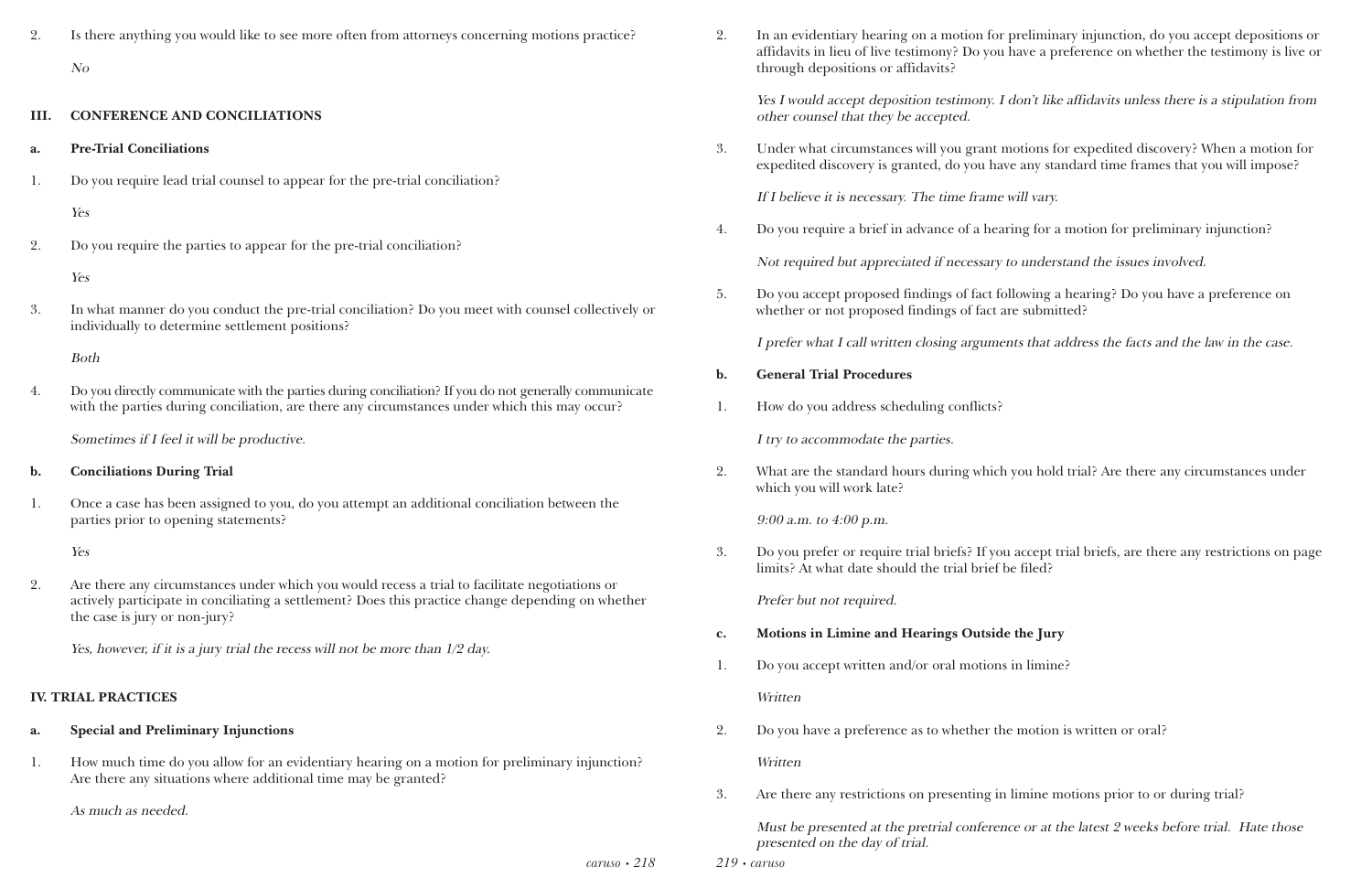| 4. | Do you typically reserve rulings until the appropriate time or do you rule on each motion as it is presented?                                                                                                        |
|----|----------------------------------------------------------------------------------------------------------------------------------------------------------------------------------------------------------------------|
|    | I may schedule a day to argue them and make the rulings at that time.                                                                                                                                                |
| 5. | Do you permit sidebar conferences? Are there any special rules about how counsel are to conduct<br>themselves during or request sidebar conferences?                                                                 |
|    | Yes. No special rules.                                                                                                                                                                                               |
| d. | <b>Opening Statements, Summations, and Examining Witnesses</b>                                                                                                                                                       |
| 1. | Do you impose any time limits on the amount of time counsel may use for opening statements or<br>summations? Does this practice change when the case is a multi-party action as opposed to a<br>single-party action? |
|    | N <sub>O</sub>                                                                                                                                                                                                       |
| 2. | Do you permit Defendants to defer the opening statement until the start of their cases?                                                                                                                              |
|    | Yes                                                                                                                                                                                                                  |
| 3. | Do you permit redirect and re-cross examination? Do you permit examinations beyond redirect<br>and re-cross?                                                                                                         |
|    | Yes. I will permit it to go beyond the scope if it is in the interests of justice and judicial economy.                                                                                                              |
| 4. | Are there any circumstances under which you will personally question a witness?                                                                                                                                      |
|    | Yes if I feel there is a need for clarification in a jury trial. In a non jury trial I will ask many questions.                                                                                                      |
| 5. | Do you permit counsel to examine witnesses out of sequence?                                                                                                                                                          |
|    | Yes                                                                                                                                                                                                                  |
| 6. | Do you have any particular practice regarding either the examination of a witness or the areas of<br>examination by more than one attorney?                                                                          |
|    | I prefer only one attorney to conduct the exam.                                                                                                                                                                      |
| 7. | Do you have any special practices or procedures with respect to expert witnesses?                                                                                                                                    |
|    | N <sub>O</sub>                                                                                                                                                                                                       |
| e. | <b>Deposition Testimony</b>                                                                                                                                                                                          |
| 1. | Do you have any special procedures or requirements regarding the use or admission of videotaped<br>testimony? Do you prefer that the videotape contain only the live testimony of the witness or do                  |

you prefer and/or accept video where the written transcript is shown beside the videotaped testimony?

| Do you have any particular practices regarding reading material into the record? |
|----------------------------------------------------------------------------------|
| $N_{O}$                                                                          |

1. Do you permit counsel and/or their experts to use computers in the courtroom during trial? Do

- **f. Computers, Exhibits and Visual Aids**
- you have any particular procedures regarding this practice?

Yes

2. Do you place a restriction on the number of exhibits that may be entered at trial?

No

3. Do you require exhibits to be pre-marked?

No, but it is preferred.

4. Do you have any particular practice or procedure regarding exchanging exhibits between parties

prior to trial?

No

5. Do you have any particular practices or procedures regarding noting objections to exhibits prior to trial?

No

6. Do these practices or procedures change depending on whether the case is a jury or non-jury matter?

No

7. Do you have any special rules regarding how exhibits are presented?

No

8. Are attorneys permitted to use visual aids during trial? Do you have any special rules or procedures regarding how attorneys are to use visual aids or at which time they may use visual aids?

Yes

9. What is your practice regarding post-trial handling of exhibits? Once a trial is over, will you return exhibits to counsel of record? If you do not return exhibits to counsel of record, will you accept

into evidence copies of exhibits so that counsel may retain the original?

They are kept with the file at the Prothonotary's office. I will return if requested after the appeal period has run.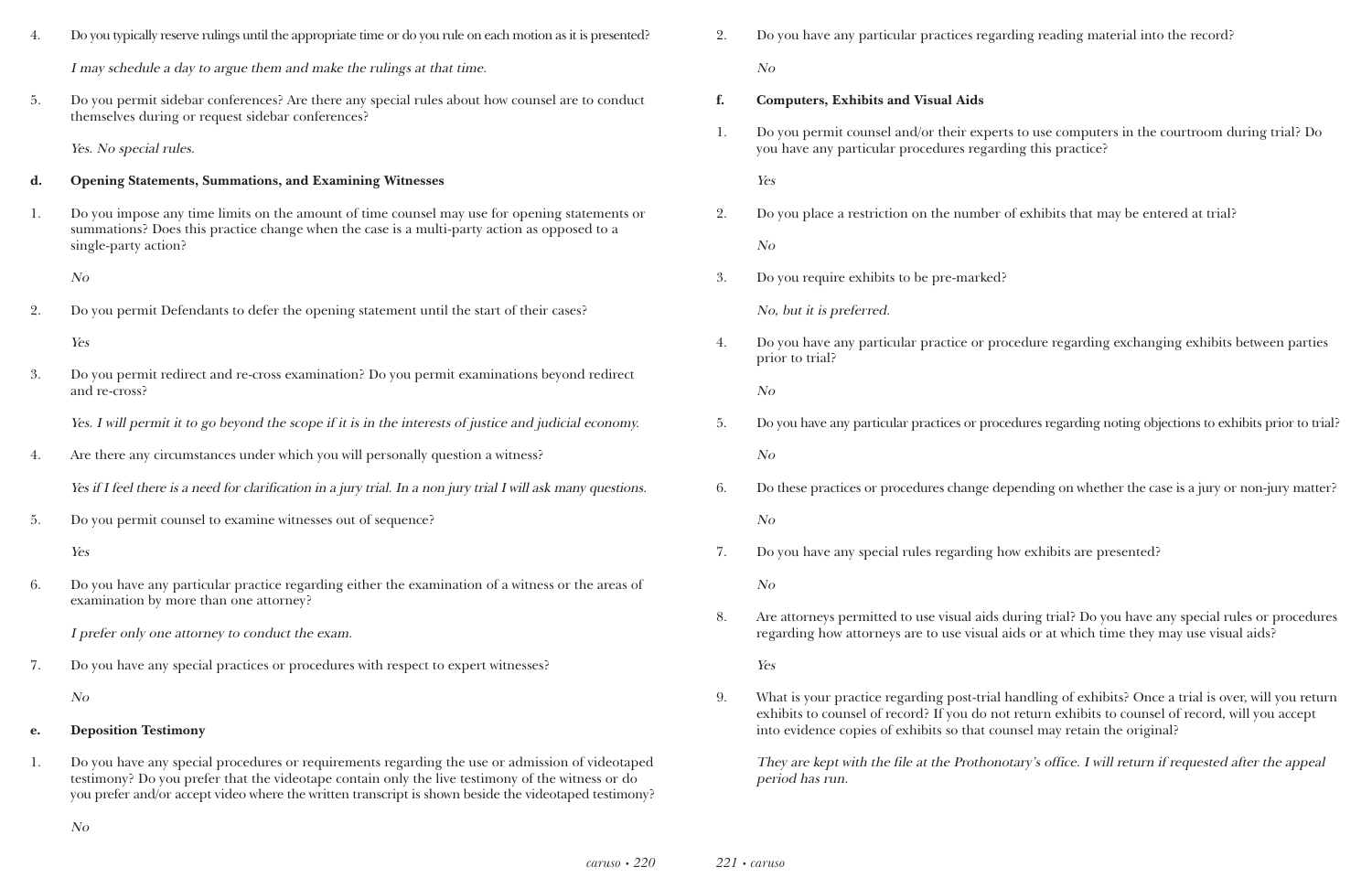### **g. Joint Tortfeasor Release**

- 1. Do you require a party who has executed a joint tortfeasor release to appear at trial? Not usually
- 2. Do you require an attorney representing a released joint tortfeasor to appear at trial? Not usually

### **h. Jury Instructions, Verdict Forms, and Questioning**

1. Do you require counsel to submit proposed jury instructions and verdict forms? If yes, at what point in trial do you require these documents?

Yes, at least a day before closing arguments.

2. Do you hold conferences outside the presence of the jury about jury instructions and verdict forms? Are these conferences held in chambers, at sidebar, or through some other manner?

Yes. In camera.

3. Do you impose any restrictions upon requests for offers of proof during trial?

No

4. Do you require counsel to submit proposed findings of fact and conclusions of law? If yes, do you accept separate proposed findings of fact and conclusions of law from each party, or will you only accept an agreed upon document?

No

5. Are there any circumstances under which you will give the jury a copy of your instructions?

If requested I would consider it.

6. Are there any circumstances under which you will provide the jury with all of the exhibits that have been entered into evidence? Does this action require an agreement of counsel?

If they request an exhibit I will provide it.

7. Upon request from the jury, will you read back testimony or replay tapes during deliberations?

Only if I feel it is absolutely necessary.

8. Will you accept requests or questions from the jury? Do you have any standard practice regarding this matter?

Yes

9. Do you require lead counsel to remain in the courtroom during jury deliberations? If you do not require lead counsel, do you require counsel for a party to remain in the courtroom during

jury deliberations?

No

10. Do you permit counsel to conduct post-verdict interviews with jurors? Yes

### **V. WORDS OF WISDOM**

- 1. Who are/were your role models and mentors? Judge Larry Kaplan. Judge Richard E. McCormick. Judge Gilfert Mihalich
- 2. What are your pet peeves about lawyers you see in your courtroom? Lack of preparation, particularly of their witnesses.
- 3. What are the most common mistakes you see made by young lawyers? They take things much too casual and do not prepare adequately.
- No
- 5. What words of wisdom do you have for young lawyers? Be prepared!! Then you are as good as any lawyer.

4. Do you have any other practice or procedure that lawyers practicing before you should know?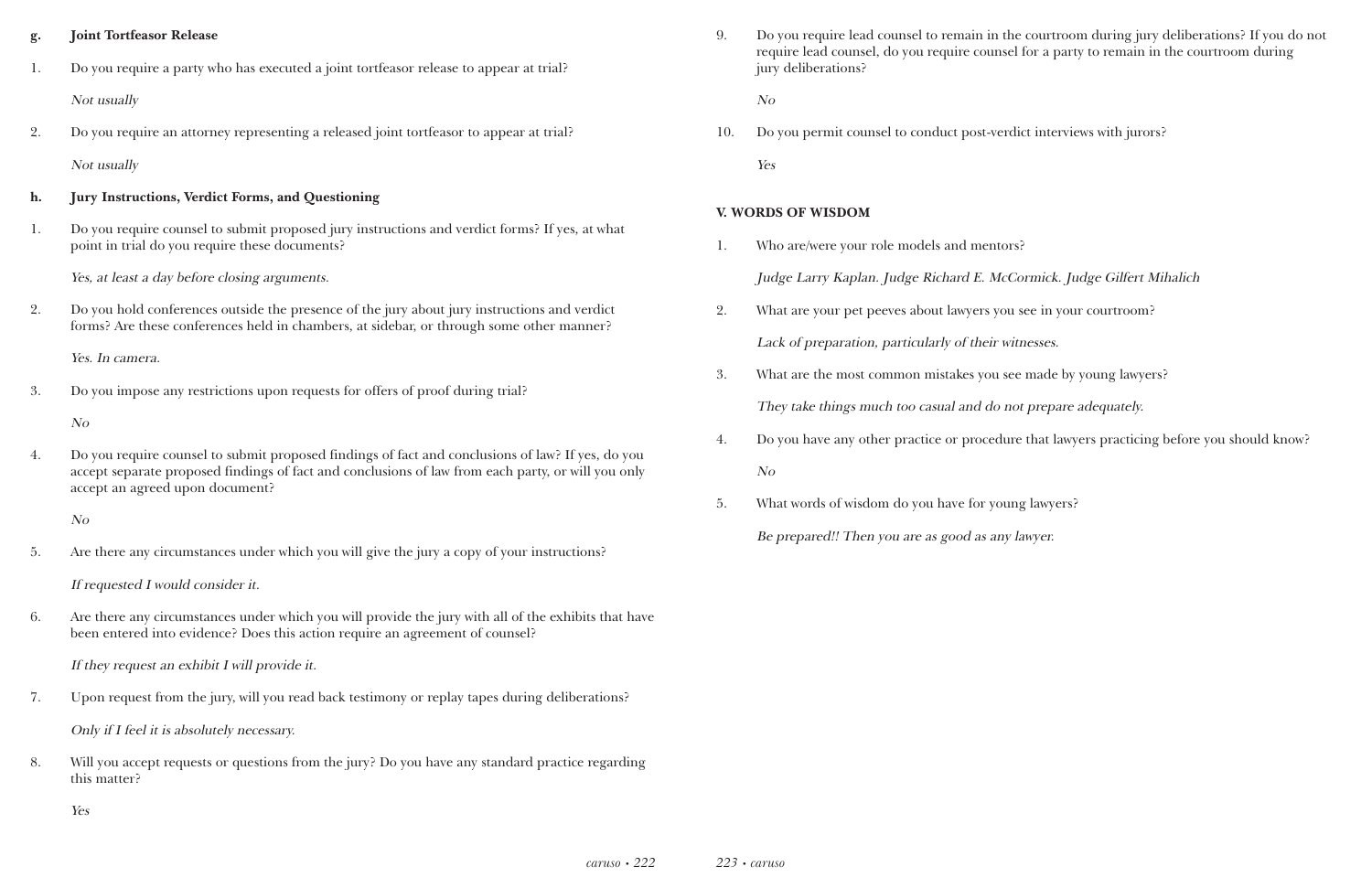## **WESTMORELAND COUNTY**

# **THE HONORABLE ANTHONY G. MARSILI**

**Westmoreland County Courthouse 2 North Main Street, Courtroom Greensburg, PA 15601 Phone: 724-830-3489 Fax: 724-830-3681**

### **I. BIOGRAPHICAL INFORMATION**

1. When were you elected or appointed to the bench?

January 3, 2000

2. What was your legal experience prior to ascending to the bench?

Private practice from 1978 until 1982. Assistant District Attorney from 1982 to 1990 in the, trial and administrative division and returned to private practice from 1990 to 2000 in the general practice of law, concentrating on litigation, personal injury and criminal law

3. Where did you receive your undergraduate and law degrees? Do you hold any other degrees?

Indiana University of Pennsylvania - 1973; Duquesne School of Law, Evening Division – 1978

4. Did you serve in the military?

No

5. Are you affiliated with any professional organization? If yes, please list the professional organizations.

The Westmoreland County Bar Association, the Pennsylvania Bar Association, the Academy Trial Lawyers of Westmoreland County, the Pennsylvania Conference of State Trial Judges, the Westmoreland County Criminal Justice Advisory Board, and the Domestic Relations Procedural Rules Committee.

6. Do you have any hobbies?

Reading

7. What type of recreational activities do you enjoy?

Golf and walking.

### **II. MOTIONS PRACTICE**

- **a. Chamber Copies of Motions**
- If so, how many copies?

Yes. 1 copy

1. Do you require or request courtesy copies of motions filed with the Court to be provided to chambers?

2. If courtesy copies of a motion are delivered to the Court, is there a time frame by which those

copies should be delivered?

At least 3 days prior

3. Does the Judge require that parties opposing the motion provide courtesy copies of any responses

to chambers?

Yes.

4. If courtesy copies of a response to a motion are delivered to the Court, is there a time frame by

which those copies should be delivered?

At least 1 day prior.

5. Do you have a preference as to how courtesy copies are provided to chambers?

No

6. If an advance copy of a motion or response is not provided to chambers, does the Judge request

that a copy be brought at the time of any oral argument?

Yes

1. Do you have any specific requirements, outside of the applicable Rules of Procedure, regarding the

- **b. Presentation**
- scheduling of oral argument on a motion?

No

2. Are the parties permitted to reschedule oral argument on a motion and, if so, what is the procedure

for rescheduling the oral argument?

Yes. Proper notice and according to the Court's schedule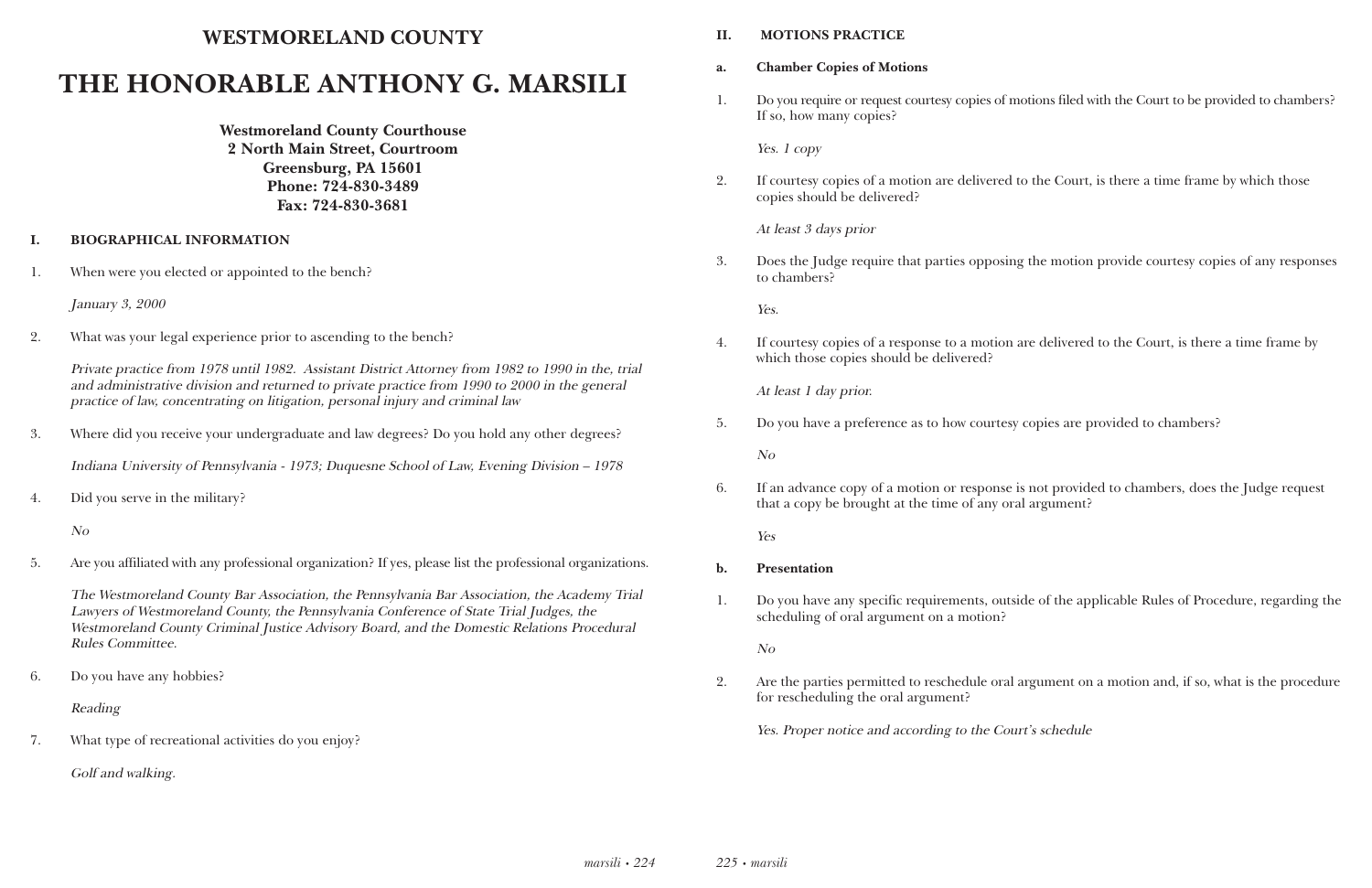*marsili • 226*

| 3.             | Do you permit oral argument on all motions? If not, for which specific types of motions do you<br>permit oral argument (i.e., dispositive, pre-trial, etc.)? If you do permit oral argument on all<br>motions, what is the procedure for requesting oral argument for motions (where the applicable<br>Rules of Procedure do not apply)? | 2. | Do you have a court reporter available<br>No                |
|----------------|------------------------------------------------------------------------------------------------------------------------------------------------------------------------------------------------------------------------------------------------------------------------------------------------------------------------------------------|----|-------------------------------------------------------------|
|                | No. Oral Argument on Summary Judgment Motions, Judgment on the Pleadings and Post<br><b>Trial Motions</b>                                                                                                                                                                                                                                | 3. | Are there any situations which require of<br>N <sub>O</sub> |
| 4.             | Do you have any specific rules or requests regarding an attorneys' presentation of oral argument<br>(i.e., courtroom demeanor, etc.)?                                                                                                                                                                                                    | e. | <b>Evidentiary Hearings</b>                                 |
|                |                                                                                                                                                                                                                                                                                                                                          | 1. | When do you require an evidentiary hea                      |
|                | <b>Rules of civility</b>                                                                                                                                                                                                                                                                                                                 |    | As per the requirements of the Rules of                     |
| 5.             | Do you impose time constraints on oral arguments on motions?                                                                                                                                                                                                                                                                             | 2. | Will you hold an evidentiary hearing up                     |
|                | N <sub>O</sub>                                                                                                                                                                                                                                                                                                                           |    | Yes, based upon information received b                      |
| $\mathbf{c}$ . | <b>Notice and Scheduling</b>                                                                                                                                                                                                                                                                                                             | f. | <b>Briefs</b>                                               |
| 1.             | How many days notice must be given to the opposing attorney or party prior to presentation?                                                                                                                                                                                                                                              | 1. | Do you require briefs to be submitted w                     |
|                | Four                                                                                                                                                                                                                                                                                                                                     |    | N <sub>O</sub>                                              |
| 2.             | Do you require notice to be provided through any specific means (i.e., mail, fax, e-mail)?                                                                                                                                                                                                                                               | 2. | When do you require briefs to be filed?                     |
|                | No.                                                                                                                                                                                                                                                                                                                                      |    | Motions for Summary Judgment and Ju                         |
| 3.             | Will you hear emergency motions if the notice requirement cannot be followed?                                                                                                                                                                                                                                                            | 3. | Do you permit briefs to be filed when n                     |
|                | Yes, but notice has to be given to opposing parties, even if it is less than 4 days due to the emergency                                                                                                                                                                                                                                 |    | Yes                                                         |
| 4.             | Will you hear emergency motions on another Judge's case? If so, are there any procedures which<br>must be followed concerning the Judge assigned to the case?                                                                                                                                                                            | 4. | Does you allow for reply and sur-reply l                    |
|                | Yes, only if the judge is unavailable. No.                                                                                                                                                                                                                                                                                               |    | Yes                                                         |
| 5.             | Should the motion be scheduled for presentation with chambers or can it be presented any day<br>that the Court is hearing motions?                                                                                                                                                                                                       | 5. | Do you allow parties to incorporate by a                    |
|                | Any day the Court is hearing motions                                                                                                                                                                                                                                                                                                     |    | Yes                                                         |
| 6.             | If the motion is uncontested or consented to, should it be scheduled for presentation or should it<br>be submitted directly to chambers?                                                                                                                                                                                                 | 6. | Do you have a page length requirement<br>N <sub>O</sub>     |
|                | Consented to motions may be submitted directly to chambers on any date.                                                                                                                                                                                                                                                                  | 7. | Do you have a preference for the time f                     |
|                | d. Transcribing Arguments                                                                                                                                                                                                                                                                                                                |    | No preference, but if possible within 14                    |
| 1.             | Do you place motions arguments on the record?                                                                                                                                                                                                                                                                                            | 8. | Do you have any special formatting req                      |
|                | N o                                                                                                                                                                                                                                                                                                                                      |    | No                                                          |

*227 • marsili*

1 have a court reporter available during Motions Court?

ch require counsel to schedule a court reporter for Motions Court?

1. dentiary hearing to be held?

the Rules of Civil Procedure.

bearing upon request?

received by the Court at Motions.

submitted with motions?

ment and Judgment on the Pleadings

iled when not specifically requested?

sur-reply briefs?

rporate by reference motions or briefs that have been previously filed?

requirement on briefs for dispositive and non-dispositive motions?

r the time frame for filing briefs?

No within 14 days.

matting requirements for briefs?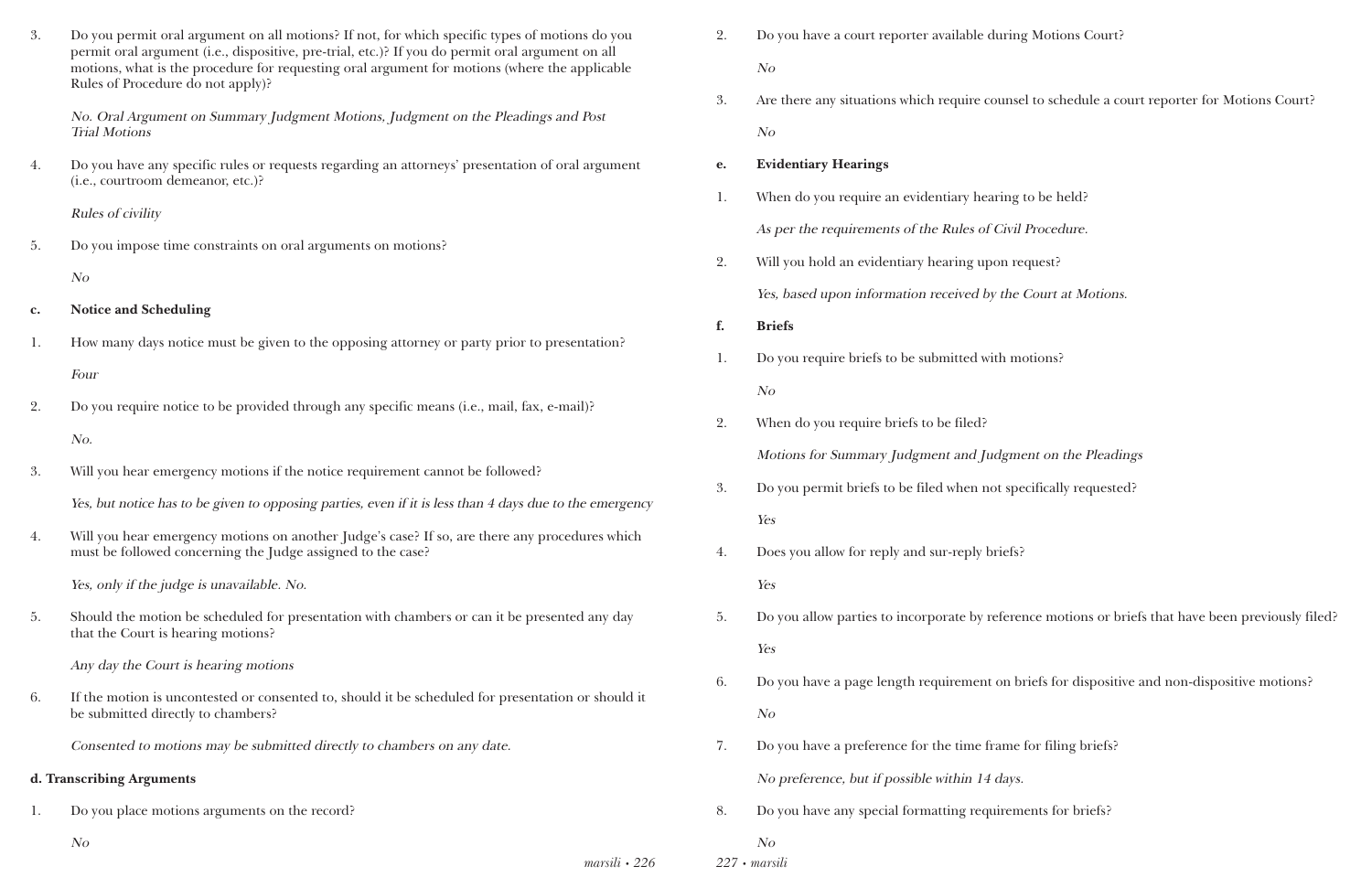*marsili • 228*

### **g. Common Mistakes**

1. What are the most common mistakes made in motions practice?

Failure to give proper notice

2. Is there anything you would like to see more often from attorneys concerning motions practice?

Efforts by the attorneys to resolve the matter prior to motions day. Large percentage of contested motions conclude with some type of agreed upon order.

### **III. CONFERENCE AND CONCILIATIONS**

4. Do you directly communicate with the parties during conciliation? If you do not generally communicate with the parties during conciliation, are there any circumstances under which this may occur?

### **a. Pre-Trial Conciliations**

1. Do you require lead trial counsel to appear for the pre-trial conciliation?

### Yes

2. Do you require the parties to appear for the pre-trial conciliation?

### Yes

3. In what manner do you conduct the pre-trial conciliation? Do you meet with counsel collectively or individually to determine settlement positions?

Initially, collectively. Subsequently, individually.

Yes, only with attorneys being present

### **b. Conciliations During Trial**

1. Once a case has been assigned to you, do you attempt an additional conciliation between the parties prior to opening statements?

Only if the parties request to do so.

2. Are there any circumstances under which you would recess a trial to facilitate negotiations or actively participate in conciliating a settlement? Does this practice change depending on whether the case is jury or non-jury?

Only if all parties and the Court determine that based upon the evidence presented at the trial, that a settlement now is more likely.

*229 • marsili*

### **IV. TRIAL PRACTICES**

1. How much time do you allow for an evidentiary hearing on a motion for preliminary injunction?

- **a. Special and Preliminary Injunctions**
- Are there any situations where additional time may be granted?

Half a day. Depending on the complexity, could be a full day.

2. In an evidentiary hearing on a motion for preliminary injunction, do you accept depositions or affidavits in lieu of live testimony? Do you have a preference on whether the testimony is live or

through depositions or affidavits?

Only as permitted by the Rules of Civil Procedure

3. Under what circumstances will you grant motions for expedited discovery? When a motion for expedited discovery is granted, do you have any standard time frames that you will impose?

Only as permitted by the Rules of Civil Procedure

4. Do you schedule hearings in advance of the next month's motions schedule? Under what circumstances does this occur? Is a written motion necessary?

No. A written motion is necessary for the scheduling of any hearing.

5. Do you require a brief in advance of a hearing for a motion for preliminary injunction?

Yes

6. Do you accept proposed findings of fact following a hearing? Do you have a preference on whether or not proposed findings of fact are submitted?

Yes. Preference would be that they do file proposed findings of fact.

- **b. General Trial Procedures**
- 1. How do you address scheduling conflicts?

Determining which case has priority.

2. What are the standard hours during which you hold trial? Are there any circumstances under which you will work late?

9:00 to 4:00. In particular, on the last day of the trial to stay until the jury reaches a decision.

3. Do you prefer or require trial briefs? If you accept trial briefs, are there any restrictions on page

limits? At what date should the trial brief be filed?

The Court has no preference, nor does it require trial briefs. However, trial briefs should be short and as to specific issues. The brief should be filed immediately prior to or at the time of the start of the trial.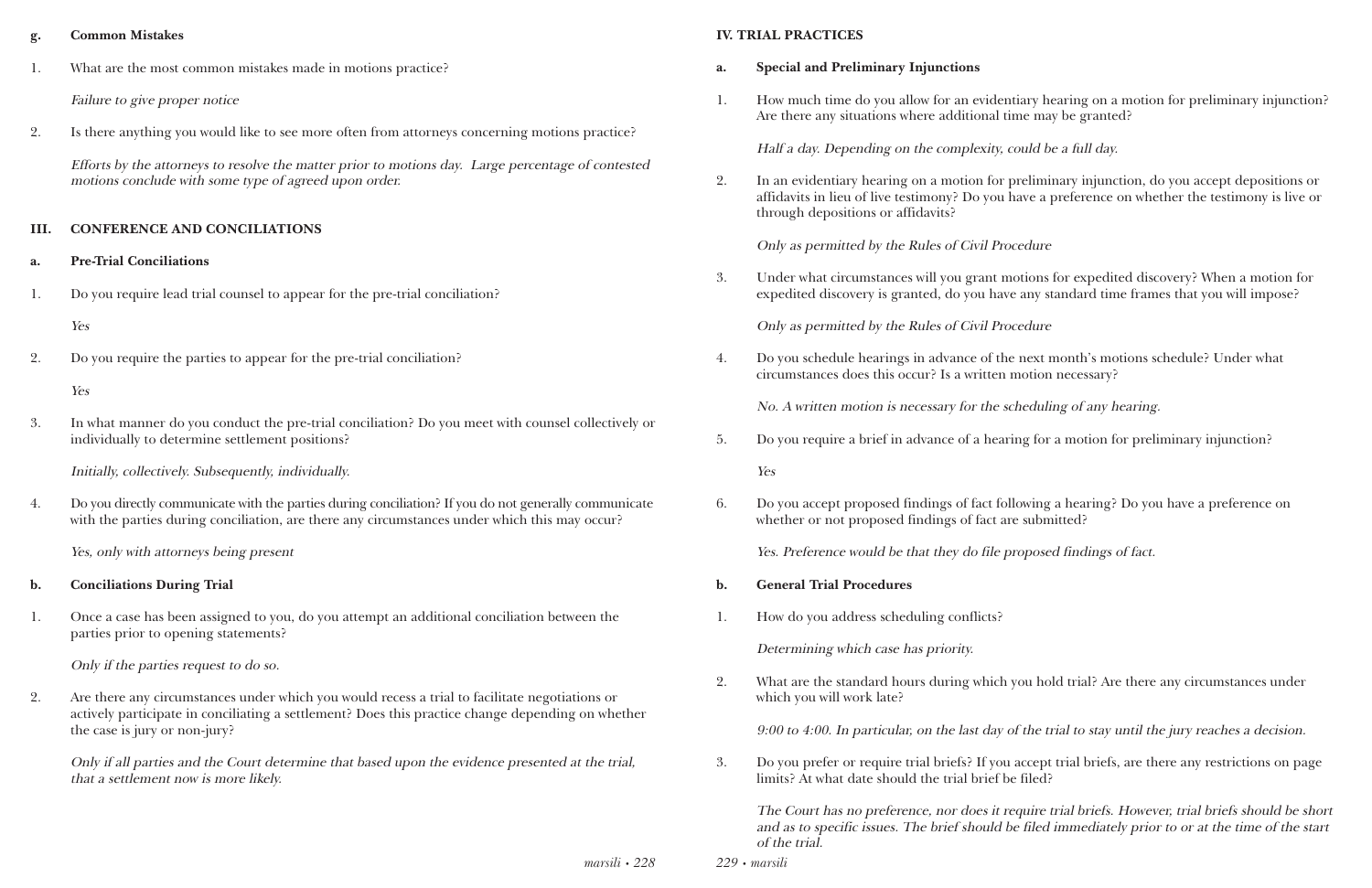ures with respect to expert witnesses?

irements regarding the use or admission of videotaped the contain only the live testimony of the witness or do ten transcript is shown beside the videotaped testimony?

ling reading material into the record?

to use computers in the courtroom during trial? Do ng this practice?

ior to the start of trial

exhibits that may be entered at trial?

become too overwhelming.

edure regarding exchanging exhibits between parties

vil Procedure.

dures regarding noting objections to exhibits prior to trial?

ending on whether the case is a jury or non-jury matter?

w exhibits are presented?

| $\mathbf{c}$ . | Motions in Limine and Hearings Outside the Jury                                                                                                                                                                      | 7. | Do you have any special practices or procedu                                                                                                  |
|----------------|----------------------------------------------------------------------------------------------------------------------------------------------------------------------------------------------------------------------|----|-----------------------------------------------------------------------------------------------------------------------------------------------|
| 1.             | Do you accept written and/or oral motions in limine?                                                                                                                                                                 |    | N <sub>O</sub>                                                                                                                                |
|                | Yes                                                                                                                                                                                                                  | e. | <b>Deposition Testimony</b>                                                                                                                   |
| 2.             | Do you have a preference as to whether the motion is written or oral?<br>Written                                                                                                                                     | 1. | Do you have any special procedures or requi<br>testimony? Do you prefer that the videotape<br>you prefer and/or accept video where the writte |
| 3.             | Are there any restrictions on presenting in limine motions prior to or during trial?                                                                                                                                 |    | N o                                                                                                                                           |
|                | N o                                                                                                                                                                                                                  | 2. | Do you have any particular practices regardi                                                                                                  |
| 4.             | Do you typically reserve rulings until the appropriate time or do you rule on each motion as it is presented?                                                                                                        |    | N <sub>O</sub>                                                                                                                                |
|                | Each motion as presented                                                                                                                                                                                             | f. | <b>Computers, Exhibits and Visual Aids</b>                                                                                                    |
| 5.             | Do you permit sidebar conferences? Are there any special rules about how counsel are to conduct<br>themselves during or request sidebar conferences?                                                                 | 1. | Do you permit counsel and/or their experts to<br>you have any particular procedures regardin                                                  |
|                | Yes. No specific rules                                                                                                                                                                                               |    | Yes. No, other than informing the Court pri                                                                                                   |
| d.             | <b>Opening Statements, Summations, and Examining Witnesses</b>                                                                                                                                                       | 2. | Do you place a restriction on the number of                                                                                                   |
| 1.             | Do you impose any time limits on the amount of time counsel may use for opening statements or<br>summations? Does this practice change when the case is a multi-party action as opposed to a<br>single-party action? |    | Generally no, unless the number of exhibits                                                                                                   |
|                |                                                                                                                                                                                                                      | 3. | Do you require exhibits to be pre-marked?                                                                                                     |
|                | Depends on the complexity of the case and how many attorneys are involved in the case.                                                                                                                               |    | Preferably, yes.                                                                                                                              |
| 2.             | Do you permit Defendants to defer the opening statement until the start of their cases?                                                                                                                              | 4. | Do you have any particular practice or proce<br>prior to trial?                                                                               |
|                | Yes, defendants can defer their openings until the start of their case.                                                                                                                                              |    | All attorneys must abide by the Rules of Civi                                                                                                 |
| 3.             | Do you permit redirect and re-cross examination? Do you permit examinations beyond redirect<br>and re-cross?                                                                                                         | 5. | Do you have any particular practices or proced                                                                                                |
|                | Yes                                                                                                                                                                                                                  |    | N o                                                                                                                                           |
| 4.             | Are there any circumstances under which you will personally question a witness?                                                                                                                                      | 6. | Do these practices or procedures change depe                                                                                                  |
|                | Rarely and only for clarification purposes.                                                                                                                                                                          |    | N o                                                                                                                                           |
| 5.             | Do you permit counsel to examine witnesses out of sequence?                                                                                                                                                          | 7. | Do you have any special rules regarding how                                                                                                   |
|                | Yes, in particular with expert witnesses                                                                                                                                                                             |    | No                                                                                                                                            |
| 6.             | Do you have any particular practice regarding either the examination of a witness or the areas of<br>examination by more than one attorney?                                                                          |    |                                                                                                                                               |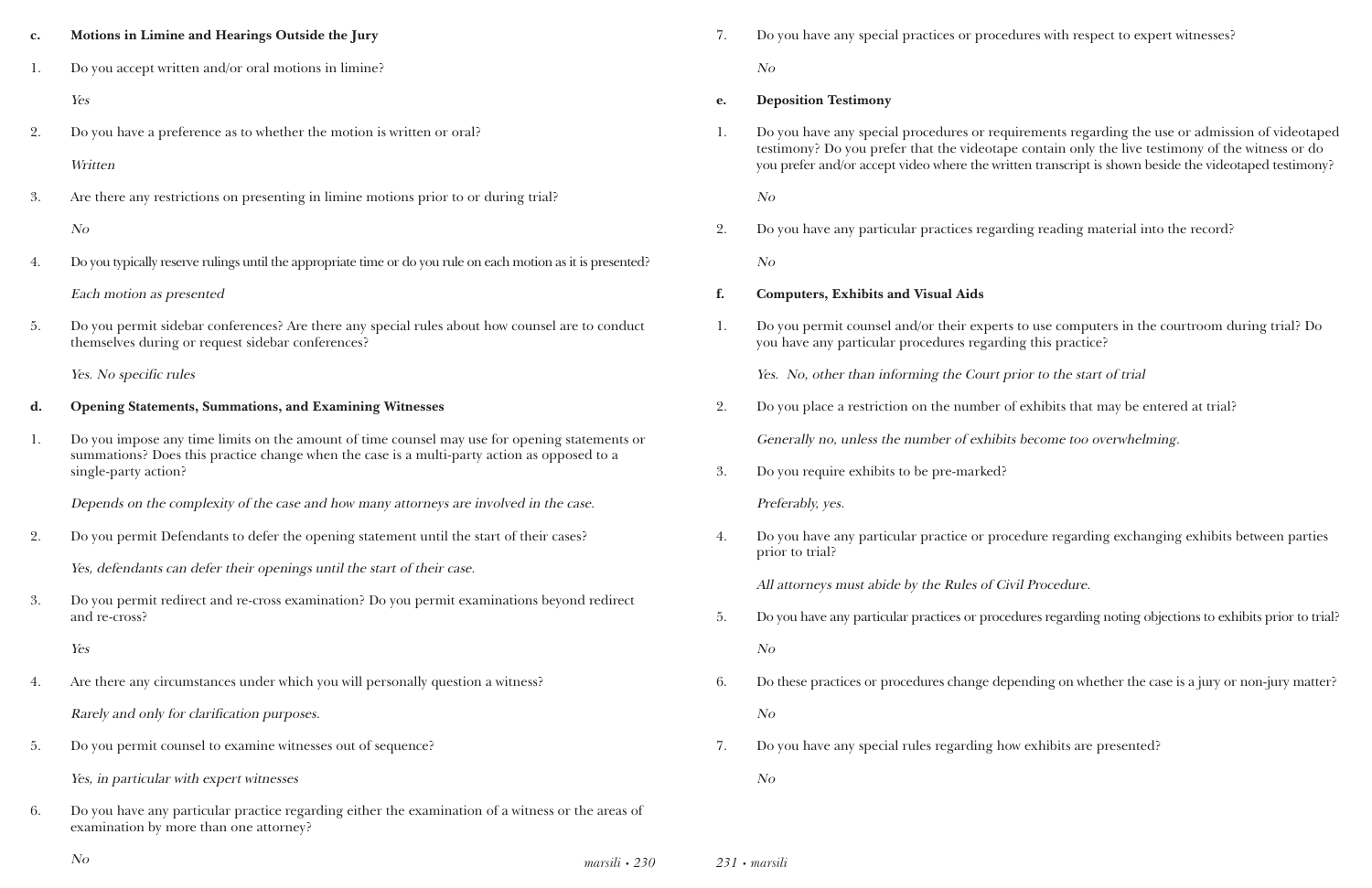*marsili • 232*

8. Are attorneys permitted to use visual aids during trial? Do you have any special rules or procedures regarding how attorneys are to use visual aids or at which time they may use visual aids?

Yes. No.

9. What is your practice regarding post-trial handling of exhibits? Once a trial is over, will you return exhibits to counsel of record? If you do not return exhibits to counsel of record, will you accept into evidence copies of exhibits so that counsel may retain the original?

All exhibits admitted must stay of record for 30 days. If no appeal, they may be obtained from the Prothonotary's Office with an Order of Court releasing the exhibits.

### **g. Joint Tortfeasor Release**

1. Do you require a party who has executed a joint tortfeasor release to appear at trial?

If remaining parties do not object, no.

2. Do you require an attorney representing a released joint tortfeasor to appear at trial?

No, with no objection

### **h. Jury Instructions, Verdict Forms, and Questioning**

1. Do you require counsel to submit proposed jury instructions and verdict forms? If yes, at what point in trial do you require these documents?

Yes, prior to the start of the trial.

2. Do you hold conferences outside the presence of the jury about jury instructions and verdict forms? Are these conferences held in chambers, at sidebar, or through some other manner?

Yes, either at chambers or in the courtroom prior to the jury entering the courtroom.

3. Do you impose any restrictions upon requests for offers of proof during trial?

No

4. Do you require counsel to submit proposed findings of fact and conclusions of law? If yes, do you accept separate proposed findings of fact and conclusions of law from each party, or will you only accept an agreed upon document?

Only on Non-Jury cases.

5. Are there any circumstances under which you will give the jury a copy of your instructions?

None that this Court is aware of.

6. Are there any circumstances under which you will provide the jury with all of the exhibits that have been entered into evidence? Does this action require an agreement of counsel?

Yes. No, as long as any objections are noted for the record. *233 • marsili*

7. Upon request from the jury, will you read back testimony or replay tapes during deliberations?

Yes

8. Will you accept requests or questions from the jury? Do you have any standard practice regarding

this matter?

Yes, they are to provide written requests or questions to the courtroom personnel, with the written document then presented to the Court, which the Court reviews with the attorneys of record, on the record.

9. Do you require lead counsel to remain in the courtroom during jury deliberations? If you do not require lead counsel, do you require counsel for a party to remain in the courtroom durin

jury deliberations?

If not remaining in the Courtroom, for example over the lunch hour, they have to provide notice of where they are and their cell phone number so they may be summoned back to the Courtroom if necessary.

10. Do you permit counsel to conduct post-verdict interviews with jurors?

Yes

### **V. WORDS OF WISDOM**

- 1. Who are/were your role models and mentors? Retired civil court judges that I practiced in front of when I was an attorney.
- 2. What are your pet peeves about lawyers you see in your courtroom?

Lack of civility towards each other

3. What are the most common mistakes you see made by young lawyers?

Remaining focused on technicalities instead of attempting to find a solution, either to the specific issue in controversy or as to the overall case.

4. Do you have any other practice or procedure that lawyers practicing before you should know?

No

5. What words of wisdom do you have for young lawyers?

Be nice to the Court's staff.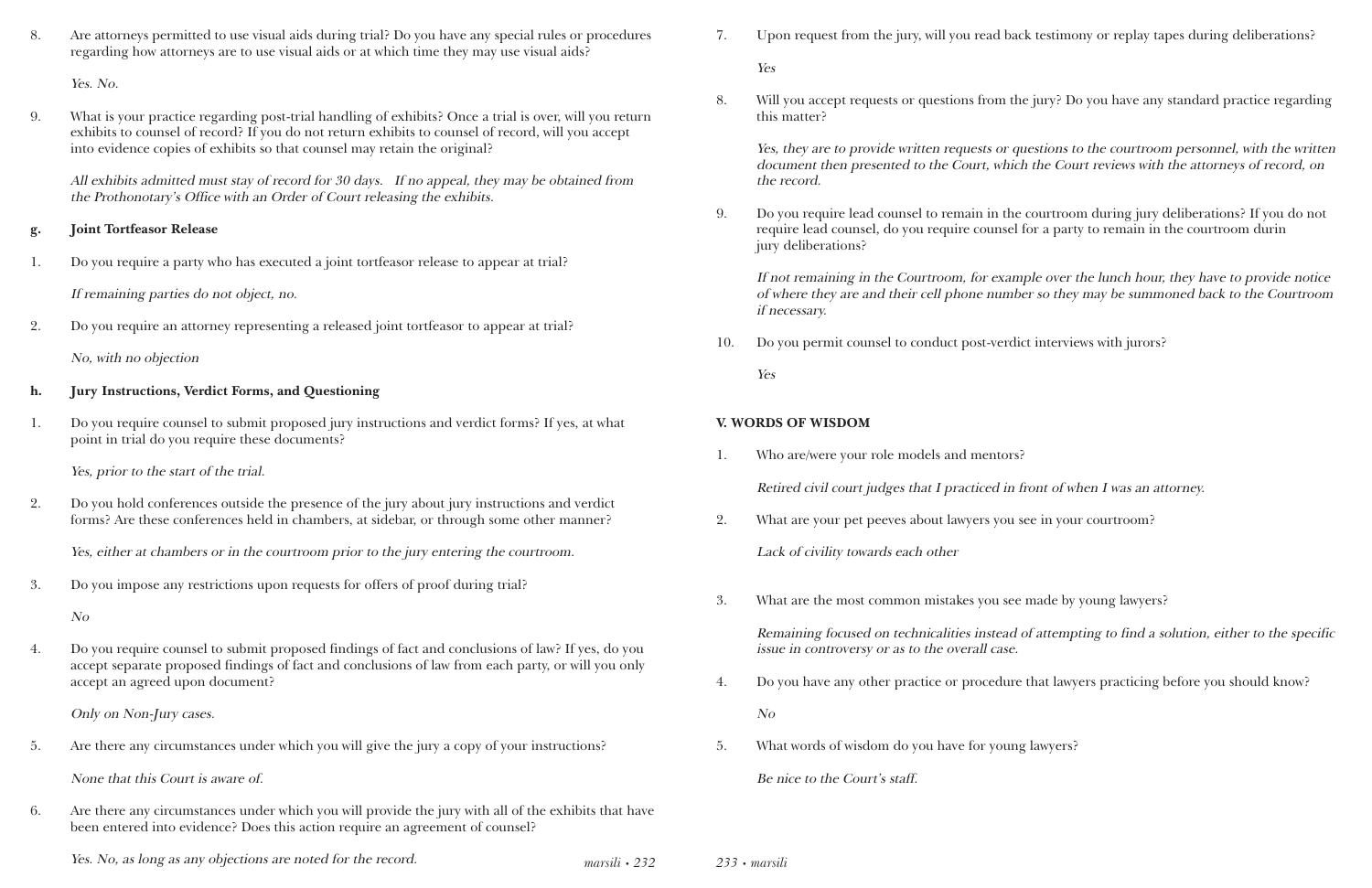### **WESTMORELAND COUNTY**

# **THE HONORABLE RICHARD McCORMICK, JR.**

**Westmoreland County Courthouse 2 North Main Street, Courtroom Greensburg, PA 15601 Phone: 724-830-3492**

### **I. BIOGRAPHICAL INFORMATION**

1. When were you elected or appointed to the bench?

Appointed by Governor Robert Casey, 1990; Elected, November 1991

2. What was your legal experience prior to ascending to the bench?

Partner, Stewart, McCormick, McArdle and Son, Greensburg, PA Chief Trial Counsel, Westmoreland County Public Defender Solicitor, City of Greensburg, PA

3. Where did you receive your undergraduate and law degrees? Do you hold any other degrees?

Duquesne University - B.S. Education, 1972; Duquesne University School of Law, 1980

4. Did you serve in the military?

No.

5. Are you affiliated with any professional organization? If yes, please list the professional organizations.

PA State Trial Judges

6. What type of recreational activities do you enjoy? Golf

### **II. MOTIONS PRACTICE**

#### **a. Chamber Copies of Motions**

1. Do you require or request courtesy copies of motions filed with the Court to be provided to chambers? If so, how many copies?

Request 1 courtesy copy.

2. If you do not require courtesy copies of motions to be provided to chambers in all instances, are there any circumstances under which you would appreciate courtesy copies? If so, how many?

In all instances.

3. If courtesy copies of a motion are delivered to the Court, is there a time frame by which those

copies should be delivered?

2 days before presentation, if possible.

4. Does the Judge require that parties opposing the motion provide courtesy copies of any responses

to chambers?

Not required - appreciated.

5. If you do not require courtesy copies of responses to motions in all instances, are there any circumstances under which you would appreciate courtesy copies?

In all instances.

6. If courtesy copies of a response to a motion are delivered to the Court, is there a time frame by

which those copies should be delivered?

Previous day of presentation.

7. Do you have a preference as to how courtesy copies are provided to chambers?

No.

8. If an advance copy of a motion or response is not provided to chambers, does the Judge request

that a copy be brought at the time of any oral argument?

Yes.

1. Do you have any specific requirements, outside of the applicable Rules of Procedure, regarding the

- **b. Presentation**
- scheduling of oral argument on a motion?

No.

2. Are the parties permitted to reschedule oral argument on a motion and, if so, what is the procedure

for rescheduling the oral argument?

By motion.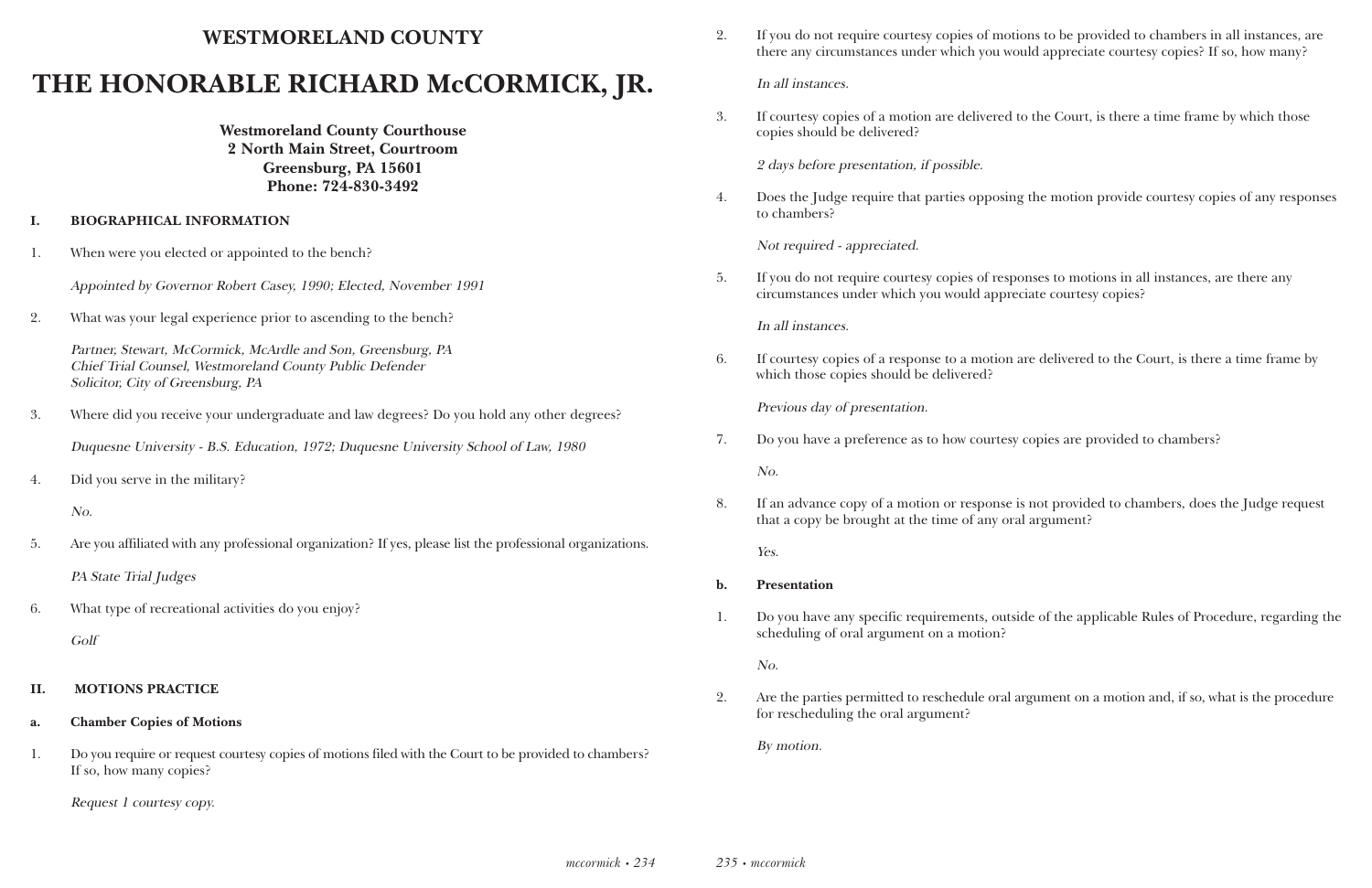| 3.             | Do you permit oral argument on all motions? If not, for which specific types of motions do you<br>permit oral argument (i.e., dispositive, pre-trial, etc.)? If you do permit oral argument on all<br>motions, what is the procedure for requesting oral argument for motions (where the applicable<br>Rules of Procedure do not apply)? |
|----------------|------------------------------------------------------------------------------------------------------------------------------------------------------------------------------------------------------------------------------------------------------------------------------------------------------------------------------------------|
|                | Permit brief argument at time of presentation.<br>Request at one of presentations or by properly presented motion.                                                                                                                                                                                                                       |
| 4.             | Do you have any specific rules or requests regarding an attorneys' presentation of oral argument<br>(i.e., courtroom demeanor, etc.)?                                                                                                                                                                                                    |
|                | Treat others as you would want to be treated, unless you are a masochist.                                                                                                                                                                                                                                                                |
| 5.             | Do you impose time constraints on oral arguments on motions?                                                                                                                                                                                                                                                                             |
|                | No, but brevity is the soul of wit.                                                                                                                                                                                                                                                                                                      |
| $\mathbf{c}$ . | <b>Notice and Scheduling</b>                                                                                                                                                                                                                                                                                                             |
| 1.             | How many days notice must be given to the opposing attorney or party prior to presentation?                                                                                                                                                                                                                                              |
|                | 4 days per Westmoreland County local rule.                                                                                                                                                                                                                                                                                               |
| 2.             | Do you require notice to be provided through any specific means (i.e., mail, fax, e-mail)?                                                                                                                                                                                                                                               |
|                | Per the rule.                                                                                                                                                                                                                                                                                                                            |
| 3.             | Will you hear emergency motions if the notice requirement cannot be followed?                                                                                                                                                                                                                                                            |
|                | Yes, with earliest attempt at notice.                                                                                                                                                                                                                                                                                                    |
| 4.             | Will you hear emergency motions on another Judge's case? If so, are there any procedures which<br>must be followed concerning the Judge assigned to the case?                                                                                                                                                                            |
|                | Yes, in the unavailability of that judge, as long as they wouldn't object.                                                                                                                                                                                                                                                               |
| 5.             | Should the motion be scheduled for presentation with chambers or can it be presented any day<br>that the Court is hearing motions?                                                                                                                                                                                                       |
|                | Present on scheduled motions by Fridays, usually.                                                                                                                                                                                                                                                                                        |
| 6.             | If the motion is uncontested or consented to, should it be scheduled for presentation or should it<br>be submitted directly to chambers?                                                                                                                                                                                                 |
|                | Submit directly to chambers.                                                                                                                                                                                                                                                                                                             |
|                | d. Transcribing Arguments                                                                                                                                                                                                                                                                                                                |
| 1.             | Do you place motions arguments on the record?                                                                                                                                                                                                                                                                                            |
|                | Not normally.                                                                                                                                                                                                                                                                                                                            |
|                | $\textit{mccormick} \cdot 236$                                                                                                                                                                                                                                                                                                           |

*237 • mccormick*

- 2. Do you have a court reporter available during Motions Court? Yes
- No.

3. Are there any situations which require counsel to schedule a court reporter for Motions Court?

### **e. Evidentiary Hearings**

- 1. When do you require an evidentiary hearing to be held? When circumstances or the rules require.
- 2. Will you hold an evidentiary hearing upon request? Only if necessary.
- **f. Briefs**
- 1. Do you require briefs to be submitted with motions? Not required - appreciated.
- 2. When do you require briefs to be filed? Don't require
- 3. Do you permit briefs to be filed when not specifically requested? Yes
- 4. Does you allow for reply and sur-reply briefs? Yes, but don't make it a ping pong match.
- No.
- No, but keep it short.
- 7. Do you have a preference for the time frame for filing briefs? 1 set - the time frame if briefs are required.
- 8. Do you have any special formatting requirements for briefs?

5. Do you allow parties to incorporate by reference motions or briefs that have been previously filed?

6. Do you have a page length requirement on briefs for dispositive and non-dispositive motions?

### No.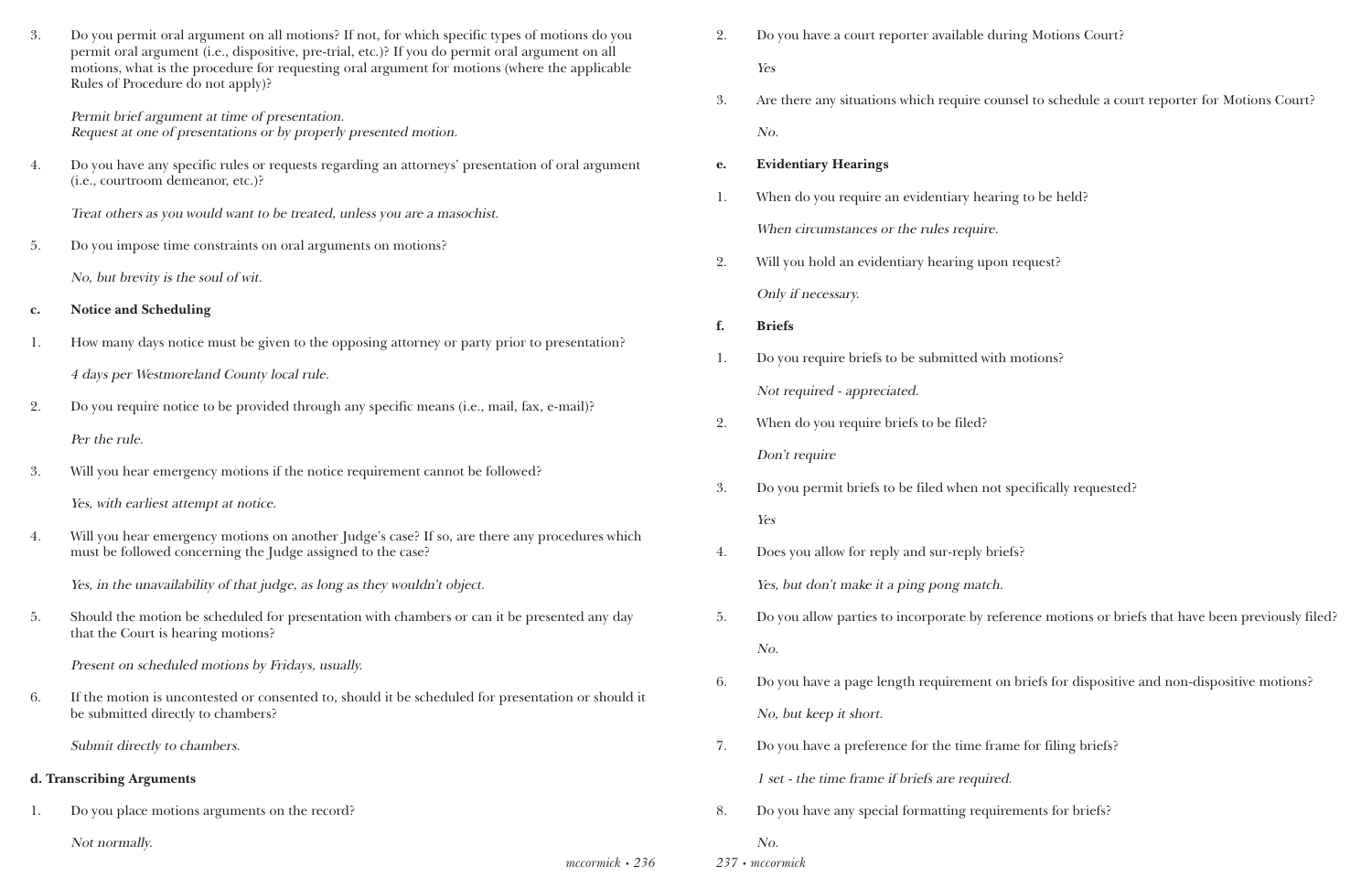### **g. Common Mistakes**

1. What are the most common mistakes made in motions practice?

Presuming that I know everything you know. Presuming that I don't know anything. Allowing personal animosities to intrude into an argument. Not learning from past practice and outcome.

2. Is there anything you would like to see more often from attorneys concerning motions practice?

More attempts towards reconciliation/consent. Admitting when you don't have much of an argument, if any. More attempts at streamlining and simplifying matters.

### **III. CONFERENCE AND CONCILIATIONS**

4. Do you directly communicate with the parties during conciliation? If you do not generally communicate with the parties during conciliation, are there any circumstances under which this may occur?

- **a. Pre-Trial Conciliations**
- 1. Do you require lead trial counsel to appear for the pre-trial conciliation?

Usually, unless their absence can't be avoided.

2. Do you require the parties to appear for the pre-trial conciliation?

The rule requires their presence. I will consider excusing their presence under the right circumstance.

3. In what manner do you conduct the pre-trial conciliation? Do you meet with counsel collectively or individually to determine settlement positions?

I meet both collectively and individually, as the circumstances require.

I don't normally communicate directly with the litigant, but I will do so if it will facilitate the settlement.

- **b. Conciliations During Trial**
- 1. Once a case has been assigned to you, do you attempt an additional conciliation between the parties prior to opening statements?

Yes, I'm available for serious attempts at conciliation at any time in the course of the litigation.

2. Are there any circumstances under which you would recess a trial to facilitate negotiations or actively participate in conciliating a settlement? Does this practice change depending on whether the case is jury or non-jury?

See above. At this stage in my career I'm capable of retaining my objectivity throughout, jury or non jury.

#### **IV. TRIAL PRACTICES**

1. How much time do you allow for an evidentiary hearing on a motion for preliminary injunction?

- **a. Special and Preliminary Injunctions**
- Are there any situations where additional time may be granted?

As much time is necessary for the development of relevant issues.

2. In an evidentiary hearing on a motion for preliminary injunction, do you accept depositions or affidavits in lieu of live testimony? Do you have a preference on whether the testimony is live or

through depositions or affidavits?

I prefer live testimony, but I will consider other forms, when necessary.

3. Under what circumstances will you grant motions for expedited discovery? When a motion for expedited discovery is granted, do you have any standard time frames that you will impose?

Expedited discovery may be granted when circumstances require it. I will set the time frames according to the case.

4. Do you schedule hearings in advance of the next month's motions schedule? Under what circumstances does this occur? Is a written motion necessary?

Written motions are necessary.

5. Do you require a brief in advance of a hearing for a motion for preliminary injunction?

Not required, but appreciated.

6. Do you accept proposed findings of fact following a hearing? Do you have a preference on whether or not proposed findings of fact are submitted?

Proposed findings of fact will be required when appropriate.

- **b. General Trial Procedures**
- 1. How do you address scheduling conflicts?

On a case by case, circumstance by circumstance basis.

2. What are the standard hours during which you hold trial? Are there any circumstances under

which you will work late?

9 a.m. to 12 noon. 1:15 p.m. to 4 p.m. If I can efficiently complete a phase of trial, we might work late, but its not normally required.

3. Do you prefer or require trial briefs? If you accept trial briefs, are there any restrictions on page

limits? At what date should the trial brief be filed?

Prefer trial briefs - file at least one week prior to trial.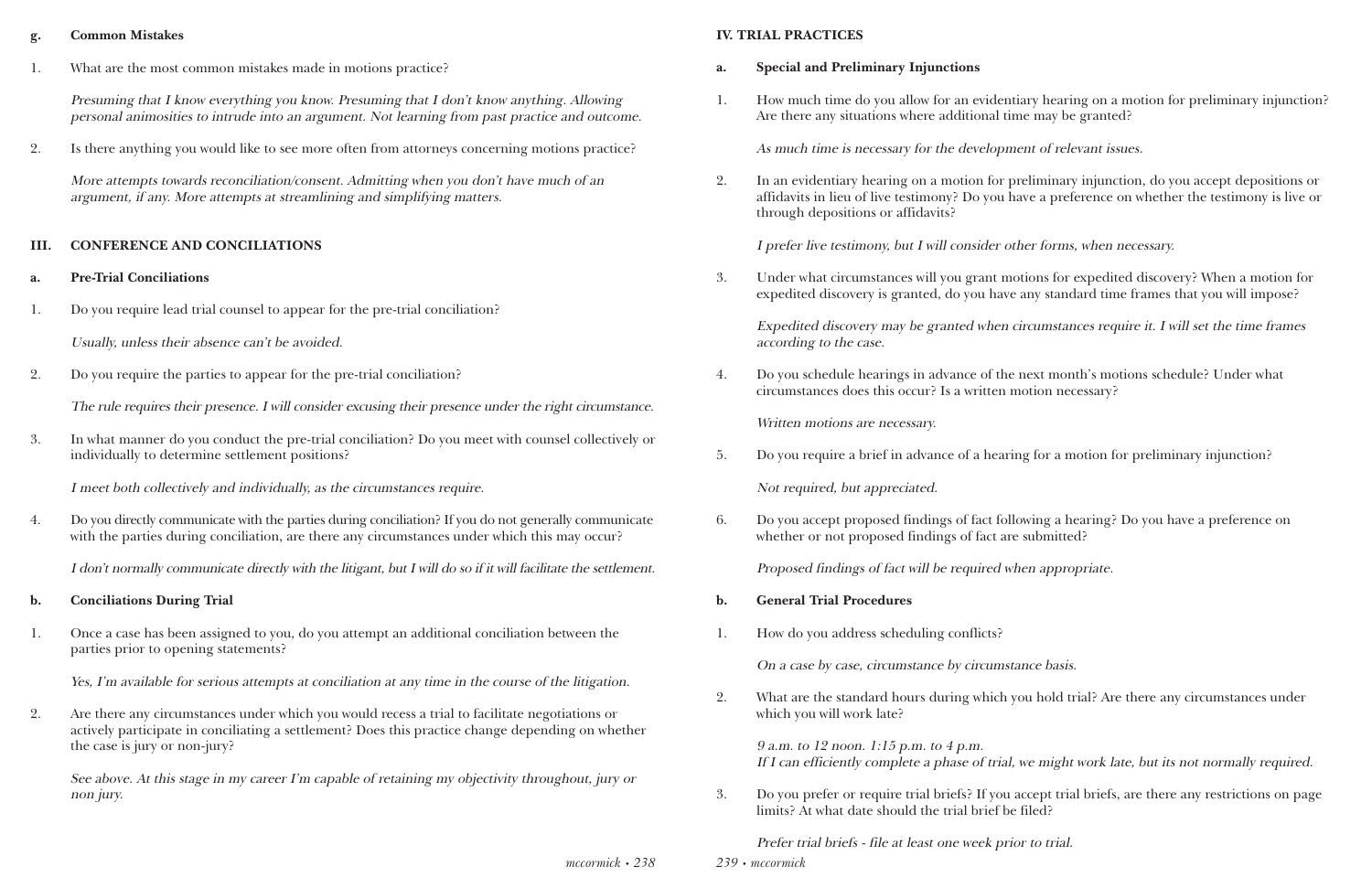ocedures with respect to expert witnesses?

equirements regarding the use or admission of videotaped tape contain only the live testimony of the witness or do written transcript is shown beside the videotaped testimony?

It depends upon the testimony.

arding reading material into the record?

erts to use computers in the courtroom during trial? Do rding this practice?

of the court or jury.

er of exhibits that may be entered at trial?

### ersonnel.

brocedure regarding exchanging exhibits between parties

### al, if possible.

ocedures regarding noting objections to exhibits prior to trial?

depending on whether the case is a jury or non-jury matter?

how exhibits are presented?

| $\mathbf{c}$ . | Motions in Limine and Hearings Outside the Jury                                                                                                      | 7.                           | Do you have any special practices or proce                                                                                             |
|----------------|------------------------------------------------------------------------------------------------------------------------------------------------------|------------------------------|----------------------------------------------------------------------------------------------------------------------------------------|
| 1.             | Do you accept written and/or oral motions in limine?                                                                                                 |                              | No.                                                                                                                                    |
|                | Written                                                                                                                                              | e.                           | <b>Deposition Testimony</b>                                                                                                            |
| 2.             | Do you have a preference as to whether the motion is written or oral?<br>Written                                                                     | 1.                           | Do you have any special procedures or req<br>testimony? Do you prefer that the videotap<br>you prefer and/or accept video where the wi |
| 3.             | Are there any restrictions on presenting in limine motions prior to or during trial?                                                                 |                              | It depends upon the ability to understand                                                                                              |
|                | Should be presented prior to trial, unless occasioned during the trial.                                                                              | 2.                           | Do you have any particular practices regar                                                                                             |
| 4.             | Do you typically reserve rulings until the appropriate time or do you rule on each motion as it is presented?                                        |                              | No - don't take things out of context.                                                                                                 |
|                | I make rulings as is appropriate.                                                                                                                    | f.                           | <b>Computers, Exhibits and Visual Aids</b>                                                                                             |
| 5.             | Do you permit sidebar conferences? Are there any special rules about how counsel are to conduct<br>themselves during or request sidebar conferences? | 1.                           | Do you permit counsel and/or their expert<br>you have any particular procedures regard                                                 |
|                | Yes, but only in limited circumstances. Sidebars are to be kept at a minimum.                                                                        |                              | Yes. Don't be distracting or interruptive of                                                                                           |
| d.             | <b>Opening Statements, Summations, and Examining Witnesses</b>                                                                                       | 2.                           | Do you place a restriction on the number                                                                                               |
| 1.             | Do you impose any time limits on the amount of time counsel may use for opening statements or                                                        |                              | No.                                                                                                                                    |
|                | summations? Does this practice change when the case is a multi-party action as opposed to a<br>single-party action?                                  | 3.                           | Do you require exhibits to be pre-marked?                                                                                              |
|                | No specific time limits are imposed.                                                                                                                 |                              | Exhibits must be marked by my court pers                                                                                               |
| 2.             | Do you permit Defendants to defer the opening statement until the start of their cases?                                                              | 4.                           | Do you have any particular practice or pro<br>prior to trial?                                                                          |
|                | Yes                                                                                                                                                  |                              | Exhibits should be exchanged before trial,                                                                                             |
| 3.             | Do you permit redirect and re-cross examination? Do you permit examinations beyond redirect<br>and re-cross?                                         | 5.                           | Do you have any particular practices or proce                                                                                          |
|                | Yes, if called for.                                                                                                                                  |                              | By written or limine.                                                                                                                  |
| 4.             | Are there any circumstances under which you will personally question a witness?                                                                      | 6.                           | Do these practices or procedures change de                                                                                             |
|                | Yes, to aid the jury.                                                                                                                                |                              | No.                                                                                                                                    |
| 5.             | Do you permit counsel to examine witnesses out of sequence?                                                                                          | 7.                           | Do you have any special rules regarding he                                                                                             |
|                | Yes                                                                                                                                                  |                              | No.                                                                                                                                    |
| 6.             | Do you have any particular practice regarding either the examination of a witness or the areas of<br>examination by more than one attorney?          |                              |                                                                                                                                        |
|                | Examination of a witness is limited to one attorney.                                                                                                 | $\emph{mccormick} \cdot 240$ | 241 • mccormick                                                                                                                        |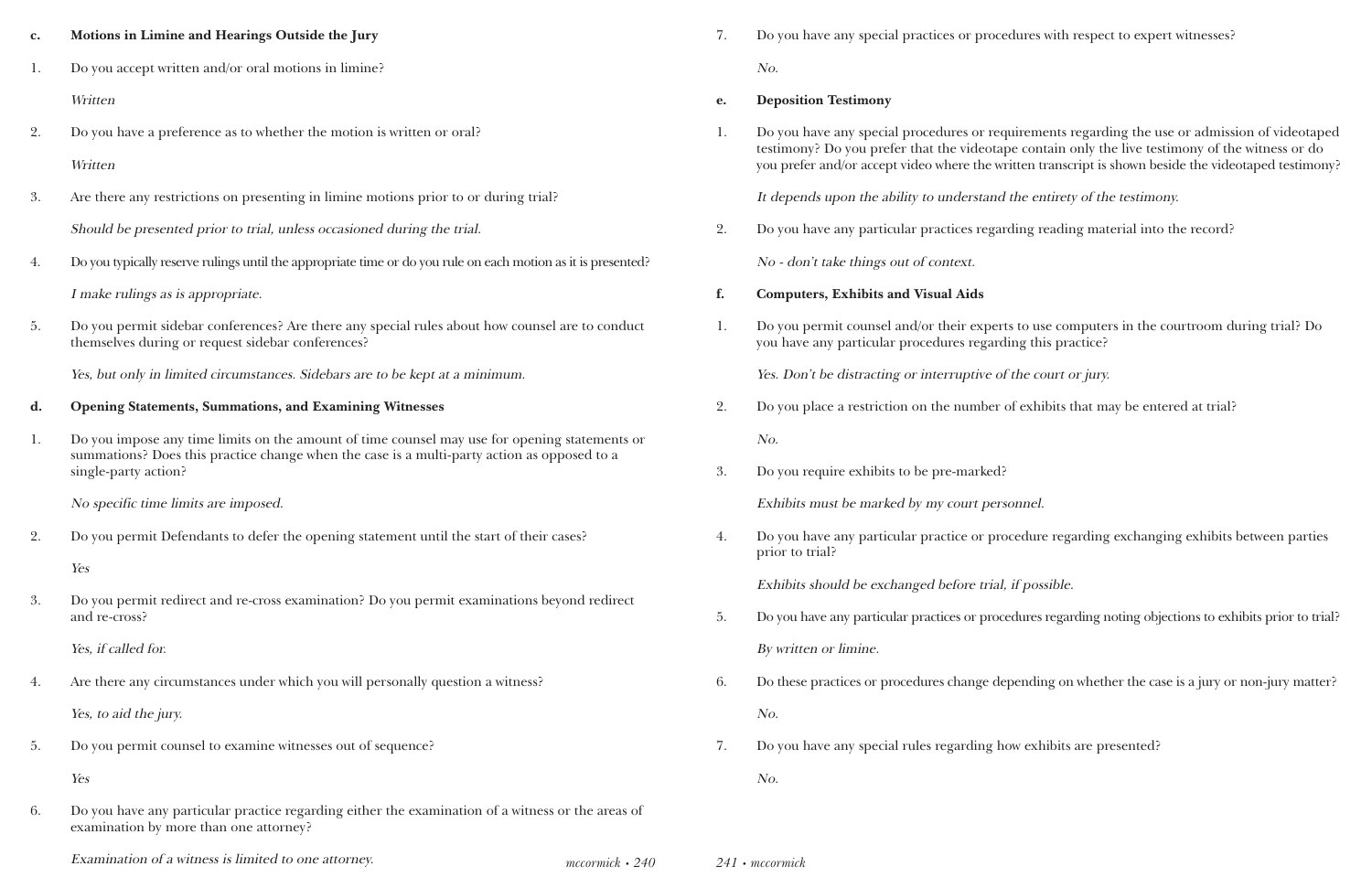*mccormick • 242*

8. Are attorneys permitted to use visual aids during trial? Do you have any special rules or procedures regarding how attorneys are to use visual aids or at which time they may use visual aids?

Yes. Don't be misleading or argumentative in the use of visual aids.

9. What is your practice regarding post-trial handling of exhibits? Once a trial is over, will you return exhibits to counsel of record? If you do not return exhibits to counsel of record, will you accept into evidence copies of exhibits so that counsel may retain the original?

Once an exhibit is admitted it is permanently part of the record and will not be returned. If an original must be retained as a record, a copy may be substituted.

### **g. Joint Tortfeasor Release**

1. Do you require a party who has executed a joint tortfeasor release to appear at trial?

No.

2. Do you require an attorney representing a released joint tortfeasor to appear at trial?

No.

### **h. Jury Instructions, Verdict Forms, and Questioning**

1. Do you require counsel to submit proposed jury instructions and verdict forms? If yes, at what point in trial do you require these documents?

Yes, at least one week before start of trial.

2. Do you hold conferences outside the presence of the jury about jury instructions and verdict forms? Are these conferences held in chambers, at sidebar, or through some other manner?

Yes, held whenever is necessary.

3. Do you impose any restrictions upon requests for offers of proof during trial?

Only where appropriate

4. Do you require counsel to submit proposed findings of fact and conclusions of law? If yes, do you accept separate proposed findings of fact and conclusions of law from each party, or will you only accept an agreed upon document?

Only where appropriate

5. Are there any circumstances under which you will give the jury a copy of your instructions?

Only when rules and/or case law would require.

6. Are there any circumstances under which you will provide the jury with all of the exhibits that have been entered into evidence? Does this action require an agreement of counsel?

Usually all exhibits are provided to the jury.<br>
243 • *mccormick* • 242 *and 243* • *mccormick* 

7. Upon request from the jury, will you read back testimony or replay tapes during deliberations?

- Won't read back testimony will replay tapes used in evidence.
- this matter?

Yes.

8. Will you accept requests or questions from the jury? Do you have any standard practice regarding

9. Do you require lead counsel to remain in the courtroom during jury deliberations? If you do not require lead counsel, do you require counsel for a party to remain in the courtroom during

jury deliberations?

No, require counsel to be available within 5 minutes of a verdict or question to be answered.

10. Do you permit counsel to conduct post-verdict interviews with jurors?

Once a jury is dismissed, they have free will returned. If they want to speak to you, have at it.

### **V. WORDS OF WISDOM**

1. Who are/were your role models and mentors?

Hon. Richard E, McCormick, Sr. Hon. Donetta Ambrose

2. What are your pet peeves about lawyers you see in your courtroom?

Unprepared Unrealistic Without manners Dressed inappropriately

3. What are the most common mistakes you see made by young lawyers?

Not being thoroughly prepared. Presuming that this is easier than it is. Over-complicating Being overly aggressive with a witness, opposing counsel or the court.

4. What words of wisdom do you have for young lawyers?

Justice is what we are all about.